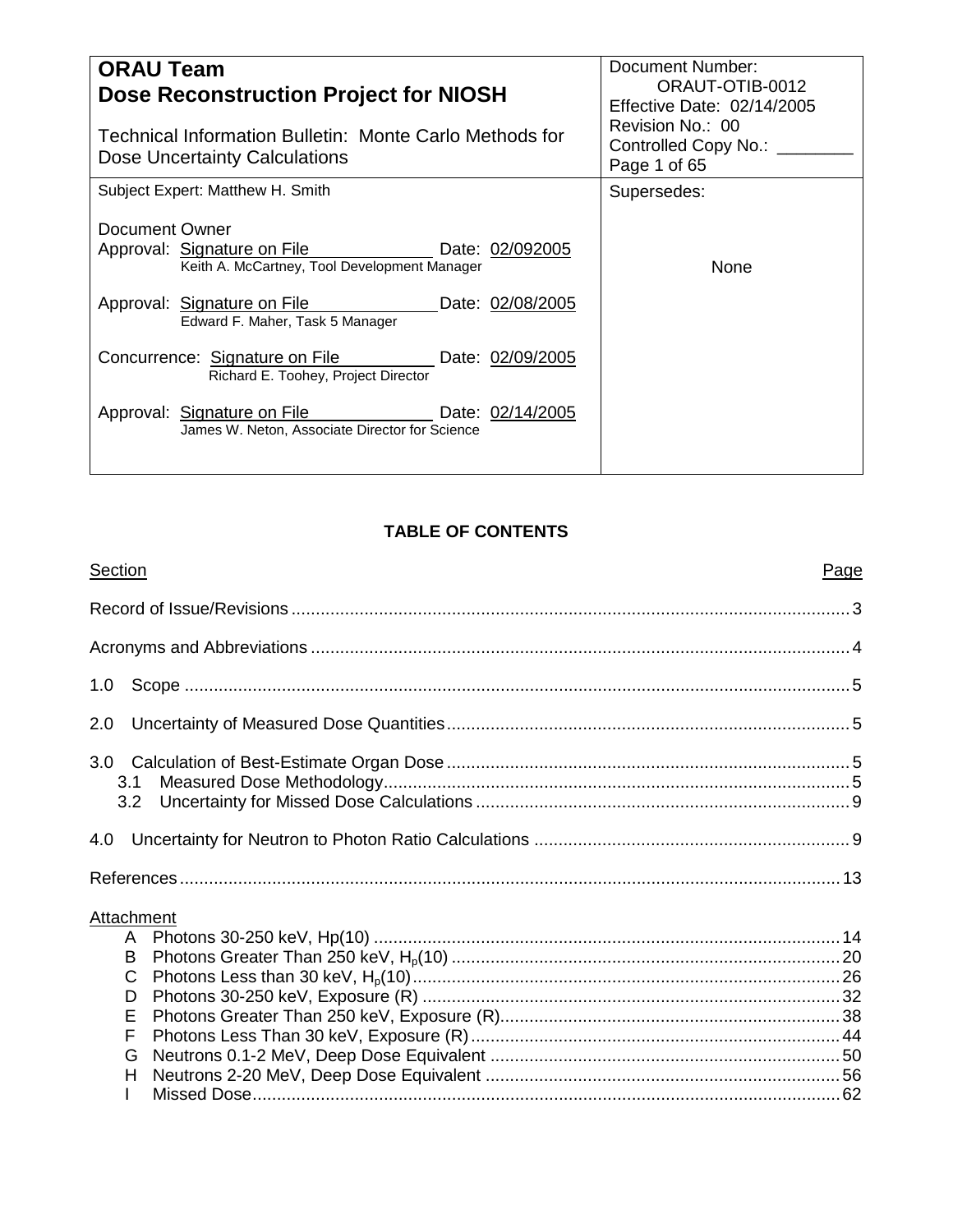# **LIST OF TABLES**

| Table                                                                | Page |
|----------------------------------------------------------------------|------|
|                                                                      |      |
|                                                                      |      |
|                                                                      |      |
|                                                                      |      |
| 5 Comparison of Monte Carlo methods for neutron to photon (NP) ratio |      |
| 6 Comparison of Monte Carlo methods for neutron to photon (NP) ratio |      |
| 7 Comparison of Monte Carlo methods for neutron to photon (NP) ratio |      |

## **LIST OF FIGURES**

| <b>Figure</b>                                                                 | Page |
|-------------------------------------------------------------------------------|------|
|                                                                               |      |
|                                                                               |      |
|                                                                               |      |
|                                                                               |      |
|                                                                               |      |
|                                                                               |      |
|                                                                               |      |
| 8 Determination of measured or missed doses using neutron to photon ratios 11 |      |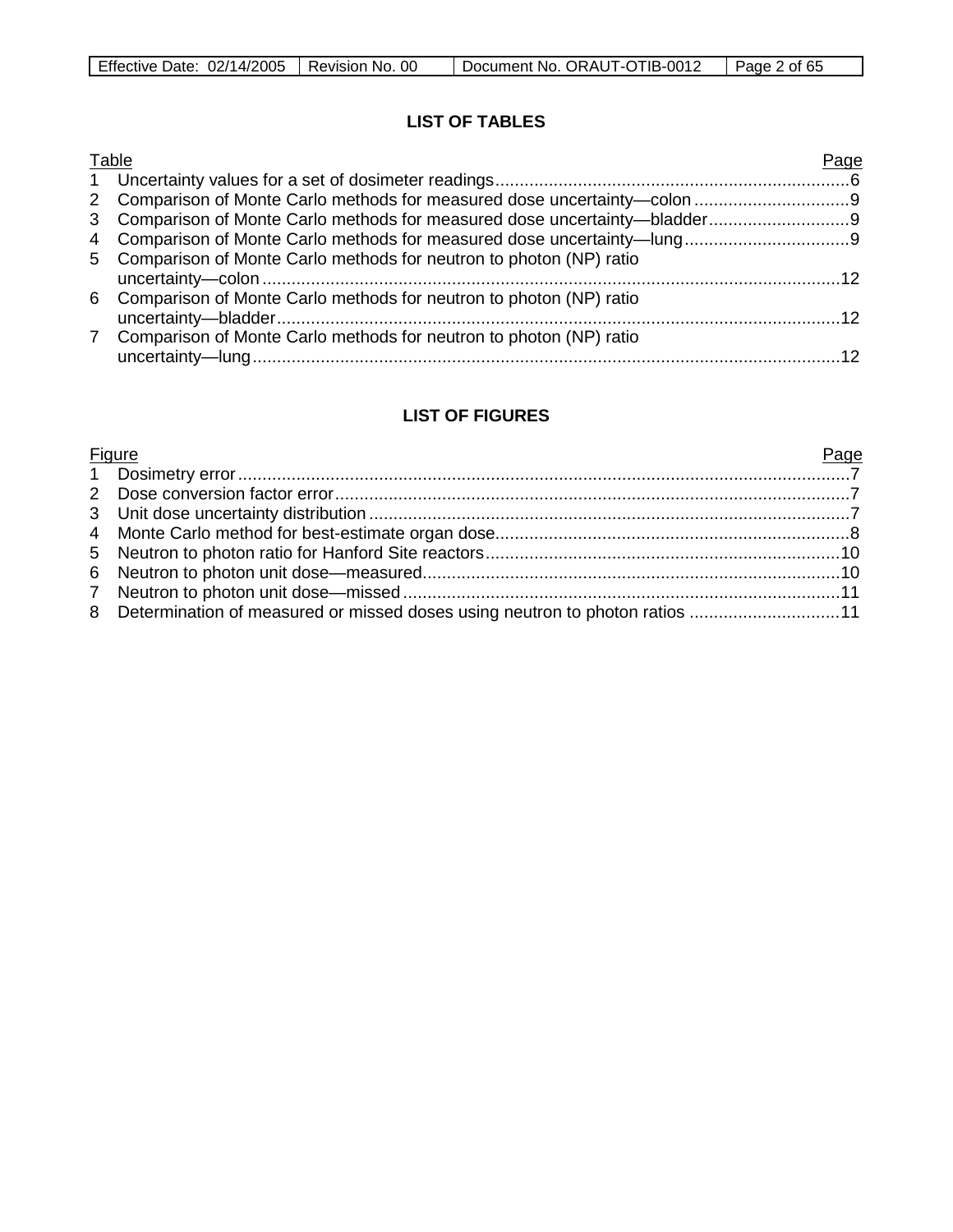| Effective Date: 02/14/2005 | l Revision No. 00 | Document No. ORAUT-OTIB-0012 | Page 3 of 65 |
|----------------------------|-------------------|------------------------------|--------------|

# **RECORD OF ISSUE/REVISIONS**

| <b>ISSUE</b><br><b>AUTHORIZATION</b><br><b>DATE</b> | <b>EFFECTIVE</b><br><b>DATE</b> | REV.<br>NO. | <b>DESCRIPTION</b>                                                                                                                                       |
|-----------------------------------------------------|---------------------------------|-------------|----------------------------------------------------------------------------------------------------------------------------------------------------------|
| <b>Draft</b>                                        | 08/26/2004                      | $00 - A$    | New document to establish Technical Information<br>Bulletin for Monte Carlo Methods for Dose Uncertainty<br>Calculations. Initiated by Matthew H. Smith. |
| <b>Draft</b>                                        | 11/12/2004                      | $00 - B$    | Incorporates NIOSH review comments. Initiated by<br>Matthew H. Smith.                                                                                    |
| 02/14/2005                                          | 02/14/2005                      | 00          | First approved issue. Initiated by Matthew H. Smith.                                                                                                     |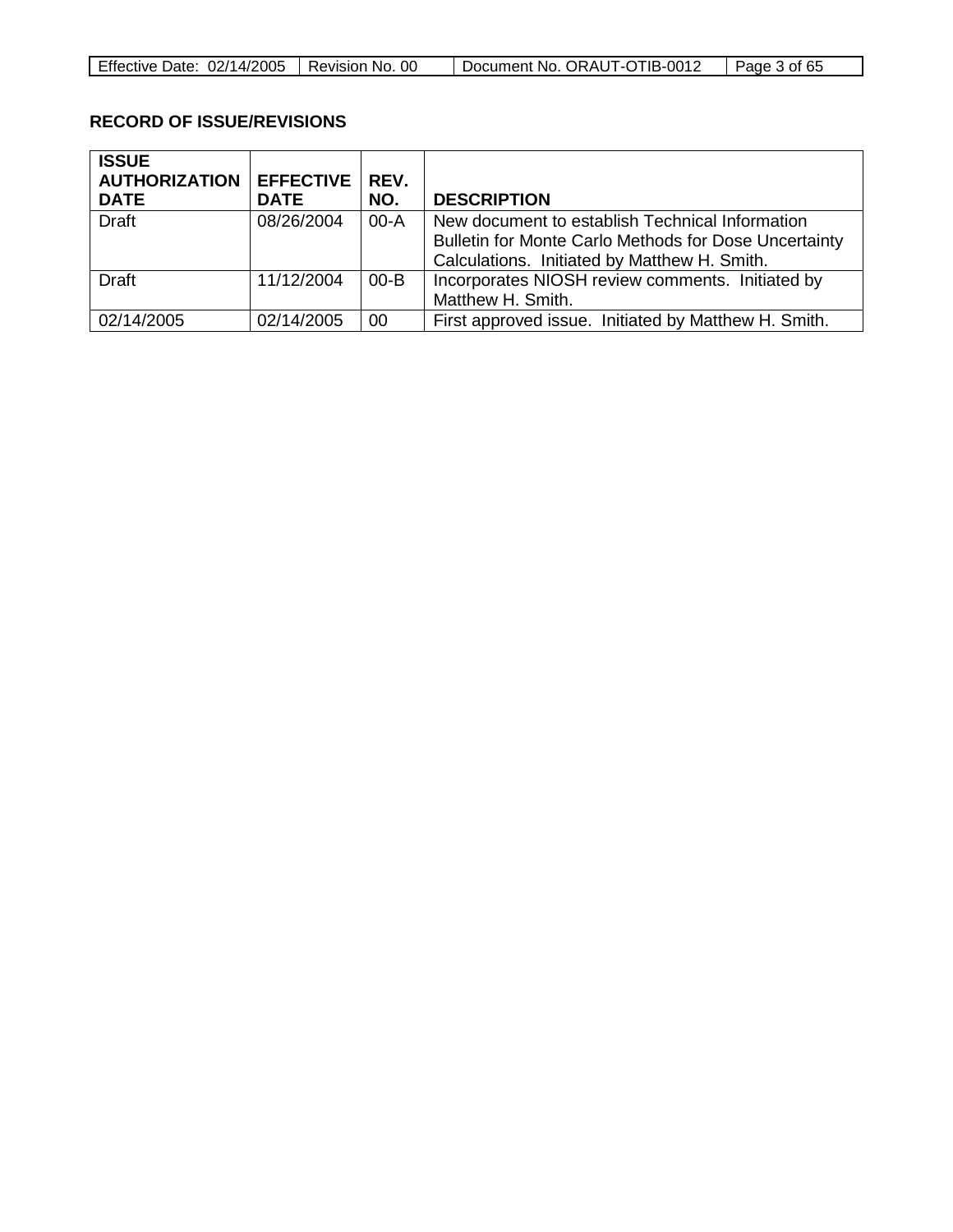# **ACRONYMS AND ABBREVIATIONS**

| cSv              | centisievert                                   |
|------------------|------------------------------------------------|
| DCF              | dose conversion factor                         |
| GM<br><b>GSD</b> | geometric mean<br>geometric standard deviation |
| Hp(10)           | dose equivalent at a depth of 10 millimeters   |
| <b>IREP</b>      | Interactive RadioEpidemiological Program       |
| mrem             | millirem                                       |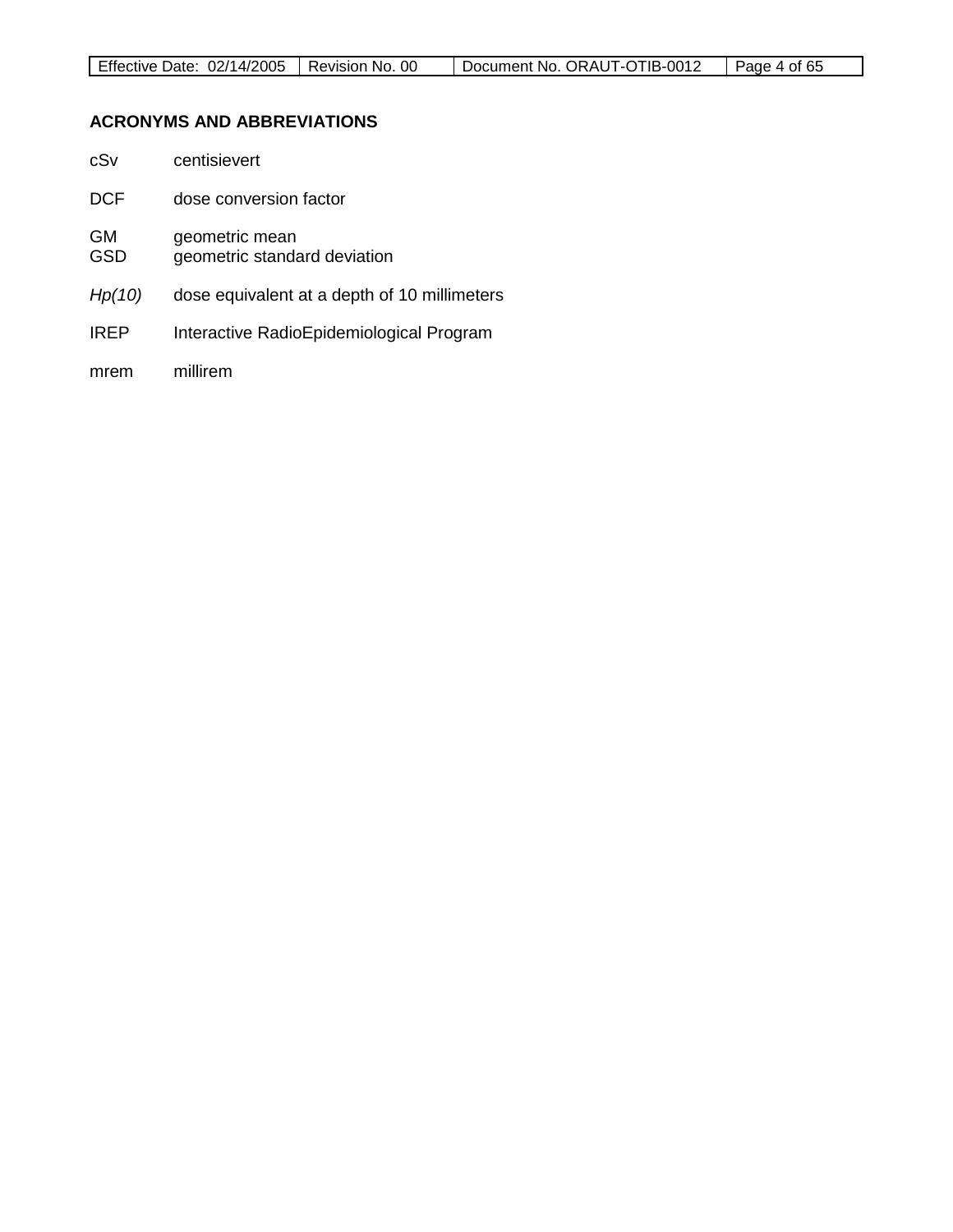|  | Effective Date: 02/14/2005   Revision No. 00 |  | Document No. ORAUT-OTIB-0012 | $\vert$ Page 5 of 65 |
|--|----------------------------------------------|--|------------------------------|----------------------|
|--|----------------------------------------------|--|------------------------------|----------------------|

#### **1.0 SCOPE**

The purpose of this document is to outline an efficiency method applied to Monte Carlo methods which yield best-estimate organ dose doses for dose reconstruction. Instead of running simulations using a Monte Carlo application (such as Crystal Ball®) for each individual case, an approach using unit dose quantities combined with the appropriate dose conversion factors can be used to assign organ dose (Decisioneering, Inc., 2001). In addition, organ doses can be calculated in instances where the use of neutron to photon ratios are required using this unit dose approach. Implementation of this method allows the generation of site-specific reference tables for use in best-estimate dose reconstructions without requiring individual Monte Carlo simulations.

#### **2.0 UNCERTAINTY OF MEASURED DOSE QUANTITIES**

The foundation for this efficiency process is the estimation of dosimeter error. The calculation of this error is shown in the following equation from the *External Dose Reconstruction Implementation Guidelines* (OCAS 2002, Section 2.1.1.3.3):

$$
\sigma(E) = \sqrt{\left(\frac{L_c}{1.96}\right)^2 + \left(\frac{\sigma^*}{100}(E)\right)^2}
$$

where:

 $L_c$  = critical limit (minimum detectable level)

 $\sigma^*$  = estimated percent standard error

 $E =$  exposure or dose

The uncertainty of a single dosimeter reading is calculated from the exposure or dose value (*E*), critical limit ( $L_c$ ), and standard error ( $\sigma$ ). The overall uncertainty for dosimetry readings during a year is the square root of the sum of the squares (NIOSH 2002, Section 2.1.1.3.4):

$$
\sigma_D^2 = \sigma_1^2 + \sigma_2^2 + \sigma_3^2 + \cdots + \sigma_i^2
$$

where:

 $\sigma_D$  = uncertainty of annual dose  $\sigma_i$  = uncertainty of a single dosimeter

An example of this approach is shown in Table 1, given  $L_c$  = 40 and  $\sigma^*=$  25.

#### **3.0 CALCULATION OF BEST-ESTIMATE ORGAN DOSE**

# **3.1 MEASURED DOSE METHODOLOGY**

To calculate a best-estimate organ dose, the annual dosimeter dose (expressed as a distribution) is combined with the organ dose conversion factors (DCFs) (also expressed as a distribution), which is then combined with energy fraction and site-specific dosimeter correction factors (typically constants). A series of Monte Carlo simulations is performed that multiplies unit dose quantities (defined as normal distributions) by the organ DCF values (defined as the triangular distributions). The input for these simulations consists of unit dose normal distributions defined with standard deviations ranging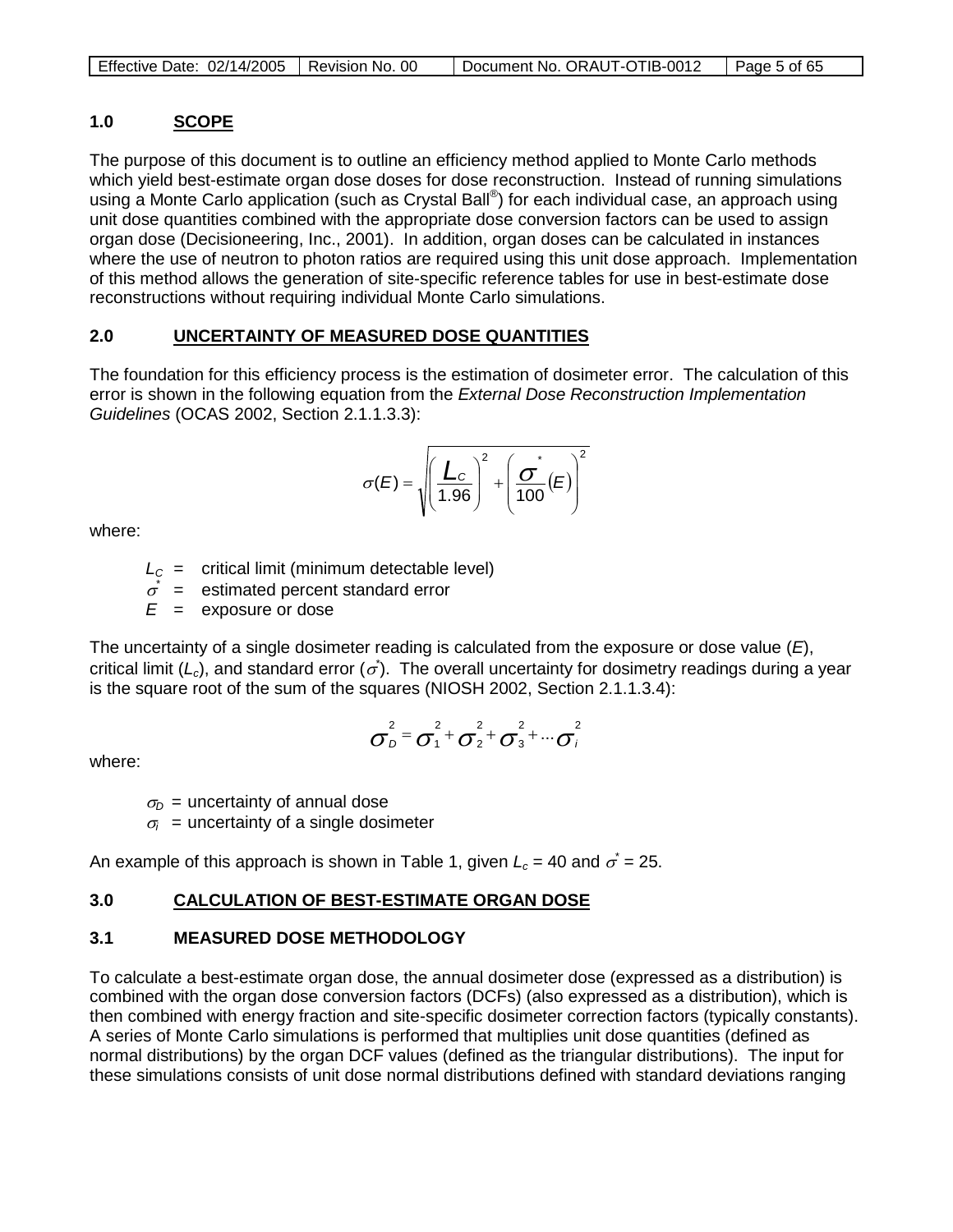from 5% to 105% (in 1% increments). The DCF distributions are based on the anterior–posterior geometry values in Appendix B of NIOSH (2002).

| Total dose (mrem)           | <b>Overall uncertainty</b>    |
|-----------------------------|-------------------------------|
| 1125                        | 109 (10%)                     |
| <b>Individual dosimeter</b> | <b>Individual uncertainty</b> |
| readings (mrem)             | (1 sigma) values              |
| 0                           | 0                             |
| 62                          | 26                            |
| 67                          | 26                            |
| 78                          | 28                            |
| 0                           | 0                             |
| 67                          | 26                            |
| $\overline{0}$              | 0                             |
| 62                          | 26                            |
| 62                          | $\overline{26}$               |
| 62                          | 26                            |
| 62                          | 26                            |
| 62                          | 26                            |
| 62                          | 26                            |
| 67                          | 26                            |
| 62                          | 26                            |
| 67                          | 26                            |
| 67                          | 26                            |
| 67                          | $\overline{2}6$               |
| 62                          | 26                            |
| 0                           | 0                             |
| 0                           | 0                             |
| 0                           | $\overline{0}$                |
| 0                           | 0                             |
| 0                           | 0                             |
| 0                           | 0                             |
| 90                          | 30                            |

Table 1. Uncertainty values for a set of dosimeter readings.

Figures 1 and 2 illustrate examples of the distributions used in these simulations. The normal distribution (Figure 1 describing dosimetry error) is defined with a standard deviation of 32% (matching the data shown in Table 1). The triangular distribution (Figure 2 describing DCF error) is defined for the 30 to 250 keV photon *Hp(10)* DCF for the colon. Figure 3 shows the product of these two distributions. The outcome is a normal distribution with a mean of 0.59 and a standard deviation of 0.14 (the distribution type and associated parameters were determined using the Batch Fit feature of Crystal Ball®).

In practice, the use of these Monte Carlo simulations follows the flow in Figure 4.

### **Example 1 – Measured Photon/Neutron Dose**

Interactive RadioEpidemiological Program (IREP) distribution choice: Normal. IREP Parameter 1: 1.125 (total dose in cSv)  $\times$  0.59 (unit dose uncertainty mean) = 0.664 cSv. IREP Parameter 2: 1.125 (total dose in cSv)  $\times$  0.14 (unit dose uncertainty standard deviation)  $= 0.158$  cSv.

Using the data in Table 1, the unit dose distribution shown in Figure 3 would be chosen.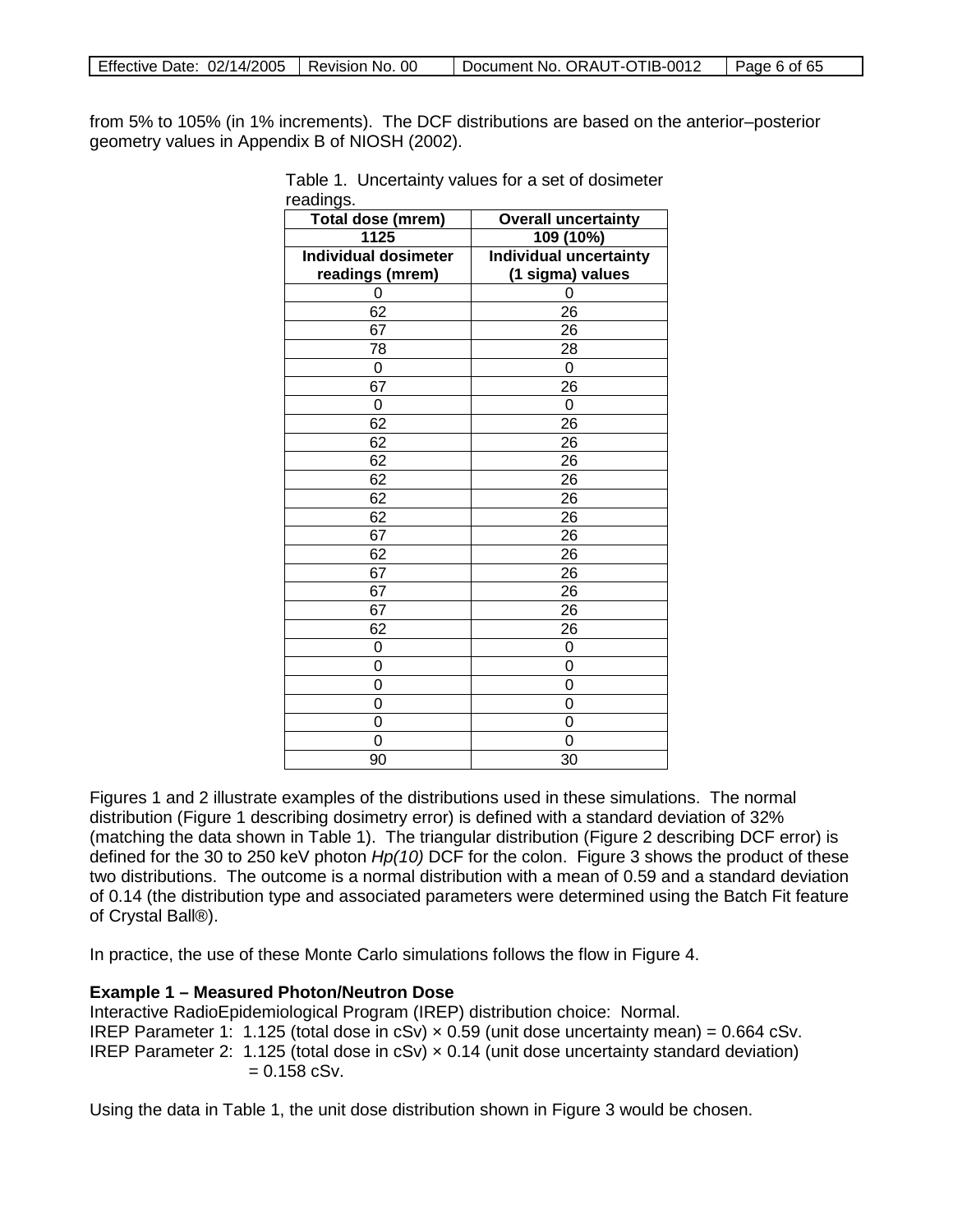

Figure 1. Dosimetry error.



Figure 2. Dose conversion factor error.



Figure 3. Unit dose uncertainty distribution.

Tables 2 through 4 show a comparison of results for the efficiency method (precalculated) and custom Monte Carlo simulations for colon, bladder, and lung calculations respectively. Because these are Monte Carlo calculations, small differences between methods are expected. The relative error figure in these tables describes the difference between the efficient method and a custom Monte Carlo calculation.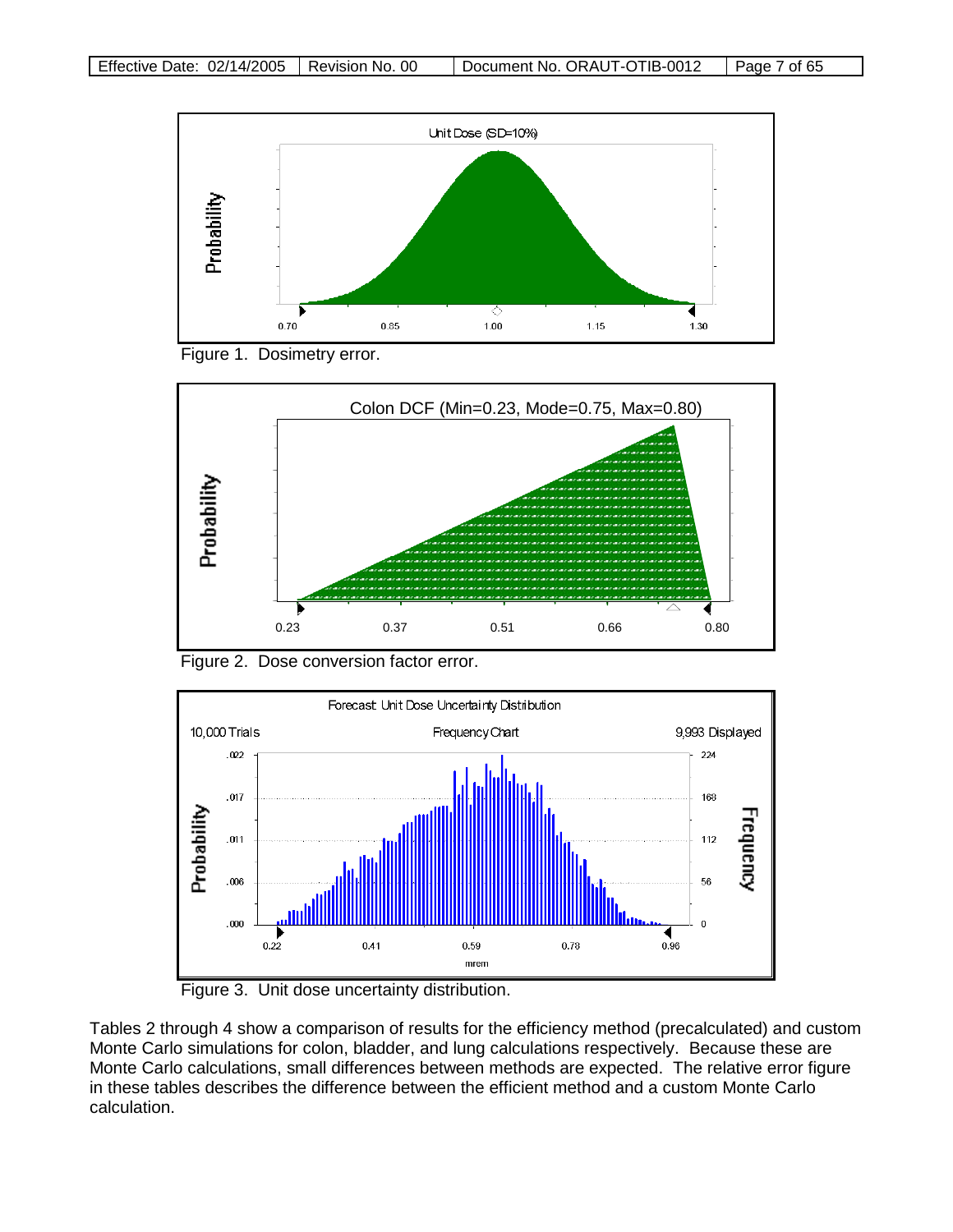

Figure 4. Monte Carlo method for best-estimate organ dose.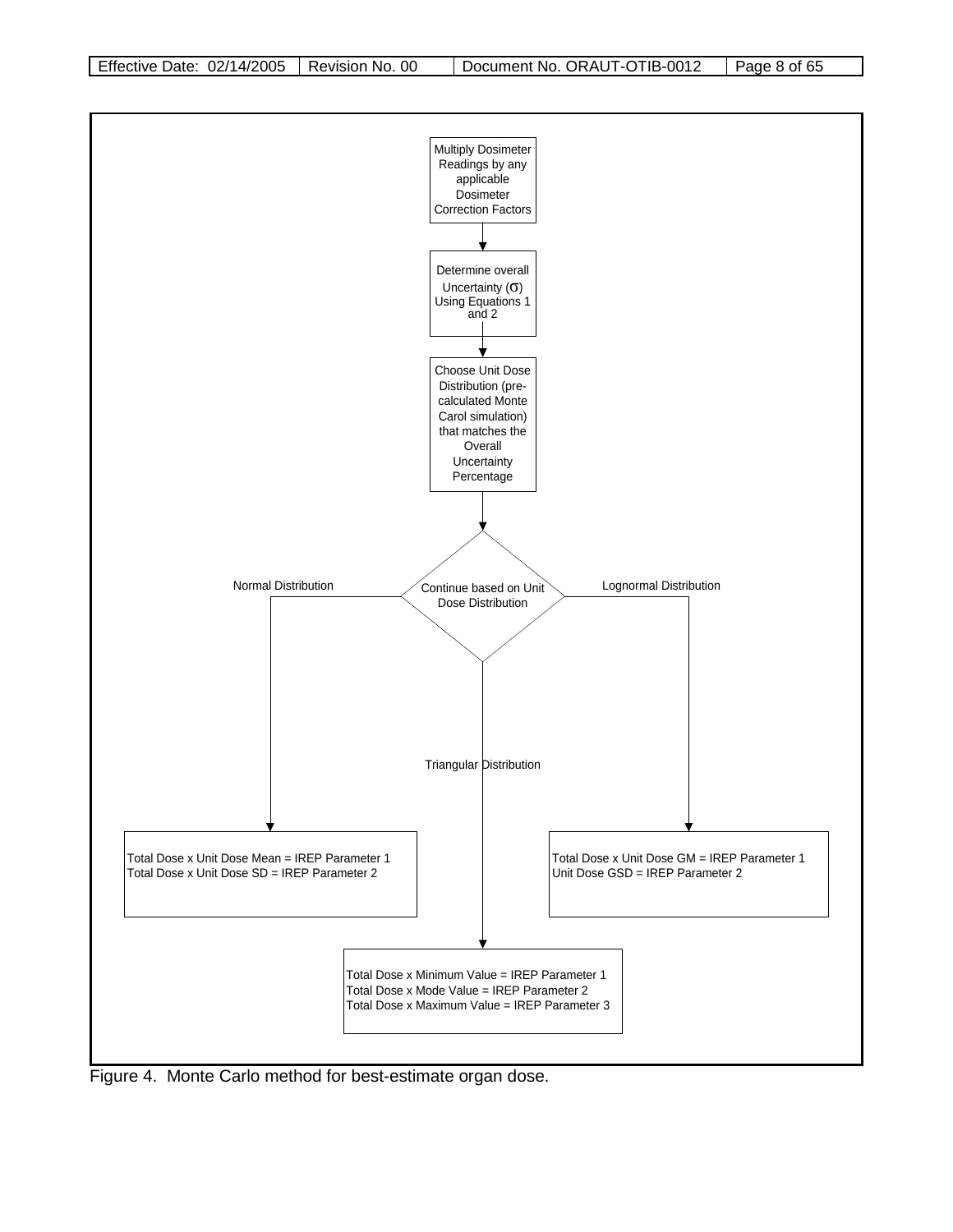|        | Table 2. Comparison of Monte Carlo methods for measured dose uncertainty- |  |  |
|--------|---------------------------------------------------------------------------|--|--|
| colon. |                                                                           |  |  |

| Quantity                  | <b>Efficiency method</b> | <b>Custom Monte Carlo</b> | <b>Relative error</b> |
|---------------------------|--------------------------|---------------------------|-----------------------|
| Mean                      | $0.664$ $cSv$            | $0.668$ $cSv$             | $0.6\%$               |
| <b>Standard Deviation</b> | 0.158                    | 0.159                     | $0.6\%$               |

Table 3. Comparison of Monte Carlo methods for measured dose uncertainty bladder.

| Quantitv                  | <b>Efficiency method</b> | <b>Custom Monte Carlo</b> | <b>Relative error</b> |
|---------------------------|--------------------------|---------------------------|-----------------------|
| Mean                      | $0.831$ $cSv$            | $0.829$ $cSv$             | $0.2 \%$              |
| <b>Standard Deviation</b> | 0.149                    | 0.148                     | 0.7 %                 |

Table 4. Comparison of Monte Carlo methods for measured dose uncertainty lung.

| Quantity                  | <b>Efficiency method</b> | <b>Custom Monte Carlo</b> | <b>Relative error</b> |
|---------------------------|--------------------------|---------------------------|-----------------------|
| Mean                      | $0.641$ $cSv$            | $0.640$ cSv               | $0.2 \%$              |
| <b>Standard Deviation</b> | 0.136                    | 0.138                     | $1.4\%$               |

#### **3.2 UNCERTAINTY FOR MISSED DOSE CALCULATIONS**

The missed annual dosimeter dose (expressed as a distribution) is combined with the organ DCF (also expressed as a distribution), which is then combined with energy fraction correction factors (typically constants). A series of Monte Carlo simulations is performed that multiplies unit dose quantities (defined as lognormal distributions) by the organ DCF values (defined as the triangular distributions).

Missed dose is calculated using the following relationship:

*nLOD*/2 × unit missed dose uncertainty distribution

where:

*n* = number of zero dosimeter readings

*LOD* = dosimeter limit of detection.

#### **Example 2 – Missed Photon/Neutron Dose**

IREP distribution choice: Lognormal IREP Parameter 1: *nLOD*/2 × GM of unit missed dose uncertainty distribution (lognormal) IREP Parameter 2: GSD = 1.62

#### **4.0 UNCERTAINTY FOR NEUTRON TO PHOTON RATIO CALCULATIONS**

Using an approach similar to the one described above, neutron to photon ratio distributions can be combined with DCF distributions in a series of Monte Carlo simulations. Neutron to photon ratios are typically defined as lognormal distributions. Figure 4 illustrates the neutron to photon ration defined for reactor workers at the Hanford Site [lognormal distribution, geometric mean (GM) = 0.41; geometric standard deviation (GSD) = 2.79] (ORAU 2004). In order to better control data quality, measured and missed photon dose quantities are treated with different methods. Neutron dose based on measured photon dose is calculated using the following relationship: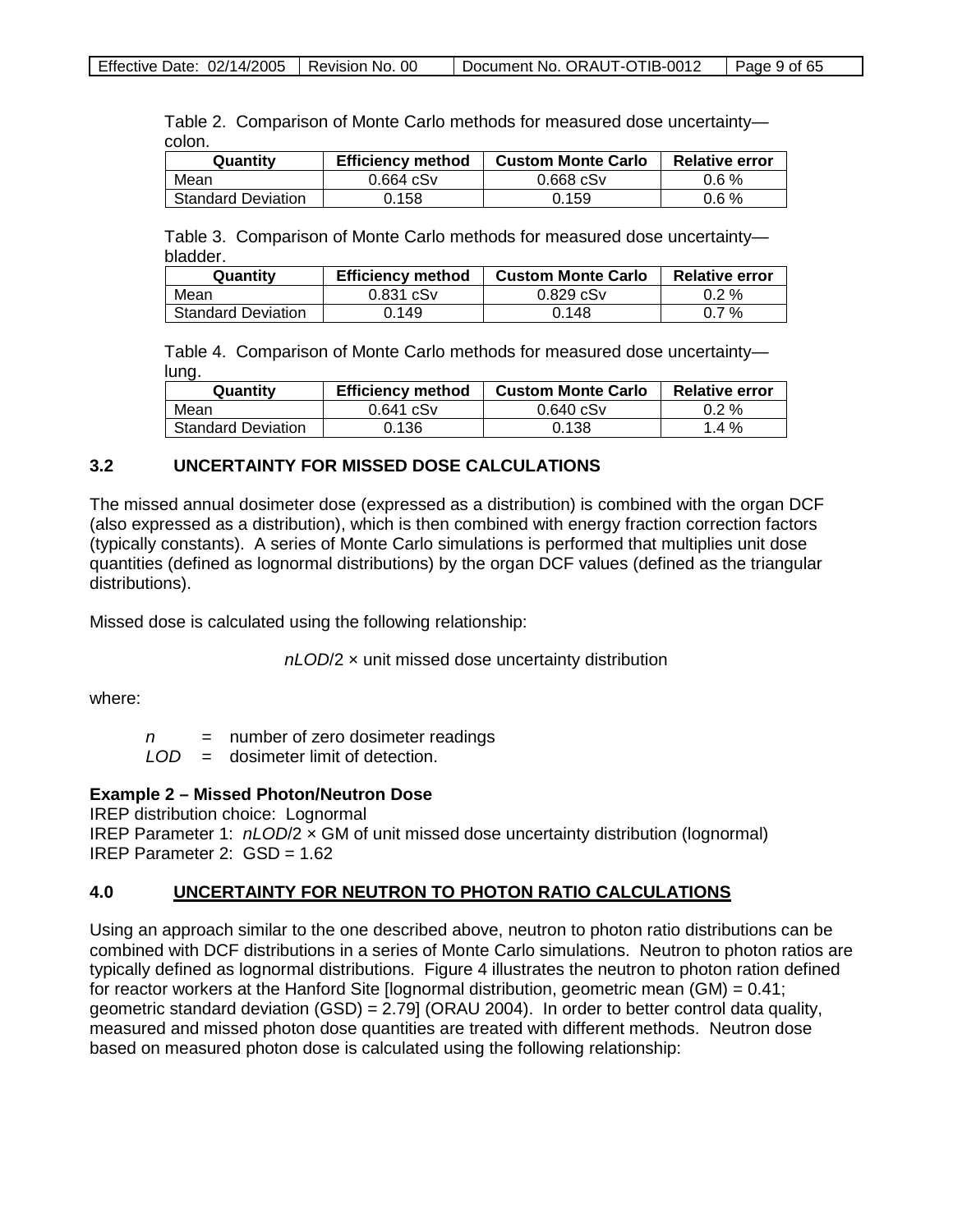measured photon dose

× [ unit dose uncertainty distribution (Figure 1) × neutron to photon ratio distribution (Figure 5)

- × ICRP 60 Factor
- × organ DCF (Figure 2) ]



Figure 5. Neutron to photon ratio for Hanford Site reactors.

Neutron dose based on the missed photon dose is calculated as follows:

*nLOD*/2

 $\times$  unit missed dose distribution (lognormal, GM= 1; GSD = 1.52) × neutron to photon ratio distribution (Figure 4) × ICRP 60 Factor × organ DCF (Figure 2) ]

The variables described in brackets in the equations above are quantities precalculated using Monte Carlo simulations. Figure 6 illustrates the outcome for the measured photon dose method (lognormal,  $GM = 0.206$ ;  $GSD = 2.85$ ), while the results of the missed photon dose method are shown in Figure 7 (lognormal, GM = 0.208; GSD = 3.07). Figure 8 summarizes these determinations.



Figure 6. Neutron to photon unit dose—measured.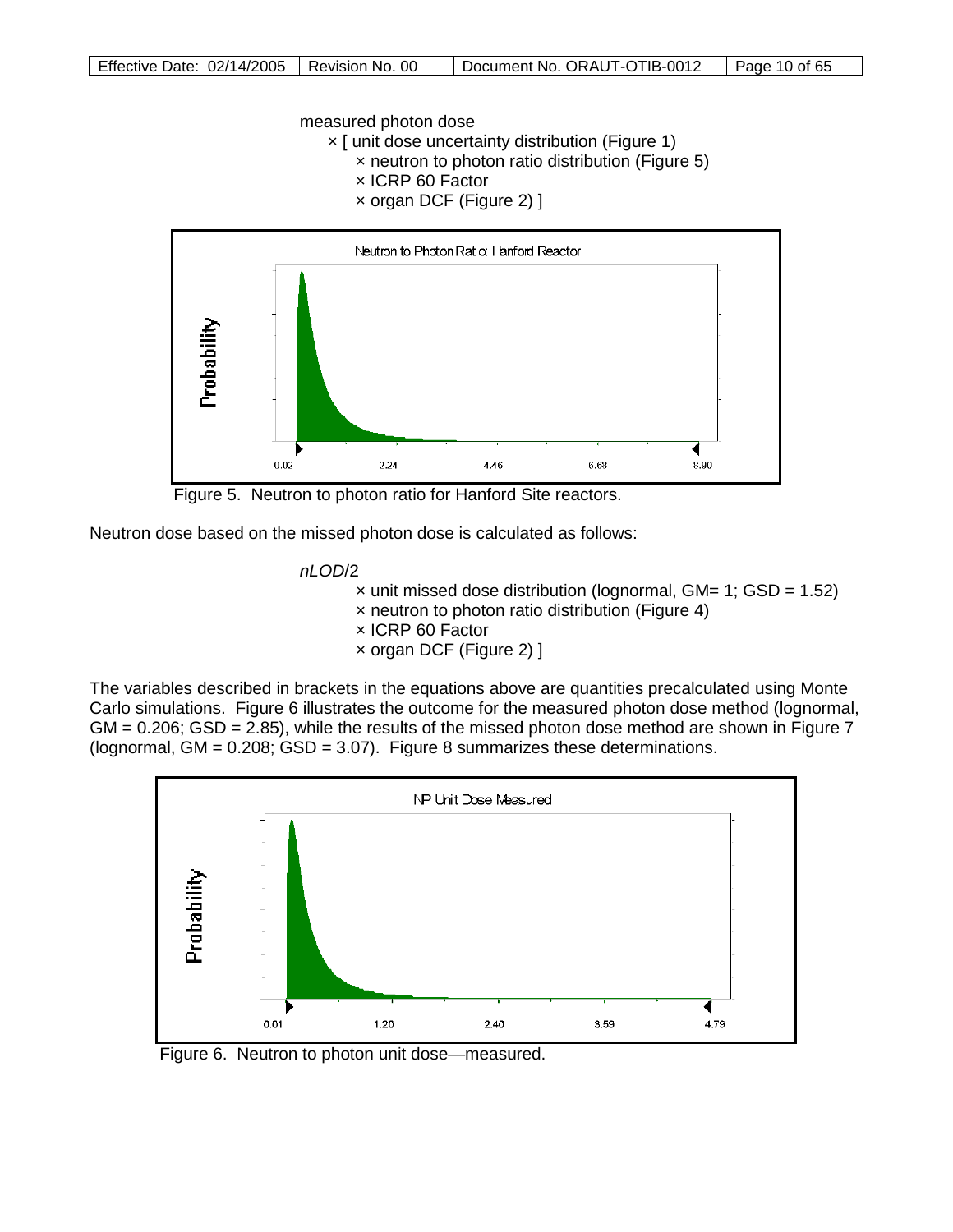





Figure 8. Determination of measured or missed doses using neutron to photon ratios.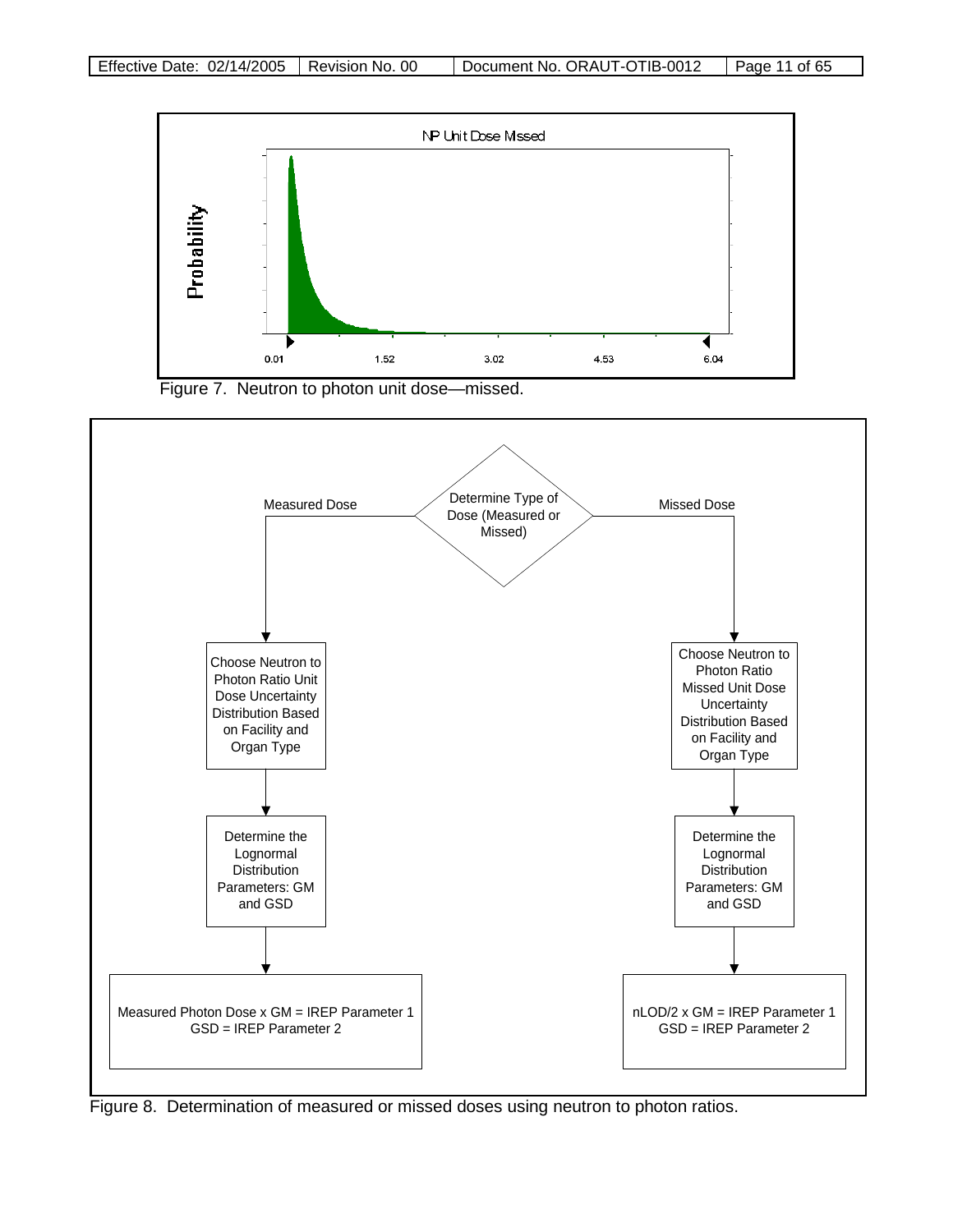| Effective Date: 02/14/2005   Revision No. 00 | Document No. ORAUT-OTIB-0012   Page 12 of 65 |  |
|----------------------------------------------|----------------------------------------------|--|
|                                              |                                              |  |

### **Example 3 – Neutron Dose Calculated from Measured Photon Dose**

IREP Distribution Choice: Lognormal IREP Parameter 1: 1.125 (total dose in cSv)  $\times$  0.206 (Figure 5 GM)  $\times$  1.91 = 0.433 cSv IREP Parameter 2: GSD from Figure 5 = 2.85

#### **Example 4 – Neutron Dose Calculated from Missed Photon Dose**

IREP Distribution Choice: Lognormal IREP Parameter 1: 0.180 cSv (*nLOD*/2 for data in Table 1) × 0.208 (Figure 6 GM) × 1.91 = 0.072 cSv IREP Parameter 2: GSD from Figure 6 = 3.07

Tables 5 through 7 show a comparison of results for the efficiency method (precalculated) and custom Monte Carlo simulations for colon, bladder, and lung calculations respectively. Because these are Monte Carlo calculations, small differences between methods are expected. The relative error figure in these tables describes the difference between the efficient method and a custom Monte Carlo calculation.

Table 5. Comparison of Monte Carlo methods for neutron to photon (NP) ratio uncertainty colon.

| Quantity                     | <b>Efficiency method</b> | <b>Custom Monte Carlo</b> | <b>Relative error</b> |
|------------------------------|--------------------------|---------------------------|-----------------------|
| NP ratio measured photon GM  | $0.443$ cSv              | $0.441$ $cSv$             | $0.5\%$               |
| NP ratio measured photon GSD | 2.85                     | 2.83                      | 0.7%                  |
| NP ratio missed photon GM    | $0.072$ $cSv$            | 0.071                     | 1.4%                  |
| NP ratio missed photon GSD   | 3.07                     | 3.04                      | $1\%$                 |

|          | Table 6. Comparison of Monte Carlo methods for neutron to photon (NP) ratio uncertainty— |
|----------|------------------------------------------------------------------------------------------|
| bladder. |                                                                                          |

| Quantity                     | <b>Efficiency method</b> | <b>Custom Monte Carlo</b> | <b>Relative error</b> |
|------------------------------|--------------------------|---------------------------|-----------------------|
| NP ratio measured photon GM  | $0.703$ cSv              | 0.701cSv                  | 0.3%                  |
| NP ratio measured photon GSD | 2.85                     | 2.84                      | $0.4\%$               |
| NP ratio missed photon GM    | $0.113$ cSv              | $0.116$ cSv               | 2.6%                  |
| NP ratio missed photon GSD   | 3.06                     | 3.08                      | 0.6%                  |

Table 7. Comparison of Monte Carlo methods for neutron to photon (NP) ratio uncertainty lung.

| Quantity                     | <b>Efficiency method</b> | <b>Custom Monte Carlo</b> | <b>Relative error</b> |
|------------------------------|--------------------------|---------------------------|-----------------------|
| NP ratio measured photon GM  | $0.494$ cSv              | $0.495$ cSv               | 0.2%                  |
| NP ratio measured photon GSD | 2.87                     | 2.82                      | 1.8%                  |
| NP ratio missed photon GM    | $0.079$ $cSv$            | $0.080$ $cSv$             | 1.3%                  |
| NP ratio missed photon GSD   | 3.07                     | 3.04                      | 1%                    |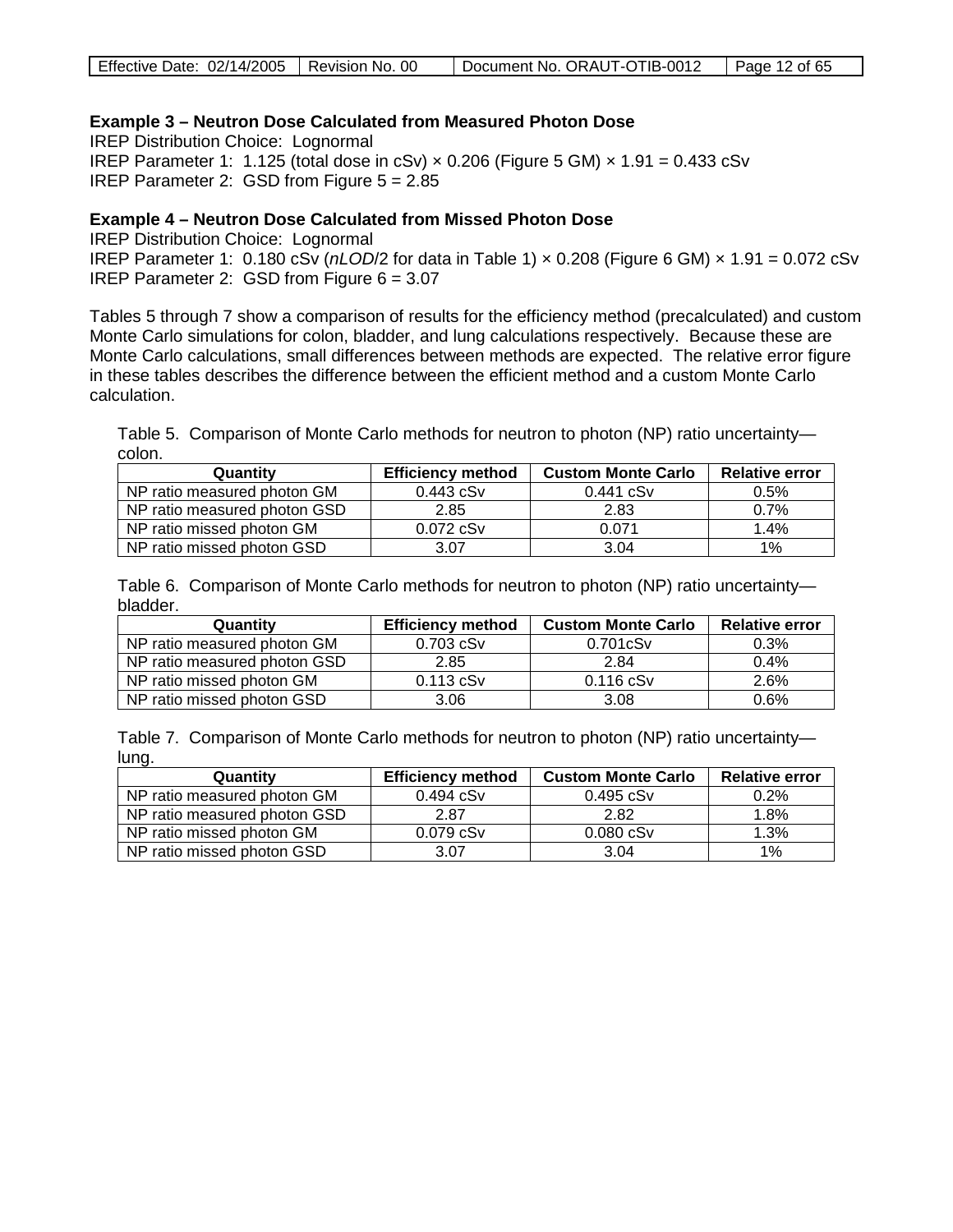| Effective Date: 02/14/2005   Revision No. 00 |  | Document No. ORAUT-OTIB-0012 | Page 13 of 65 |
|----------------------------------------------|--|------------------------------|---------------|
|----------------------------------------------|--|------------------------------|---------------|

### **REFERENCES**

Decisioneering, Inc., *Crystal Ball 2000.2 User Manual*, 2001, Denver, CO.

- NIOSH (National Institute for Occupational Safety and Health), 2002, *External Dose Reconstruction Implementation Guidelines*, OCAS-IG-001, Revision 1, Office of Compensation Analysis and Support, Cincinnati, Ohio.
- ORAU Team, *Technical Basis Document for the Hanford Site – Occupational External Dosimetry,* ORAUT-TKBS-0006-6 Rev 01 (2004)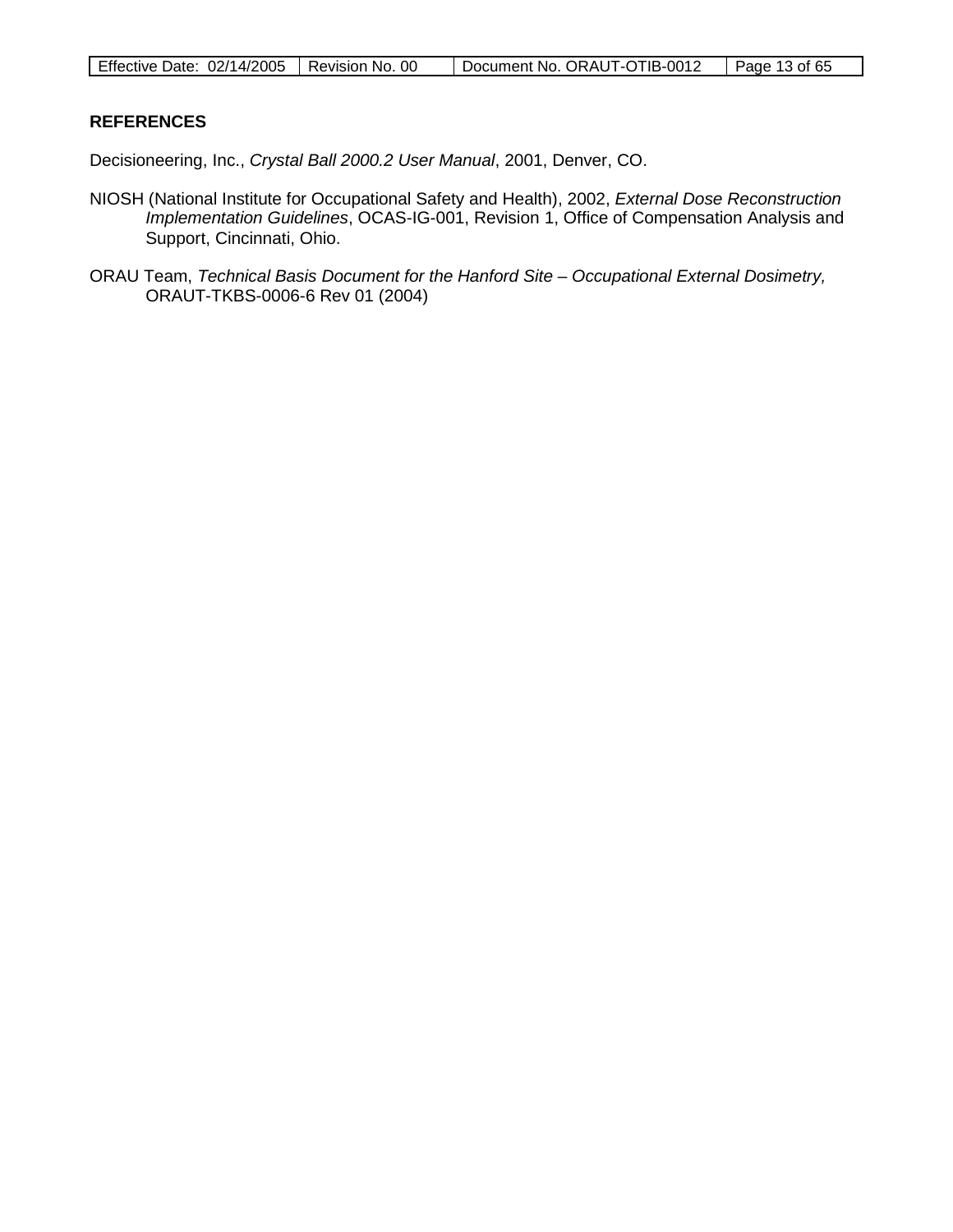| <b>Bladder</b>       |                   |             |                    |                    |  |
|----------------------|-------------------|-------------|--------------------|--------------------|--|
| <b>Percent error</b> | Dose distribution | Parameter 1 | <b>Parameter 2</b> | <b>Parameter 3</b> |  |
| 5                    | Normal            | 0.740       | 0.115              | 0.000              |  |
| 10                   | Normal            | 0.739       | 0.132              | 0.000              |  |
| 20                   | Normal            | 0.739       | 0.186              | 0.000              |  |
| 30                   | Normal            | 0.738       | 0.250              | 0.000              |  |
| 40                   | Normal            | 0.738       | 0.312              | 0.000              |  |
| 50                   | Normal            | 0.757       | 0.371              | 0.000              |  |
| 60                   | Normal            | 0.780       | 0.419              | 0.000              |  |
| 70                   | Normal            | 0.825       | 0.470              | 0.000              |  |
| 80                   | Normal            | 0.862       | 0.520              | 0.000              |  |
| 90                   | Normal            | 0.896       | 0.564              | 0.000              |  |
| 100                  | Normal            | 0.950       | 0.611              | 0.000              |  |

## <span id="page-13-0"></span>**ATTACHMENT A Photons 30-250 keV, H<sub>p</sub>(10)**

| <b>Bone (red marrow)</b> |                   |                    |                    |                    |  |  |
|--------------------------|-------------------|--------------------|--------------------|--------------------|--|--|
| <b>Percent error</b>     | Dose distribution | <b>Parameter 1</b> | <b>Parameter 2</b> | <b>Parameter 3</b> |  |  |
| 5                        | Triangular        | 0.056              | 0.436              | 0.601              |  |  |
| 10                       | Normal            | 0.360              | 0.112              | 0.000              |  |  |
| 20                       | Normal            | 0.362              | 0.132              | 0.000              |  |  |
| 30                       | Normal            | 0.362              | 0.156              | 0.000              |  |  |
| 40                       | Normal            | 0.360              | 0.183              | 0.000              |  |  |
| 50                       | Normal            | 0.368              | 0.208              | 0.000              |  |  |
| 60                       | Normal            | 0.380              | 0.231              | 0.000              |  |  |
| 70                       | Normal            | 0.405              | 0.259              | 0.000              |  |  |
| 80                       | Normal            | 0.424              | 0.284              | 0.000              |  |  |
| 90                       | Normal            | 0.438              | 0.308              | 0.000              |  |  |
| 100                      | Normal            | 0.462              | 0.328              | 0.000              |  |  |

| <b>Bone surfaces</b> |                   |                    |                    |             |  |
|----------------------|-------------------|--------------------|--------------------|-------------|--|
| <b>Percent error</b> | Dose distribution | <b>Parameter 1</b> | <b>Parameter 2</b> | Parameter 3 |  |
| 5                    | Normal            | 0.831              | 0.146              | 0.000       |  |
| 10                   | Normal            | 0.832              | 0.161              | 0.000       |  |
| 20                   | Normal            | 0.834              | 0.220              | 0.000       |  |
| 30                   | Normal            | 0.830              | 0.287              | 0.000       |  |
| 40                   | Normal            | 0.834              | 0.361              | 0.000       |  |
| 50                   | Normal            | 0.849              | 0.424              | 0.000       |  |
| 60                   | Normal            | 0.879              | 0.478              | 0.000       |  |
| 70                   | Normal            | 0.932              | 0.536              | 0.000       |  |
| 80                   | Normal            | 0.969              | 0.586              | 0.000       |  |
| 90                   | Normal            | 1.013              | 0.647              | 0.000       |  |
| 100                  | Normal            | 1.066              | 0.697              | 0.000       |  |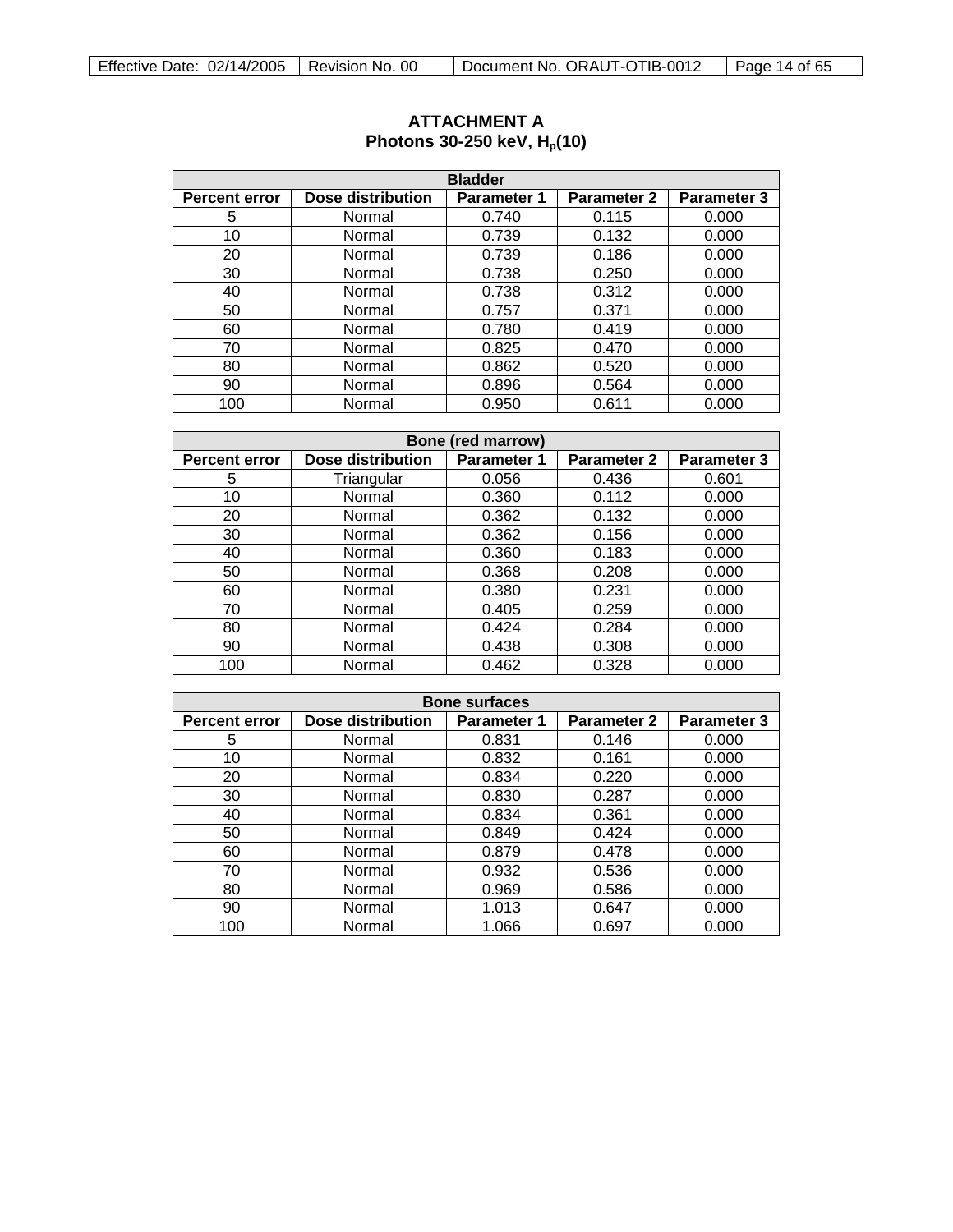| <b>Breast (female)</b>                                                                                      |        |       |       |       |  |  |
|-------------------------------------------------------------------------------------------------------------|--------|-------|-------|-------|--|--|
| Dose distribution<br><b>Parameter 2</b><br><b>Parameter 3</b><br><b>Percent error</b><br><b>Parameter 1</b> |        |       |       |       |  |  |
| 5                                                                                                           | Normal | 0.892 | 0.046 | 0.000 |  |  |
| 10                                                                                                          | Normal | 0.891 | 0.090 | 0.000 |  |  |
| 20                                                                                                          | Normal | 0.894 | 0.179 | 0.000 |  |  |
| 30                                                                                                          | Normal | 0.892 | 0.270 | 0.000 |  |  |
| 40                                                                                                          | Normal | 0.893 | 0.352 | 0.000 |  |  |
| 50                                                                                                          | Normal | 0.914 | 0.423 | 0.000 |  |  |
| 60                                                                                                          | Normal | 0.941 | 0.482 | 0.000 |  |  |
| 70                                                                                                          | Normal | 0.998 | 0.543 | 0.000 |  |  |
| 80                                                                                                          | Normal | 1.043 | 0.604 | 0.000 |  |  |
| 90                                                                                                          | Normal | 1.085 | 0.660 | 0.000 |  |  |
| 100                                                                                                         | Normal | 1.146 | 0.711 | 0.000 |  |  |

| Colon                |                   |                    |                    |             |  |
|----------------------|-------------------|--------------------|--------------------|-------------|--|
| <b>Percent error</b> | Dose distribution | <b>Parameter 1</b> | <b>Parameter 2</b> | Parameter 3 |  |
| 5                    | Triangular        | 0.211              | 0.668              | 0.902       |  |
| 10                   | Normal            | 0.590              | 0.141              | 0.000       |  |
| 20                   | Normal            | 0.592              | 0.178              | 0.000       |  |
| 30                   | Normal            | 0.591              | 0.224              | 0.000       |  |
| 40                   | Normal            | 0.590              | 0.271              | 0.000       |  |
| 50                   | Normal            | 0.603              | 0.317              | 0.000       |  |
| 60                   | Normal            | 0.623              | 0.351              | 0.000       |  |
| 70                   | Normal            | 0.661              | 0.396              | 0.000       |  |
| 80                   | Normal            | 0.691              | 0.435              | 0.000       |  |
| 90                   | Normal            | 0.718              | 0.474              | 0.000       |  |
| 100                  | Normal            | 0.757              | 0.512              | 0.000       |  |

| <b>Esophagus</b>     |                          |                    |                    |             |  |
|----------------------|--------------------------|--------------------|--------------------|-------------|--|
| <b>Percent error</b> | <b>Dose distribution</b> | <b>Parameter 1</b> | <b>Parameter 2</b> | Parameter 3 |  |
| 5                    | Triangular               | 0.050              | 0.431              | 0.646       |  |
| 10                   | Normal                   | 0.370              | 0.120              | 0.000       |  |
| 20                   | Normal                   | 0.372              | 0.139              | 0.000       |  |
| 30                   | Normal                   | 0.370              | 0.163              | 0.000       |  |
| 40                   | Normal                   | 0.372              | 0.191              | 0.000       |  |
| 50                   | Normal                   | 0.381              | 0.216              | 0.000       |  |
| 60                   | Normal                   | 0.392              | 0.243              | 0.000       |  |
| 70                   | Normal                   | 0.416              | 0.268              | 0.000       |  |
| 80                   | Normal                   | 0.433              | 0.293              | 0.000       |  |
| 90                   | Normal                   | 0.453              | 0.319              | 0.000       |  |
| 100                  | Normal                   | 0.477              | 0.340              | 0.000       |  |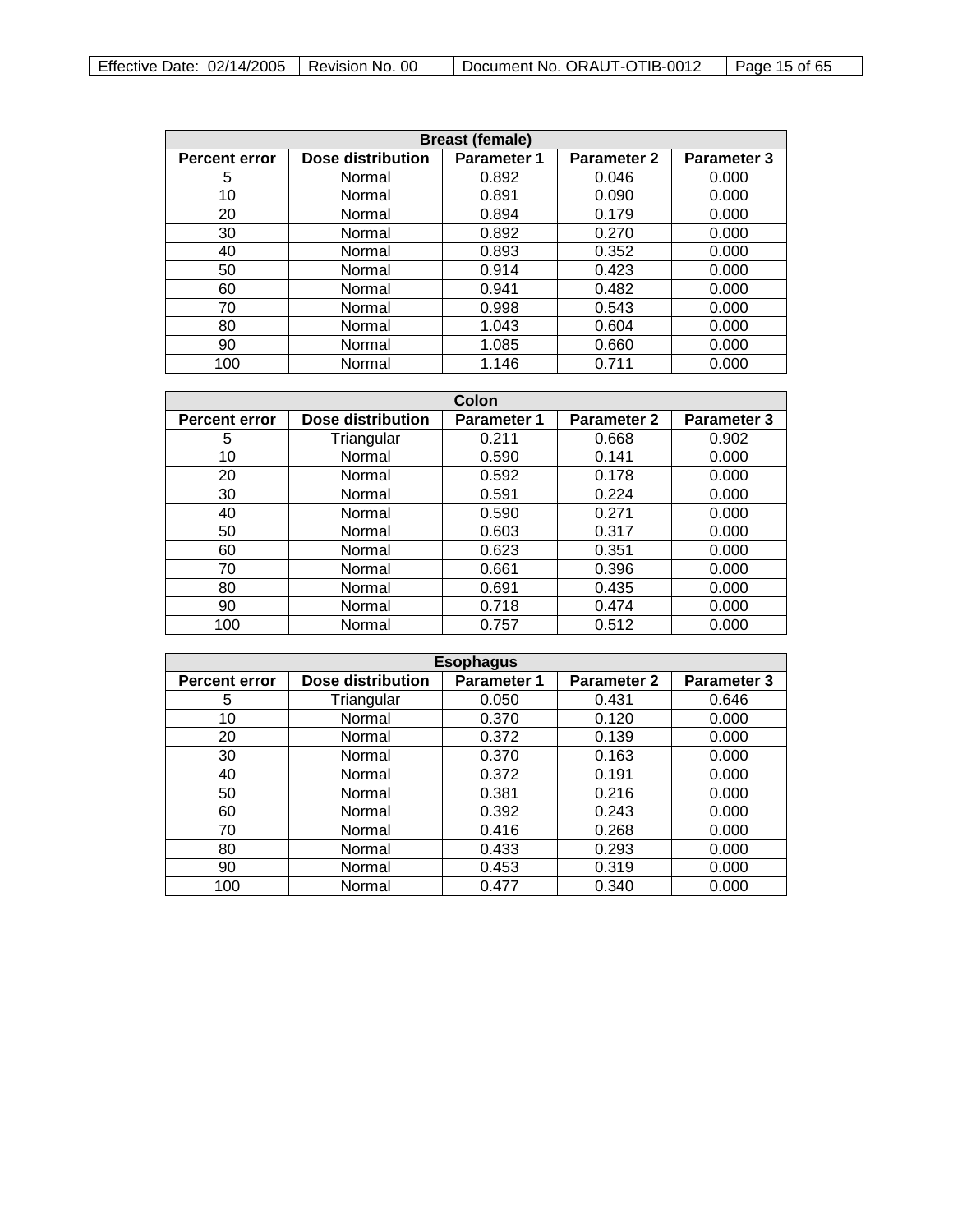| Effective Date: $02/14/2005$   Revision No. 00 |  | Document No. ORAUT-OTIB-0012 | $\vert$ Page 16 of 65 |
|------------------------------------------------|--|------------------------------|-----------------------|
|------------------------------------------------|--|------------------------------|-----------------------|

| Eye                  |                   |                    |                    |                    |
|----------------------|-------------------|--------------------|--------------------|--------------------|
| <b>Percent error</b> | Dose distribution | <b>Parameter 1</b> | <b>Parameter 2</b> | <b>Parameter 3</b> |
| 5                    | Lognormal         | 0.913              | 1.085              | 0.000              |
| 10                   | Lognormal         | 0.908              | 1.127              | 0.000              |
| 20                   | Normal            | 0.916              | 0.194              | 0.000              |
| 30                   | Normal            | 0.915              | 0.285              | 0.000              |
| 40                   | Normal            | 0.916              | 0.367              | 0.000              |
| 50                   | Normal            | 0.936              | 0.438              | 0.000              |
| 60                   | Normal            | 0.966              | 0.499              | 0.000              |
| 70                   | Normal            | 1.023              | 0.561              | 0.000              |
| 80                   | Normal            | 1.070              | 0.627              | 0.000              |
| 90                   | Normal            | 1.113              | 0.682              | 0.000              |
| 100                  | Normal            | 1.174              | 0.734              | 0.000              |

| Liver                |                   |                    |             |                    |
|----------------------|-------------------|--------------------|-------------|--------------------|
| <b>Percent error</b> | Dose distribution | <b>Parameter 1</b> | Parameter 2 | <b>Parameter 3</b> |
| 5                    | Triangular        | 0.257              | 0.678       | 0.897              |
| 10                   | Normal            | 0.609              | 0.130       | 0.000              |
| 20                   | Normal            | 0.612              | 0.170       | 0.000              |
| 30                   | Normal            | 0.611              | 0.222       | 0.000              |
| 40                   | Normal            | 0.611              | 0.272       | 0.000              |
| 50                   | Normal            | 0.625              | 0.318       | 0.000              |
| 60                   | Normal            | 0.644              | 0.358       | 0.000              |
| 70                   | Normal            | 0.683              | 0.402       | 0.000              |
| 80                   | Normal            | 0.715              | 0.445       | 0.000              |
| 90                   | Normal            | 0.743              | 0.481       | 0.000              |
| 100                  | Normal            | 0.785              | 0.518       | 0.000              |
| 101                  | Normal            | 0.794              | 0.522       | 0.000              |

| Lung                 |                   |                    |                    |                    |
|----------------------|-------------------|--------------------|--------------------|--------------------|
| <b>Percent error</b> | Dose distribution | <b>Parameter 1</b> | <b>Parameter 2</b> | <b>Parameter 3</b> |
| 5                    | Triangular        | 0.248              | 0.633              | 0.831              |
| 10                   | Normal            | 0.570              | 0.121              | 0.000              |
| 20                   | Normal            | 0.575              | 0.161              | 0.000              |
| 30                   | Normal            | 0.571              | 0.205              | 0.000              |
| 40                   | Normal            | 0.573              | 0.254              | 0.000              |
| 50                   | Normal            | 0.584              | 0.296              | 0.000              |
| 60                   | Normal            | 0.602              | 0.333              | 0.000              |
| 70                   | Normal            | 0.642              | 0.376              | 0.000              |
| 80                   | Normal            | 0.667              | 0.411              | 0.000              |
| 90                   | Normal            | 0.697              | 0.450              | 0.000              |
| 100                  | Normal            | 0.732              | 0.482              | 0.000              |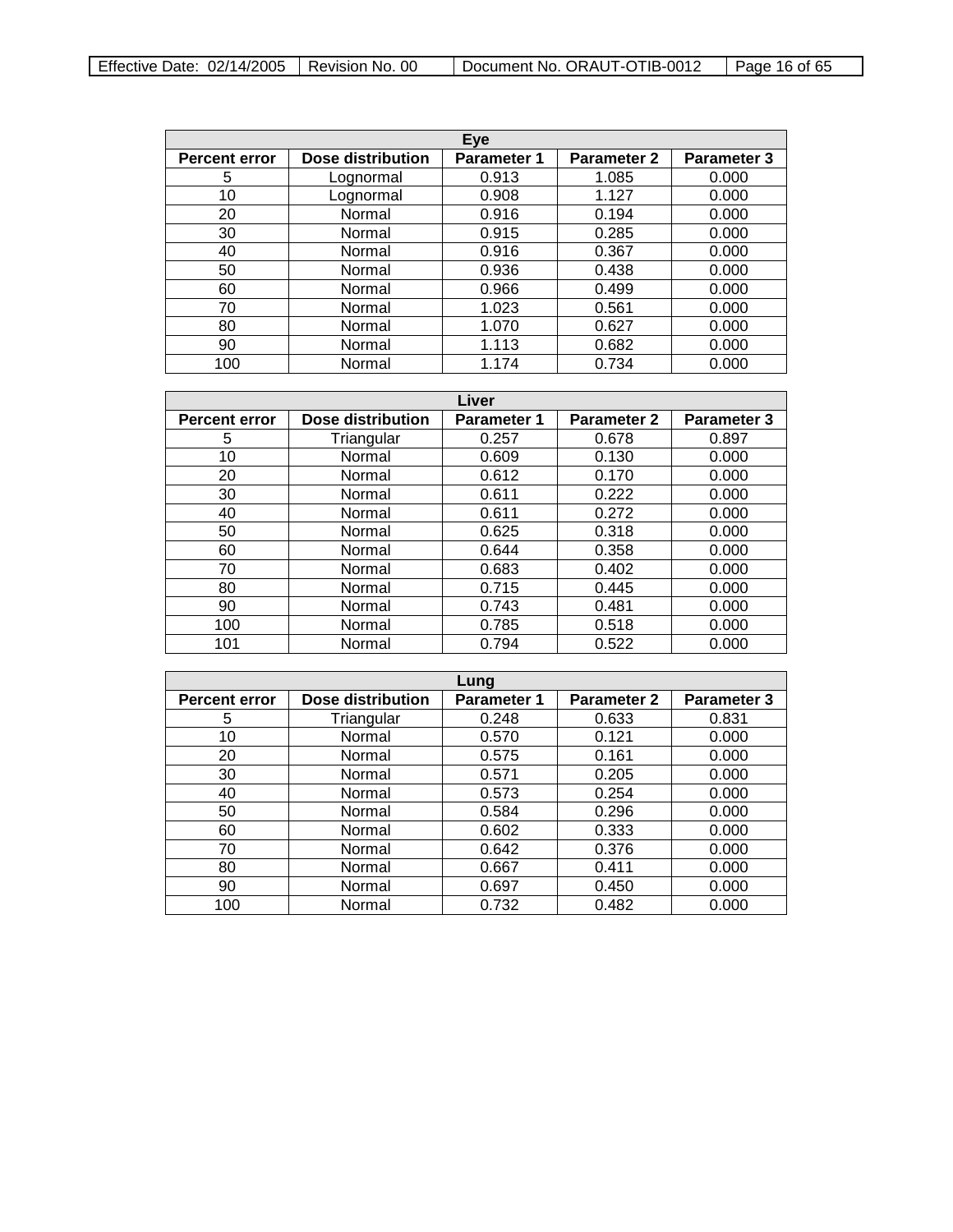| Effective Date: $02/14/2005$   Revision No. 00 |  | Document No. ORAUT-OTIB-0012 | $\vert$ Page 17 of 65 |
|------------------------------------------------|--|------------------------------|-----------------------|
|------------------------------------------------|--|------------------------------|-----------------------|

| Lymphoid             |                          |                    |                    |                    |  |
|----------------------|--------------------------|--------------------|--------------------|--------------------|--|
| <b>Percent error</b> | <b>Dose distribution</b> | <b>Parameter 1</b> | <b>Parameter 2</b> | <b>Parameter 3</b> |  |
| 5                    | Normal                   | 0.937              | 0.231              | 0.000              |  |
| 10                   | Normal                   | 0.933              | 0.245              | 0.000              |  |
| 20                   | Normal                   | 0.936              | 0.292              | 0.000              |  |
| 30                   | Normal                   | 0.934              | 0.366              | 0.000              |  |
| 40                   | Normal                   | 0.938              | 0.439              | 0.000              |  |
| 50                   | Normal                   | 0.960              | 0.509              | 0.000              |  |
| 60                   | Normal                   | 0.985              | 0.569              | 0.000              |  |
| 70                   | Normal                   | 1.045              | 0.631              | 0.000              |  |
| 80                   | Normal                   | 1.091              | 0.700              | 0.000              |  |
| 90                   | Normal                   | 1.138              | 0.761              | 0.000              |  |
| 100                  | Normal                   | 1.203              | 0.819              | 0.000              |  |

| <b>Ovaries</b>       |                   |                    |                    |                    |
|----------------------|-------------------|--------------------|--------------------|--------------------|
| <b>Percent error</b> | Dose distribution | <b>Parameter 1</b> | <b>Parameter 2</b> | <b>Parameter 3</b> |
| 5                    | Triangular        | 0.129              | 0.603              | 0.834              |
| 10                   | Normal            | 0.517              | 0.144              | 0.000              |
| 20                   | Normal            | 0.521              | 0.172              | 0.000              |
| 30                   | Normal            | 0.517              | 0.209              | 0.000              |
| 40                   | Normal            | 0.519              | 0.249              | 0.000              |
| 50                   | Normal            | 0.533              | 0.288              | 0.000              |
| 60                   | Normal            | 0.547              | 0.323              | 0.000              |
| 70                   | Normal            | 0.583              | 0.361              | 0.000              |
| 80                   | Normal            | 0.603              | 0.392              | 0.000              |
| 90                   | Normal            | 0.629              | 0.427              | 0.000              |
| 100                  | Normal            | 0.668              | 0.458              | 0.000              |

| Remainder            |                   |                    |                    |                    |  |
|----------------------|-------------------|--------------------|--------------------|--------------------|--|
| <b>Percent error</b> | Dose distribution | <b>Parameter 1</b> | <b>Parameter 2</b> | <b>Parameter 3</b> |  |
| 5                    | Triangular        | 0.171              | 0.572              | 0.751              |  |
| 10                   | Normal            | 0.497              | 0.120              | 0.000              |  |
| 20                   | Normal            | 0.498              | 0.149              | 0.000              |  |
| 30                   | Normal            | 0.498              | 0.189              | 0.000              |  |
| 40                   | Normal            | 0.498              | 0.228              | 0.000              |  |
| 50                   | Normal            | 0.513              | 0.267              | 0.000              |  |
| 60                   | Normal            | 0.525              | 0.298              | 0.000              |  |
| 70                   | Normal            | 0.556              | 0.333              | 0.000              |  |
| 80                   | Normal            | 0.582              | 0.368              | 0.000              |  |
| 90                   | Normal            | 0.605              | 0.400              | 0.000              |  |
| 100                  | Normal            | 0.644              | 0.433              | 0.000              |  |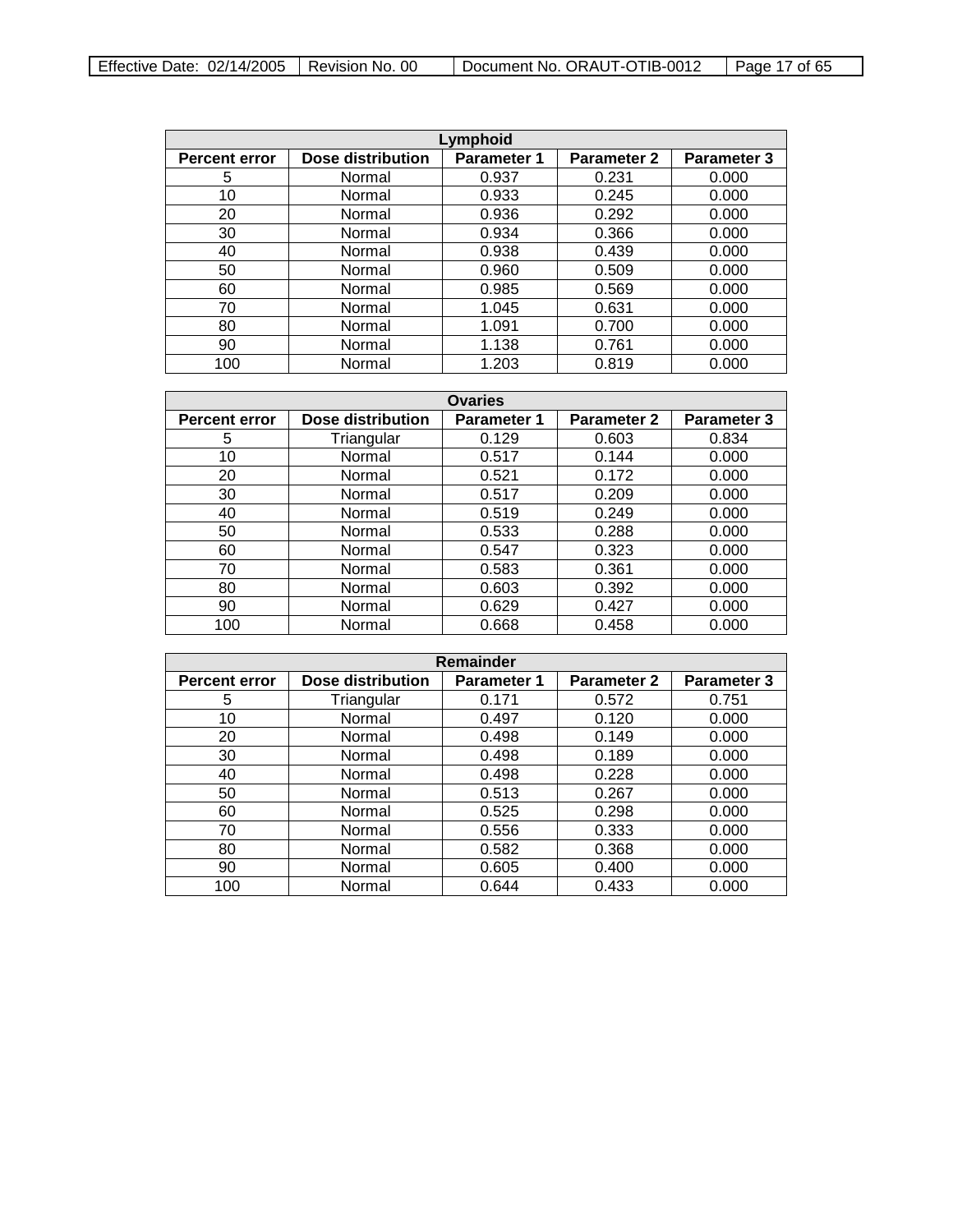| <b>Skin</b>          |                   |                    |                    |                    |
|----------------------|-------------------|--------------------|--------------------|--------------------|
| <b>Percent error</b> | Dose distribution | <b>Parameter 1</b> | <b>Parameter 2</b> | <b>Parameter 3</b> |
| 5                    | Normal            | 0.625              | 0.047              | 0.000              |
| 10                   | Normal            | 0.624              | 0.071              | 0.000              |
| 20                   | Normal            | 0.626              | 0.130              | 0.000              |
| 30                   | Normal            | 0.625              | 0.193              | 0.000              |
| 40                   | Normal            | 0.625              | 0.249              | 0.000              |
| 50                   | Normal            | 0.640              | 0.298              | 0.000              |
| 60                   | Normal            | 0.659              | 0.339              | 0.000              |
| 70                   | Normal            | 0.699              | 0.383              | 0.000              |
| 80                   | Normal            | 0.731              | 0.426              | 0.000              |
| 90                   | Normal            | 0.760              | 0.464              | 0.000              |
| 100                  | Normal            | 0.802              | 0.500              | 0.000              |

| <b>Stomach</b>       |                          |                    |                    |                    |  |
|----------------------|--------------------------|--------------------|--------------------|--------------------|--|
| <b>Percent error</b> | <b>Dose distribution</b> | <b>Parameter 1</b> | <b>Parameter 2</b> | <b>Parameter 3</b> |  |
| 5                    | Triangular               | 0.397              | 0.809              | 1.020              |  |
| 10                   | Normal                   | 0.741              | 0.133              | 0.000              |  |
| 20                   | Normal                   | 0.743              | 0.186              | 0.000              |  |
| 30                   | Normal                   | 0.744              | 0.252              | 0.000              |  |
| 40                   | Normal                   | 0.746              | 0.317              | 0.000              |  |
| 50                   | Normal                   | 0.761              | 0.373              | 0.000              |  |
| 60                   | Normal                   | 0.784              | 0.422              | 0.000              |  |
| 70                   | Normal                   | 0.830              | 0.472              | 0.000              |  |
| 80                   | Normal                   | 0.869              | 0.525              | 0.000              |  |
| 90                   | Normal                   | 0.906              | 0.574              | 0.000              |  |
| 100                  | Normal                   | 0.955              | 0.615              | 0.000              |  |

| <b>Testes</b>        |                          |                    |                    |                    |
|----------------------|--------------------------|--------------------|--------------------|--------------------|
| <b>Percent error</b> | <b>Dose distribution</b> | <b>Parameter 1</b> | <b>Parameter 2</b> | <b>Parameter 3</b> |
| 5                    | Normal                   | 1.007              | 0.051              | 0.000              |
| 10                   | Normal                   | 1.006              | 0.101              | 0.000              |
| 20                   | Normal                   | 1.009              | 0.202              | 0.000              |
| 30                   | Normal                   | 1.008              | 0.305              | 0.000              |
| 40                   | Normal                   | 1.008              | 0.397              | 0.000              |
| 50                   | Normal                   | 1.032              | 0.477              | 1.032              |
| 60                   | Normal                   | 1.063              | 0.544              | 0.000              |
| 70                   | Normal                   | 1.127              | 0.613              | 0.000              |
| 80                   | Normal                   | 1.178              | 0.683              | 0.000              |
| 90                   | Normal                   | 1.225              | 0.745              | 0.000              |
| 100                  | Normal                   | 1.295              | 0.804              | 0.000              |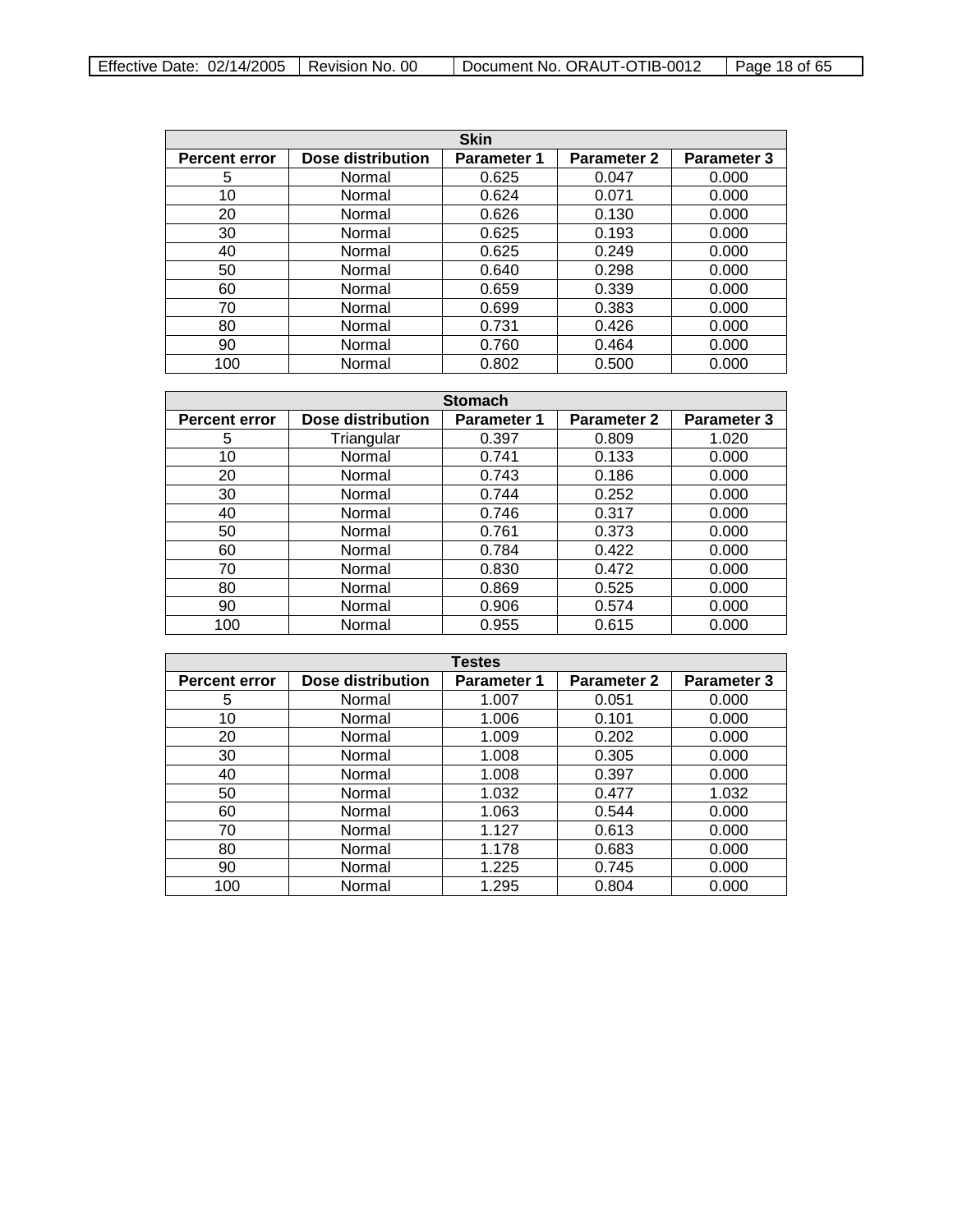| Effective Date: $02/14/2005$   Revision No. 00 |  | Document No. ORAUT-OTIB-0012 | $\vert$ Page 19 of 65 |
|------------------------------------------------|--|------------------------------|-----------------------|
|------------------------------------------------|--|------------------------------|-----------------------|

| Thymus               |                   |                    |                    |                    |  |
|----------------------|-------------------|--------------------|--------------------|--------------------|--|
| <b>Percent error</b> | Dose distribution | <b>Parameter 1</b> | <b>Parameter 2</b> | <b>Parameter 3</b> |  |
| 5                    | Normal            | 0.885              | 0.100              | 0.000              |  |
| 10                   | Normal            | 0.883              | 0.126              | 0.000              |  |
| 20                   | Normal            | 0.885              | 0.200              | 0.000              |  |
| 30                   | Normal            | 0.884              | 0.285              | 0.000              |  |
| 40                   | Normal            | 0.886              | 0.360              | 0.000              |  |
| 50                   | Normal            | 0.908              | 0.433              | 0.000              |  |
| 60                   | Normal            | 0.934              | 0.491              | 0.000              |  |
| 70                   | Normal            | 0.988              | 0.551              | 0.000              |  |
| 80                   | Normal            | 0.988              | 0.551              | 0.000              |  |
| 90                   | Normal            | 1.075              | 0.664              | 0.000              |  |
| 100                  | Normal            | 1.139              | 0.722              | 0.000              |  |

| <b>Thyroid</b>       |                          |                    |                    |                    |  |
|----------------------|--------------------------|--------------------|--------------------|--------------------|--|
| <b>Percent error</b> | <b>Dose distribution</b> | <b>Parameter 1</b> | <b>Parameter 2</b> | <b>Parameter 3</b> |  |
| 5                    | Normal                   | 0.960              | 0.069              | 0.000              |  |
| 10                   | Normal                   | 0.958              | 0.108              | 0.000              |  |
| 20                   | Normal                   | 0.961              | 0.199              | 0.000              |  |
| 30                   | Normal                   | 0.960              | 0.296              | 0.000              |  |
| 40                   | Normal                   | 0.961              | 0.383              | 0.000              |  |
| 50                   | Normal                   | 0.984              | 0.459              | 0.000              |  |
| 60                   | Normal                   | 1.012              | 0.522              | 0.000              |  |
| 70                   | Normal                   | 1.074              | 0.587              | 0.000              |  |
| 80                   | Normal                   | 1.122              | 0.654              | 0.000              |  |
| 90                   | Normal                   | 1.167              | 0.714              | 1.167              |  |
| 100                  | Normal                   | 1.234              | 0.771              | 0.000              |  |

| <b>Uterus</b>        |                   |                    |                    |                    |  |
|----------------------|-------------------|--------------------|--------------------|--------------------|--|
| <b>Percent error</b> | Dose distribution | <b>Parameter 1</b> | <b>Parameter 2</b> | <b>Parameter 3</b> |  |
| 5                    | Triangular        | 0.178              | 0.632              | 0.860              |  |
| 10                   | Normal            | 0.556              | 0.139              | 0.000              |  |
| 20                   | Normal            | 0.557              | 0.170              | 0.000              |  |
| 30                   | Normal            | 0.556              | 0.215              | 0.000              |  |
| 40                   | Normal            | 0.557              | 0.260              | 0.000              |  |
| 50                   | Normal            | 0.569              | 0.301              | 0.000              |  |
| 60                   | Normal            | 0.587              | 0.335              | 0.000              |  |
| 70                   | Normal            | 0.620              | 0.373              | 0.000              |  |
| 80                   | Normal            | 0.650              | 0.414              | 0.000              |  |
| 90                   | Normal            | 0.676              | 0.450              | 0.000              |  |
| 100                  | Normal            | 0.714              | 0.484              | 0.000              |  |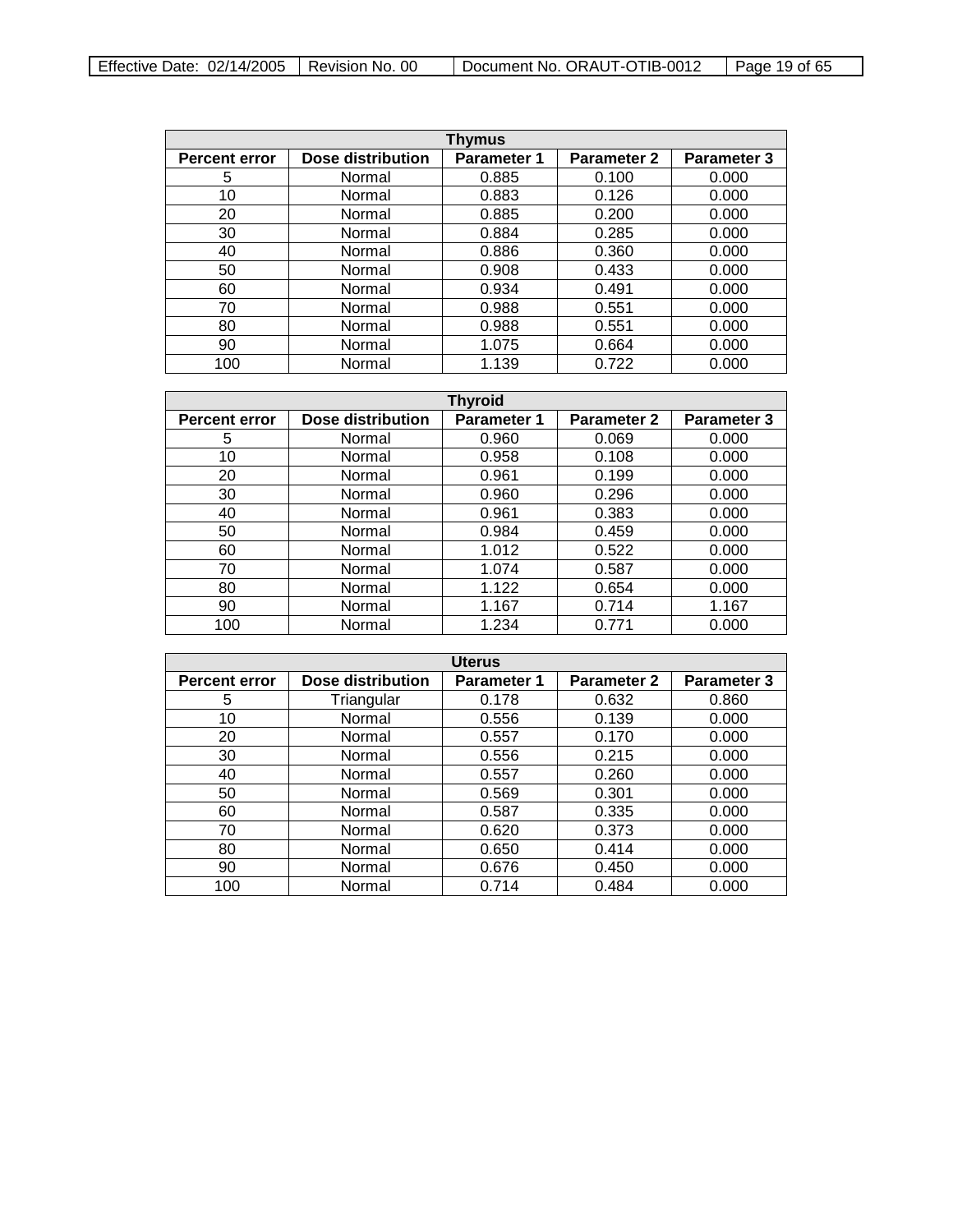| <b>Bladder</b>       |                   |                    |                    |                    |  |
|----------------------|-------------------|--------------------|--------------------|--------------------|--|
| <b>Percent error</b> | Dose distribution | <b>Parameter 1</b> | <b>Parameter 2</b> | <b>Parameter 3</b> |  |
| 5                    | Normal            | 0.907              | 0.046              | 0.000              |  |
| 10                   | Normal            | 0.905              | 0.091              | 0.000              |  |
| 20                   | Normal            | 0.908              | 0.182              | 0.000              |  |
| 30                   | Normal            | 0.907              | 0.275              | 0.000              |  |
| 40                   | Normal            | 0.908              | 0.357              | 0.000              |  |
| 50                   | Normal            | 0.929              | 0.430              | 0.000              |  |
| 60                   | Normal            | 0.957              | 0.490              | 0.000              |  |
| 70                   | Normal            | 1.014              | 0.552              | 0.000              |  |
| 80                   | Normal            | 1.060              | 0.614              | 0.000              |  |
| 90                   | Normal            | 1.102              | 0.674              | 0.000              |  |
| 100                  | Normal            | 1.165              | 0.723              | 0.000              |  |

## <span id="page-19-0"></span>**ATTACHMENT B** Photons Greater Than 250 keV, H<sub>p</sub>(10)

| <b>Bone (red marrow)</b>                                                                                    |        |       |       |       |  |  |  |
|-------------------------------------------------------------------------------------------------------------|--------|-------|-------|-------|--|--|--|
| Dose distribution<br><b>Parameter 3</b><br><b>Parameter 2</b><br><b>Parameter 1</b><br><b>Percent error</b> |        |       |       |       |  |  |  |
| 5                                                                                                           | Normal | 0.709 | 0.071 | 0.000 |  |  |  |
| 10                                                                                                          | Normal | 0.706 | 0.093 | 0.000 |  |  |  |
| 20                                                                                                          | Normal | 0.708 | 0.156 | 0.000 |  |  |  |
| 30                                                                                                          | Normal | 0.708 | 0.224 | 0.000 |  |  |  |
| 40                                                                                                          | Normal | 0.707 | 0.287 | 0.000 |  |  |  |
| 50                                                                                                          | Normal | 0.723 | 0.341 | 0.000 |  |  |  |
| 60                                                                                                          | Normal | 0.746 | 0.388 | 0.000 |  |  |  |
| 70                                                                                                          | Normal | 0.792 | 0.438 | 0.000 |  |  |  |
| 80                                                                                                          | Normal | 0.828 | 0.487 | 0.000 |  |  |  |
| 90                                                                                                          | Normal | 0.859 | 0.531 | 0.000 |  |  |  |
| 100                                                                                                         | Normal | 0.907 | 0.571 | 0.000 |  |  |  |

| <b>Bone surfaces</b> |                    |       |       |       |  |
|----------------------|--------------------|-------|-------|-------|--|
| <b>Percent error</b> | <b>Parameter 3</b> |       |       |       |  |
| 5                    | Normal             | 0.777 | 0.052 | 0.000 |  |
| 10                   | Normal             | 0.776 | 0.084 | 0.000 |  |
| 20                   | Normal             | 0.778 | 0.160 | 0.000 |  |
| 30                   | Normal             | 0.777 | 0.237 | 0.000 |  |
| 40                   | Normal             | 0.778 | 0.309 | 0.000 |  |
| 50                   | Normal             | 0.795 | 0.370 | 0.000 |  |
| 60                   | Normal             | 0.820 | 0.421 | 0.000 |  |
| 70                   | Normal             | 0.869 | 0.475 | 0.000 |  |
| 80                   | Normal             | 0.907 | 0.526 | 0.000 |  |
| 90                   | Normal             | 0.945 | 0.577 | 0.000 |  |
| 100                  | Normal             | 0.998 | 0.622 | 0.000 |  |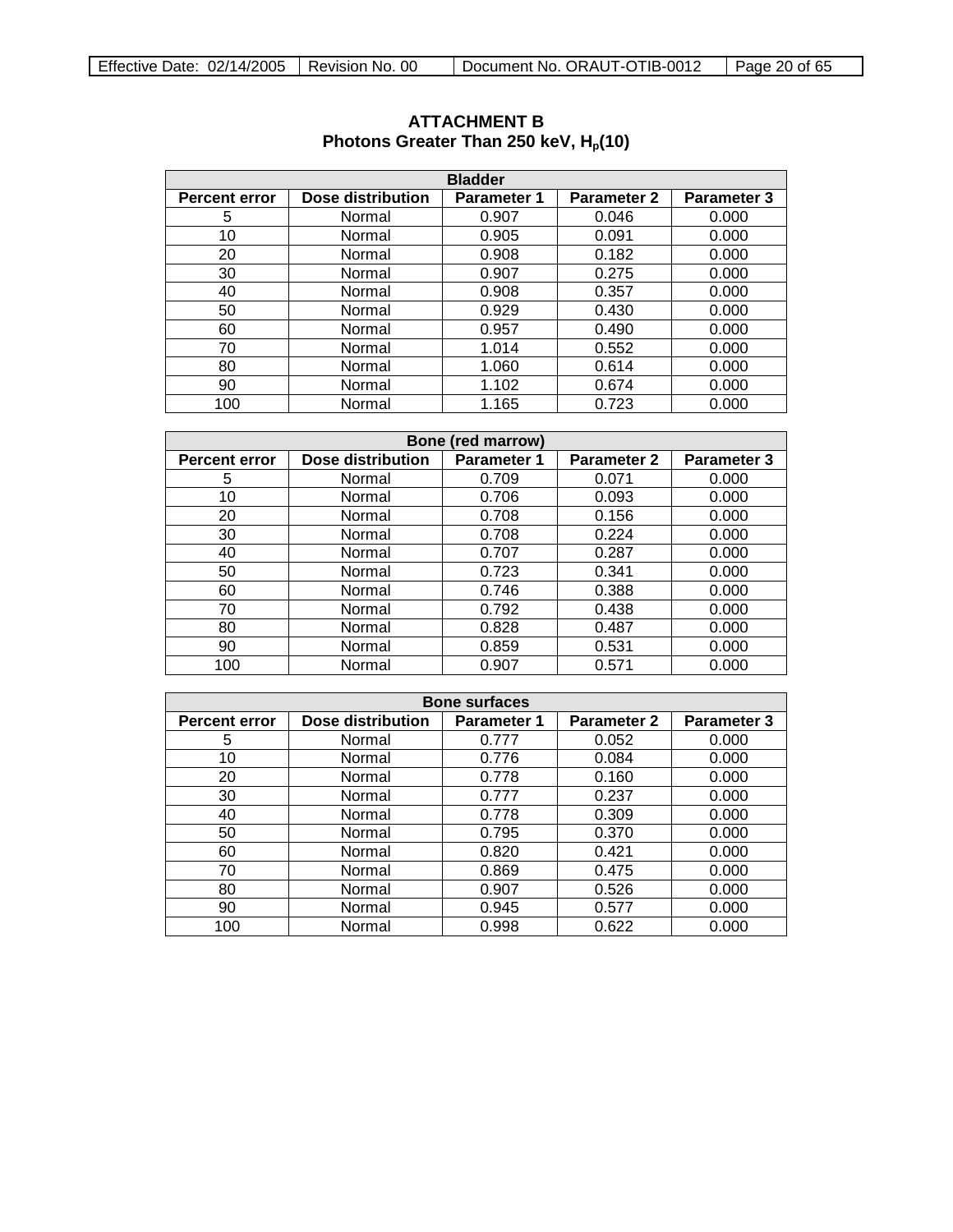| <b>Breast (female)</b>                                                                                      |        |       |       |       |  |  |  |
|-------------------------------------------------------------------------------------------------------------|--------|-------|-------|-------|--|--|--|
| Dose distribution<br><b>Parameter 3</b><br><b>Parameter 2</b><br><b>Parameter 1</b><br><b>Percent error</b> |        |       |       |       |  |  |  |
| 5                                                                                                           | Normal | 0.952 | 0.049 | 0.000 |  |  |  |
| 10                                                                                                          | Normal | 0.951 | 0.096 | 0.000 |  |  |  |
| 20                                                                                                          | Normal | 0.954 | 0.191 | 0.000 |  |  |  |
| 30                                                                                                          | Normal | 0.952 | 0.288 | 0.000 |  |  |  |
| 40                                                                                                          | Normal | 0.954 | 0.376 | 0.000 |  |  |  |
| 50                                                                                                          | Normal | 0.975 | 0.451 | 0.000 |  |  |  |
| 60                                                                                                          | Normal | 1.005 | 0.515 | 0.000 |  |  |  |
| 70                                                                                                          | Normal | 1.065 | 0.580 | 0.000 |  |  |  |
| 80                                                                                                          | Normal | 1.113 | 0.645 | 0.000 |  |  |  |
| 90                                                                                                          | Normal | 1.158 | 0.705 | 0.000 |  |  |  |
| 100                                                                                                         | Normal | 1.224 | 0.760 | 0.000 |  |  |  |

| Colon                |                          |                    |                    |             |  |
|----------------------|--------------------------|--------------------|--------------------|-------------|--|
| <b>Percent error</b> | <b>Dose distribution</b> | <b>Parameter 1</b> | <b>Parameter 2</b> | Parameter 3 |  |
| 5                    | Normal                   | 0.855              | 0.047              | 0.000       |  |
| 10                   | Normal                   | 0.854              | 0.087              | 0.000       |  |
| 20                   | Normal                   | 0.857              | 0.173              | 0.000       |  |
| 30                   | Normal                   | 0.855              | 0.260              | 0.000       |  |
| 40                   | Normal                   | 0.856              | 0.338              | 0.000       |  |
| 50                   | Normal                   | 0.876              | 0.406              | 0.000       |  |
| 60                   | Normal                   | 0.902              | 0.462              | 0.000       |  |
| 70                   | Normal                   | 0.956              | 0.521              | 0.000       |  |
| 80                   | Normal                   | 1.000              | 0.580              | 0.000       |  |
| 90                   | Normal                   | 1.039              | 0.633              | 0.000       |  |
| 100                  | Normal                   | 1.098              | 0.683              | 0.000       |  |

| <b>Esophagus</b>                                                                                     |        |       |       |       |  |  |
|------------------------------------------------------------------------------------------------------|--------|-------|-------|-------|--|--|
| Dose distribution<br>Parameter 2<br><b>Parameter 3</b><br><b>Parameter 1</b><br><b>Percent error</b> |        |       |       |       |  |  |
| 5                                                                                                    | Normal | 0.732 | 0.069 | 0.000 |  |  |
| 10                                                                                                   | Normal | 0.731 | 0.094 | 0.000 |  |  |
| 20                                                                                                   | Normal | 0.734 | 0.159 | 0.000 |  |  |
| 30                                                                                                   | Normal | 0.732 | 0.229 | 0.000 |  |  |
| 40                                                                                                   | Normal | 0.733 | 0.295 | 0.000 |  |  |
| 50                                                                                                   | Normal | 0.750 | 0.352 | 0.000 |  |  |
| 60                                                                                                   | Normal | 0.773 | 0.402 | 0.000 |  |  |
| 70                                                                                                   | Normal | 0.819 | 0.451 | 0.000 |  |  |
| 80                                                                                                   | Normal | 0.855 | 0.501 | 0.000 |  |  |
| 90                                                                                                   | Normal | 0.891 | 0.548 | 0.000 |  |  |
| 100                                                                                                  | Normal | 0.941 | 0.589 | 0.000 |  |  |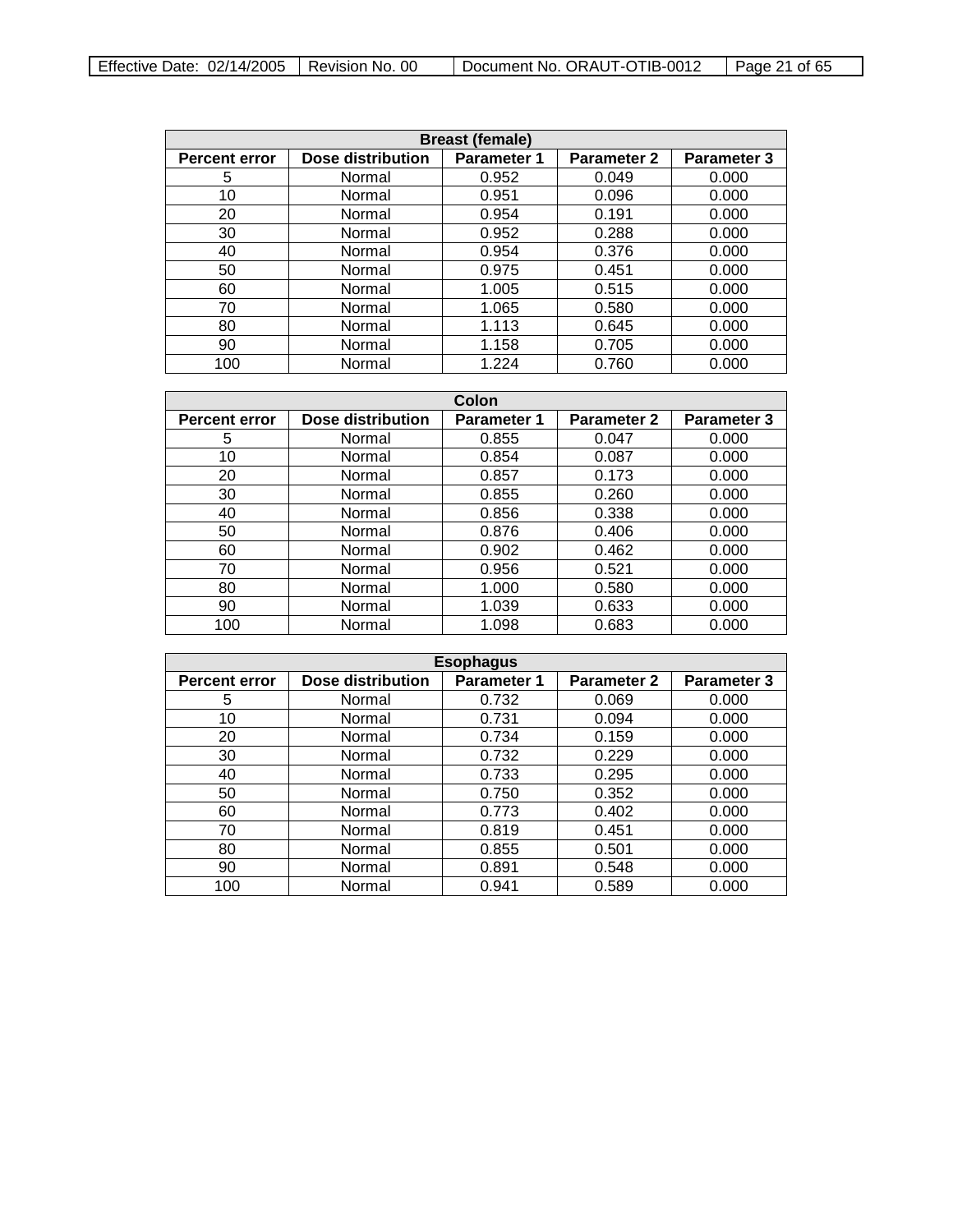| Effective Date: $02/14/2005$   Revision No. 00 |  | Document No. ORAUT-OTIB-0012 | Page 22 of 65 |
|------------------------------------------------|--|------------------------------|---------------|
|------------------------------------------------|--|------------------------------|---------------|

| Eye                  |                   |                    |                    |                    |
|----------------------|-------------------|--------------------|--------------------|--------------------|
| <b>Percent error</b> | Dose distribution | <b>Parameter 1</b> | <b>Parameter 2</b> | <b>Parameter 3</b> |
| 5                    | Normal            | 0.902              | 0.051              | 0.000              |
| 10                   | Normal            | 0.901              | 0.093              | 0.000              |
| 20                   | Normal            | 0.903              | 0.183              | 0.000              |
| 30                   | Normal            | 0.902              | 0.275              | 0.000              |
| 40                   | Normal            | 0.903              | 0.357              | 0.000              |
| 50                   | Normal            | 0.923              | 0.428              | 0.000              |
| 60                   | Normal            | 0.952              | 0.488              | 0.000              |
| 70                   | Normal            | 1.009              | 0.549              | 0.000              |
| 80                   | Normal            | 1.055              | 0.613              | 0.000              |
| 90                   | Normal            | 1.097              | 0.668              | 0.000              |
| 100                  | Normal            | 1.158              | 0.720              | 0.000              |

| Liver                |                   |                    |                    |                    |
|----------------------|-------------------|--------------------|--------------------|--------------------|
| <b>Percent error</b> | Dose distribution | <b>Parameter 1</b> | <b>Parameter 2</b> | <b>Parameter 3</b> |
| 5                    | Normal            | 0.862              | 0.050              | 0.000              |
| 10                   | Normal            | 0.861              | 0.089              | 0.000              |
| 20                   | Normal            | 0.864              | 0.175              | 0.000              |
| 30                   | Normal            | 0.862              | 0.263              | 0.000              |
| 40                   | Normal            | 0.863              | 0.341              | 0.000              |
| 50                   | Normal            | 0.883              | 0.410              | 0.000              |
| 60                   | Normal            | 0.910              | 0.467              | 0.000              |
| 70                   | Normal            | 0.964              | 0.526              | 0.000              |
| 80                   | Normal            | 1.008              | 0.586              | 0.000              |
| 90                   | Normal            | 1.048              | 0.639              | 0.000              |
| 100                  | Normal            | 1.108              | 0.689              | 0.000              |

|                      |                   | Lung               |                    |                    |
|----------------------|-------------------|--------------------|--------------------|--------------------|
| <b>Percent error</b> | Dose distribution | <b>Parameter 1</b> | <b>Parameter 2</b> | <b>Parameter 3</b> |
| 5                    | Normal            | 0.835              | 0.051              | 0.000              |
| 10                   | Normal            | 0.834              | 0.088              | 0.000              |
| 20                   | Normal            | 0.838              | 0.171              | 0.000              |
| 30                   | Normal            | 0.835              | 0.254              | 0.000              |
| 40                   | Normal            | 0.837              | 0.331              | 0.000              |
| 50                   | Normal            | 0.855              | 0.397              | 0.000              |
| 60                   | Normal            | 0.881              | 0.452              | 0.000              |
| 70                   | Normal            | 0.935              | 0.510              | 0.000              |
| 80                   | Normal            | 0.976              | 0.566              | 0.000              |
| 90                   | Normal            | 1.016              | 0.620              | 0.000              |
| 100                  | Normal            | 1.073              | 0.667              | 0.000              |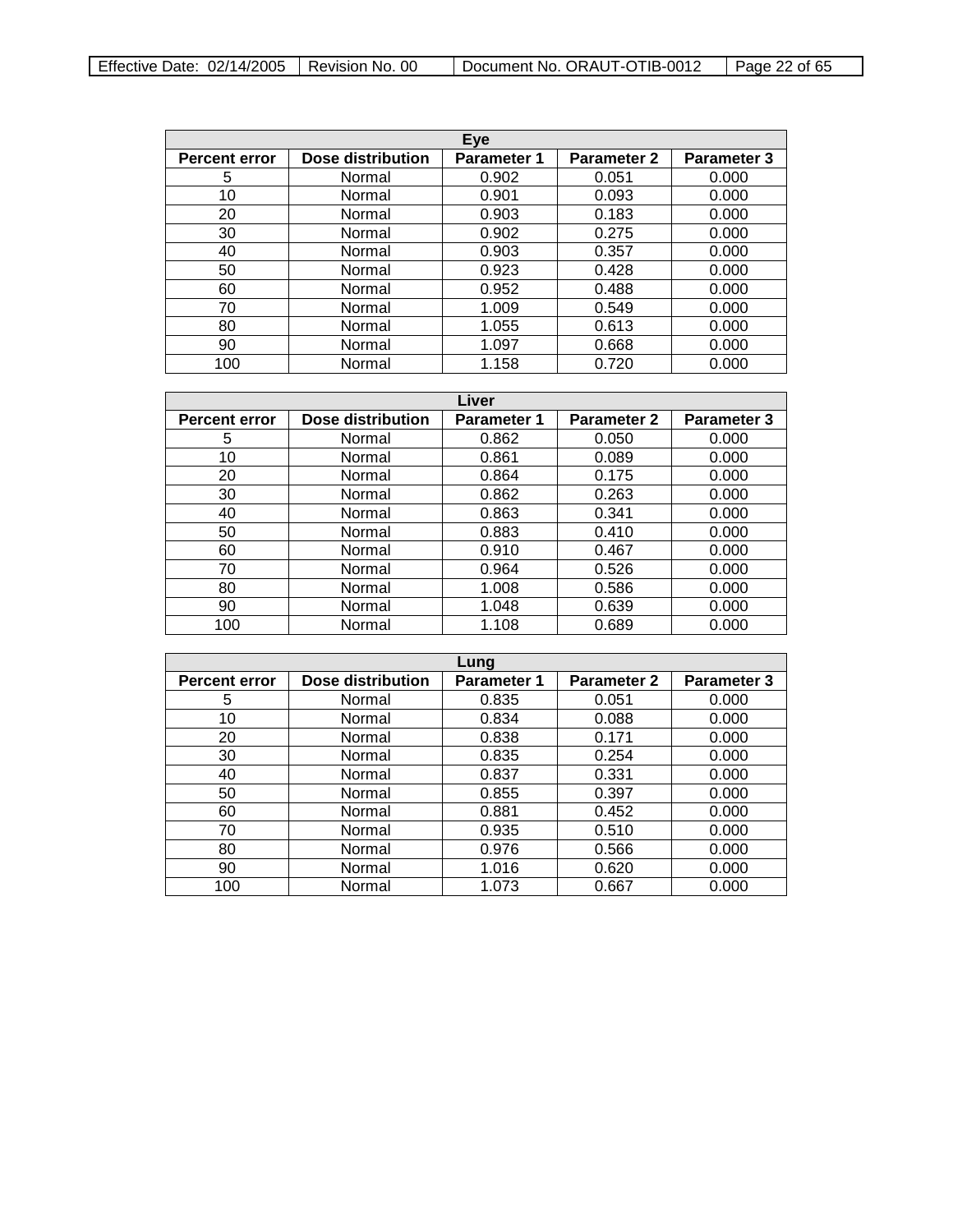| Effective Date: $02/14/2005$   Revision No. 00 |  | Document No. ORAUT-OTIB-0012 | Page 23 of $65$ |
|------------------------------------------------|--|------------------------------|-----------------|
|------------------------------------------------|--|------------------------------|-----------------|

| Lymphoid             |                   |                    |                    |                    |
|----------------------|-------------------|--------------------|--------------------|--------------------|
| <b>Percent error</b> | Dose distribution | <b>Parameter 1</b> | <b>Parameter 2</b> | <b>Parameter 3</b> |
| 5                    | Normal            | 0.937              | 0.231              | 0.000              |
| 10                   | Normal            | 0.933              | 0.245              | 0.000              |
| 20                   | Normal            | 0.936              | 0.292              | 0.000              |
| 30                   | Normal            | 0.934              | 0.366              | 0.000              |
| 40                   | Normal            | 0.938              | 0.439              | 0.000              |
| 50                   | Normal            | 0.960              | 0.509              | 0.000              |
| 60                   | Normal            | 0.985              | 0.569              | 0.000              |
| 70                   | Normal            | 1.045              | 0.631              | 0.000              |
| 80                   | Normal            | 1.091              | 0.700              | 0.000              |
| 90                   | Normal            | 1.138              | 0.761              | 0.000              |
| 100                  | Normal            | 1.203              | 0.819              | 0.000              |

| <b>Ovaries</b>       |                          |                    |                    |                    |
|----------------------|--------------------------|--------------------|--------------------|--------------------|
| <b>Percent error</b> | <b>Dose distribution</b> | <b>Parameter 1</b> | <b>Parameter 2</b> | <b>Parameter 3</b> |
| 5                    | Lognormal                | 0.845              | 1.074              | 0.000              |
| 10                   | Normal                   | 0.846              | 0.095              | 0.000              |
| 20                   | Normal                   | 0.849              | 0.176              | 0.000              |
| 30                   | Normal                   | 0.847              | 0.260              | 0.000              |
| 40                   | Normal                   | 0.848              | 0.337              | 0.000              |
| 50                   | Normal                   | 0.869              | 0.404              | 0.000              |
| 60                   | Normal                   | 0.894              | 0.461              | 0.000              |
| 70                   | Normal                   | 0.949              | 0.519              | 0.000              |
| 80                   | Normal                   | 0.990              | 0.576              | 0.000              |
| 90                   | Normal                   | 1.030              | 0.629              | 0.000              |
| 100                  | Normal                   | 1.090              | 0.678              | 0.000              |

| Remainder            |                   |                    |                    |                    |
|----------------------|-------------------|--------------------|--------------------|--------------------|
| <b>Percent error</b> | Dose distribution | <b>Parameter 1</b> | <b>Parameter 2</b> | <b>Parameter 3</b> |
| 5                    | Normal            | 0.780              | 0.052              | 0.000              |
| 10                   | Normal            | 0.778              | 0.085              | 0.000              |
| 20                   | Normal            | 0.781              | 0.160              | 0.000              |
| 30                   | Normal            | 0.780              | 0.239              | 0.000              |
| 40                   | Normal            | 0.780              | 0.309              | 0.000              |
| 50                   | Normal            | 0.799              | 0.372              | 0.000              |
| 60                   | Normal            | 0.822              | 0.423              | 0.000              |
| 70                   | Normal            | 0.872              | 0.476              | 0.000              |
| 80                   | Normal            | 0.911              | 0.530              | 0.000              |
| 90                   | Normal            | 0.947              | 0.579              | 0.000              |
| 100                  | Normal            | 1.003              | 0.625              | 0.000              |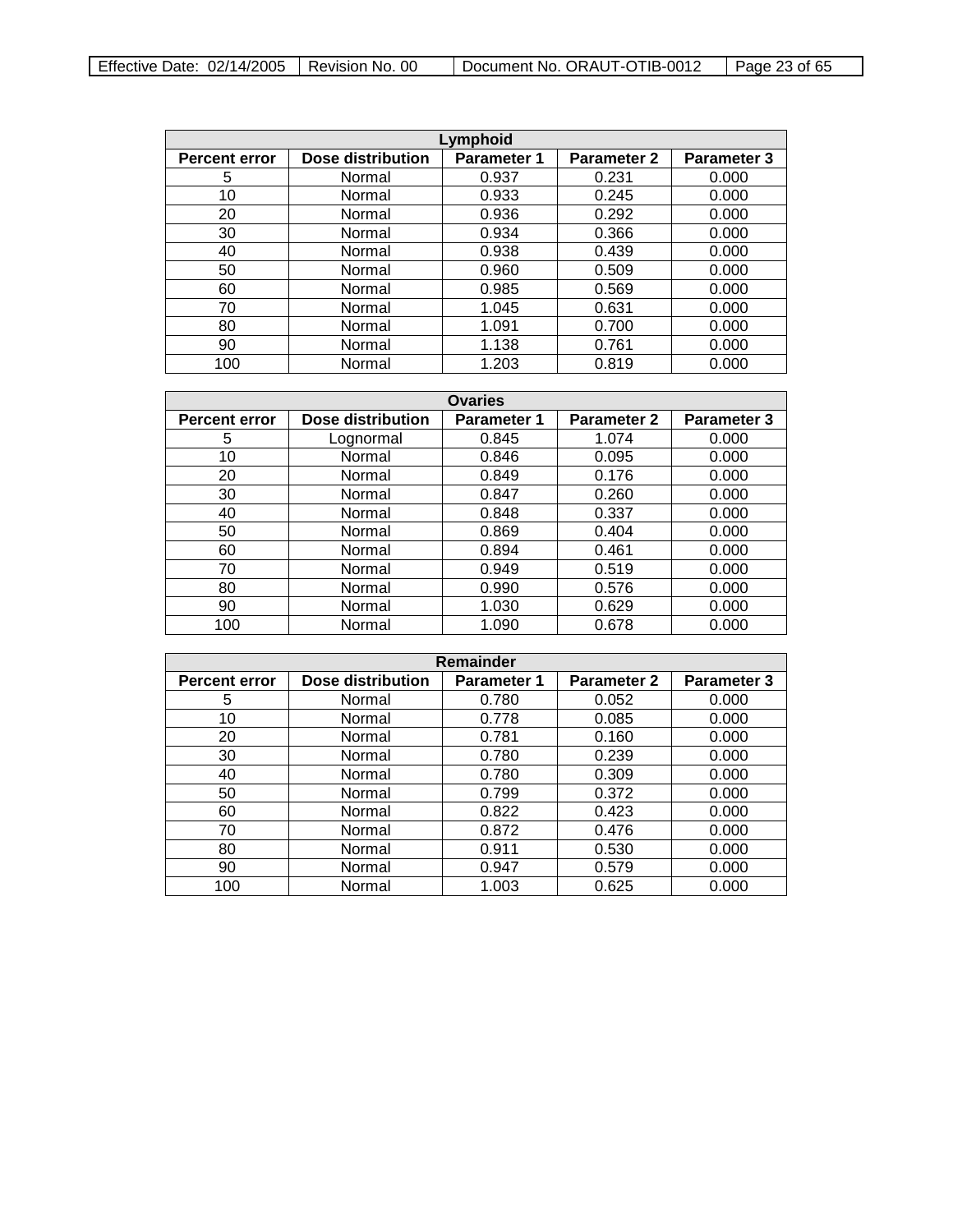| <b>Skin</b>          |                          |                    |                    |                    |
|----------------------|--------------------------|--------------------|--------------------|--------------------|
| <b>Percent error</b> | <b>Dose distribution</b> | <b>Parameter 1</b> | <b>Parameter 2</b> | <b>Parameter 3</b> |
| 5                    | Normal                   | 0.822              | 0.058              | 0.000              |
| 10                   | Normal                   | 0.821              | 0.091              | 0.000              |
| 20                   | Normal                   | 0.823              | 0.170              | 0.000              |
| 30                   | Normal                   | 0.822              | 0.252              | 0.000              |
| 40                   | Normal                   | 0.823              | 0.327              | 0.000              |
| 50                   | Normal                   | 0.842              | 0.391              | 0.000              |
| 60                   | Normal                   | 0.867              | 0.446              | 0.000              |
| 70                   | Normal                   | 0.919              | 0.503              | 0.000              |
| 80                   | Normal                   | 0.961              | 0.560              | 0.000              |
| 90                   | Normal                   | 0.999              | 0.610              | 0.000              |
| 100                  | Normal                   | 1.056              | 0.657              | 0.000              |

| <b>Stomach</b>       |                   |                    |                    |                    |
|----------------------|-------------------|--------------------|--------------------|--------------------|
| <b>Percent error</b> | Dose distribution | <b>Parameter 1</b> | <b>Parameter 2</b> | <b>Parameter 3</b> |
| 5                    | Normal            | 0.913              | 0.046              | 0.000              |
| 10                   | Normal            | 0.911              | 0.091              | 0.000              |
| 20                   | Normal            | 0.914              | 0.183              | 0.000              |
| 30                   | Normal            | 0.913              | 0.276              | 0.000              |
| 40                   | Normal            | 0.914              | 0.360              | 0.000              |
| 50                   | Normal            | 0.935              | 0.432              | 0.000              |
| 60                   | Normal            | 0.963              | 0.493              | 0.000              |
| 70                   | Normal            | 1.021              | 0.555              | 0.000              |
| 80                   | Normal            | 1.067              | 0.618              | 0.000              |
| 90                   | Normal            | 1.110              | 0.675              | 0.000              |
| 100                  | Normal            | 1.173              | 0.728              | 0.000              |

| <b>Testes</b>        |                   |                    |                    |                    |
|----------------------|-------------------|--------------------|--------------------|--------------------|
| <b>Percent error</b> | Dose distribution | <b>Parameter 1</b> | <b>Parameter 2</b> | <b>Parameter 3</b> |
| 5                    | Normal            | 0.963              | 0.053              | 0.000              |
| 10                   | Normal            | 0.962              | 0.098              | 0.000              |
| 20                   | Normal            | 0.964              | 0.194              | 0.000              |
| 30                   | Normal            | 0.963              | 0.292              | 0.000              |
| 40                   | Normal            | 0.964              | 0.380              | 0.000              |
| 50                   | Normal            | 0.987              | 0.457              | 0.000              |
| 60                   | Normal            | 1.016              | 0.521              | 0.000              |
| 70                   | Normal            | 1.077              | 0.586              | 0.000              |
| 80                   | Normal            | 1.126              | 0.653              | 0.000              |
| 90                   | Normal            | 1.170              | 0.712              | 0.000              |
| 100                  | Normal            | 1.238              | 0.770              | 0.000              |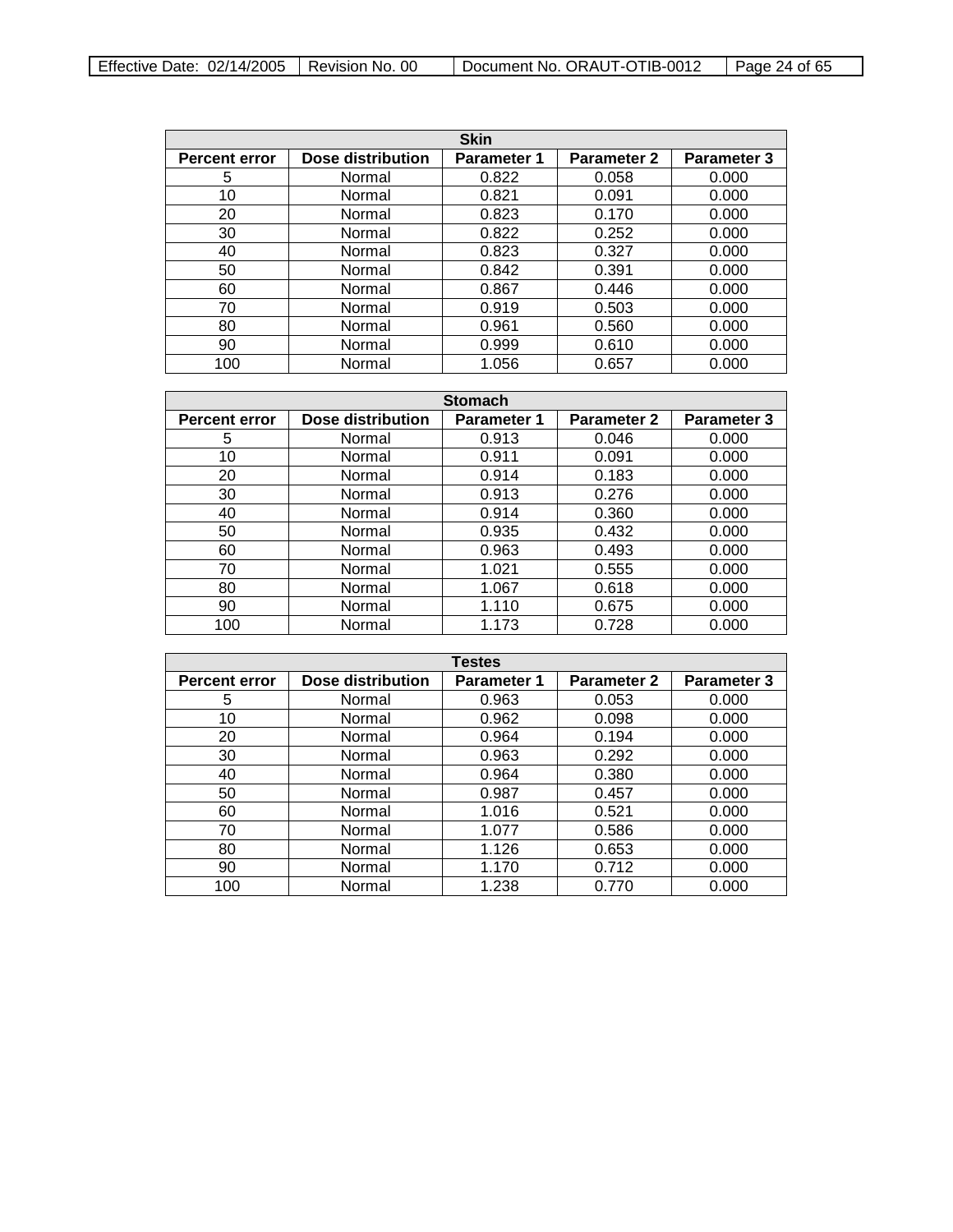| Effective Date: $02/14/2005$   Revision No. 00 |  | Document No. ORAUT-OTIB-0012 | l Page 25 of 65 |
|------------------------------------------------|--|------------------------------|-----------------|
|------------------------------------------------|--|------------------------------|-----------------|

| <b>Thymus</b>        |                   |                    |                    |                    |
|----------------------|-------------------|--------------------|--------------------|--------------------|
| <b>Percent error</b> | Dose distribution | <b>Parameter 1</b> | <b>Parameter 2</b> | <b>Parameter 3</b> |
| 5                    | Lognormal         | 0.920              | 1.063              | 0.000              |
| 10                   | Normal            | 0.920              | 0.097              | 0.000              |
| 20                   | Normal            | 0.922              | 0.188              | 0.000              |
| 30                   | Normal            | 0.921              | 0.281              | 0.000              |
| 40                   | Normal            | 0.922              | 0.364              | 0.000              |
| 50                   | Normal            | 0.944              | 0.439              | 0.000              |
| 60                   | Normal            | 0.972              | 0.499              | 0.000              |
| 70                   | Normal            | 1.030              | 0.562              | 0.000              |
| 80                   | Normal            | 1.077              | 0.626              | 0.000              |
| 90                   | Normal            | 1.120              | 0.682              | 0.000              |
| 100                  | Normal            | 1.185              | 0.738              | 0.000              |

| <b>Thyroid</b>       |                   |                    |                    |                    |
|----------------------|-------------------|--------------------|--------------------|--------------------|
| <b>Percent error</b> | Dose distribution | <b>Parameter 1</b> | <b>Parameter 2</b> | <b>Parameter 3</b> |
| 5                    | Normal            | 0.992              | 0.059              | 0.000              |
| 10                   | Normal            | 0.990              | 0.104              | 0.000              |
| 20                   | Normal            | 0.994              | 0.202              | 0.000              |
| 30                   | Normal            | 0.992              | 0.303              | 0.000              |
| 40                   | Normal            | 1.017              | 0.472              | 0.000              |
| 50                   | Normal            | 1.035              | 0.393              | 0.000              |
| 60                   | Normal            | 1.047              | 0.538              | 0.000              |
| 70                   | Normal            | 1.110              | 0.605              | 0.000              |
| 80                   | Normal            | 1.160              | 0.674              | 0.000              |
| 90                   | Normal            | 1.207              | 0.736              | 0.000              |
| 100                  | Normal            | 1.276              | 0.794              | 0.000              |

| <b>Uterus</b>        |                   |                    |                    |                    |
|----------------------|-------------------|--------------------|--------------------|--------------------|
| <b>Percent error</b> | Dose distribution | <b>Parameter 1</b> | <b>Parameter 2</b> | <b>Parameter 3</b> |
| 5                    | Normal            | 0.796              | 0.042              | 0.000              |
| 10                   | Normal            | 0.795              | 0.080              | 0.000              |
| 20                   | Normal            | 0.797              | 0.160              | 0.000              |
| 30                   | Normal            | 0.796              | 0.241              | 0.000              |
| 40                   | Normal            | 0.797              | 0.314              | 0.000              |
| 50                   | Normal            | 0.830              | 0.395              | 0.000              |
| 60                   | Normal            | 0.840              | 0.430              | 0.000              |
| 70                   | Normal            | 0.890              | 0.484              | 0.000              |
| 80                   | Normal            | 0.930              | 0.540              | 0.000              |
| 90                   | Normal            | 0.968              | 0.589              | 0.000              |
| 100                  | Normal            | 1.023              | 0.635              | 0.000              |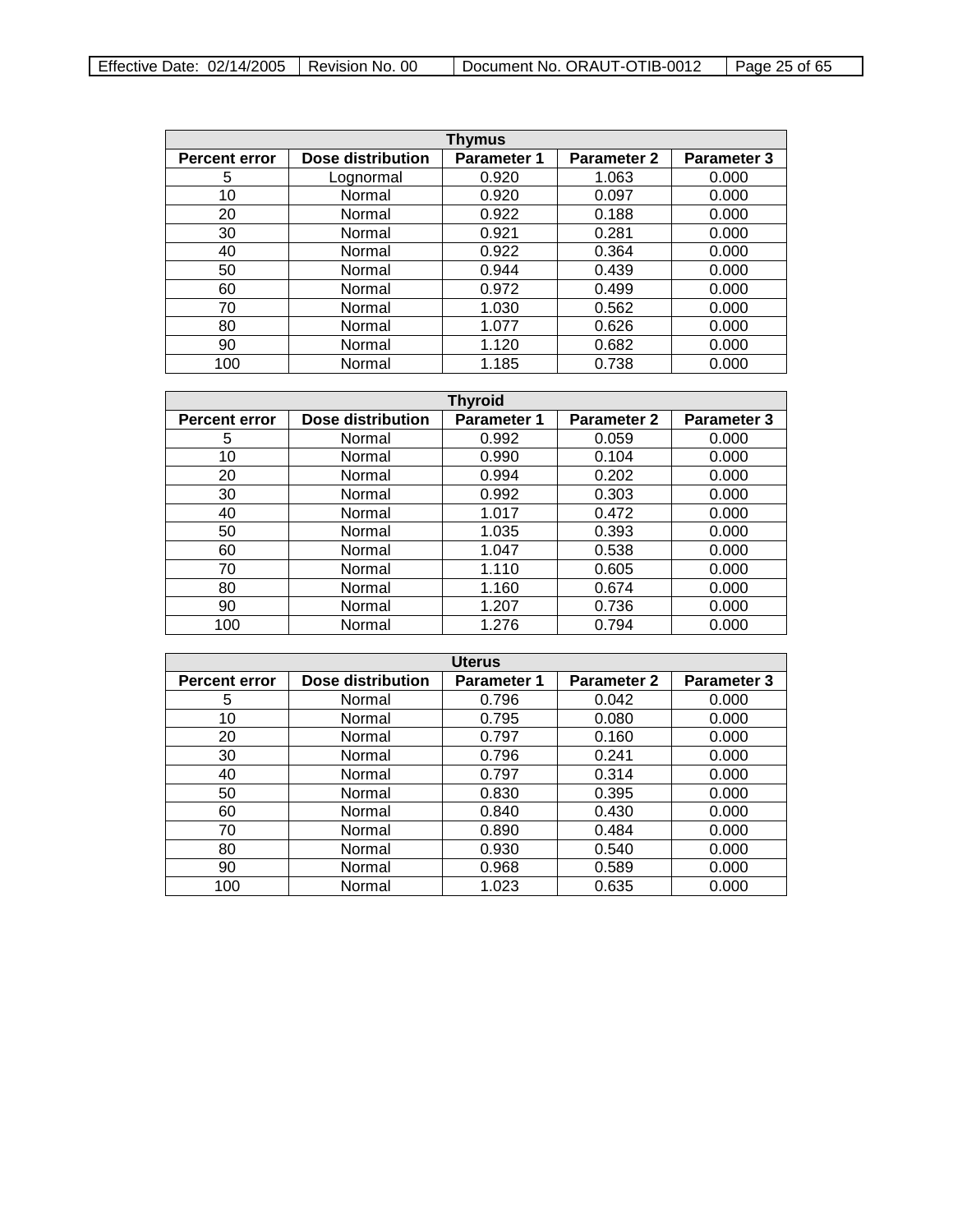| <b>Bladder</b>       |                   |                    |                    |                    |  |
|----------------------|-------------------|--------------------|--------------------|--------------------|--|
| <b>Percent error</b> | Dose distribution | <b>Parameter 1</b> | <b>Parameter 2</b> | <b>Parameter 3</b> |  |
| 5                    | Triangular        | 0.000              | 0.162              | 0.448              |  |
| 10                   | Normal            | 0.198              | 0.090              | 0.000              |  |
| 20                   | Normal            | 0.197              | 0.097              | 0.000              |  |
| 30                   | Normal            | 0.197              | 0.108              | 0.000              |  |
| 40                   | Normal            | 0.197              | 0.121              | 0.000              |  |
| 50                   | Normal            | 0.203              | 0.137              | 0.000              |  |
| 60                   | Normal            | 0.209              | 0.148              | 0.000              |  |
| 70                   | Lognormal         | 0.155              | 2.725              | 0.000              |  |
| 80                   | Lognormal         | 0.158              | 2.766              | 0.000              |  |
| 90                   | Lognormal         | 0.159              | 2.972              | 0.000              |  |
| 100                  | Lognormal         | 0.168              | 2.999              | 0.000              |  |

# <span id="page-25-0"></span>**ATTACHMENT C** Photons Less than 30 keV,  $H_p(10)$

| <b>Bone (red marrow)</b>                                                                             |           |       |       |       |  |  |  |
|------------------------------------------------------------------------------------------------------|-----------|-------|-------|-------|--|--|--|
| Dose distribution<br>Parameter 3<br><b>Parameter 1</b><br><b>Parameter 2</b><br><b>Percent error</b> |           |       |       |       |  |  |  |
| 5                                                                                                    | Lognormal | 0.035 | 1.324 | 0.000 |  |  |  |
| 10                                                                                                   | Lognormal | 0.035 | 1.341 | 0.000 |  |  |  |
| 20                                                                                                   | Lognormal | 0.034 | 1.422 | 0.000 |  |  |  |
| 30                                                                                                   | Lognormal | 0.033 | 1.573 | 0.000 |  |  |  |
| 40                                                                                                   | Normal    | 0.036 | 0.018 | 0.000 |  |  |  |
| 50                                                                                                   | Normal    | 0.037 | 0.020 | 0.000 |  |  |  |
| 60                                                                                                   | Normal    | 0.038 | 0.023 | 0.000 |  |  |  |
| 70                                                                                                   | Normal    | 0.041 | 0.026 | 0.000 |  |  |  |
| 80                                                                                                   | Normal    | 0.043 | 0.028 | 0.000 |  |  |  |
| 90                                                                                                   | Normal    | 0.044 | 0.030 | 0.000 |  |  |  |
| 100                                                                                                  | Normal    | 0.046 | 0.032 | 0.000 |  |  |  |

| <b>Bone surfaces</b> |                          |                    |                    |                    |  |
|----------------------|--------------------------|--------------------|--------------------|--------------------|--|
| <b>Percent error</b> | <b>Dose distribution</b> | <b>Parameter 1</b> | <b>Parameter 2</b> | <b>Parameter 3</b> |  |
| 5                    | Lognormal                | 0.251              | 1.385              | 0.000              |  |
| 10                   | Lognormal                | 0.251              | 1.397              | 0.000              |  |
| 20                   | Lognormal                | 0.247              | 1.472              | 0.000              |  |
| 30                   | Lognormal                | 0.238              | 1.608              | 0.000              |  |
| 40                   | Normal                   | 0.265              | 0.136              | 0.000              |  |
| 50                   | Normal                   | 0.269              | 0.155              | 0.000              |  |
| 60                   | Normal                   | 0.279              | 0.173              | 0.000              |  |
| 70                   | Normal                   | 0.296              | 0.192              | 0.000              |  |
| 80                   | Normal                   | 0.307              | 0.206              | 0.000              |  |
| 90                   | Normal                   | 0.322              | 0.228              | 0.000              |  |
| 100                  | Normal                   | 0.338              | 0.245              | 0.000              |  |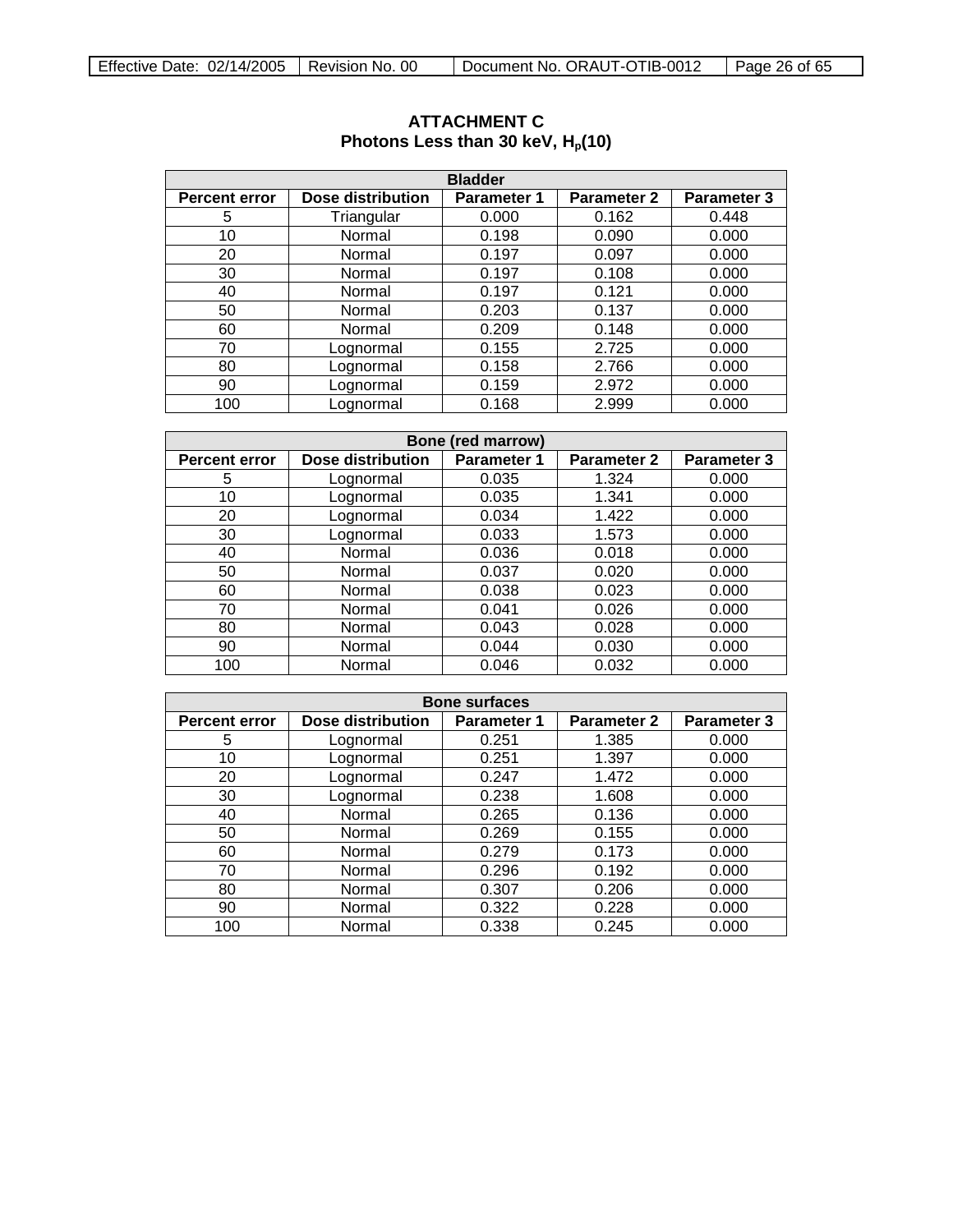| Effective Date: 02/14/2005 | <sup>1</sup> Revision No. 00 | Document No. ORAUT-OTIB-0012 | Page 27 of 65 |
|----------------------------|------------------------------|------------------------------|---------------|
|                            |                              |                              |               |

| <b>Breast (female)</b>                                                                                      |           |       |       |       |  |  |
|-------------------------------------------------------------------------------------------------------------|-----------|-------|-------|-------|--|--|
| Dose distribution<br><b>Parameter 3</b><br><b>Parameter 1</b><br><b>Parameter 2</b><br><b>Percent error</b> |           |       |       |       |  |  |
| 5                                                                                                           | Lognormal | 1.292 | 1.344 | 0.000 |  |  |
| 10                                                                                                          | Lognormal | 1.288 | 1.366 | 0.000 |  |  |
| 20                                                                                                          | Lognormal | 1.272 | 1.435 | 0.000 |  |  |
| 30                                                                                                          | Lognormal | 1.220 | 1.582 | 0.000 |  |  |
| 40                                                                                                          | Lognormal | 1.174 | 1.811 | 0.000 |  |  |
| 50                                                                                                          | Normal    | 1.380 | 0.775 | 0.000 |  |  |
| 60                                                                                                          | Normal    | 1.432 | 0.879 | 0.000 |  |  |
| 70                                                                                                          | Normal    | 1.513 | 0.965 | 0.000 |  |  |
| 80                                                                                                          | Normal    | 1.569 | 1.051 | 0.000 |  |  |
| 90                                                                                                          | Normal    | 1.651 | 1.160 | 0.000 |  |  |
| 100                                                                                                         | Normal    | 1.730 | 1.224 | 0.000 |  |  |

| Colon                |                          |             |                    |             |
|----------------------|--------------------------|-------------|--------------------|-------------|
| <b>Percent error</b> | <b>Dose distribution</b> | Parameter 1 | <b>Parameter 2</b> | Parameter 3 |
| 5                    | Triangular               | 0.000       | 0.056              | 0.240       |
| 10                   | Lognormal                | 0.081       | 1.866              | 0.000       |
| 20                   | Lognormal                | 0.080       | 1.936              | 0.000       |
| 30                   | Lognormal                | 0.077       | 2.050              | 0.000       |
| 40                   | Lognormal                | 0.073       | 2.253              | 0.000       |
| 50                   | Lognormal                | 0.071       | 2.534              | 0.000       |
| 60                   | Lognormal                | 0.071       | 2.651              | 0.000       |
| 70                   | Lognormal                | 0.072       | 2.830              | 0.000       |
| 80                   | Lognormal                | 0.074       | 2.888              | 0.000       |
| 90                   | Lognormal                | 0.074       | 3.120              | 0.000       |
| 100                  | Lognormal                | 0.077       | 3.100              | 0.000       |

| <b>Esophagus</b>     |                   |                    |                    |                    |  |
|----------------------|-------------------|--------------------|--------------------|--------------------|--|
| <b>Percent error</b> | Dose distribution | <b>Parameter 1</b> | <b>Parameter 2</b> | <b>Parameter 3</b> |  |
| 5                    | Triangular        | 0.000              | 0.009              | 0.059              |  |
| 10                   | Lognormal         | 0.017              | 1.992              | 0.000              |  |
| 20                   | Lognormal         | 0.017              | 2.037              | 0.000              |  |
| 30                   | Lognormal         | 0.016              | 2.138              | 0.000              |  |
| 40                   | Lognormal         | 0.016              | 2.334              | 0.000              |  |
| 50                   | Lognormal         | 0.015              | 2.588              | 0.000              |  |
| 60                   | Lognormal         | 0.015              | 2.797              | 0.000              |  |
| 70                   | Lognormal         | 0.016              | 2.903              | 0.000              |  |
| 80                   | Lognormal         | 0.016              | 2.952              | 0.000              |  |
| 90                   | Lognormal         | 0.016              | 3.200              | 0.000              |  |
| 100                  | Lognormal         | 0.017              | 3.134              | 0.000              |  |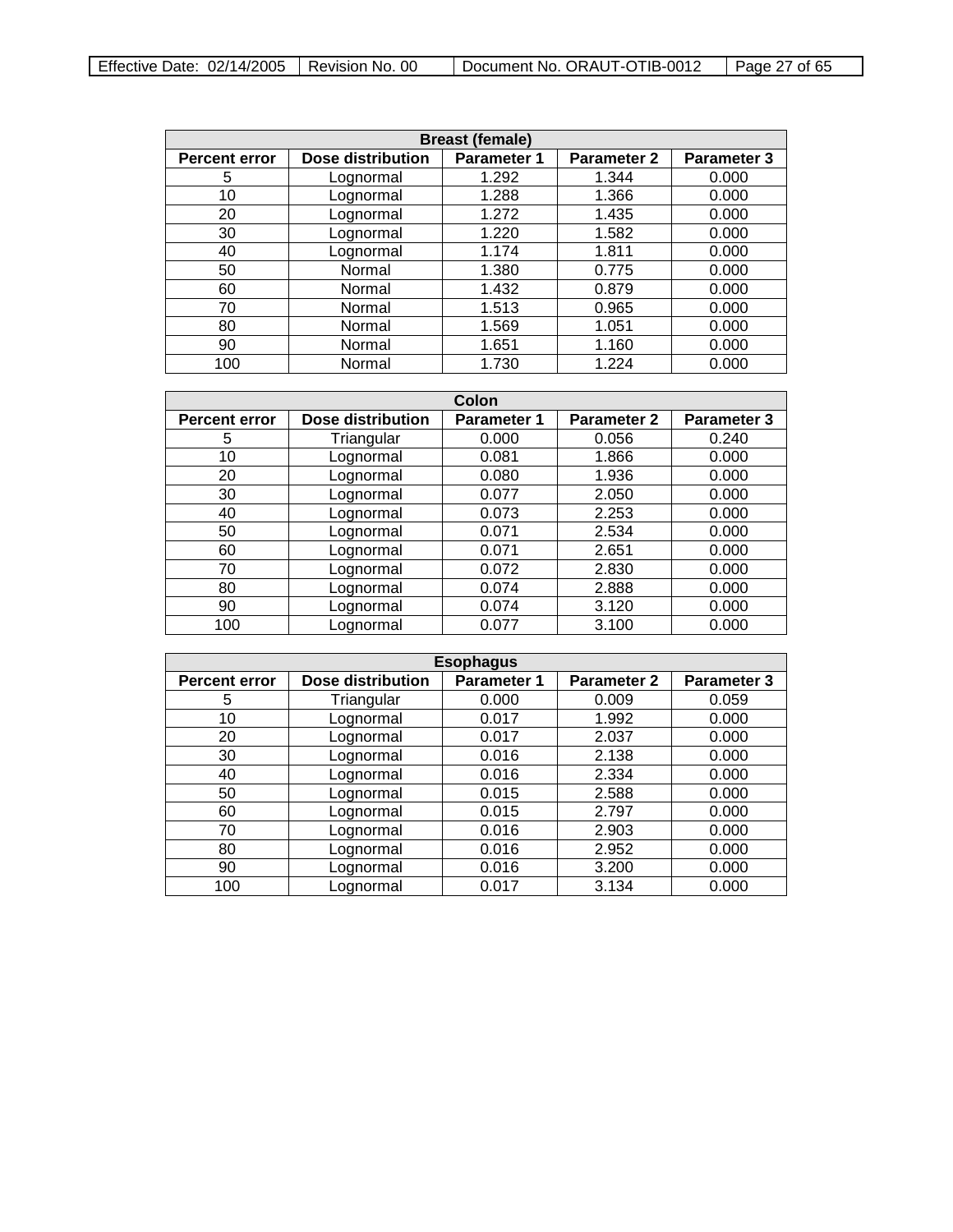| Effective Date: $02/14/2005$   Revision No. 00 |  | Document No. ORAUT-OTIB-0012 | $\vert$ Page 28 of 65 |
|------------------------------------------------|--|------------------------------|-----------------------|
|------------------------------------------------|--|------------------------------|-----------------------|

 $\overline{\phantom{0}}$ 

| Eye                  |                   |                    |                    |                    |
|----------------------|-------------------|--------------------|--------------------|--------------------|
| <b>Percent error</b> | Dose distribution | <b>Parameter 1</b> | <b>Parameter 2</b> | <b>Parameter 3</b> |
| 5                    | Lognormal         | 10.601             | 1.951              | 0.000              |
| 10                   | Lognormal         | 10.472             | 1.984              | 0.000              |
| 20                   | Lognormal         | 10.205             | 2.039              | 0.000              |
| 30                   | Lognormal         | 9.873              | 2.158              | 0.000              |
| 40                   | Lognormal         | 9.466              | 2.323              | 0.000              |
| 50                   | Lognormal         | 9.112              | 2.586              | 0.000              |
| 60                   | Lognormal         | 9.146              | 2.743              | 0.000              |
| 70                   | Lognormal         | 9.316              | 2.908              | 0.000              |
| 80                   | Lognormal         | 9.546              | 2.992              | 0.000              |
| 90                   | Lognormal         | 9.596              | 3.174              | 0.000              |
| 100                  | Lognormal         | 9.954              | 3.170              | 0.000              |

| Liver                |                          |                    |                    |             |
|----------------------|--------------------------|--------------------|--------------------|-------------|
| <b>Percent error</b> | <b>Dose distribution</b> | <b>Parameter 1</b> | <b>Parameter 2</b> | Parameter 3 |
| 5                    | Triangular               | 0.000              | 0.087              | 0.320       |
| 10                   | Normal                   | 0.127              | 0.061              | 0.000       |
| 20                   | Lognormal                | 0.109              | 1.849              | 0.000       |
| 30                   | Lognormal                | 0.105              | 1.987              | 0.000       |
| 40                   | Lognormal                | 0.100              | 2.216              | 0.000       |
| 50                   | Lognormal                | 0.096              | 2.476              | 0.000       |
| 60                   | Lognormal                | 0.096              | 2.599              | 0.000       |
| 70                   | Lognormal                | 0.099              | 2.710              | 0.000       |
| 80                   | Lognormal                | 0.101              | 2.875              | 0.000       |
| 90                   | Lognormal                | 0.102              | 3.036              | 0.000       |
| 100                  | Lognormal                | 0.107              | 3.036              | 0.000       |

| Lung                 |                   |                    |             |                    |
|----------------------|-------------------|--------------------|-------------|--------------------|
| <b>Percent error</b> | Dose distribution | <b>Parameter 1</b> | Parameter 2 | <b>Parameter 3</b> |
| 5                    | Triangular        | 0.000              | 0.076       | 0.285              |
| 10                   | Normal            | 0.116              | 0.057       | 0.000              |
| 20                   | Lognormal         | 0.100              | 1.905       | 0.000              |
| 30                   | Lognormal         | 0.095              | 1.987       | 0.000              |
| 40                   | Lognormal         | 0.091              | 2.200       | 0.000              |
| 50                   | Lognormal         | 0.087              | 2.465       | 0.000              |
| 60                   | Lognormal         | 0.087              | 2.609       | 0.000              |
| 70                   | Lognormal         | 0.091              | 2.789       | 0.000              |
| 80                   | Lognormal         | 0.092              | 2.836       | 0.000              |
| 90                   | Lognormal         | 0.095              | 3.019       | 0.000              |
| 100                  | Lognormal         | 0.096              | 3.034       | 0.000              |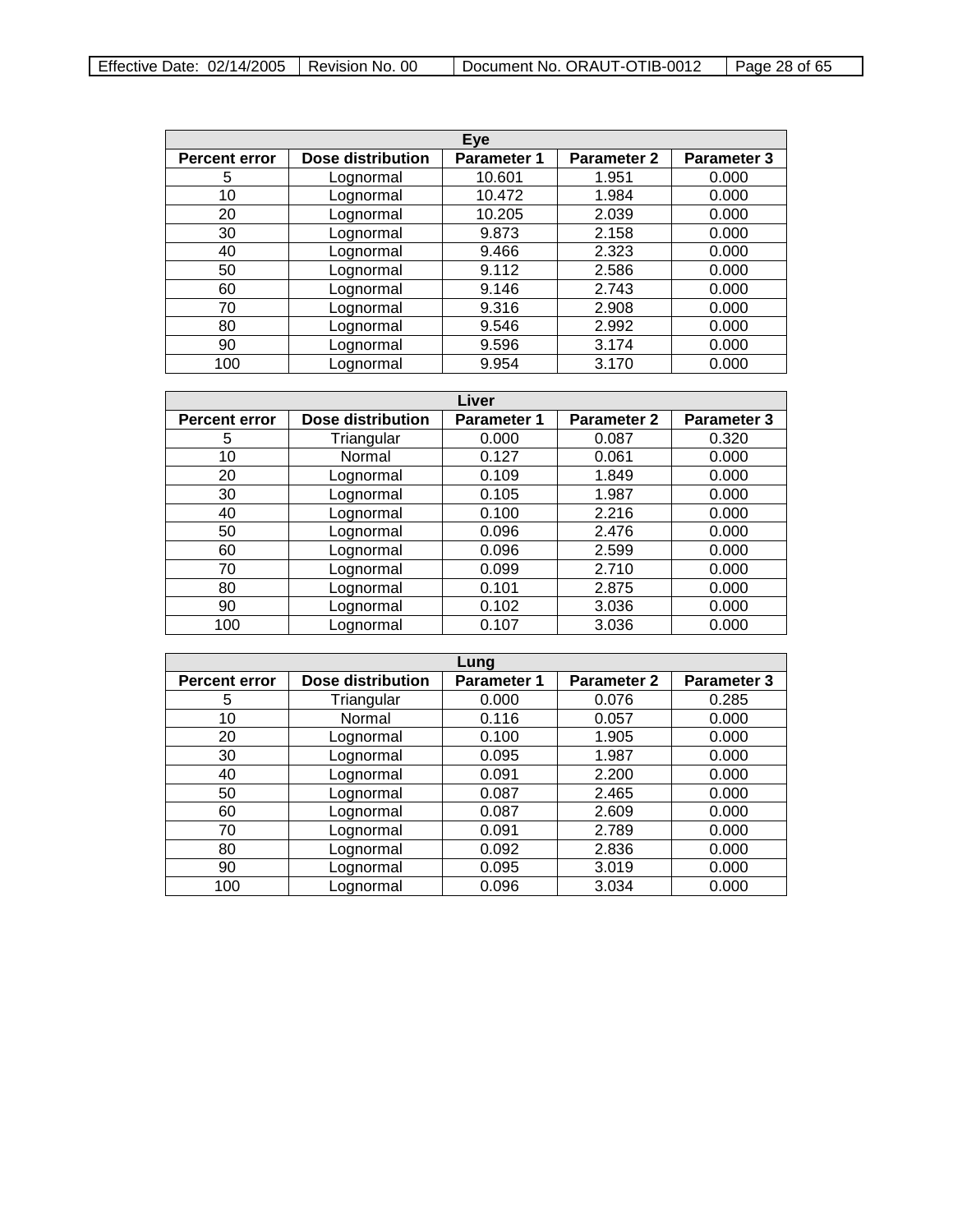| Effective Date: $02/14/2005$   Revision No. 00 |  | Document No. ORAUT-OTIB-0012 | Page 29 of 65 |
|------------------------------------------------|--|------------------------------|---------------|
|------------------------------------------------|--|------------------------------|---------------|

| Lymphoid             |                          |                    |                    |                    |  |
|----------------------|--------------------------|--------------------|--------------------|--------------------|--|
| <b>Percent error</b> | <b>Dose distribution</b> | <b>Parameter 1</b> | <b>Parameter 2</b> | <b>Parameter 3</b> |  |
| 5                    | Normal                   | 0.937              | 0.231              | 0.000              |  |
| 10                   | Normal                   | 0.933              | 0.245              | 0.000              |  |
| 20                   | Normal                   | 0.936              | 0.292              | 0.000              |  |
| 30                   | Normal                   | 0.934              | 0.366              | 0.000              |  |
| 40                   | Normal                   | 0.938              | 0.439              | 0.000              |  |
| 50                   | Normal                   | 0.960              | 0.509              | 0.000              |  |
| 60                   | Normal                   | 0.985              | 0.569              | 0.000              |  |
| 70                   | Normal                   | 1.045              | 0.631              | 0.000              |  |
| 80                   | Normal                   | 1.091              | 0.700              | 0.000              |  |
| 90                   | Normal                   | 1.138              | 0.761              | 0.000              |  |
| 100                  | Normal                   | 1.203              | 0.819              | 0.000              |  |

| <b>Ovaries</b>       |                   |                    |                    |             |  |
|----------------------|-------------------|--------------------|--------------------|-------------|--|
| <b>Percent error</b> | Dose distribution | <b>Parameter 1</b> | <b>Parameter 2</b> | Parameter 3 |  |
| 5                    | Triangular        | 0.000              | 0.032              | 0.152       |  |
| 10                   | Lognormal         | 0.049              | 1.905              | 0.000       |  |
| 20                   | Lognormal         | 0.049              | 1.954              | 0.000       |  |
| 30                   | Lognormal         | 0.047              | 2.076              | 0.000       |  |
| 40                   | Lognormal         | 0.045              | 2.257              | 0.000       |  |
| 50                   | Lognormal         | 0.043              | 2.575              | 0.000       |  |
| 60                   | Lognormal         | 0.043              | 2.695              | 0.000       |  |
| 70                   | Lognormal         | 0.045              | 2.842              | 0.000       |  |
| 80                   | Lognormal         | 0.045              | 2.901              | 0.000       |  |
| 90                   | Lognormal         | 0.045              | 3.066              | 0.000       |  |
| 100                  | Lognormal         | 0.048              | 3.100              | 0.000       |  |

| <b>Remainder</b>     |                          |                    |                    |                    |  |
|----------------------|--------------------------|--------------------|--------------------|--------------------|--|
| <b>Percent error</b> | <b>Dose distribution</b> | <b>Parameter 1</b> | <b>Parameter 2</b> | <b>Parameter 3</b> |  |
| 5                    | Lognormal                | 0.092              | 1.474              | 0.000              |  |
| 10                   | Lognormal                | 0.091              | 1.491              | 0.000              |  |
| 20                   | Lognormal                | 0.089              | 1.545              | 0.000              |  |
| 30                   | Lognormal                | 0.086              | 1.695              | 0.000              |  |
| 40                   | Lognormal                | 0.082              | 1.898              | 0.000              |  |
| 50                   | Normal                   | 0.101              | 0.061              | 0.000              |  |
| 60                   | Normal                   | 0.103              | 0.067              | 0.000              |  |
| 70                   | Normal                   | 0.109              | 0.074              | 0.000              |  |
| 80                   | Lognormal                | 0.083              | 2.571              | 0.000              |  |
| 90                   | Normal                   | 0.119              | 0.088              | 0.000              |  |
| 100                  | Lognormal                | 0.089              | 2.744              | 0.000              |  |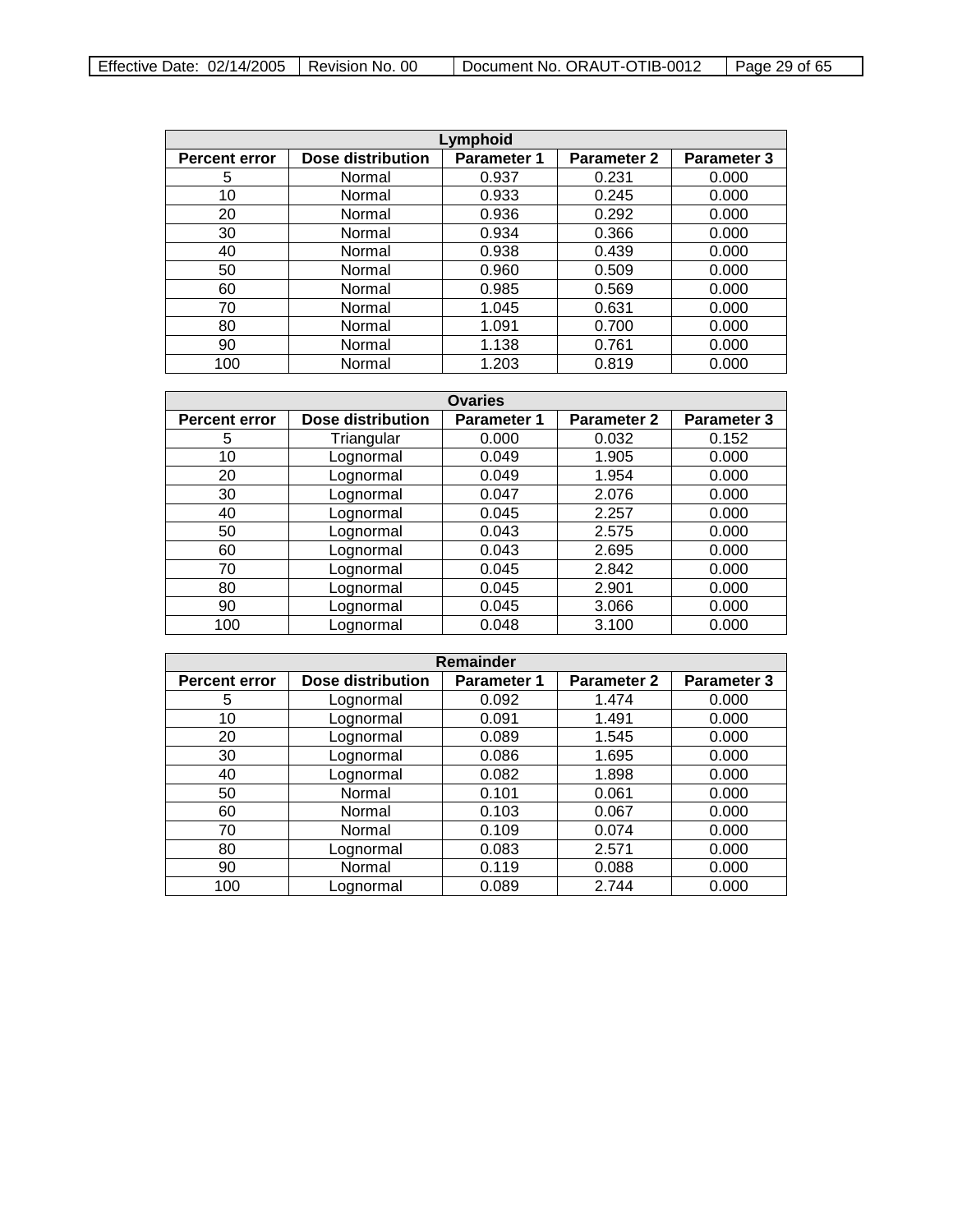| Effective Date: $02/14/2005$   Revision No. 00 |  | Document No. ORAUT-OTIB-0012 | $\vert$ Page 30 of 65 |
|------------------------------------------------|--|------------------------------|-----------------------|
|------------------------------------------------|--|------------------------------|-----------------------|

 $\overline{\phantom{0}}$ 

| <b>Skin</b>          |                   |                    |                    |                    |
|----------------------|-------------------|--------------------|--------------------|--------------------|
| <b>Percent error</b> | Dose distribution | <b>Parameter 1</b> | <b>Parameter 2</b> | <b>Parameter 3</b> |
| 5                    | Triangular        | 0.566              | 1.576              | 28.130             |
| 10                   | Lognormal         | 7.432              | 2.147              | 0.000              |
| 20                   | Lognormal         | 7.281              | 2.182              | 0.000              |
| 30                   | Lognormal         | 7.093              | 2.309              | 0.000              |
| 40                   | Lognormal         | 6.704              | 2.511              | 0.000              |
| 50                   | Lognormal         | 6.504              | 2.760              | 0.000              |
| 60                   | Normal            | 6.496              | 2.897              | 0.000              |
| 70                   | Lognormal         | 6.623              | 3.054              | 0.000              |
| 80                   | Lognormal         | 6.812              | 3.133              | 0.000              |
| 90                   | Normal            | 6.820              | 3.315              | 0.000              |
| 100                  | Lognormal         | 7.163              | 3.267              | 0.000              |

| <b>Stomach</b>       |                          |                    |                    |             |  |
|----------------------|--------------------------|--------------------|--------------------|-------------|--|
| <b>Percent error</b> | <b>Dose distribution</b> | <b>Parameter 1</b> | <b>Parameter 2</b> | Parameter 3 |  |
| 5                    | Triangular               | 0.000              | 0.162              | 0.460       |  |
| 10                   | Normal                   | 0.199              | 0.092              | 0.000       |  |
| 20                   | Normal                   | 0.200              | 0.100              | 0.000       |  |
| 30                   | Lognormal                | 0.167              | 1.937              | 0.000       |  |
| 40                   | Lognormal                | 0.160              | 2.151              | 0.000       |  |
| 50                   | Normal                   | 0.205              | 0.138              | 0.000       |  |
| 60                   | Lognormal                | 0.152              | 2.590              | 0.000       |  |
| 70                   | Lognormal                | 0.156              | 2.714              | 0.000       |  |
| 80                   | Lognormal                | 0.160              | 2.809              | 0.000       |  |
| 90                   | Lognormal                | 0.163              | 3.001              | 0.000       |  |
| 100                  | Lognormal                | 0.169              | 2.991              | 0.000       |  |

| <b>Testes</b>        |                   |                    |                    |                    |  |
|----------------------|-------------------|--------------------|--------------------|--------------------|--|
| <b>Percent error</b> | Dose distribution | <b>Parameter 1</b> | <b>Parameter 2</b> | <b>Parameter 3</b> |  |
| 5                    | Lognormal         | 1.566              | 1.410              | 0.000              |  |
| 10                   | Lognormal         | 1.552              | 1.428              | 0.000              |  |
| 20                   | Lognormal         | 1.522              | 1.494              | 0.000              |  |
| 30                   | Lognormal         | 1.482              | 1.633              | 0.000              |  |
| 40                   | Lognormal         | 1.402              | 1.857              | 0.000              |  |
| 50                   | Normal            | 1.702              | 1.023              | 0.000              |  |
| 60                   | Normal            | 1.750              | 1.119              | 0.000              |  |
| 70                   | Normal            | 1.841              | 1.231              | 0.000              |  |
| 80                   | Lognormal         | 2.538              | 0.000              | 0.000              |  |
| 90                   | Normal            | 1.997              | 1.450              | 0.000              |  |
| 100                  | Lognormal         | 1.506              | 2.704              | 0.000              |  |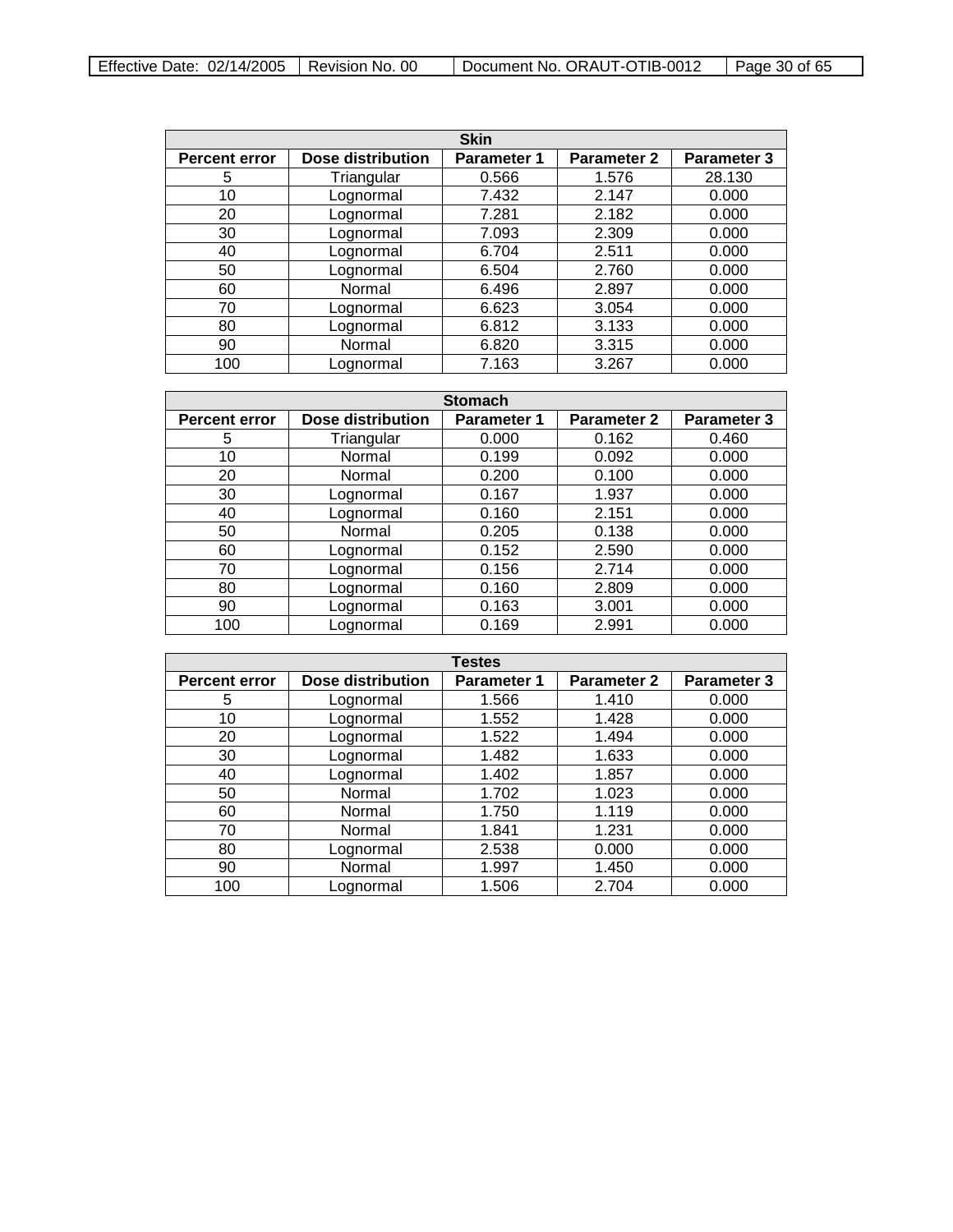| Effective Date: $02/14/2005$   Revision No. 00 |  | Document No. ORAUT-OTIB-0012 | $\vert$ Page 31 of 65 |
|------------------------------------------------|--|------------------------------|-----------------------|
|------------------------------------------------|--|------------------------------|-----------------------|

| Thymus               |                          |                    |                    |                    |  |
|----------------------|--------------------------|--------------------|--------------------|--------------------|--|
| <b>Percent error</b> | <b>Dose distribution</b> | <b>Parameter 1</b> | <b>Parameter 2</b> | <b>Parameter 3</b> |  |
| 5                    | Normal                   | 0.302              | 0.130              | 0.000              |  |
| 10                   | Normal                   | 0.301              | 0.133              | 0.000              |  |
| 20                   | Normal                   | 0.300              | 0.144              | 0.000              |  |
| 30                   | Normal                   | 0.301              | 0.163              | 0.000              |  |
| 40                   | Normal                   | 0.302              | 0.180              | 0.000              |  |
| 50                   | Normal                   | 0.311              | 0.205              | 0.000              |  |
| 60                   | Normal                   | 0.319              | 0.224              | 0.000              |  |
| 70                   | Lognormal                | 0.236              | 2.700              | 0.000              |  |
| 80                   | Lognormal                | 0.242              | 2.817              | 0.000              |  |
| 90                   | Lognormal                | 0.245              | 2.954              | 0.000              |  |
| 100                  | Lognormal                | 0.258              | 2.975              | 0.000              |  |

| <b>Thyroid</b>       |                   |                    |                    |                    |
|----------------------|-------------------|--------------------|--------------------|--------------------|
| <b>Percent error</b> | Dose distribution | <b>Parameter 1</b> | <b>Parameter 2</b> | <b>Parameter 3</b> |
| 5                    | Normal            | 0.500              | 0.140              | 0.000              |
| 10                   | Normal            | 0.496              | 0.149              | 0.000              |
| 20                   | Normal            | 0.500              | 0.175              | 0.000              |
| 30                   | Normal            | 0.499              | 0.211              | 0.000              |
| 40                   | Normal            | 0.499              | 0.249              | 0.000              |
| 50                   | Normal            | 0.513              | 0.286              | 0.000              |
| 60                   | Normal            | 0.526              | 0.318              | 0.000              |
| 70                   | Normal            | 0.559              | 0.351              | 0.000              |
| 80                   | Normal            | 0.584              | 0.389              | 0.000              |
| 90                   | Normal            | 0.607              | 0.422              | 0.000              |
| 100                  | Normal            | 0.644              | 0.454              | 0.000              |

| <b>Uterus</b>        |                   |                    |                    |                    |
|----------------------|-------------------|--------------------|--------------------|--------------------|
| <b>Percent error</b> | Dose distribution | <b>Parameter 1</b> | <b>Parameter 2</b> | <b>Parameter 3</b> |
| 5                    | Triangular        | 0.000              | 0.039              | 0.212              |
| 10                   | Lognormal         | 0.067              | 1.900              | 0.000              |
| 20                   | Lognormal         | 0.066              | 1.959              | 0.000              |
| 30                   | Lognormal         | 0.063              | 2.089              | 0.000              |
| 40                   | Lognormal         | 0.060              | 2.295              | 0.000              |
| 50                   | Lognormal         | 0.058              | 2.579              | 0.000              |
| 60                   | Lognormal         | 0.058              | 2.691              | 0.000              |
| 70                   | Lognormal         | 0.060              | 2.810              | 0.000              |
| 80                   | Lognormal         | 0.061              | 2.943              | 0.000              |
| 90                   | Lognormal         | 0.061              | 3.140              | 0.000              |
| 100                  | Lognormal         | 0.064              | 3.114              | 0.000              |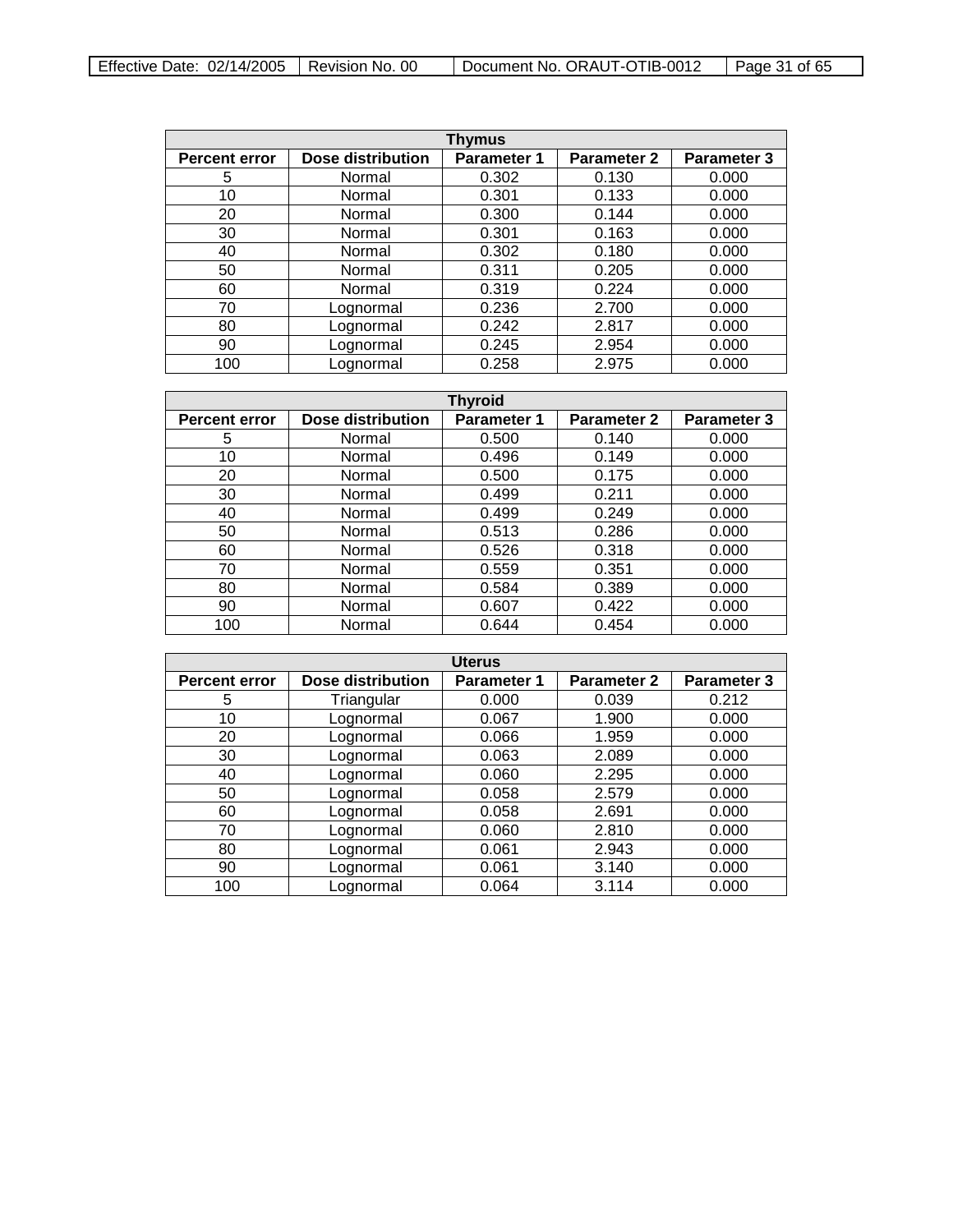| <b>Bladder</b>       |                   |             |                    |                    |  |
|----------------------|-------------------|-------------|--------------------|--------------------|--|
| <b>Percent error</b> | Dose distribution | Parameter 1 | <b>Parameter 2</b> | <b>Parameter 3</b> |  |
| 5                    | Triangular        | 0.406       | 1.159              | 1.661              |  |
| 10                   | Normal            | 1.068       | 0.253              | 0.000              |  |
| 20                   | Normal            | 1.068       | 0.318              | 0.000              |  |
| 30                   | Normal            | 1.065       | 0.400              | 0.000              |  |
| 40                   | Normal            | 1.066       | 0.485              | 0.000              |  |
| 50                   | Normal            | 1.095       | 0.569              | 0.000              |  |
| 60                   | Normal            | 1.127       | 0.636              | 0.000              |  |
| 70                   | Normal            | 1.192       | 0.712              | 0.000              |  |
| 80                   | Normal            | 1.245       | 0.783              | 0.000              |  |
| 90                   | Normal            | 1.294       | 0.848              | 0.000              |  |
| 100                  | Normal            | 1.374       | 0.920              | 0.000              |  |

# <span id="page-31-0"></span>**ATTACHMENT D Photons 30-250 keV, Exposure (R)**

| Bone (red marrow)                                                                                    |            |       |       |       |  |  |  |
|------------------------------------------------------------------------------------------------------|------------|-------|-------|-------|--|--|--|
| Dose distribution<br><b>Parameter 3</b><br>Parameter 1<br><b>Parameter 2</b><br><b>Percent error</b> |            |       |       |       |  |  |  |
| 5                                                                                                    | Triangular | 0.056 | 0.569 | 0.792 |  |  |  |
| 10                                                                                                   | Normal     | 0.466 | 0.151 | 0.000 |  |  |  |
| 20                                                                                                   | Normal     | 0.468 | 0.176 | 0.000 |  |  |  |
| 30                                                                                                   | Normal     | 0.469 | 0.207 | 0.000 |  |  |  |
| 40                                                                                                   | Normal     | 0.467 | 0.241 | 0.000 |  |  |  |
| 50                                                                                                   | Normal     | 0.477 | 0.274 | 0.000 |  |  |  |
| 60                                                                                                   | Normal     | 0.492 | 0.303 | 0.000 |  |  |  |
| 70                                                                                                   | Normal     | 0.524 | 0.340 | 0.000 |  |  |  |
| 80                                                                                                   | Normal     | 0.549 | 0.373 | 0.000 |  |  |  |
| 90                                                                                                   | Normal     | 0.567 | 0.403 | 0.000 |  |  |  |
| 100                                                                                                  | Normal     | 0.597 | 0.430 | 0.000 |  |  |  |

| <b>Bone surfaces</b> |                   |                    |                    |                    |  |
|----------------------|-------------------|--------------------|--------------------|--------------------|--|
| <b>Percent error</b> | Dose distribution | <b>Parameter 1</b> | <b>Parameter 2</b> | <b>Parameter 3</b> |  |
| 5                    | Normal            | 1.226              | 0.309              | 0.000              |  |
| 10                   | Normal            | 1.229              | 0.325              | 0.000              |  |
| 20                   | Normal            | 1.230              | 0.397              | 0.000              |  |
| 30                   | Normal            | 1.223              | 0.479              | 0.000              |  |
| 40                   | Normal            | 1.231              | 0.583              | 0.000              |  |
| 50                   | Normal            | 1.251              | 0.674              | 0.000              |  |
| 60                   | Normal            | 1.296              | 0.753              | 0.000              |  |
| 70                   | Normal            | 1.375              | 0.840              | 0.000              |  |
| 80                   | Normal            | 1.427              | 0.910              | 0.000              |  |
| 90                   | Normal            | 1.495              | 1.005              | 0.000              |  |
| 100                  | Normal            | 1.570              | 1.082              | 0.000              |  |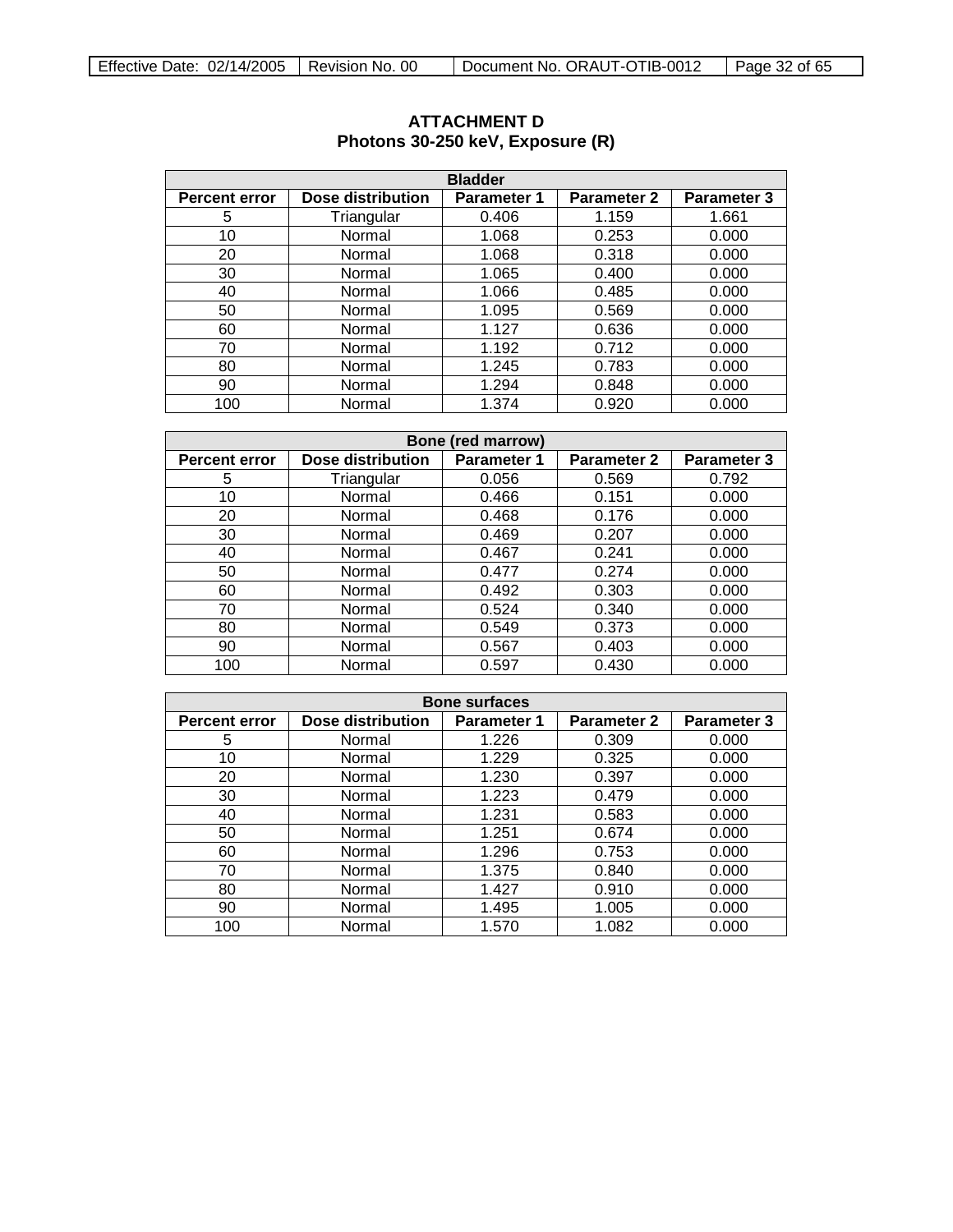| <b>Breast (female)</b>                                                                                      |        |       |       |       |  |  |
|-------------------------------------------------------------------------------------------------------------|--------|-------|-------|-------|--|--|
| Dose distribution<br><b>Parameter 3</b><br><b>Parameter 2</b><br><b>Percent error</b><br><b>Parameter 1</b> |        |       |       |       |  |  |
| 5                                                                                                           | Normal | 1.208 | 0.141 | 0.000 |  |  |
| 10                                                                                                          | Normal | 1.207 | 0.177 | 0.000 |  |  |
| 20                                                                                                          | Normal | 1.211 | 0.275 | 0.000 |  |  |
| 30                                                                                                          | Normal | 1.207 | 0.388 | 0.000 |  |  |
| 40                                                                                                          | Normal | 1.212 | 0.497 | 0.000 |  |  |
| 50                                                                                                          | Normal | 1.237 | 0.589 | 0.000 |  |  |
| 60                                                                                                          | Normal | 1.277 | 0.672 | 0.000 |  |  |
| 70                                                                                                          | Normal | 1.352 | 0.753 | 0.000 |  |  |
| 80                                                                                                          | Normal | 1.410 | 0.834 | 0.000 |  |  |
| 90                                                                                                          | Normal | 1.472 | 0.915 | 0.000 |  |  |
| 100                                                                                                         | Normal | 1.552 | 0.982 | 0.000 |  |  |

| Colon                |                   |                    |                    |                    |
|----------------------|-------------------|--------------------|--------------------|--------------------|
| <b>Percent error</b> | Dose distribution | <b>Parameter 1</b> | <b>Parameter 2</b> | <b>Parameter 3</b> |
| 5                    | Triangular        | 0.215              | 0.962              | 1.417              |
| 10                   | Normal            | 0.855              | 0.240              | 0.000              |
| 20                   | Normal            | 0.857              | 0.289              | 0.000              |
| 30                   | Normal            | 0.856              | 0.350              | 0.000              |
| 40                   | Normal            | 0.855              | 0.416              | 0.000              |
| 50                   | Normal            | 0.873              | 0.481              | 0.000              |
| 60                   | Normal            | 0.902              | 0.528              | 0.000              |
| 70                   | Normal            | 0.957              | 0.595              | 0.000              |
| 80                   | Normal            | 1.000              | 0.653              | 0.000              |
| 90                   | Normal            | 1.039              | 0.710              | 0.000              |
| 100                  | Normal            | 1.096              | 0.767              | 0.000              |

| <b>Esophagus</b>     |             |             |       |       |  |
|----------------------|-------------|-------------|-------|-------|--|
| <b>Percent error</b> | Parameter 2 | Parameter 3 |       |       |  |
| 5                    | Triangular  | 0.049       | 0.609 | 0.906 |  |
| 10                   | Normal      | 0.514       | 0.174 | 0.000 |  |
| 20                   | Normal      | 0.517       | 0.199 | 0.000 |  |
| 30                   | Normal      | 0.514       | 0.232 | 0.000 |  |
| 40                   | Normal      | 0.517       | 0.270 | 0.000 |  |
| 50                   | Normal      | 0.529       | 0.305 | 0.000 |  |
| 60                   | Normal      | 0.545       | 0.342 | 0.000 |  |
| 70                   | Normal      | 0.578       | 0.377 | 0.000 |  |
| 80                   | Normal      | 0.601       | 0.412 | 0.000 |  |
| 90                   | Normal      | 0.629       | 0.448 | 0.000 |  |
| 100                  | Normal      | 0.662       | 0.477 | 0.000 |  |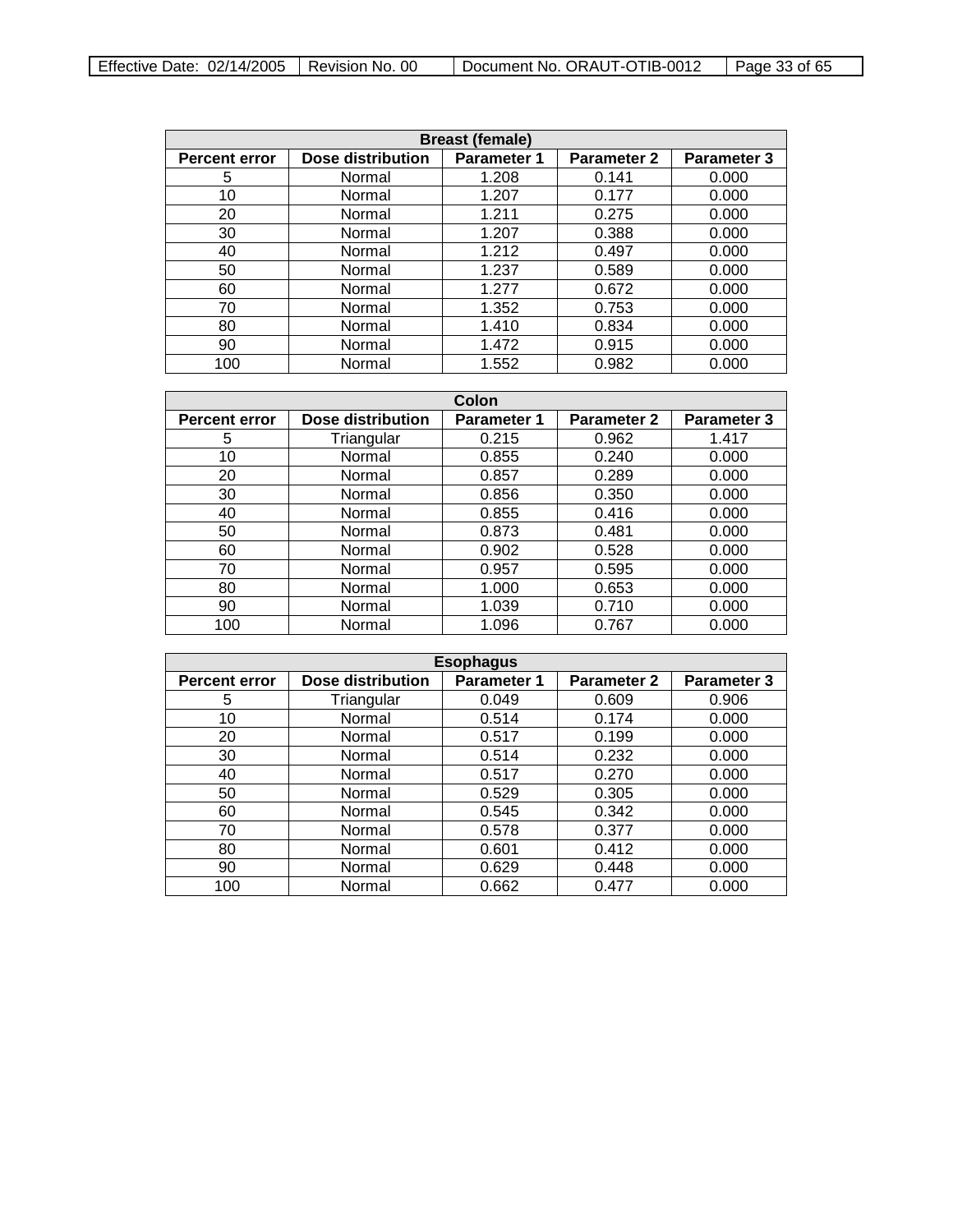| Effective Date: $02/14/2005$   Revision No. 00 |  | Document No. ORAUT-OTIB-0012 | $\vert$ Page 34 of 65 |
|------------------------------------------------|--|------------------------------|-----------------------|
|------------------------------------------------|--|------------------------------|-----------------------|

| Eye                  |                   |                    |                    |                    |
|----------------------|-------------------|--------------------|--------------------|--------------------|
| <b>Percent error</b> | Dose distribution | <b>Parameter 1</b> | <b>Parameter 2</b> | <b>Parameter 3</b> |
| 5                    | Lognormal         | 1.227              | 1.070              | 0.000              |
| 10                   | Normal            | 1.227              | 0.134              | 0.000              |
| 20                   | Normal            | 1.231              | 0.253              | 0.000              |
| 30                   | Normal            | 1.229              | 0.378              | 0.000              |
| 40                   | Normal            | 1.230              | 0.488              | 0.000              |
| 50                   | Normal            | 1.258              | 0.584              | 0.000              |
| 60                   | Normal            | 1.297              | 0.666              | 0.000              |
| 70                   | Normal            | 1.374              | 0.750              | 0.000              |
| 80                   | Normal            | 1.437              | 0.838              | 0.000              |
| 90                   | Normal            | 1.494              | 0.913              | 0.000              |
| 100                  | Normal            | 1.578              | 0.982              | 0.000              |

| Liver                |                   |                    |                    |                    |
|----------------------|-------------------|--------------------|--------------------|--------------------|
| <b>Percent error</b> | Dose distribution | <b>Parameter 1</b> | <b>Parameter 2</b> | <b>Parameter 3</b> |
| 5                    | Normal            | 0.877              | 0.218              | 0.000              |
| 10                   | Normal            | 0.874              | 0.229              | 0.000              |
| 20                   | Normal            | 0.878              | 0.279              | 0.000              |
| 30                   | Normal            | 0.876              | 0.348              | 0.000              |
| 40                   | Normal            | 0.877              | 0.416              | 0.000              |
| 50                   | Normal            | 0.897              | 0.481              | 0.000              |
| 60                   | Normal            | 0.925              | 0.537              | 0.000              |
| 70                   | Normal            | 0.980              | 0.602              | 0.000              |
| 80                   | Normal            | 1.026              | 0.665              | 0.000              |
| 90                   | Normal            | 1.067              | 0.716              | 0.000              |
| 100                  | Normal            | 1.127              | 0.771              | 0.000              |

| Lung                 |                   |                    |                    |                    |
|----------------------|-------------------|--------------------|--------------------|--------------------|
| <b>Percent error</b> | Dose distribution | <b>Parameter 1</b> | <b>Parameter 2</b> | <b>Parameter 3</b> |
| 5                    | Triangular        | 0.250              | 0.903              | 1.284              |
| 10                   | Normal            | 0.808              | 0.209              | 0.000              |
| 20                   | Normal            | 0.815              | 0.259              | 0.000              |
| 30                   | Normal            | 0.808              | 0.315              | 0.000              |
| 40                   | Normal            | 0.812              | 0.381              | 0.000              |
| 50                   | Normal            | 0.826              | 0.439              | 0.000              |
| 60                   | Normal            | 0.852              | 0.491              | 0.000              |
| 70                   | Normal            | 0.911              | 0.555              | 0.000              |
| 80                   | Normal            | 0.943              | 0.602              | 0.000              |
| 90                   | Normal            | 0.987              | 0.659              | 0.000              |
| 100                  | Normal            | 1.035              | 0.706              | 0.000              |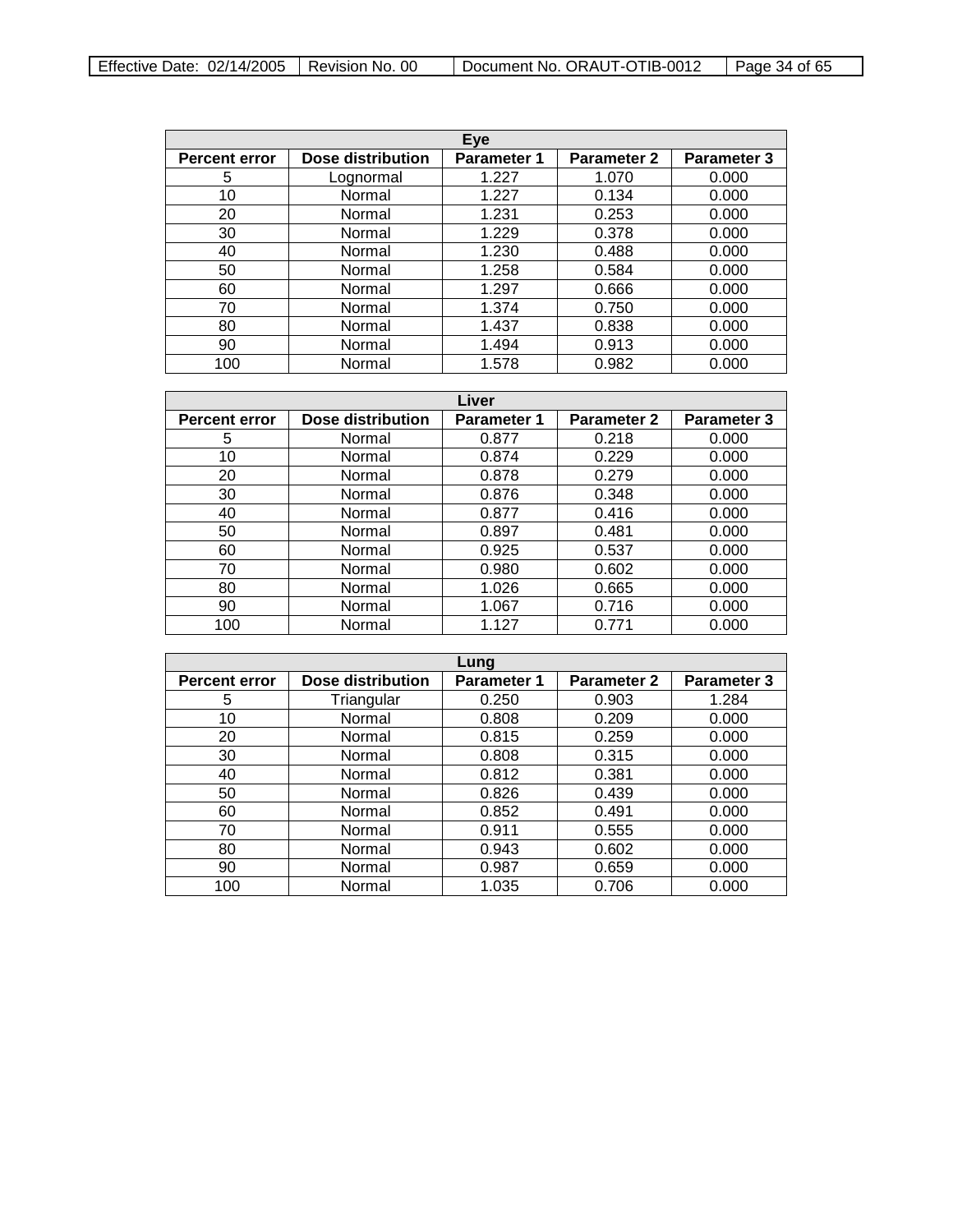| Effective Date: $02/14/2005$   Revision No. 00 |  | Document No. ORAUT-OTIB-0012 | $\vert$ Page 35 of 65 |
|------------------------------------------------|--|------------------------------|-----------------------|
|------------------------------------------------|--|------------------------------|-----------------------|

| Lymphoid             |                          |                    |                    |                    |  |
|----------------------|--------------------------|--------------------|--------------------|--------------------|--|
| <b>Percent error</b> | <b>Dose distribution</b> | <b>Parameter 1</b> | <b>Parameter 2</b> | <b>Parameter 3</b> |  |
| 5                    | Normal                   | 0.937              | 0.231              | 0.000              |  |
| 10                   | Normal                   | 0.933              | 0.245              | 0.000              |  |
| 20                   | Normal                   | 0.936              | 0.292              | 0.000              |  |
| 30                   | Normal                   | 0.934              | 0.366              | 0.000              |  |
| 40                   | Normal                   | 0.938              | 0.439              | 0.000              |  |
| 50                   | Normal                   | 0.960              | 0.509              | 0.000              |  |
| 60                   | Normal                   | 0.985              | 0.569              | 0.000              |  |
| 70                   | Normal                   | 1.045              | 0.631              | 0.000              |  |
| 80                   | Normal                   | 1.091              | 0.700              | 0.000              |  |
| 90                   | Normal                   | 1.138              | 0.761              | 0.000              |  |
| 100                  | Normal                   | 1.203              | 0.819              | 0.000              |  |

| <b>Ovaries</b>       |                   |                    |                    |                    |
|----------------------|-------------------|--------------------|--------------------|--------------------|
| <b>Percent error</b> | Dose distribution | <b>Parameter 1</b> | <b>Parameter 2</b> | <b>Parameter 3</b> |
| 5                    | Triangular        | 0.134              | 0.869              | 1.227              |
| 10                   | Normal            | 0.735              | 0.225              | 0.000              |
| 20                   | Normal            | 0.740              | 0.263              | 0.000              |
| 30                   | Normal            | 0.733              | 0.313              | 0.000              |
| 40                   | Normal            | 0.737              | 0.367              | 0.000              |
| 50                   | Normal            | 0.757              | 0.422              | 0.000              |
| 60                   | Normal            | 0.777              | 0.472              | 0.000              |
| 70                   | Normal            | 0.828              | 0.526              | 0.000              |
| 80                   | Normal            | 0.856              | 0.571              | 0.000              |
| 90                   | Normal            | 0.894              | 0.621              | 0.000              |
| 100                  | Normal            | 0.949              | 0.666              | 0.000              |

| Remainder            |                   |                    |                    |                    |  |
|----------------------|-------------------|--------------------|--------------------|--------------------|--|
| <b>Percent error</b> | Dose distribution | <b>Parameter 1</b> | <b>Parameter 2</b> | <b>Parameter 3</b> |  |
| 5                    | Triangular        | 0.175              | 0.813              | 1.133              |  |
| 10                   | Normal            | 0.701              | 0.197              | 0.000              |  |
| 20                   | Normal            | 0.702              | 0.232              | 0.000              |  |
| 30                   | Normal            | 0.703              | 0.286              | 0.000              |  |
| 40                   | Normal            | 0.702              | 0.339              | 0.000              |  |
| 50                   | Normal            | 0.724              | 0.393              | 0.000              |  |
| 60                   | Normal            | 0.740              | 0.436              | 0.000              |  |
| 70                   | Normal            | 0.783              | 0.485              | 0.000              |  |
| 80                   | Normal            | 0.821              | 0.535              | 0.000              |  |
| 90                   | Normal            | 0.852              | 0.580              | 0.000              |  |
| 100                  | Normal            | 0.909              | 0.628              | 0.000              |  |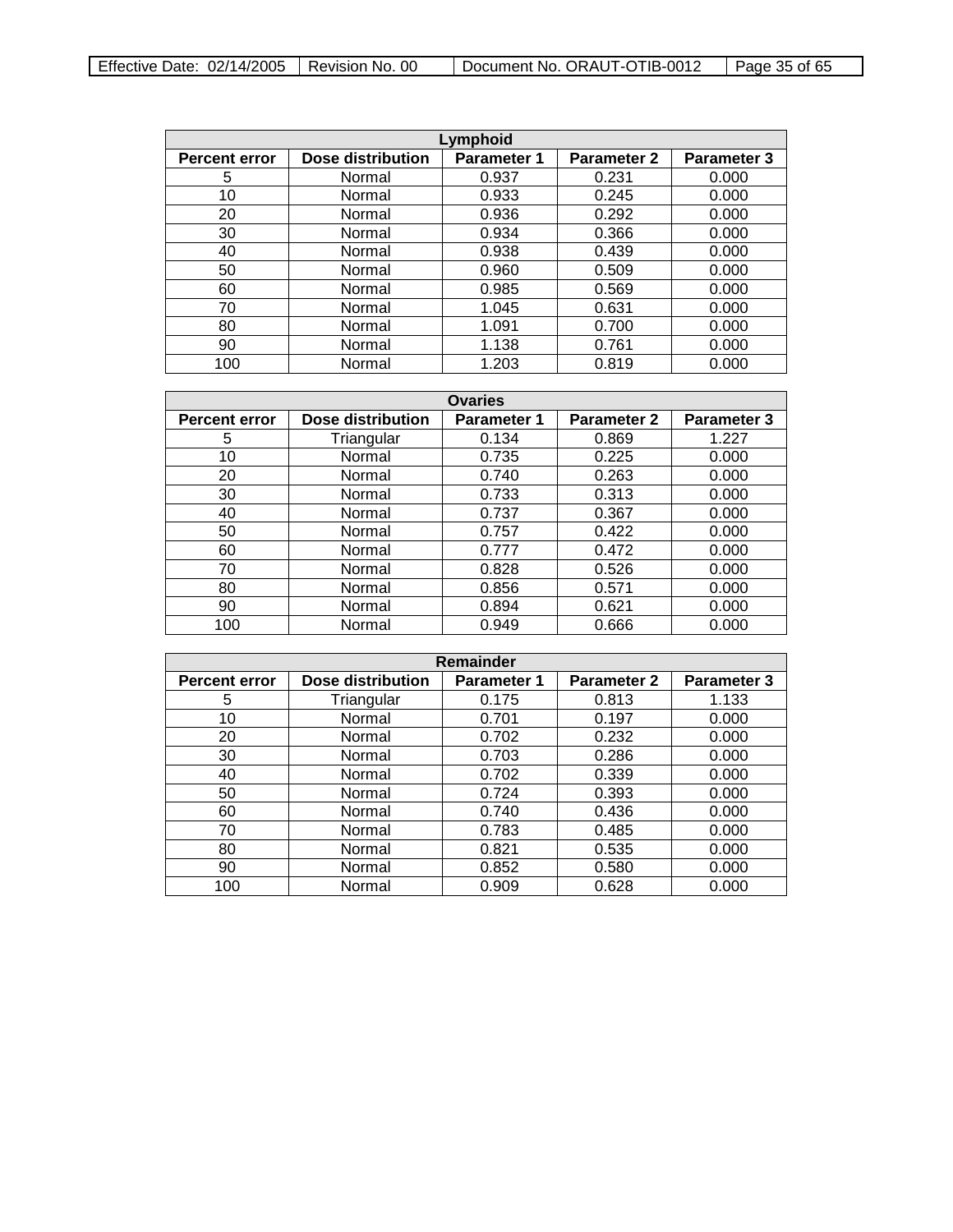| <b>Skin</b>          |                          |                    |                    |                    |
|----------------------|--------------------------|--------------------|--------------------|--------------------|
| <b>Percent error</b> | <b>Dose distribution</b> | <b>Parameter 1</b> | <b>Parameter 2</b> | <b>Parameter 3</b> |
| 5                    | Normal                   | 0.820              | 0.092              | 0.000              |
| 10                   | Normal                   | 0.820              | 0.115              | 0.000              |
| 20                   | Normal                   | 0.822              | 0.185              | 0.000              |
| 30                   | Normal                   | 0.822              | 0.263              | 0.000              |
| 40                   | Normal                   | 0.822              | 0.335              | 0.000              |
| 50                   | Normal                   | 0.840              | 0.398              | 0.000              |
| 60                   | Normal                   | 0.866              | 0.453              | 0.000              |
| 70                   | Normal                   | 0.918              | 0.511              | 0.000              |
| 80                   | Normal                   | 0.960              | 0.567              | 0.000              |
| 90                   | Normal                   | 0.998              | 0.617              | 0.000              |
| 100                  | Normal                   | 1.054              | 0.664              | 0.000              |

| <b>Stomach</b>       |                   |                    |                    |                    |
|----------------------|-------------------|--------------------|--------------------|--------------------|
| <b>Percent error</b> | Dose distribution | <b>Parameter 1</b> | <b>Parameter 2</b> | <b>Parameter 3</b> |
| 5                    | Triangular        | 0.413              | 1.161              | 1.677              |
| 10                   | Normal            | 1.071              | 0.257              | 0.000              |
| 20                   | Normal            | 1.074              | 0.321              | 0.000              |
| 30                   | Normal            | 1.075              | 0.405              | 0.000              |
| 40                   | Normal            | 1.079              | 0.495              | 0.000              |
| 50                   | Normal            | 1.100              | 0.572              | 0.000              |
| 60                   | Normal            | 1.133              | 0.643              | 0.000              |
| 70                   | Normal            | 1.199              | 0.716              | 0.000              |
| 80                   | Normal            | 1.257              | 0.792              | 0.000              |
| 90                   | Normal            | 1.312              | 0.866              | 0.000              |
| 100                  | Normal            | 1.380              | 0.925              | 0.000              |

| <b>Testes</b>        |                   |                    |                    |                    |
|----------------------|-------------------|--------------------|--------------------|--------------------|
| <b>Percent error</b> | Dose distribution | <b>Parameter 1</b> | <b>Parameter 2</b> | <b>Parameter 3</b> |
| 5                    | Normal            | 1.390              | 0.166              | 0.000              |
| 10                   | Normal            | 1.387              | 0.207              | 0.000              |
| 20                   | Normal            | 1.388              | 0.319              | 0.000              |
| 30                   | Normal            | 1.389              | 0.449              | 0.000              |
| 40                   | Normal            | 1.387              | 0.568              | 0.000              |
| 50                   | Normal            | 1.424              | 0.683              | 0.000              |
| 60                   | Normal            | 1.466              | 0.773              | 0.000              |
| 70                   | Normal            | 1.550              | 0.866              | 0.000              |
| 80                   | Normal            | 1.624              | 0.962              | 0.000              |
| 90                   | Normal            | 1.684              | 1.046              | 0.000              |
| 100                  | Normal            | 1.788              | 1.137              | 0.000              |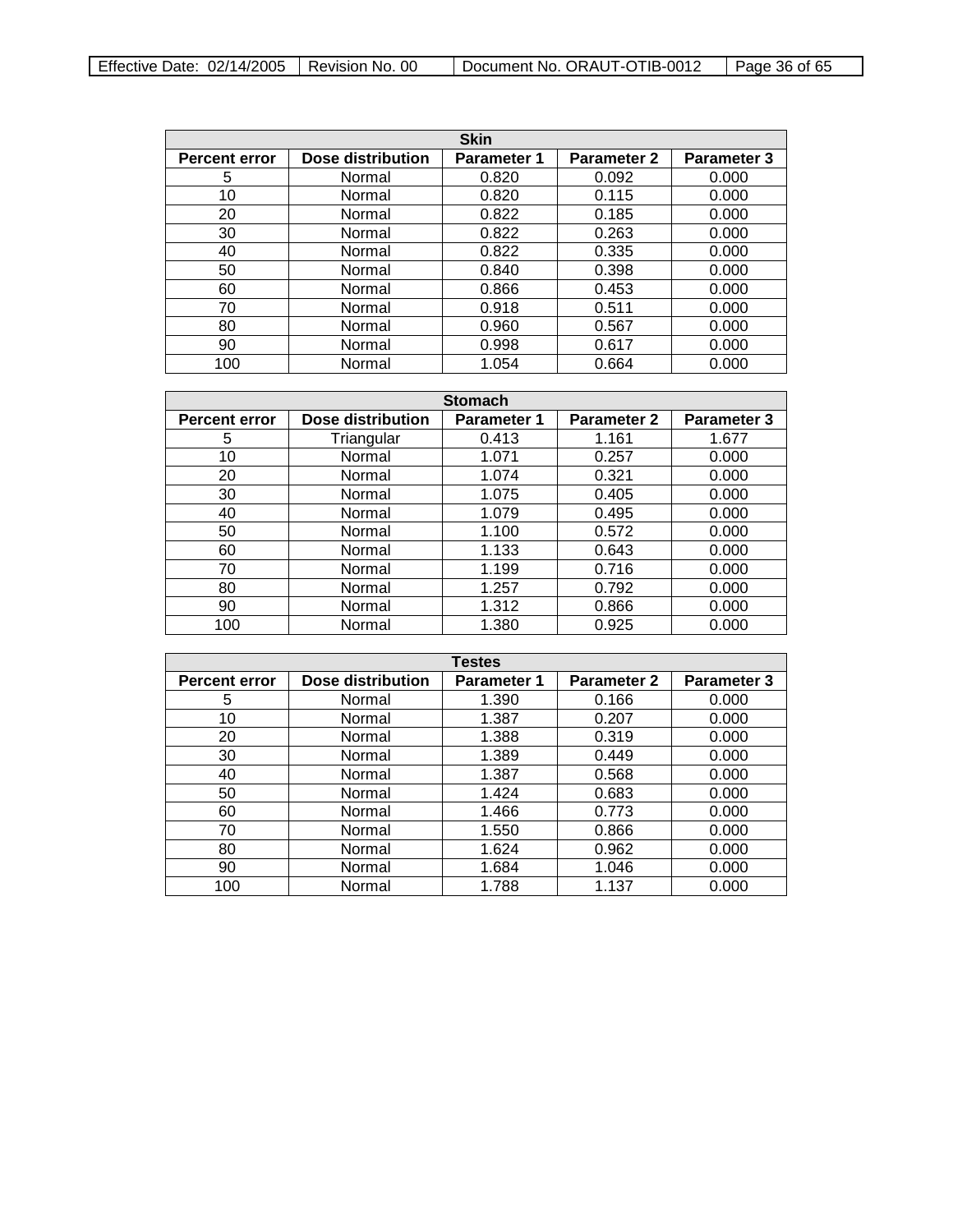| Effective Date: $02/14/2005$   Revision No. 00 |  | Document No. ORAUT-OTIB-0012 | $\vert$ Page 37 of 65 |
|------------------------------------------------|--|------------------------------|-----------------------|
|------------------------------------------------|--|------------------------------|-----------------------|

| Thymus               |                   |                    |                    |                    |
|----------------------|-------------------|--------------------|--------------------|--------------------|
| <b>Percent error</b> | Dose distribution | <b>Parameter 1</b> | <b>Parameter 2</b> | <b>Parameter 3</b> |
| 5                    | Normal            | 1.249              | 0.231              | 0.000              |
| 10                   | Normal            | 1.246              | 0.256              | 0.000              |
| 20                   | Normal            | 1.246              | 0.338              | 0.000              |
| 30                   | Normal            | 1.247              | 0.446              | 0.000              |
| 40                   | Normal            | 1.249              | 0.542              | 0.000              |
| 50                   | Normal            | 1.282              | 0.647              | 0.000              |
| 60                   | Normal            | 1.317              | 0.726              | 0.000              |
| 70                   | Normal            | 1.392              | 0.812              | 0.000              |
| 80                   | Normal            | 1.459              | 0.900              | 0.000              |
| 90                   | Normal            | 1.514              | 0.968              | 0.000              |
| 100                  | Normal            | 1.609              | 1.059              | 0.000              |

| <b>Thyroid</b>       |                   |                    |                    |                    |
|----------------------|-------------------|--------------------|--------------------|--------------------|
| <b>Percent error</b> | Dose distribution | <b>Parameter 1</b> | <b>Parameter 2</b> | <b>Parameter 3</b> |
| 5                    | Normal            | 1.325              | 0.193              | 0.000              |
| 10                   | Normal            | 1.319              | 0.228              | 0.000              |
| 20                   | Normal            | 1.326              | 0.326              | 0.000              |
| 30                   | Normal            | 1.324              | 0.446              | 0.000              |
| 40                   | Normal            | 1.325              | 0.560              | 0.000              |
| 50                   | Normal            | 1.359              | 0.664              | 0.000              |
| 60                   | Normal            | 1.396              | 0.750              | 0.000              |
| 70                   | Normal            | 1.481              | 0.837              | 0.000              |
| 80                   | Normal            | 1.548              | 0.933              | 0.000              |
| 90                   | Normal            | 1.610              | 1.017              | 0.000              |
| 100                  | Normal            | 1.705              | 1.097              | 0.000              |

| <b>Uterus</b>        |                   |                    |                    |                    |
|----------------------|-------------------|--------------------|--------------------|--------------------|
| <b>Percent error</b> | Dose distribution | <b>Parameter 1</b> | <b>Parameter 2</b> | <b>Parameter 3</b> |
| 5                    | Triangular        | 0.188              | 0.906              | 1.346              |
| 10                   | Normal            | 0.806              | 0.232              | 0.000              |
| 20                   | Normal            | 0.807              | 0.274              | 0.000              |
| 30                   | Normal            | 0.806              | 0.334              | 0.000              |
| 40                   | Normal            | 0.807              | 0.397              | 0.000              |
| 50                   | Normal            | 0.826              | 0.456              | 0.000              |
| 60                   | Normal            | 0.852              | 0.504              | 0.000              |
| 70                   | Normal            | 0.899              | 0.561              | 0.000              |
| 80                   | Normal            | 0.942              | 0.621              | 0.000              |
| 90                   | Normal            | 0.981              | 0.675              | 0.000              |
| 100                  | Normal            | 1.036              | 0.725              | 0.000              |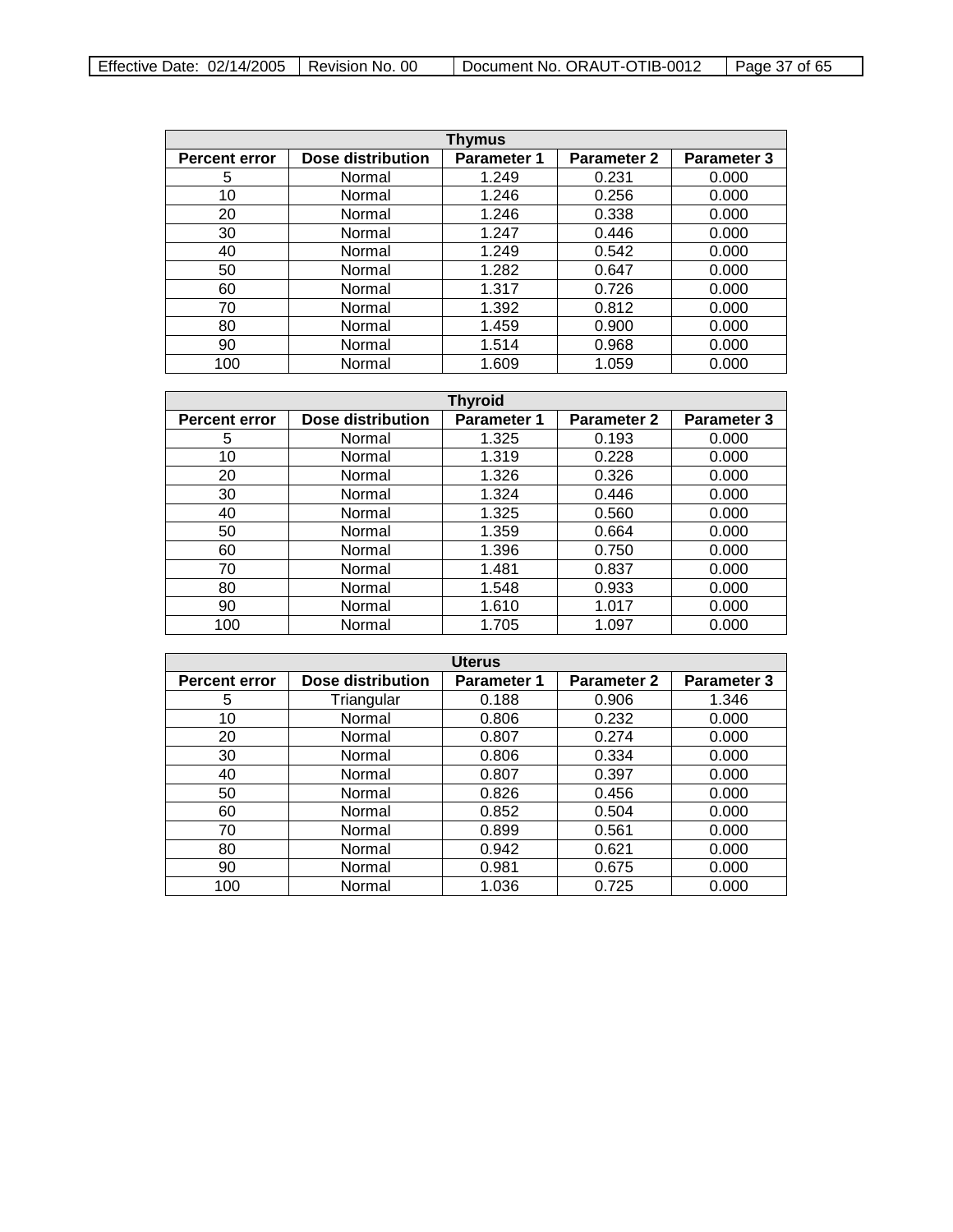| <b>Bladder</b>       |                   |                    |                    |                    |  |
|----------------------|-------------------|--------------------|--------------------|--------------------|--|
| <b>Percent error</b> | Dose distribution | <b>Parameter 1</b> | <b>Parameter 2</b> | <b>Parameter 3</b> |  |
| 5                    | Lognormal         | 0.941              | 1.081              | 0.000              |  |
| 10                   | Lognormal         | 0.936              | 1.123              | 0.000              |  |
| 20                   | Normal            | 0.944              | 0.198              | 0.000              |  |
| 30                   | Normal            | 0.942              | 0.291              | 0.000              |  |
| 40                   | Normal            | 0.943              | 0.376              | 0.000              |  |
| 50                   | Normal            | 0.966              | 0.451              | 0.000              |  |
| 60                   | Normal            | 0.995              | 0.513              | 0.000              |  |
| 70                   | Normal            | 1.054              | 0.578              | 0.000              |  |
| 80                   | Normal            | 1.101              | 0.642              | 0.000              |  |
| 90                   | Normal            | 1.145              | 0.700              | 0.000              |  |
| 100                  | Normal            | 1.212              | 0.757              | 0.000              |  |

### <span id="page-37-0"></span>**ATTACHMENT E Photons Greater Than 250 keV, Exposure (R)**

| Bone (red marrow)                                                                                                  |        |       |       |       |  |  |
|--------------------------------------------------------------------------------------------------------------------|--------|-------|-------|-------|--|--|
| <b>Dose distribution</b><br><b>Parameter 3</b><br><b>Percent error</b><br><b>Parameter 1</b><br><b>Parameter 2</b> |        |       |       |       |  |  |
| 5                                                                                                                  | Normal | 0.723 | 0.048 | 0.000 |  |  |
| 10                                                                                                                 | Normal | 0.721 | 0.078 | 0.000 |  |  |
| 20                                                                                                                 | Normal | 0.724 | 0.149 | 0.000 |  |  |
| 30                                                                                                                 | Normal | 0.723 | 0.222 | 0.000 |  |  |
| 40                                                                                                                 | Normal | 0.723 | 0.287 | 0.000 |  |  |
| 50                                                                                                                 | Normal | 0.740 | 0.344 | 0.000 |  |  |
| 60                                                                                                                 | Normal | 0.762 | 0.392 | 0.000 |  |  |
| 70                                                                                                                 | Normal | 0.809 | 0.442 | 0.000 |  |  |
| 80                                                                                                                 | Normal | 0.845 | 0.492 | 0.000 |  |  |
| 90                                                                                                                 | Normal | 0.878 | 0.537 | 0.000 |  |  |
| 100                                                                                                                | Normal | 0.928 | 0.578 | 0.000 |  |  |

| <b>Bone surfaces</b> |                          |                    |                    |             |
|----------------------|--------------------------|--------------------|--------------------|-------------|
| <b>Percent error</b> | <b>Dose distribution</b> | <b>Parameter 1</b> | <b>Parameter 2</b> | Parameter 3 |
| 5                    | Lognormal                | 0.786              | 1.064              | 0.000       |
| 10                   | Normal                   | 0.787              | 0.083              | 0.000       |
| 20                   | Normal                   | 0.789              | 0.161              | 0.000       |
| 30                   | Normal                   | 0.787              | 0.239              | 0.000       |
| 40                   | Normal                   | 0.789              | 0.312              | 0.000       |
| 50                   | Normal                   | 0.806              | 0.374              | 0.000       |
| 60                   | Normal                   | 0.831              | 0.427              | 0.000       |
| 70                   | Normal                   | 0.881              | 0.480              | 0.000       |
| 80                   | Normal                   | 0.920              | 0.533              | 0.000       |
| 90                   | Normal                   | 0.958              | 0.584              | 0.000       |
| 100                  | Normal                   | 1.011              | 0.630              | 0.000       |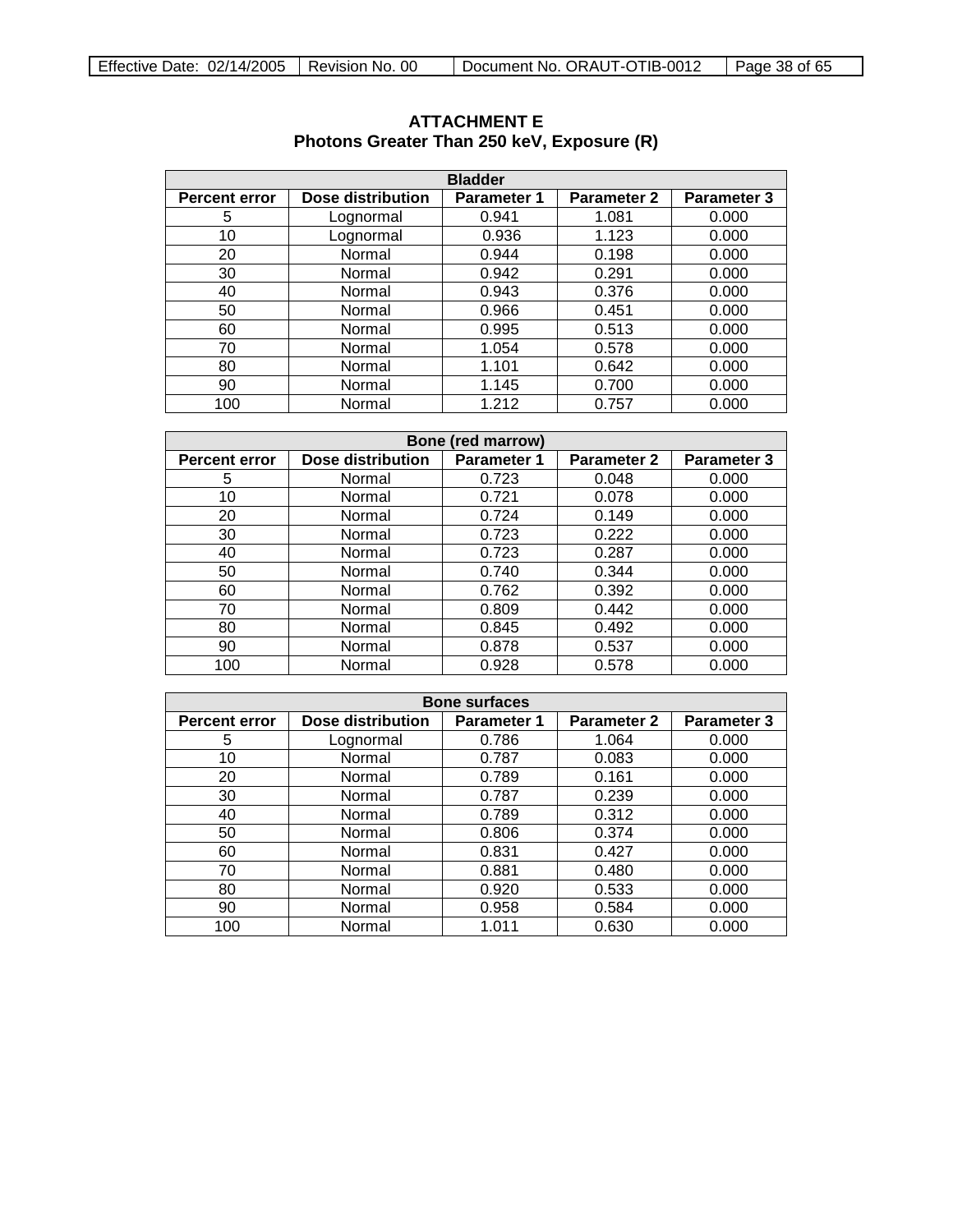| Effective Date: $02/14/2005$   Revision No. 00 |  | Document No. ORAUT-OTIB-0012 | l Page 39 of 65 |
|------------------------------------------------|--|------------------------------|-----------------|
|------------------------------------------------|--|------------------------------|-----------------|

| <b>Breast (female)</b> |                    |                    |       |       |  |
|------------------------|--------------------|--------------------|-------|-------|--|
| <b>Percent error</b>   | <b>Parameter 2</b> | <b>Parameter 3</b> |       |       |  |
| 5                      | Lognormal          | 0.984              | 1.074 | 0.000 |  |
| 10                     | Lognormal          | 0.979              | 1.120 | 0.000 |  |
| 20                     | Normal             | 0.989              | 0.204 | 0.000 |  |
| 30                     | Normal             | 0.986              | 0.302 | 0.000 |  |
| 40                     | Normal             | 0.988              | 0.393 | 0.000 |  |
| 50                     | Normal             | 1.010              | 0.470 | 0.000 |  |
| 60                     | Normal             | 1.042              | 0.537 | 0.000 |  |
| 70                     | Normal             | 1.104              | 0.603 | 0.000 |  |
| 80                     | Normal             | 1.152              | 0.670 | 0.000 |  |
| 90                     | Normal             | 1.200              | 0.734 | 0.000 |  |
| 100                    | Normal             | 1.267              | 0.789 | 0.000 |  |

| Colon                |                   |                    |                    |                    |
|----------------------|-------------------|--------------------|--------------------|--------------------|
| <b>Percent error</b> | Dose distribution | <b>Parameter 1</b> | <b>Parameter 2</b> | <b>Parameter 3</b> |
| 5                    | Lognormal         | 0.883              | 1.065              | 0.000              |
| 10                   | Normal            | 0.884              | 0.094              | 0.000              |
| 20                   | Normal            | 0.887              | 0.181              | 0.000              |
| 30                   | Normal            | 0.886              | 0.270              | 0.000              |
| 40                   | Normal            | 0.886              | 0.351              | 0.000              |
| 50                   | Normal            | 0.907              | 0.421              | 0.000              |
| 60                   | Normal            | 0.934              | 0.479              | 0.000              |
| 70                   | Normal            | 0.990              | 0.540              | 0.000              |
| 80                   | Normal            | 1.035              | 0.601              | 0.000              |
| 90                   | Normal            | 1.076              | 0.657              | 0.000              |
| 100                  | Normal            | 1.137              | 0.708              | 0.000              |

| <b>Esophagus</b>     |                          |                    |                    |             |  |
|----------------------|--------------------------|--------------------|--------------------|-------------|--|
| <b>Percent error</b> | <b>Dose distribution</b> | <b>Parameter 1</b> | <b>Parameter 2</b> | Parameter 3 |  |
| 5                    | Lognormal                | 0.750              | 1.061              | 0.000       |  |
| 10                   | Normal                   | 0.750              | 0.079              | 0.000       |  |
| 20                   | Normal                   | 0.753              | 0.153              | 0.000       |  |
| 30                   | Normal                   | 0.752              | 0.229              | 0.000       |  |
| 40                   | Normal                   | 0.753              | 0.297              | 0.000       |  |
| 50                   | Normal                   | 0.770              | 0.357              | 0.000       |  |
| 60                   | Normal                   | 0.793              | 0.407              | 0.000       |  |
| 70                   | Normal                   | 0.841              | 0.458              | 0.000       |  |
| 80                   | Normal                   | 0.879              | 0.510              | 0.000       |  |
| 90                   | Normal                   | 0.914              | 0.557              | 0.000       |  |
| 100                  | Normal                   | 0.966              | 0.600              | 0.000       |  |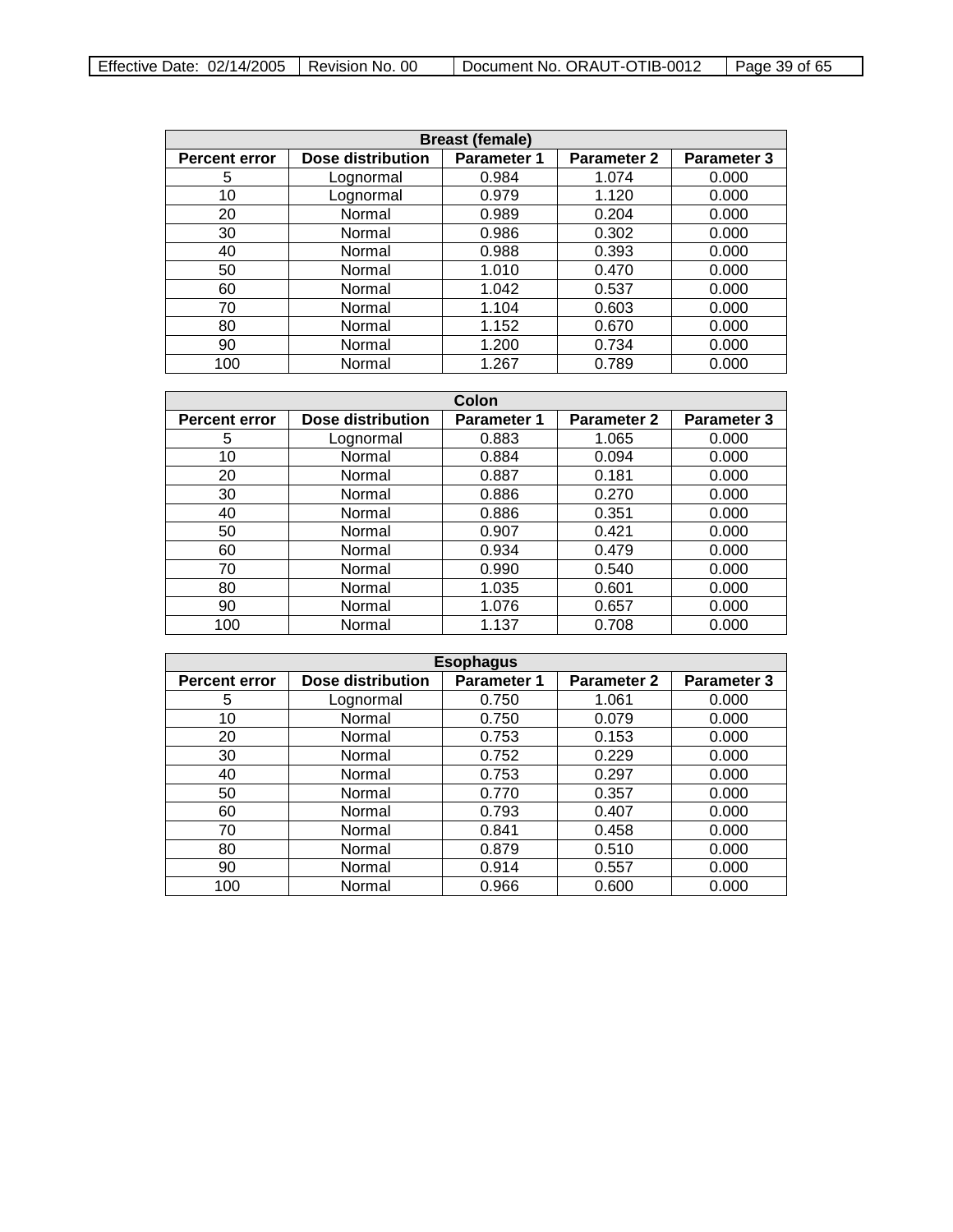| Effective Date: $02/14/2005$   Revision No. 00 |  | Document No. ORAUT-OTIB-0012 | Page 40 of 65 |
|------------------------------------------------|--|------------------------------|---------------|
|------------------------------------------------|--|------------------------------|---------------|

| Eye                  |                   |                    |                    |                    |
|----------------------|-------------------|--------------------|--------------------|--------------------|
| <b>Percent error</b> | Dose distribution | <b>Parameter 1</b> | <b>Parameter 2</b> | <b>Parameter 3</b> |
| 5                    | Lognormal         | 0.937              | 1.093              | 0.000              |
| 10                   | Lognormal         | 0.932              | 1.133              | 0.000              |
| 20                   | Normal            | 0.941              | 0.202              | 0.000              |
| 30                   | Normal            | 0.940              | 0.296              | 0.000              |
| 40                   | Normal            | 0.940              | 0.378              | 0.000              |
| 50                   | Normal            | 0.962              | 0.451              | 0.000              |
| 60                   | Normal            | 0.992              | 0.514              | 0.000              |
| 70                   | Normal            | 1.051              | 0.578              | 0.000              |
| 80                   | Normal            | 1.099              | 0.646              | 0.000              |
| 90                   | Normal            | 1.142              | 0.702              | 0.000              |
| 100                  | Normal            | 1.206              | 0.755              | 0.000              |

| Liver                |                          |                    |                    |             |
|----------------------|--------------------------|--------------------|--------------------|-------------|
| <b>Percent error</b> | <b>Dose distribution</b> | <b>Parameter 1</b> | <b>Parameter 2</b> | Parameter 3 |
| 5                    | Lognormal                | 0.888              | 1.064              | 0.000       |
| 10                   | Normal                   | 0.888              | 0.094              | 0.000       |
| 20                   | Normal                   | 0.891              | 0.181              | 0.000       |
| 30                   | Normal                   | 0.889              | 0.272              | 0.000       |
| 40                   | Normal                   | 0.890              | 0.352              | 0.000       |
| 50                   | Normal                   | 0.911              | 0.423              | 0.000       |
| 60                   | Normal                   | 0.938              | 0.482              | 0.000       |
| 70                   | Normal                   | 0.995              | 0.543              | 0.000       |
| 80                   | Normal                   | 1.040              | 0.605              | 0.000       |
| 90                   | Normal                   | 1.081              | 0.659              | 0.000       |
| 100                  | Normal                   | 1.143              | 0.711              | 0.000       |

| Lung                 |                          |                    |                    |                    |
|----------------------|--------------------------|--------------------|--------------------|--------------------|
| <b>Percent error</b> | <b>Dose distribution</b> | <b>Parameter 1</b> | <b>Parameter 2</b> | <b>Parameter 3</b> |
| 5                    | Lognormal                | 0.865              | 1.056              | 0.000              |
| 10                   | Normal                   | 0.865              | 0.088              | 0.000              |
| 20                   | Normal                   | 0.869              | 0.175              | 0.000              |
| 30                   | Normal                   | 0.867              | 0.263              | 0.000              |
| 40                   | Normal                   | 0.868              | 0.342              | 0.000              |
| 50                   | Normal                   | 0.888              | 0.411              | 0.000              |
| 60                   | Normal                   | 0.914              | 0.468              | 0.000              |
| 70                   | Normal                   | 0.970              | 0.528              | 0.000              |
| 80                   | Normal                   | 1.013              | 0.587              | 0.000              |
| 90                   | Normal                   | 1.054              | 0.642              | 0.000              |
| 100                  | Normal                   | 1.113              | 0.691              | 0.000              |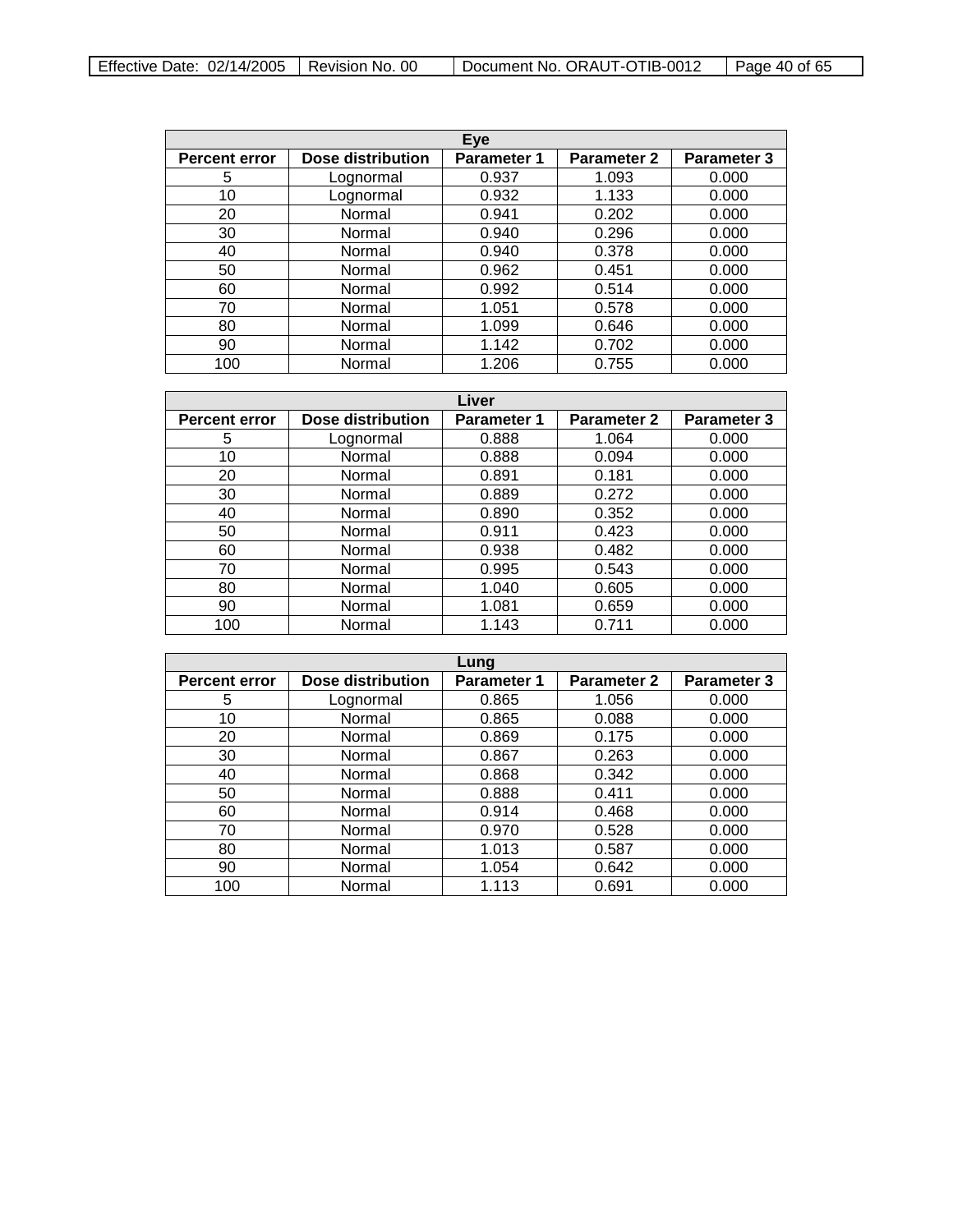| Effective Date: $02/14/2005$   Revision No. 00 |  | Document No. ORAUT-OTIB-0012 | Page 41 of 65 |
|------------------------------------------------|--|------------------------------|---------------|
|------------------------------------------------|--|------------------------------|---------------|

| Lymphoid             |                          |                    |                    |                    |  |
|----------------------|--------------------------|--------------------|--------------------|--------------------|--|
| <b>Percent error</b> | <b>Dose distribution</b> | <b>Parameter 1</b> | <b>Parameter 2</b> | <b>Parameter 3</b> |  |
| 5                    | Normal                   | 0.937              | 0.231              | 0.000              |  |
| 10                   | Normal                   | 0.933              | 0.245              | 0.000              |  |
| 20                   | Normal                   | 0.936              | 0.292              | 0.000              |  |
| 30                   | Normal                   | 0.934              | 0.366              | 0.000              |  |
| 40                   | Normal                   | 0.938              | 0.439              | 0.000              |  |
| 50                   | Normal                   | 0.960              | 0.509              | 0.000              |  |
| 60                   | Normal                   | 0.985              | 0.569              | 0.000              |  |
| 70                   | Normal                   | 1.045              | 0.631              | 0.000              |  |
| 80                   | Normal                   | 1.091              | 0.700              | 0.000              |  |
| 90                   | Normal                   | 1.138              | 0.761              | 0.000              |  |
| 100                  | Normal                   | 1.203              | 0.819              | 0.000              |  |

| <b>Ovaries</b>       |                          |                    |                    |             |
|----------------------|--------------------------|--------------------|--------------------|-------------|
| <b>Percent error</b> | <b>Dose distribution</b> | <b>Parameter 1</b> | <b>Parameter 2</b> | Parameter 3 |
| 5                    | Lognormal                | 0.837              | 1.062              | 0.000       |
| 10                   | Normal                   | 0.837              | 0.088              | 0.000       |
| 20                   | Normal                   | 0.840              | 0.171              | 0.000       |
| 30                   | Normal                   | 0.838              | 0.255              | 0.000       |
| 40                   | Normal                   | 0.839              | 0.331              | 0.000       |
| 50                   | Normal                   | 0.859              | 0.398              | 0.000       |
| 60                   | Normal                   | 0.885              | 0.454              | 0.000       |
| 70                   | Normal                   | 0.938              | 0.512              | 0.000       |
| 80                   | Normal                   | 0.980              | 0.568              | 0.000       |
| 90                   | Normal                   | 1.019              | 0.621              | 0.000       |
| 100                  | Normal                   | 1.078              | 0.670              | 0.000       |

| Remainder            |                   |                    |                    |                    |  |
|----------------------|-------------------|--------------------|--------------------|--------------------|--|
| <b>Percent error</b> | Dose distribution | <b>Parameter 1</b> | <b>Parameter 2</b> | <b>Parameter 3</b> |  |
| 5                    | Normal            | 0.800              | 0.042              | 0.000              |  |
| 10                   | Normal            | 0.798              | 0.081              | 0.000              |  |
| 20                   | Normal            | 0.801              | 0.161              | 0.000              |  |
| 30                   | Normal            | 0.800              | 0.242              | 0.000              |  |
| 40                   | Normal            | 0.800              | 0.315              | 0.000              |  |
| 50                   | Normal            | 0.819              | 0.379              | 0.000              |  |
| 60                   | Normal            | 0.844              | 0.432              | 0.000              |  |
| 70                   | Normal            | 0.894              | 0.487              | 0.000              |  |
| 80                   | Normal            | 0.935              | 0.542              | 0.000              |  |
| 90                   | Normal            | 0.972              | 0.592              | 0.000              |  |
| 100                  | Normal            | 1.028              | 0.638              | 0.000              |  |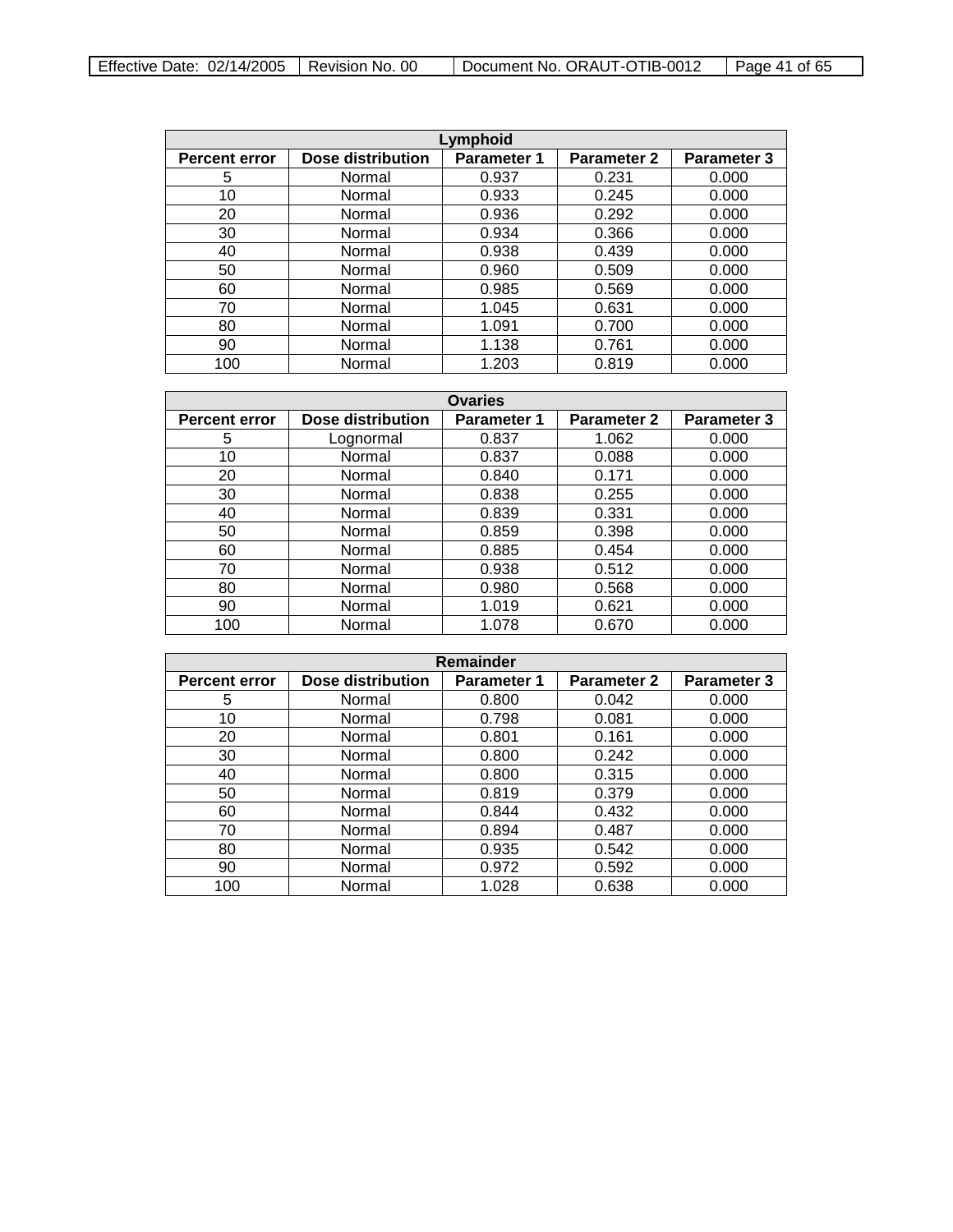| Effective Date: $02/14/2005$   Revision No. 00 |  | Document No. ORAUT-OTIB-0012 | l Page 42 of 65 |
|------------------------------------------------|--|------------------------------|-----------------|
|------------------------------------------------|--|------------------------------|-----------------|

| <b>Skin</b>          |                   |                    |                    |                    |
|----------------------|-------------------|--------------------|--------------------|--------------------|
| <b>Percent error</b> | Dose distribution | <b>Parameter 1</b> | <b>Parameter 2</b> | <b>Parameter 3</b> |
| 5                    | Normal            | 0.842              | 0.043              | 0.000              |
| 10                   | Normal            | 0.841              | 0.084              | 0.000              |
| 20                   | Normal            | 0.843              | 0.169              | 0.000              |
| 30                   | Normal            | 0.842              | 0.255              | 0.000              |
| 40                   | Normal            | 0.843              | 0.332              | 0.000              |
| 50                   | Normal            | 0.862              | 0.399              | 0.000              |
| 60                   | Normal            | 0.888              | 0.455              | 0.000              |
| 70                   | Normal            | 0.942              | 0.512              | 0.000              |
| 80                   | Normal            | 0.984              | 0.570              | 0.000              |
| 90                   | Normal            | 1.024              | 0.623              | 0.000              |
| 100                  | Normal            | 1.082              | 0.671              | 0.000              |

| <b>Stomach</b>       |                   |                    |                    |             |  |
|----------------------|-------------------|--------------------|--------------------|-------------|--|
| <b>Percent error</b> | Dose distribution | <b>Parameter 1</b> | <b>Parameter 2</b> | Parameter 3 |  |
| 5                    | Lognormal         | 0.953              | 1.081              | 0.000       |  |
| 10                   | Lognormal         | 0.947              | 1.124              | 0.000       |  |
| 20                   | Normal            | 0.957              | 0.200              | 0.000       |  |
| 30                   | Normal            | 0.956              | 0.295              | 0.000       |  |
| 40                   | Normal            | 0.958              | 0.383              | 0.000       |  |
| 50                   | Normal            | 0.979              | 0.457              | 0.000       |  |
| 60                   | Normal            | 1.008              | 0.521              | 0.000       |  |
| 70                   | Normal            | 1.068              | 0.585              | 0.000       |  |
| 80                   | Normal            | 1.117              | 0.652              | 0.000       |  |
| 90                   | Normal            | 1.163              | 0.713              | 0.000       |  |
| 100                  | Normal            | 1.227              | 0.766              | 0.000       |  |

| <b>Testes</b>        |                          |                    |                    |                    |
|----------------------|--------------------------|--------------------|--------------------|--------------------|
| <b>Percent error</b> | <b>Dose distribution</b> | <b>Parameter 1</b> | <b>Parameter 2</b> | <b>Parameter 3</b> |
| 5                    | Lognormal                | 1.010              | 1.096              | 0.000              |
| 10                   | Lognormal                | 1.004              | 1.136              | 0.000              |
| 20                   | Normal                   | 1.014              | 0.218              | 0.000              |
| 30                   | Normal                   | 1.014              | 0.318              | 0.000              |
| 40                   | Normal                   | 1.013              | 0.407              | 0.000              |
| 50                   | Normal                   | 1.039              | 0.491              | 0.000              |
| 60                   | Normal                   | 1.070              | 0.556              | 0.000              |
| 70                   | Normal                   | 1.133              | 0.624              | 0.000              |
| 80                   | Normal                   | 1.186              | 0.695              | 0.000              |
| 90                   | Normal                   | 1.230              | 0.756              | 0.000              |
| 100                  | Normal                   | 1.305              | 0.821              | 0.000              |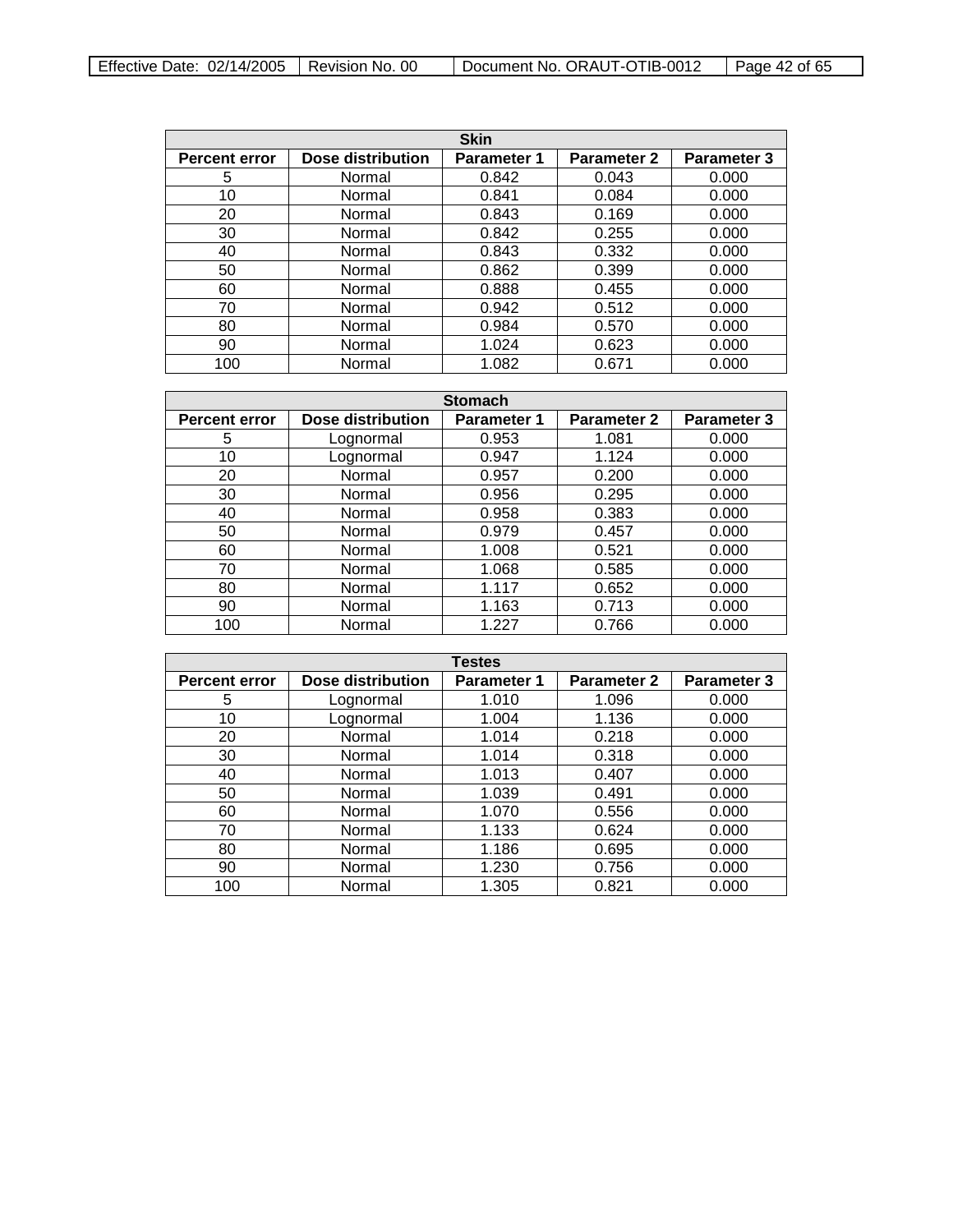| Effective Date: $02/14/2005$   Revision No. 00 |  | Document No. ORAUT-OTIB-0012 | Page 43 of 65 |
|------------------------------------------------|--|------------------------------|---------------|
|------------------------------------------------|--|------------------------------|---------------|

| <b>Thymus</b>        |                   |                    |                    |                    |  |
|----------------------|-------------------|--------------------|--------------------|--------------------|--|
| <b>Percent error</b> | Dose distribution | <b>Parameter 1</b> | <b>Parameter 2</b> | <b>Parameter 3</b> |  |
| 5                    | Lognormal         | 0.972              | 1.111              | 0.000              |  |
| 10                   | Lognormal         | 0.966              | 1.146              | 0.000              |  |
| 20                   | Normal            | 0.977              | 0.217              | 0.000              |  |
| 30                   | Normal            | 0.977              | 0.312              | 0.000              |  |
| 40                   | Normal            | 0.978              | 0.395              | 0.000              |  |
| 50                   | Normal            | 1.002              | 0.476              | 0.000              |  |
| 60                   | Normal            | 1.031              | 0.539              | 0.000              |  |
| 70                   | Normal            | 1.091              | 0.606              | 0.000              |  |
| 80                   | Normal            | 1.142              | 0.674              | 0.000              |  |
| 90                   | Normal            | 1.187              | 0.730              | 0.000              |  |
| 100                  | Normal            | 1.258              | 0.795              | 0.000              |  |

| <b>Thyroid</b>       |                   |                    |                    |                    |
|----------------------|-------------------|--------------------|--------------------|--------------------|
| <b>Percent error</b> | Dose distribution | <b>Parameter 1</b> | <b>Parameter 2</b> | <b>Parameter 3</b> |
| 5                    | Lognormal         | 1.033              | 1.099              | 0.000              |
| 10                   | Lognormal         | 1.026              | 1.139              | 0.000              |
| 20                   | Normal            | 1.040              | 0.226              | 0.000              |
| 30                   | Normal            | 1.038              | 0.327              | 0.000              |
| 40                   | Normal            | 1.039              | 0.420              | 0.000              |
| 50                   | Normal            | 1.064              | 0.502              | 0.000              |
| 60                   | Normal            | 1.095              | 0.571              | 0.000              |
| 70                   | Normal            | 1.161              | 0.640              | 0.000              |
| 80                   | Normal            | 1.213              | 0.714              | 0.000              |
| 90                   | Normal            | 1.262              | 0.779              | 0.000              |
| 100                  | Normal            | 1.336              | 0.840              | 0.000              |

| <b>Uterus</b>        |                   |                    |                    |                    |
|----------------------|-------------------|--------------------|--------------------|--------------------|
| <b>Percent error</b> | Dose distribution | <b>Parameter 1</b> | <b>Parameter 2</b> | <b>Parameter 3</b> |
| 5                    | Lognormal         | 0.824              | 1.068              | 0.000              |
| 10                   | Normal            | 0.825              | 0.090              | 0.000              |
| 20                   | Normal            | 0.828              | 0.169              | 0.000              |
| 30                   | Normal            | 0.826              | 0.253              | 0.000              |
| 40                   | Normal            | 0.827              | 0.328              | 0.000              |
| 50                   | Normal            | 0.847              | 0.394              | 0.000              |
| 60                   | Normal            | 0.872              | 0.448              | 0.000              |
| 70                   | Normal            | 0.924              | 0.504              | 0.000              |
| 80                   | Normal            | 0.966              | 0.562              | 0.000              |
| 90                   | Normal            | 1.005              | 0.614              | 0.000              |
| 100                  | Normal            | 1.062              | 0.662              | 0.000              |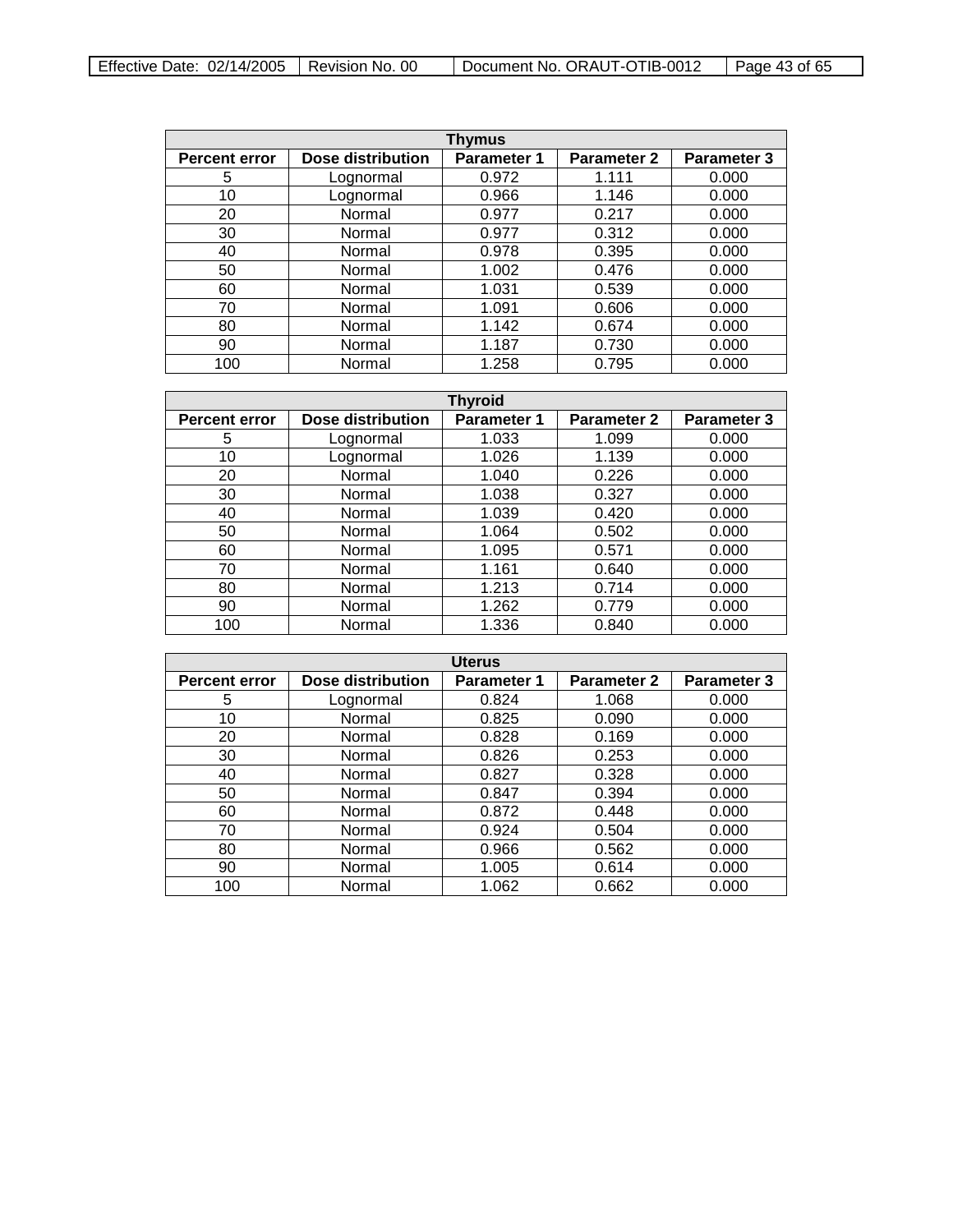| <b>Bladder</b>       |                          |                    |                    |                    |  |
|----------------------|--------------------------|--------------------|--------------------|--------------------|--|
| <b>Percent error</b> | <b>Dose distribution</b> | <b>Parameter 1</b> | <b>Parameter 2</b> | <b>Parameter 3</b> |  |
| 5                    | Triangular               | 0.006              | 0.171              | 0.454              |  |
| 10                   | Normal                   | 0.206              | 0.089              | 0.000              |  |
| 20                   | Normal                   | 0.205              | 0.097              | 0.000              |  |
| 30                   | Lognormal                | 0.173              | 1.858              | 0.000              |  |
| 40                   | Lognormal                | 0.165              | 2.069              | 0.000              |  |
| 50                   | Normal                   | 0.211              | 0.139              | 0.000              |  |
| 60                   | Normal                   | 0.216              | 0.150              | 0.000              |  |
| 70                   | Lognormal                | 0.163              | 2.654              | 0.000              |  |
| 80                   | Lognormal                | 0.166              | 2.706              | 0.000              |  |
| 90                   | Lognormal                | 0.167              | 2.909              | 0.000              |  |
| 100                  | Lognormal                | 0.177              | 2.928              | 0.000              |  |

## <span id="page-43-0"></span>**ATTACHMENT F Photons Less Than 30 keV, Exposure (R)**

| <b>Bone (red marrow)</b>                                                                      |           |       |       |       |  |  |
|-----------------------------------------------------------------------------------------------|-----------|-------|-------|-------|--|--|
| Dose distribution<br>Parameter 3<br>Parameter 1<br><b>Parameter 2</b><br><b>Percent error</b> |           |       |       |       |  |  |
| 5                                                                                             | Normal    | 0.031 | 0.012 | 0.000 |  |  |
| 10                                                                                            | Normal    | 0.031 | 0.013 | 0.000 |  |  |
| 20                                                                                            | Lognormal | 0.027 | 1.661 | 0.000 |  |  |
| 30                                                                                            | Lognormal | 0.027 | 1.782 | 0.000 |  |  |
| 40                                                                                            | Lognormal | 0.025 | 1.994 | 0.000 |  |  |
| 50                                                                                            | Normal    | 0.031 | 0.020 | 0.000 |  |  |
| 60                                                                                            | Lognormal | 0.024 | 2.426 | 0.000 |  |  |
| 70                                                                                            | Lognormal | 0.025 | 2.582 | 0.000 |  |  |
| 80                                                                                            | Lognormal | 0.026 | 2.644 | 0.000 |  |  |
| 90                                                                                            | Lognormal | 0.026 | 2.843 | 0.000 |  |  |
| 100                                                                                           | Lognormal | 0.027 | 2.814 | 0.000 |  |  |

| <b>Bone surfaces</b> |                          |                    |                    |                    |  |
|----------------------|--------------------------|--------------------|--------------------|--------------------|--|
| <b>Percent error</b> | <b>Dose distribution</b> | <b>Parameter 1</b> | <b>Parameter 2</b> | <b>Parameter 3</b> |  |
| 5                    | Normal                   | 0.240              | 0.097              | 0.000              |  |
| 10                   | Normal                   | 0.241              | 0.099              | 0.000              |  |
| 20                   | Normal                   | 0.241              | 0.110              | 0.000              |  |
| 30                   | Lognormal                | 0.207              | 1.787              | 0.000              |  |
| 40                   | Lognormal                | 0.198              | 2.006              | 0.000              |  |
| 50                   | Lognormal                | 0.189              | 2.284              | 0.000              |  |
| 60                   | Lognormal                | 0.191              | 2.425              | 0.000              |  |
| 70                   | Normal                   | 0.270              | 0.191              | 0.000              |  |
| 80                   | Lognormal                | 0.199              | 2.624              | 0.000              |  |
| 90                   | Lognormal                | 0.201              | 2.838              | 0.000              |  |
| 100                  | Lognormal                | 0.209              | 2.833              | 0.000              |  |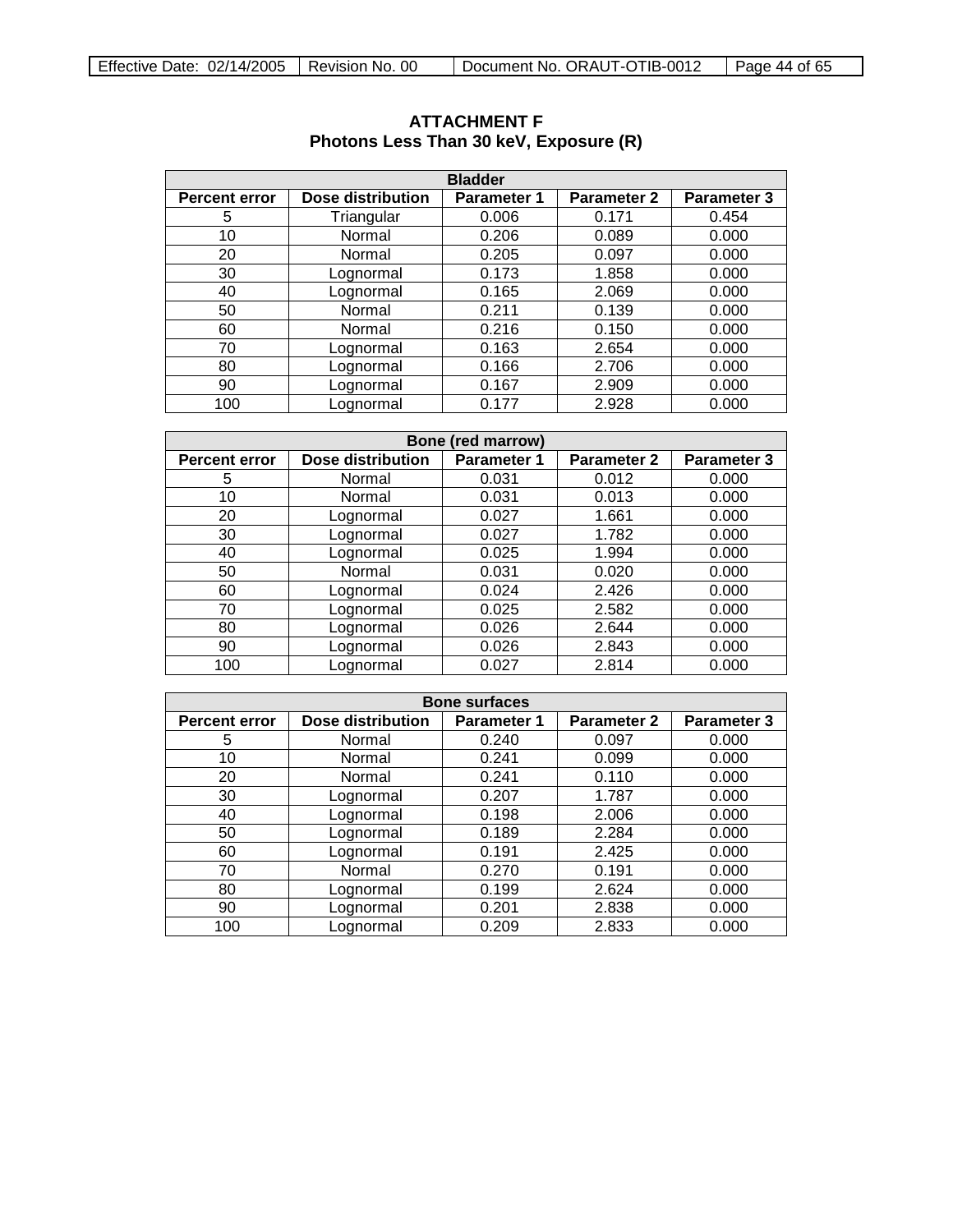| <b>Breast (female)</b>                                                                                      |        |       |       |       |  |
|-------------------------------------------------------------------------------------------------------------|--------|-------|-------|-------|--|
| Dose distribution<br><b>Parameter 3</b><br><b>Parameter 2</b><br><b>Parameter 1</b><br><b>Percent error</b> |        |       |       |       |  |
| 5                                                                                                           | Normal | 0.536 | 0.144 | 0.000 |  |
| 10                                                                                                          | Normal | 0.537 | 0.153 | 0.000 |  |
| 20                                                                                                          | Normal | 0.538 | 0.180 | 0.000 |  |
| 30                                                                                                          | Normal | 0.535 | 0.218 | 0.000 |  |
| 40                                                                                                          | Normal | 0.540 | 0.262 | 0.000 |  |
| 50                                                                                                          | Normal | 0.549 | 0.298 | 0.000 |  |
| 60                                                                                                          | Normal | 0.568 | 0.338 | 0.000 |  |
| 70                                                                                                          | Normal | 0.601 | 0.373 | 0.000 |  |
| 80                                                                                                          | Normal | 0.624 | 0.407 | 0.000 |  |
| 90                                                                                                          | Normal | 0.656 | 0.448 | 0.000 |  |
| 100                                                                                                         | Normal | 0.688 | 0.476 | 0.000 |  |

| Colon                |                          |                    |                    |                    |
|----------------------|--------------------------|--------------------|--------------------|--------------------|
| <b>Percent error</b> | <b>Dose distribution</b> | <b>Parameter 1</b> | <b>Parameter 2</b> | <b>Parameter 3</b> |
| 5                    | Triangular               | 0.001              | 0.070              | 0.242              |
| 10                   | Normal                   | 0.101              | 0.048              | 0.000              |
| 20                   | Normal                   | 0.101              | 0.052              | 0.000              |
| 30                   | Lognormal                | 0.083              | 1.995              | 0.000              |
| 40                   | Lognormal                | 0.079              | 2.200              | 0.000              |
| 50                   | Lognormal                | 0.076              | 2.482              | 0.000              |
| 60                   | Lognormal                | 0.076              | 2.601              | 0.000              |
| 70                   | Lognormal                | 0.078              | 2.778              | 0.000              |
| 80                   | Lognormal                | 0.080              | 2.837              | 0.000              |
| 90                   | Lognormal                | 0.080              | 3.067              | 0.000              |
| 100                  | Lognormal                | 0.083              | 3.047              | 0.000              |

| <b>Esophagus</b>     |                   |                    |                    |                    |
|----------------------|-------------------|--------------------|--------------------|--------------------|
| <b>Percent error</b> | Dose distribution | <b>Parameter 1</b> | <b>Parameter 2</b> | <b>Parameter 3</b> |
| 5                    | Triangular        | 0.000              | 0.013              | 0.059              |
| 10                   | Lognormal         | 0.019              | 1.893              | 0.000              |
| 20                   | Lognormal         | 0.019              | 1.939              | 0.000              |
| 30                   | Lognormal         | 0.018              | 2.043              | 0.000              |
| 40                   | Lognormal         | 0.017              | 2.251              | 0.000              |
| 50                   | Lognormal         | 0.017              | 2.498              | 0.000              |
| 60                   | Lognormal         | 0.017              | 2.704              | 0.000              |
| 70                   | Lognormal         | 0.017              | 2.811              | 0.000              |
| 80                   | Lognormal         | 0.017              | 2.862              | 0.000              |
| 90                   | Lognormal         | 0.018              | 3.106              | 0.000              |
| 100                  | Lognormal         | 0.018              | 3.044              | 0.000              |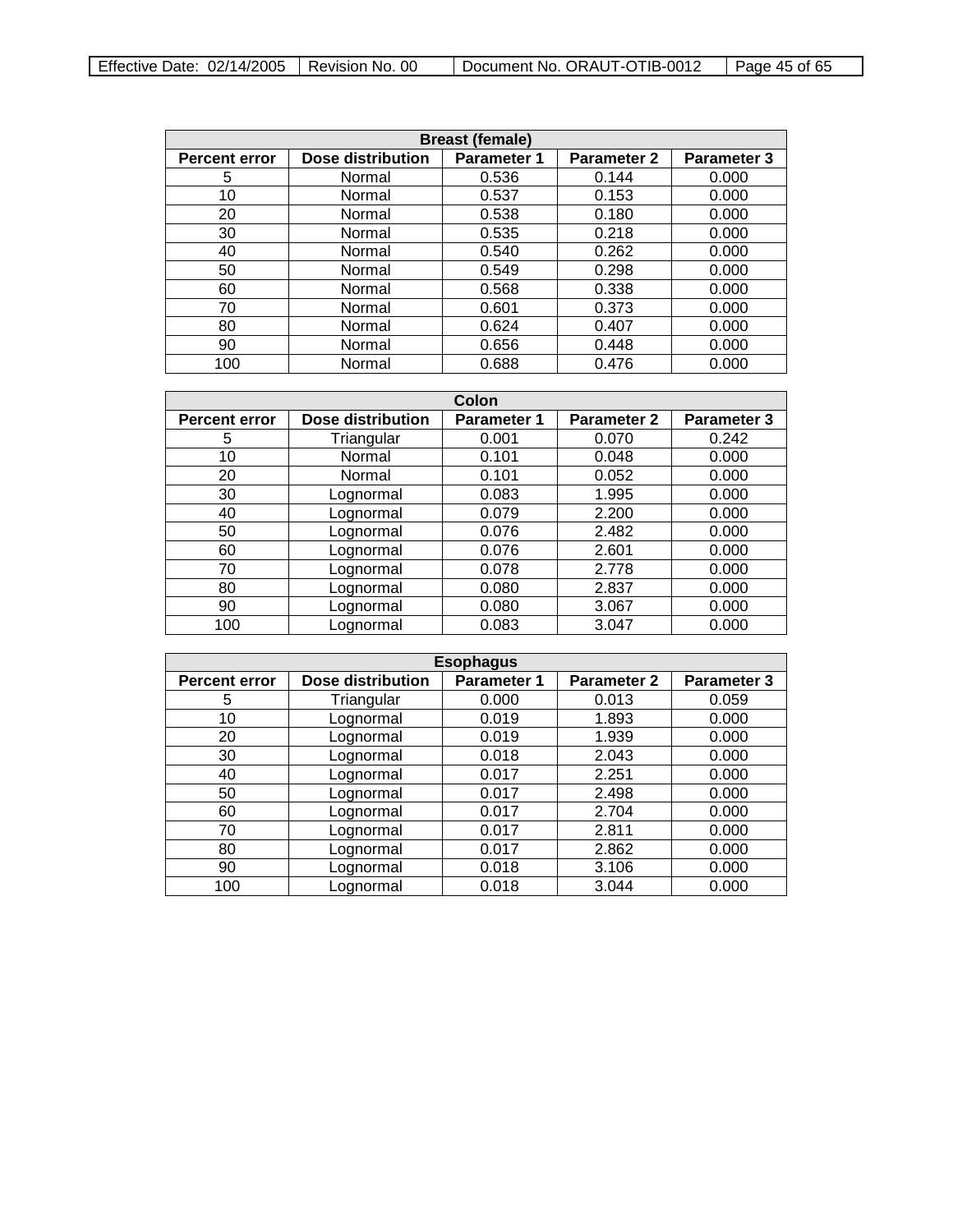| Effective Date: $02/14/2005$   Revision No. 00 |  | Document No. ORAUT-OTIB-0012 | Page 46 of 65 |
|------------------------------------------------|--|------------------------------|---------------|
|------------------------------------------------|--|------------------------------|---------------|

| Eye                  |                   |                    |                    |                    |
|----------------------|-------------------|--------------------|--------------------|--------------------|
| <b>Percent error</b> | Dose distribution | <b>Parameter 1</b> | <b>Parameter 2</b> | <b>Parameter 3</b> |
| 5                    | Normal            | 0.889              | 0.103              | 0.000              |
| 10                   | Normal            | 0.887              | 0.129              | 0.000              |
| 20                   | Normal            | 0.888              | 0.202              | 0.000              |
| 30                   | Normal            | 0.888              | 0.288              | 0.000              |
| 40                   | Normal            | 0.889              | 0.364              | 0.000              |
| 50                   | Normal            | 0.907              | 0.432              | 0.000              |
| 60                   | Normal            | 0.936              | 0.491              | 0.000              |
| 70                   | Normal            | 0.992              | 0.552              | 0.000              |
| 80                   | Normal            | 1.038              | 0.617              | 0.000              |
| 90                   | Normal            | 1.080              | 0.670              | 0.000              |
| 100                  | Normal            | 1.138              | 0.720              | 0.000              |

| Liver                |                   |             |                    |             |
|----------------------|-------------------|-------------|--------------------|-------------|
| <b>Percent error</b> | Dose distribution | Parameter 1 | <b>Parameter 2</b> | Parameter 3 |
| 5                    | Normal            | 0.134       | 0.060              | 0.000       |
| 10                   | Normal            | 0.133       | 0.061              | 0.000       |
| 20                   | Lognormal         | 0.116       | 1.786              | 0.000       |
| 30                   | Lognormal         | 0.111       | 1.925              | 0.000       |
| 40                   | Lognormal         | 0.106       | 2.152              | 0.000       |
| 50                   | Lognormal         | 0.102       | 2.415              | 0.000       |
| 60                   | Lognormal         | 0.102       | 2.542              | 0.000       |
| 70                   | Lognormal         | 0.105       | 2.655              | 0.000       |
| 80                   | Lognormal         | 0.107       | 2.813              | 0.000       |
| 90                   | Lognormal         | 0.108       | 2.978              | 0.000       |
| 100                  | Lognormal         | 0.113       | 2.974              | 0.000       |

| Lung                 |                          |                    |                    |                    |
|----------------------|--------------------------|--------------------|--------------------|--------------------|
| <b>Percent error</b> | <b>Dose distribution</b> | <b>Parameter 1</b> | <b>Parameter 2</b> | <b>Parameter 3</b> |
| 5                    | Triangular               | 0.002              | 0.091              | 0.289              |
| 10                   | Normal                   | 0.124              | 0.056              | 0.000              |
| 20                   | Normal                   | 0.126              | 0.063              | 0.000              |
| 30                   | Lognormal                | 0.104              | 1.916              | 0.000              |
| 40                   | Lognormal                | 0.099              | 2.129              | 0.000              |
| 50                   | Lognormal                | 0.095              | 2.397              | 0.000              |
| 60                   | Lognormal                | 0.095              | 2.541              | 0.000              |
| 70                   | Lognormal                | 0.099              | 2.710              | 0.000              |
| 80                   | Lognormal                | 0.100              | 2.770              | 0.000              |
| 90                   | Lognormal                | 0.101              | 2.988              | 0.000              |
| 100                  | Lognormal                | 0.104              | 2.964              | 0.000              |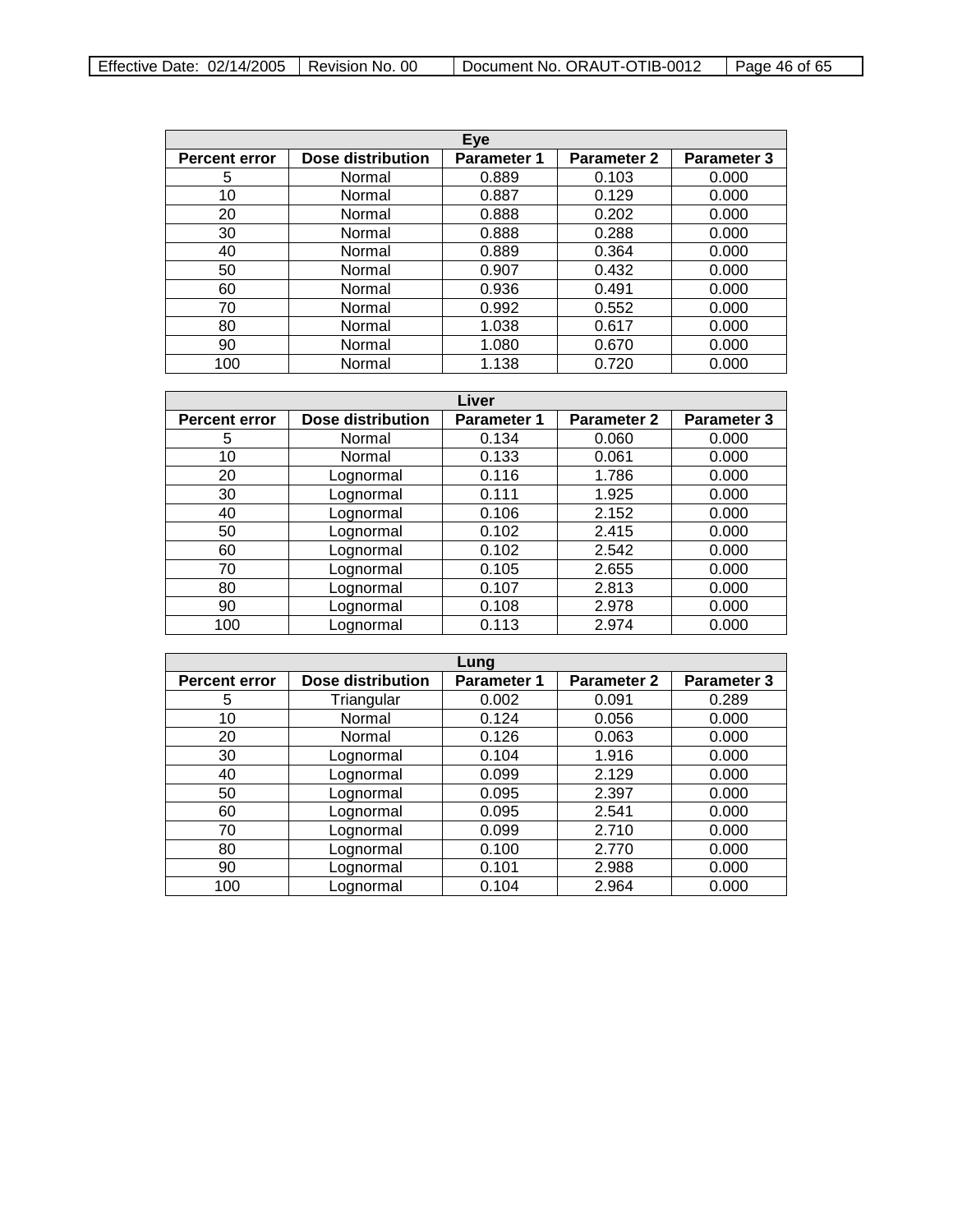| Effective Date: $02/14/2005$   Revision No. 00 |  | Document No. ORAUT-OTIB-0012 | l Page 47 of 65 |
|------------------------------------------------|--|------------------------------|-----------------|
|------------------------------------------------|--|------------------------------|-----------------|

| Lymphoid             |                          |                    |                    |                    |
|----------------------|--------------------------|--------------------|--------------------|--------------------|
| <b>Percent error</b> | <b>Dose distribution</b> | <b>Parameter 1</b> | <b>Parameter 2</b> | <b>Parameter 3</b> |
| 5                    | Normal                   | 0.937              | 0.231              | 0.000              |
| 10                   | Normal                   | 0.933              | 0.245              | 0.000              |
| 20                   | Normal                   | 0.936              | 0.292              | 0.000              |
| 30                   | Normal                   | 0.934              | 0.366              | 0.000              |
| 40                   | Normal                   | 0.938              | 0.439              | 0.000              |
| 50                   | Normal                   | 0.960              | 0.509              | 0.000              |
| 60                   | Normal                   | 0.985              | 0.569              | 0.000              |
| 70                   | Normal                   | 1.045              | 0.631              | 0.000              |
| 80                   | Normal                   | 1.091              | 0.700              | 0.000              |
| 90                   | Normal                   | 1.138              | 0.761              | 0.000              |
| 100                  | Normal                   | 1.203              | 0.819              | 0.000              |

| <b>Ovaries</b>       |                          |                    |                    |             |
|----------------------|--------------------------|--------------------|--------------------|-------------|
| <b>Percent error</b> | <b>Dose distribution</b> | <b>Parameter 1</b> | <b>Parameter 2</b> | Parameter 3 |
| 5                    | Triangular               | 0.000              | 0.044              | 0.154       |
| 10                   | Normal                   | 0.064              | 0.031              | 0.000       |
| 20                   | Normal                   | 0.064              | 0.033              | 0.000       |
| 30                   | Lognormal                | 0.052              | 1.996              | 0.000       |
| 40                   | Lognormal                | 0.050              | 2.180              | 0.000       |
| 50                   | Normal                   | 0.065              | 0.045              | 0.000       |
| 60                   | Lognormal                | 0.048              | 2.618              | 0.000       |
| 70                   | Lognormal                | 0.050              | 2.765              | 0.000       |
| 80                   | Lognormal                | 0.050              | 2.826              | 0.000       |
| 90                   | Lognormal                | 0.051              | 2.993              | 0.000       |
| 100                  | Lognormal                | 0.053              | 3.023              | 0.000       |

| <b>Remainder</b>     |                          |                    |                    |                    |  |
|----------------------|--------------------------|--------------------|--------------------|--------------------|--|
| <b>Percent error</b> | <b>Dose distribution</b> | <b>Parameter 1</b> | <b>Parameter 2</b> | <b>Parameter 3</b> |  |
| 5                    | Normal                   | 0.091              | 0.040              | 0.000              |  |
| 10                   | Normal                   | 0.091              | 0.041              | 0.000              |  |
| 20                   | Lognormal                | 0.079              | 1.728              | 0.000              |  |
| 30                   | Lognormal                | 0.077              | 1.874              | 0.000              |  |
| 40                   | Lognormal                | 0.073              | 2.055              | 0.000              |  |
| 50                   | Lognormal                | 0.071              | 2.360              | 0.000              |  |
| 60                   | Lognormal                | 0.070              | 2.489              | 0.000              |  |
| 70                   | Lognormal                | 0.072              | 2.611              | 0.000              |  |
| 80                   | Lognormal                | 0.074              | 2.728              | 0.000              |  |
| 90                   | Lognormal                | 0.074              | 2.895              | 0.000              |  |
| 100                  | Lognormal                | 0.079              | 2.894              | 0.000              |  |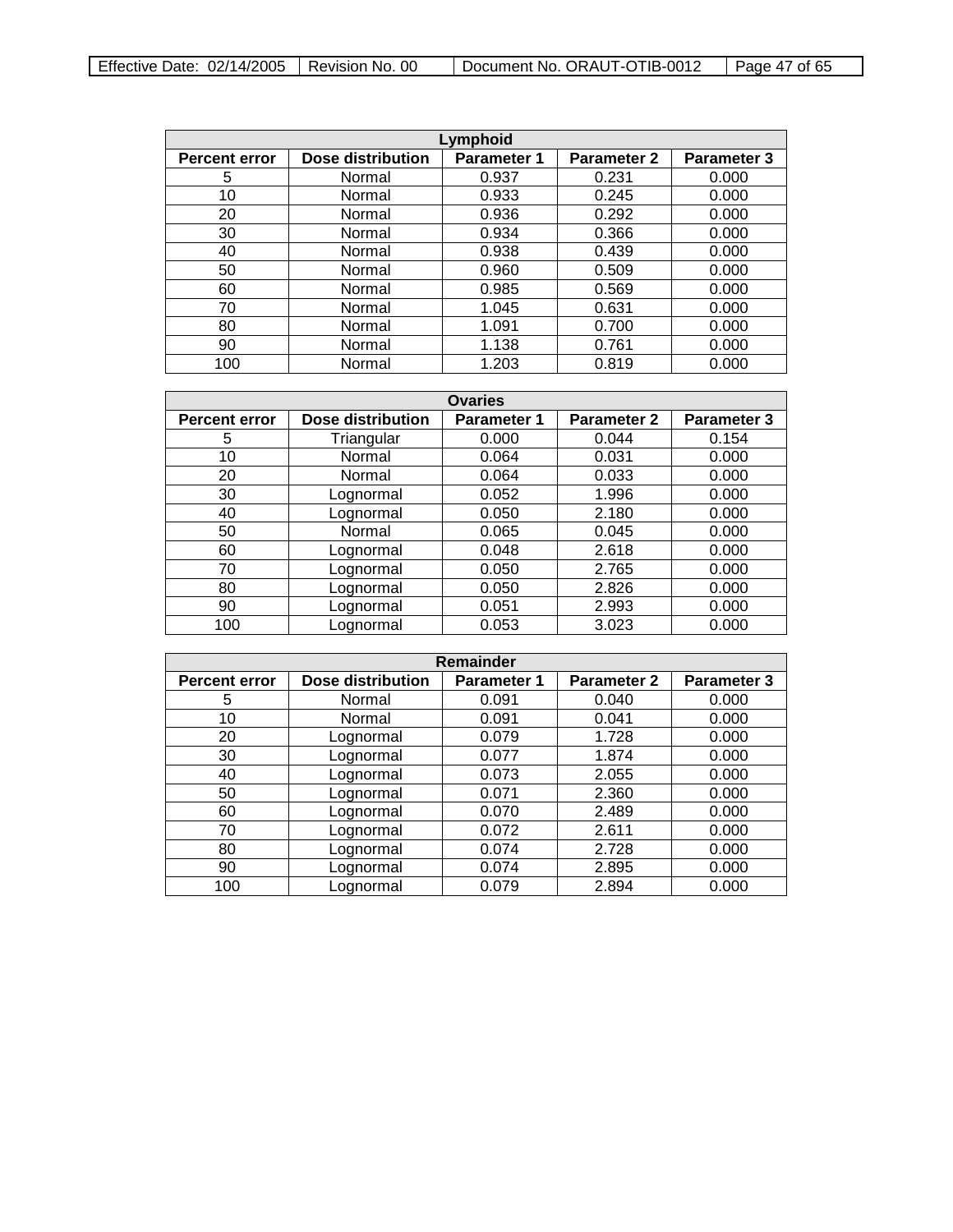| <b>Skin</b>          |                          |                    |                    |                    |
|----------------------|--------------------------|--------------------|--------------------|--------------------|
| <b>Percent error</b> | <b>Dose distribution</b> | <b>Parameter 1</b> | <b>Parameter 2</b> | <b>Parameter 3</b> |
| 5                    | Normal                   | 0.487              | 0.054              | 0.000              |
| 10                   | Normal                   | 0.487              | 0.068              | 0.000              |
| 20                   | Normal                   | 0.488              | 0.109              | 0.000              |
| 30                   | Normal                   | 0.488              | 0.156              | 0.000              |
| 40                   | Normal                   | 0.488              | 0.199              | 0.000              |
| 50                   | Normal                   | 0.499              | 0.236              | 0.000              |
| 60                   | Normal                   | 0.515              | 0.269              | 0.000              |
| 70                   | Normal                   | 0.545              | 0.303              | 0.000              |
| 80                   | Normal                   | 0.570              | 0.337              | 0.000              |
| 90                   | Normal                   | 0.593              | 0.366              | 0.000              |
| 100                  | Normal                   | 0.626              | 0.394              | 0.000              |

| <b>Stomach</b>       |                   |             |                    |                    |
|----------------------|-------------------|-------------|--------------------|--------------------|
| <b>Percent error</b> | Dose distribution | Parameter 1 | <b>Parameter 2</b> | <b>Parameter 3</b> |
| 5                    | Triangular        | 0.006       | 0.175              | 0.466              |
| 10                   | Normal            | 0.208       | 0.091              | 0.000              |
| 20                   | Normal            | 0.209       | 0.100              | 0.000              |
| 30                   | Lognormal         | 0.178       | 1.868              | 0.000              |
| 40                   | Lognormal         | 0.170       | 2.087              | 0.000              |
| 50                   | Normal            | 0.214       | 0.140              | 0.000              |
| 60                   | Lognormal         | 0.162       | 2.526              | 0.000              |
| 70                   | Lognormal         | 0.166       | 2.649              | 0.000              |
| 80                   | Lognormal         | 0.170       | 2.745              | 0.000              |
| 90                   | Lognormal         | 0.172       | 2.939              | 0.000              |
| 100                  | Lognormal         | 0.179       | 2.926              | 0.000              |

| <b>Testes</b>        |                          |                    |                    |             |
|----------------------|--------------------------|--------------------|--------------------|-------------|
| <b>Percent error</b> | <b>Dose distribution</b> | <b>Parameter 1</b> | <b>Parameter 2</b> | Parameter 3 |
| 5                    | Normal                   | 0.604              | 0.167              | 0.000       |
| 10                   | Normal                   | 0.601              | 0.176              | 0.000       |
| 20                   | Normal                   | 0.600              | 0.207              | 0.000       |
| 30                   | Normal                   | 0.602              | 0.251              | 0.000       |
| 40                   | Normal                   | 0.600              | 0.293              | 0.000       |
| 50                   | Normal                   | 0.619              | 0.344              | 0.000       |
| 60                   | Normal                   | 0.637              | 0.380              | 0.000       |
| 70                   | Normal                   | 0.670              | 0.421              | 0.000       |
| 80                   | Normal                   | 0.704              | 0.464              | 0.000       |
| 90                   | Normal                   | 0.728              | 0.499              | 0.000       |
| 100                  | Normal                   | 0.777              | 0.547              | 0.000       |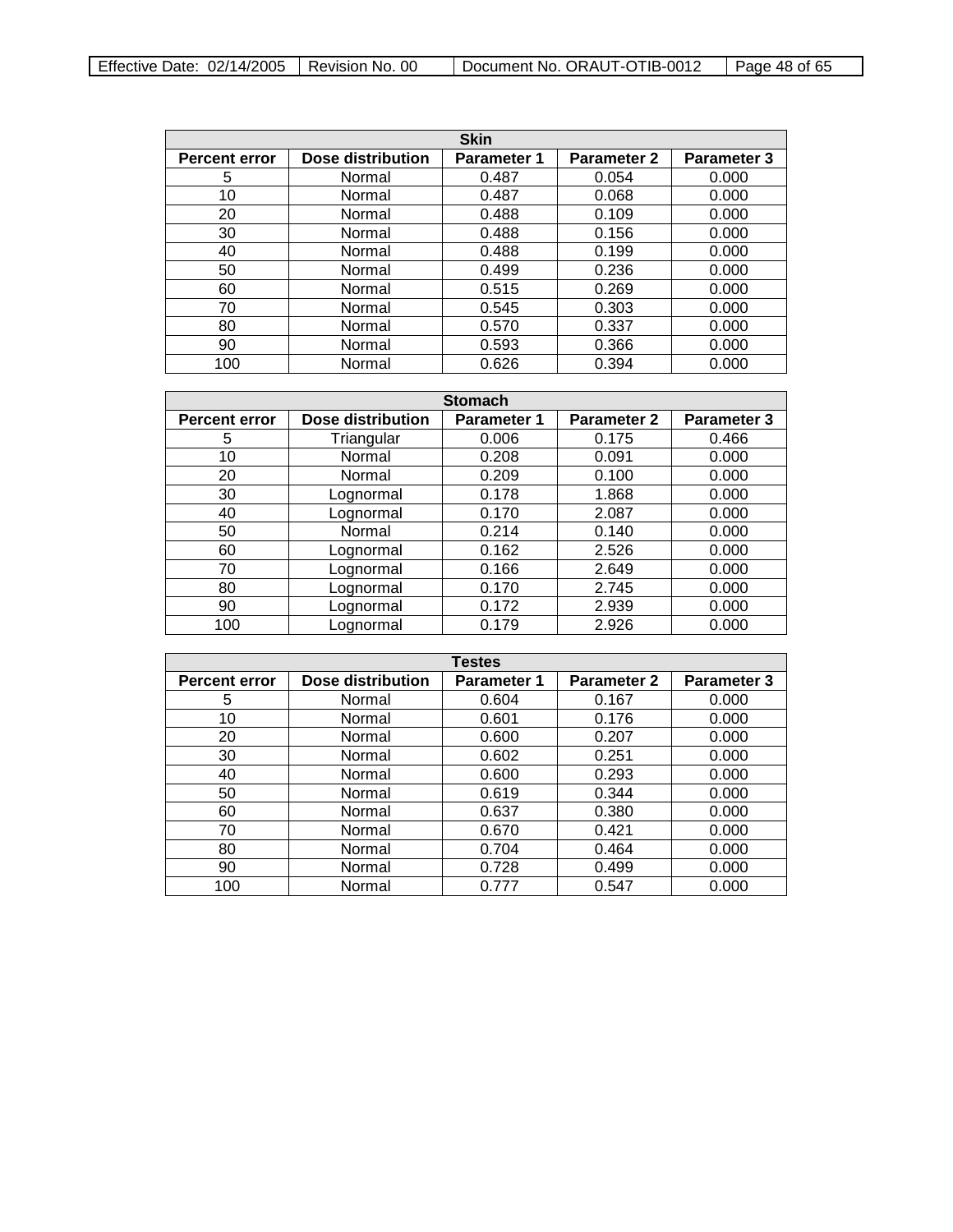| Effective Date: $02/14/2005$   Revision No. 00 |  | Document No. ORAUT-OTIB-0012 | $\vert$ Page 49 of 65 |
|------------------------------------------------|--|------------------------------|-----------------------|
|------------------------------------------------|--|------------------------------|-----------------------|

| Thymus               |                          |                    |                    |                    |
|----------------------|--------------------------|--------------------|--------------------|--------------------|
| <b>Percent error</b> | <b>Dose distribution</b> | <b>Parameter 1</b> | <b>Parameter 2</b> | <b>Parameter 3</b> |
| 5                    | Normal                   | 0.315              | 0.128              | 0.000              |
| 10                   | Normal                   | 0.314              | 0.131              | 0.000              |
| 20                   | Normal                   | 0.312              | 0.144              | 0.000              |
| 30                   | Normal                   | 0.313              | 0.164              | 0.000              |
| 40                   | Normal                   | 0.314              | 0.182              | 0.000              |
| 50                   | Normal                   | 0.324              | 0.208              | 0.000              |
| 60                   | Normal                   | 0.332              | 0.228              | 0.000              |
| 70                   | Lognormal                | 0.250              | 2.623              | 0.000              |
| 80                   | Lognormal                | 0.256              | 2.736              | 0.000              |
| 90                   | Lognormal                | 0.259              | 2.879              | 0.000              |
| 100                  | Lognormal                | 0.273              | 2.892              | 0.000              |

| <b>Thyroid</b>       |                   |                    |                    |             |
|----------------------|-------------------|--------------------|--------------------|-------------|
| <b>Percent error</b> | Dose distribution | <b>Parameter 1</b> | <b>Parameter 2</b> | Parameter 3 |
| 5                    | Normal            | 0.465              | 0.151              | 0.000       |
| 10                   | Normal            | 0.462              | 0.158              | 0.000       |
| 20                   | Normal            | 0.465              | 0.180              | 0.000       |
| 30                   | Normal            | 0.464              | 0.212              | 0.000       |
| 40                   | Normal            | 0.465              | 0.246              | 0.000       |
| 50                   | Normal            | 0.478              | 0.280              | 0.000       |
| 60                   | Normal            | 0.489              | 0.310              | 0.000       |
| 70                   | Normal            | 0.520              | 0.341              | 0.000       |
| 80                   | Normal            | 0.543              | 0.377              | 0.000       |
| 90                   | Normal            | 0.566              | 0.408              | 0.000       |
| 100                  | Normal            | 0.600              | 0.439              | 0.000       |

| <b>Uterus</b>        |                   |                    |                    |                    |
|----------------------|-------------------|--------------------|--------------------|--------------------|
| <b>Percent error</b> | Dose distribution | <b>Parameter 1</b> | <b>Parameter 2</b> | <b>Parameter 3</b> |
| 5                    | Triangular        | 0.000              | 0.055              | 0.215              |
| 10                   | Normal            | 0.086              | 0.042              | 0.000              |
| 20                   | Lognormal         | 0.073              | 1.874              | 0.000              |
| 30                   | Lognormal         | 0.070              | 2.006              | 0.000              |
| 40                   | Lognormal         | 0.067              | 2.213              | 0.000              |
| 50                   | Lognormal         | 0.065              | 2.497              | 0.000              |
| 60                   | Lognormal         | 0.065              | 2.613              | 0.000              |
| 70                   | Lognormal         | 0.066              | 2.732              | 0.000              |
| 80                   | Lognormal         | 0.067              | 2.863              | 0.000              |
| 90                   | Lognormal         | 0.068              | 3.058              | 0.000              |
| 100                  | Lognormal         | 0.071              | 3.034              | 0.000              |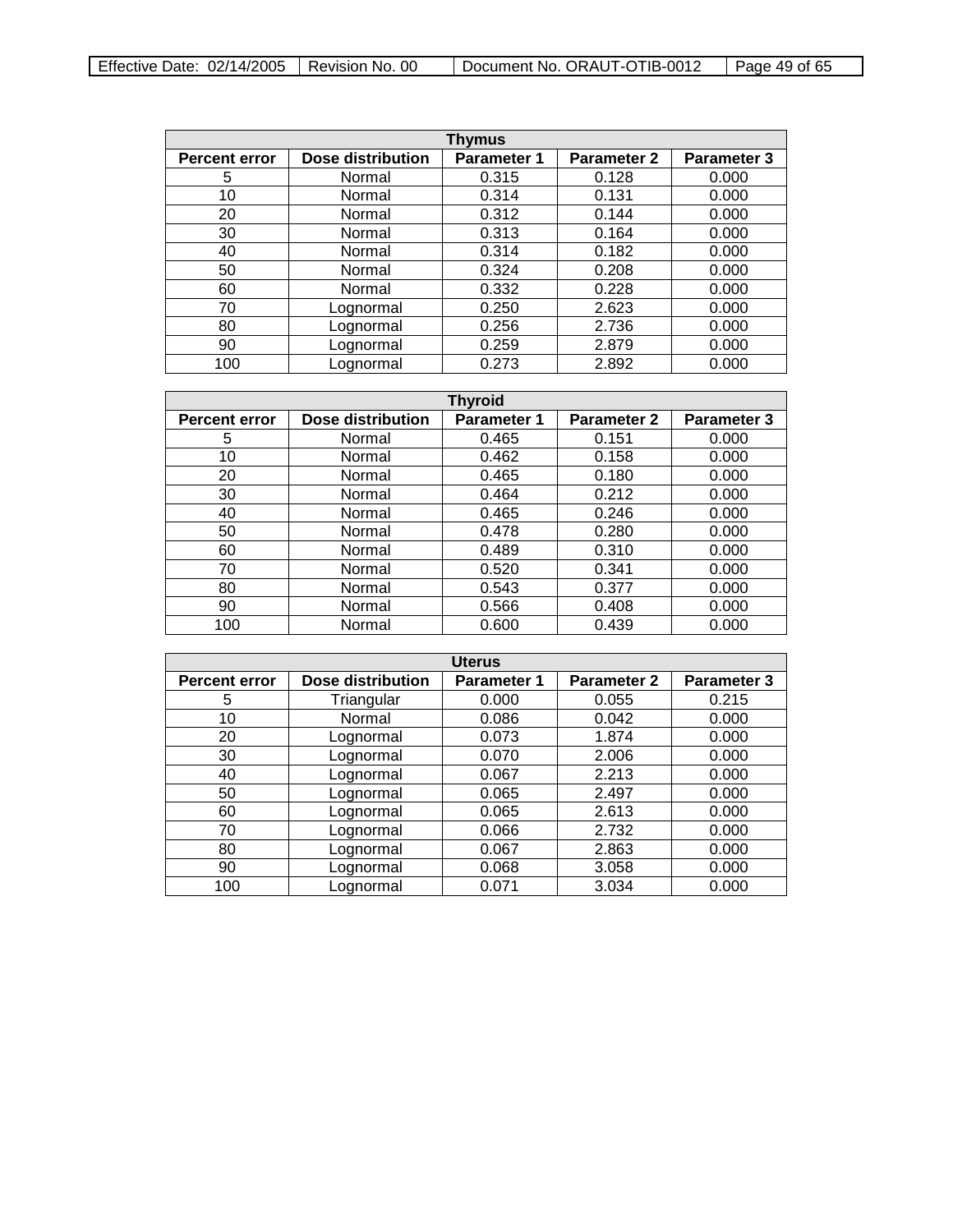| <b>Bladder</b>       |                   |                    |                    |                    |
|----------------------|-------------------|--------------------|--------------------|--------------------|
| <b>Percent error</b> | Dose distribution | <b>Parameter 1</b> | <b>Parameter 2</b> | <b>Parameter 3</b> |
| 5                    | Lognormal         | 0.806              | 1.116              | 0.000              |
| 10                   | Lognormal         | 0.803              | 1.150              | 0.000              |
| 20                   | Normal            | 0.817              | 0.183              | 0.000              |
| 30                   | Normal            | 0.815              | 0.257              | 0.000              |
| 40                   | Normal            | 0.819              | 0.328              | 0.000              |
| 50                   | Normal            | 0.830              | 0.389              | 0.000              |
| 60                   | Normal            | 0.860              | 0.445              | 0.000              |
| 70                   | Normal            | 0.916              | 0.507              | 0.000              |
| 80                   | Normal            | 0.953              | 0.558              | 0.000              |
| 90                   | Normal            | 0.995              | 0.605              | 0.000              |
| 100                  | Normal            | 1.038              | 0.648              | 0.000              |

## <span id="page-49-0"></span>**ATTACHMENT G Neutrons 0.1-2 MeV, Deep Dose Equivalent**

| Bone (red marrow)    |                   |                    |                    |             |
|----------------------|-------------------|--------------------|--------------------|-------------|
| <b>Percent error</b> | Dose distribution | <b>Parameter 1</b> | <b>Parameter 2</b> | Parameter 3 |
| 5                    | Lognormal         | 0.373              | 1.148              | 0.000       |
| 10                   | Lognormal         | 0.371              | 1.177              | 0.000       |
| 20                   | Normal            | 0.379              | 0.090              | 0.000       |
| 30                   | Normal            | 0.379              | 0.124              | 0.000       |
| 40                   | Normal            | 0.381              | 0.155              | 0.000       |
| 50                   | Normal            | 0.386              | 0.185              | 0.000       |
| 60                   | Normal            | 0.399              | 0.210              | 0.000       |
| 70                   | Normal            | 0.425              | 0.238              | 0.000       |
| 80                   | Normal            | 0.443              | 0.263              | 0.000       |
| 90                   | Normal            | 0.462              | 0.284              | 0.000       |
| 100                  | Normal            | 0.483              | 0.306              | 0.000       |

| <b>Bone surfaces</b> |                   |                    |                    |                    |
|----------------------|-------------------|--------------------|--------------------|--------------------|
| <b>Percent error</b> | Dose distribution | <b>Parameter 1</b> | <b>Parameter 2</b> | <b>Parameter 3</b> |
| 5                    | Lognormal         | 0.443              | 1.107              | 0.000              |
| 10                   | Lognormal         | 0.440              | 1.144              | 0.000              |
| 20                   | Normal            | 0.447              | 0.098              | 0.000              |
| 30                   | Normal            | 0.447              | 0.140              | 0.000              |
| 40                   | Normal            | 0.449              | 0.178              | 0.000              |
| 50                   | Normal            | 0.455              | 0.213              | 0.000              |
| 60                   | Normal            | 0.471              | 0.244              | 0.000              |
| 70                   | Normal            | 0.501              | 0.275              | 0.000              |
| 80                   | Normal            | 0.523              | 0.306              | 0.000              |
| 90                   | Normal            | 0.544              | 0.329              | 0.000              |
| 100                  | Normal            | 0.569              | 0.355              | 0.000              |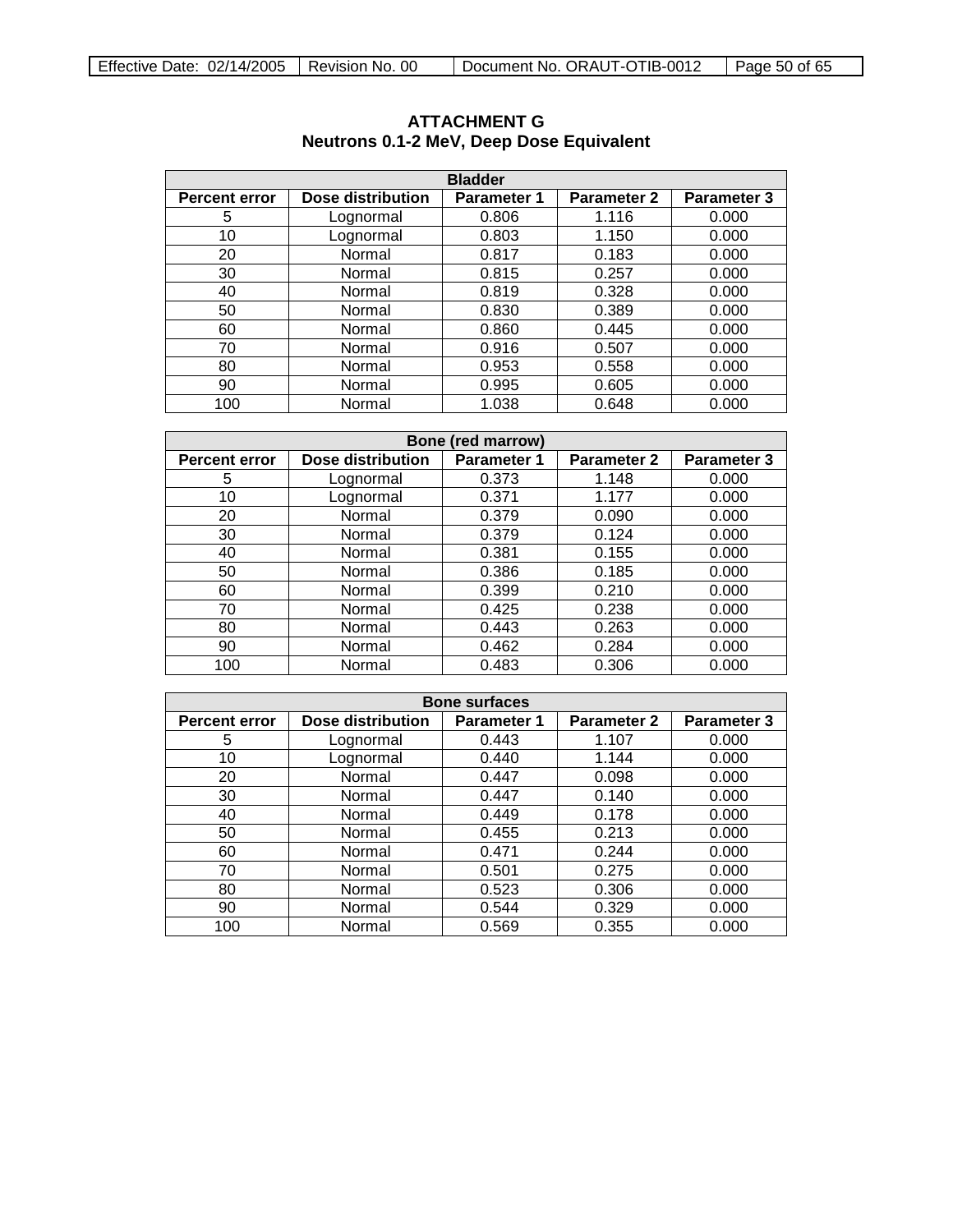| <b>Breast (female)</b> |                   |                    |                    |                    |
|------------------------|-------------------|--------------------|--------------------|--------------------|
| <b>Percent error</b>   | Dose distribution | <b>Parameter 1</b> | <b>Parameter 2</b> | <b>Parameter 3</b> |
| 5                      | Normal            | 1.111              | 0.101              | 0.000              |
| 10                     | Normal            | 1.109              | 0.138              | 0.000              |
| 20                     | Normal            | 1.115              | 0.238              | 0.000              |
| 30                     | Normal            | 1.114              | 0.345              | 0.000              |
| 40                     | Normal            | 1.122              | 0.444              | 0.000              |
| 50                     | Normal            | 1.136              | 0.529              | 0.000              |
| 60                     | Normal            | 1.177              | 0.604              | 0.000              |
| 70                     | Normal            | 1.250              | 0.685              | 0.000              |
| 80                     | Normal            | 1.304              | 0.757              | 0.000              |
| 90                     | Normal            | 1.364              | 0.824              | 0.000              |
| 100                    | Normal            | 1.422              | 0.883              | 0.000              |

| Colon                |                   |                    |                    |             |
|----------------------|-------------------|--------------------|--------------------|-------------|
| <b>Percent error</b> | Dose distribution | <b>Parameter 1</b> | <b>Parameter 2</b> | Parameter 3 |
| 5                    | Lognormal         | 0.507              | 1.149              | 0.000       |
| 10                   | Lognormal         | 0.504              | 1.180              | 0.000       |
| 20                   | Normal            | 0.514              | 0.124              | 0.000       |
| 30                   | Normal            | 0.514              | 0.169              | 0.000       |
| 40                   | Normal            | 0.516              | 0.212              | 0.000       |
| 50                   | Normal            | 0.524              | 0.251              | 0.000       |
| 60                   | Normal            | 0.542              | 0.286              | 0.000       |
| 70                   | Normal            | 0.577              | 0.325              | 0.000       |
| 80                   | Normal            | 0.602              | 0.356              | 0.000       |
| 90                   | Normal            | 0.627              | 0.386              | 0.000       |
| 100                  | Normal            | 0.656              | 0.413              | 0.000       |

| <b>Esophagus</b>     |                   |                    |             |                    |
|----------------------|-------------------|--------------------|-------------|--------------------|
| <b>Percent error</b> | Dose distribution | <b>Parameter 1</b> | Parameter 2 | <b>Parameter 3</b> |
| 5                    | Lognormal         | 0.427              | 1.197       | 0.000              |
| 10                   | Lognormal         | 0.427              | 1.219       | 0.000              |
| 20                   | Lognormal         | 0.423              | 1.312       | 0.000              |
| 30                   | Normal            | 0.438              | 0.153       | 0.000              |
| 40                   | Normal            | 0.441              | 0.188       | 0.000              |
| 50                   | Normal            | 0.445              | 0.219       | 0.000              |
| 60                   | Normal            | 0.462              | 0.248       | 0.000              |
| 70                   | Normal            | 0.491              | 0.282       | 0.000              |
| 80                   | Normal            | 0.513              | 0.313       | 0.000              |
| 90                   | Normal            | 0.535              | 0.337       | 0.000              |
| 100                  | Normal            | 0.557              | 0.359       | 0.000              |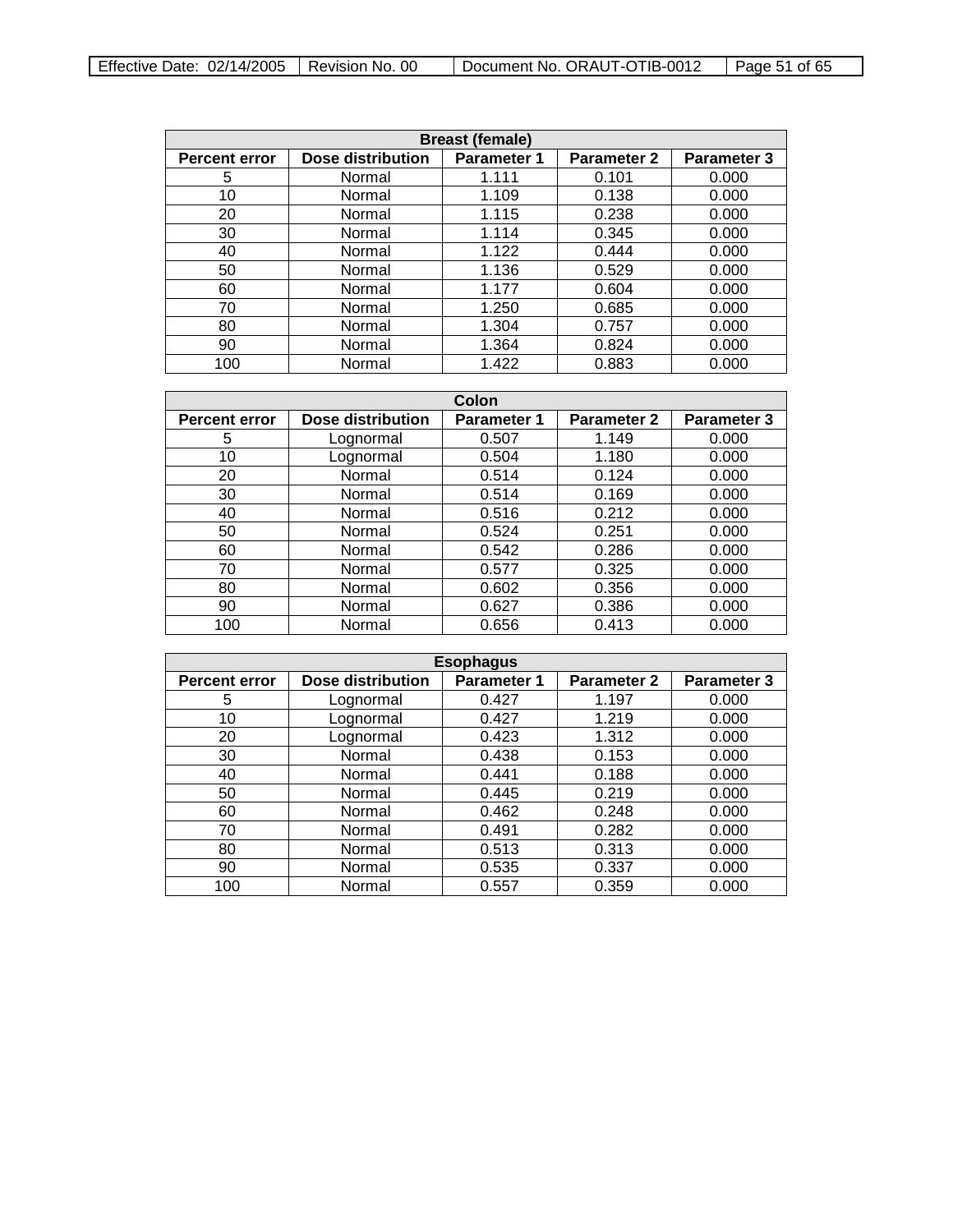| Effective Date: $02/14/2005$   Revision No. 00 |  | Document No. ORAUT-OTIB-0012 | Page 52 of 65 |
|------------------------------------------------|--|------------------------------|---------------|
|------------------------------------------------|--|------------------------------|---------------|

| Eye                  |                   |                    |                    |                    |
|----------------------|-------------------|--------------------|--------------------|--------------------|
| <b>Percent error</b> | Dose distribution | <b>Parameter 1</b> | <b>Parameter 2</b> | <b>Parameter 3</b> |
| 5                    | Normal            | 1.280              | 0.096              | 0.000              |
| 10                   | Normal            | 1.277              | 0.147              | 0.000              |
| 20                   | Normal            | 1.287              | 0.267              | 0.000              |
| 30                   | Normal            | 1.286              | 0.392              | 0.000              |
| 40                   | Normal            | 1.293              | 0.504              | 0.000              |
| 50                   | Normal            | 1.309              | 0.604              | 0.000              |
| 60                   | Normal            | 1.355              | 0.690              | 0.000              |
| 70                   | Normal            | 1.443              | 0.787              | 0.000              |
| 80                   | Normal            | 1.504              | 0.869              | 0.000              |
| 90                   | Normal            | 1.569              | 0.941              | 0.000              |
| 100                  | Normal            | 1.637              | 1.012              | 0.000              |

| Liver                |                   |                    |                    |                    |
|----------------------|-------------------|--------------------|--------------------|--------------------|
| <b>Percent error</b> | Dose distribution | <b>Parameter 1</b> | <b>Parameter 2</b> | <b>Parameter 3</b> |
| 5                    | Lognormal         | 0.649              | 1.131              | 0.000              |
| 10                   | Normal            | 0.654              | 0.099              | 0.000              |
| 20                   | Normal            | 0.658              | 0.150              | 0.000              |
| 30                   | Normal            | 0.657              | 0.211              | 0.000              |
| 40                   | Normal            | 0.660              | 0.266              | 0.000              |
| 50                   | Normal            | 0.670              | 0.316              | 0.000              |
| 60                   | Normal            | 0.694              | 0.362              | 0.000              |
| 70                   | Normal            | 0.737              | 0.408              | 0.000              |
| 80                   | Normal            | 0.769              | 0.452              | 0.000              |
| 90                   | Normal            | 0.801              | 0.489              | 0.000              |
| 100                  | Normal            | 0.838              | 0.524              | 0.000              |

| Lung                 |                   |                    |                    |                    |
|----------------------|-------------------|--------------------|--------------------|--------------------|
| <b>Percent error</b> | Dose distribution | <b>Parameter 1</b> | <b>Parameter 2</b> | <b>Parameter 3</b> |
| 5                    | Lognormal         | 0.566              | 1.161              | 0.000              |
| 10                   | Lognormal         | 0.561              | 1.192              | 0.000              |
| 20                   | Normal            | 0.573              | 0.140              | 0.000              |
| 30                   | Normal            | 0.573              | 0.192              | 0.000              |
| 40                   | Normal            | 0.576              | 0.238              | 0.000              |
| 50                   | Normal            | 0.585              | 0.281              | 0.000              |
| 60                   | Normal            | 0.605              | 0.320              | 0.000              |
| 70                   | Normal            | 0.642              | 0.361              | 0.000              |
| 80                   | Normal            | 0.671              | 0.401              | 0.000              |
| 90                   | Normal            | 0.699              | 0.432              | 0.000              |
| 100                  | Normal            | 0.732              | 0.463              | 0.000              |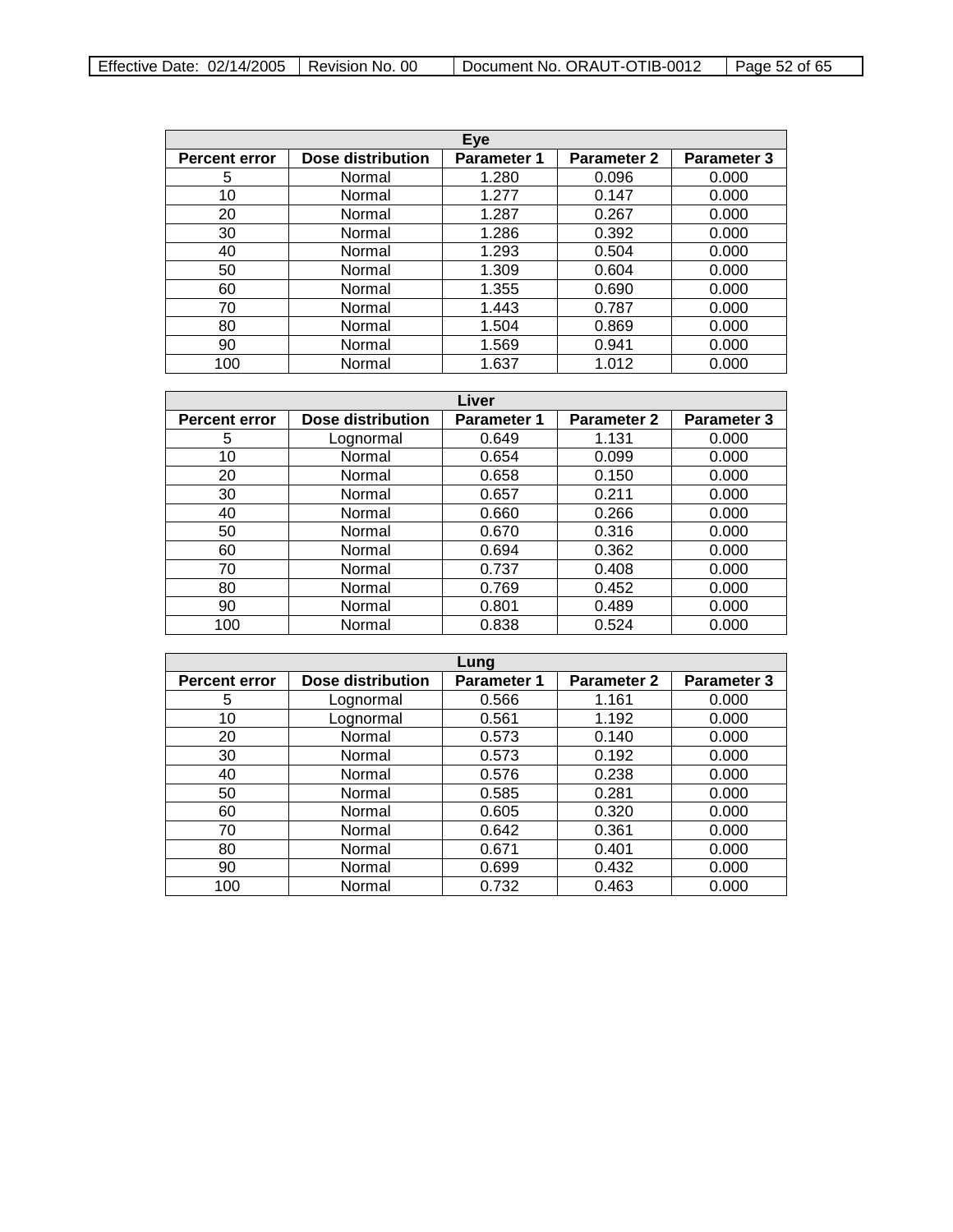| Effective Date: $02/14/2005$   Revision No. 00 |  | Document No. ORAUT-OTIB-0012 | Page 53 of 65 |
|------------------------------------------------|--|------------------------------|---------------|
|------------------------------------------------|--|------------------------------|---------------|

| Lymphoid             |                          |                    |                    |                    |
|----------------------|--------------------------|--------------------|--------------------|--------------------|
| <b>Percent error</b> | <b>Dose distribution</b> | <b>Parameter 1</b> | <b>Parameter 2</b> | <b>Parameter 3</b> |
| 5                    | Normal                   | 1.279              | 0.096              | 0.000              |
| 10                   | Normal                   | 1.278              | 0.146              | 0.000              |
| 20                   | Normal                   | 1.284              | 0.265              | 0.000              |
| 30                   | Normal                   | 1.285              | 0.392              | 0.000              |
| 40                   | Normal                   | 1.293              | 0.506              | 0.000              |
| 50                   | Normal                   | 1.309              | 0.603              | 0.000              |
| 60                   | Normal                   | 1.356              | 0.690              | 0.000              |
| 70                   | Normal                   | 1.439              | 0.782              | 0.000              |
| 80                   | Normal                   | 1.504              | 0.869              | 0.000              |
| 90                   | Normal                   | 1.570              | 0.944              | 0.000              |
| 100                  | Normal                   | 1.637              | 1.010              | 0.000              |

| <b>Ovaries</b>       |                   |                    |                    |                    |
|----------------------|-------------------|--------------------|--------------------|--------------------|
| <b>Percent error</b> | Dose distribution | <b>Parameter 1</b> | <b>Parameter 2</b> | <b>Parameter 3</b> |
| 5                    | Lognormal         | 0.439              | 1.163              | 0.000              |
| 10                   | Lognormal         | 0.437              | 1.193              | 0.000              |
| 20                   | Lognormal         | 0.432              | 1.290              | 0.000              |
| 30                   | Normal            | 0.445              | 0.149              | 0.000              |
| 40                   | Normal            | 0.448              | 0.186              | 0.000              |
| 50                   | Normal            | 0.453              | 0.218              | 0.000              |
| 60                   | Normal            | 0.471              | 0.249              | 0.000              |
| 70                   | Normal            | 0.500              | 0.284              | 0.000              |
| 80                   | Normal            | 0.521              | 0.312              | 0.000              |
| 90                   | Normal            | 0.544              | 0.337              | 0.000              |
| 100                  | Normal            | 0.567              | 0.359              | 0.000              |

| Remainder            |                   |                    |                    |                    |
|----------------------|-------------------|--------------------|--------------------|--------------------|
| <b>Percent error</b> | Dose distribution | <b>Parameter 1</b> | <b>Parameter 2</b> | <b>Parameter 3</b> |
| 5                    | Lognormal         | 0.540              | 1.130              | 0.000              |
| 10                   | Lognormal         | 0.536              | 1.163              | 0.000              |
| 20                   | Normal            | 0.546              | 0.125              | 0.000              |
| 30                   | Normal            | 0.545              | 0.175              | 0.000              |
| 40                   | Normal            | 0.549              | 0.222              | 0.000              |
| 50                   | Normal            | 0.555              | 0.261              | 0.000              |
| 60                   | Normal            | 0.576              | 0.301              | 0.000              |
| 70                   | Normal            | 0.612              | 0.341              | 0.000              |
| 80                   | Normal            | 0.638              | 0.375              | 0.000              |
| 90                   | Normal            | 0.666              | 0.408              | 0.000              |
| 100                  | Normal            | 0.694              | 0.434              | 0.000              |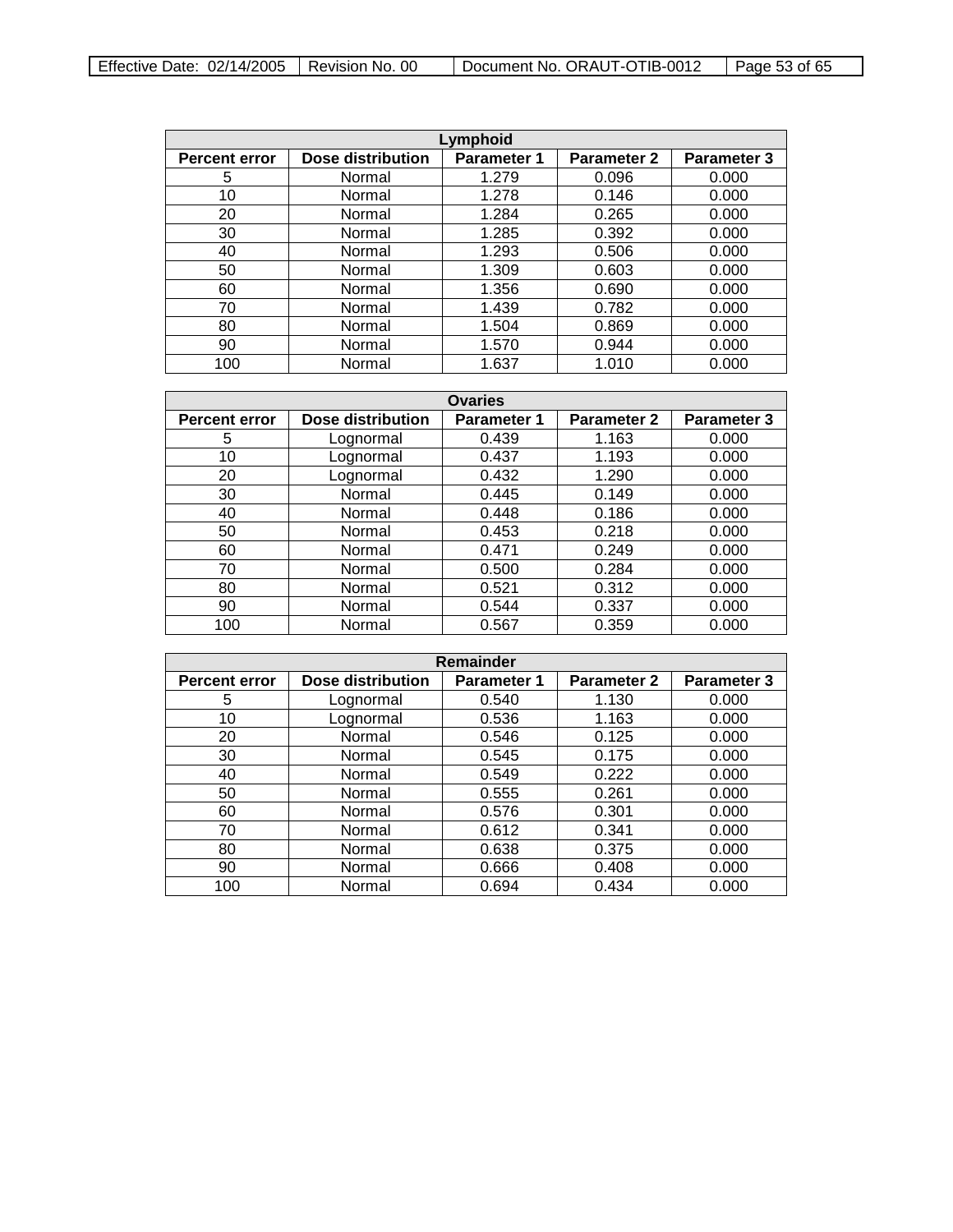| Effective Date: $02/14/2005$   Revision No. 00 |  | Document No. ORAUT-OTIB-0012 | Page 54 of 65 |
|------------------------------------------------|--|------------------------------|---------------|
|------------------------------------------------|--|------------------------------|---------------|

| <b>Skin</b>          |                   |                    |                    |                    |
|----------------------|-------------------|--------------------|--------------------|--------------------|
| <b>Percent error</b> | Dose distribution | <b>Parameter 1</b> | <b>Parameter 2</b> | <b>Parameter 3</b> |
| 5                    | Lognormal         | 0.853              | 1.065              | 0.000              |
| 10                   | Normal            | 0.853              | 0.092              | 0.000              |
| 20                   | Normal            | 0.859              | 0.175              | 0.000              |
| 30                   | Normal            | 0.859              | 0.260              | 0.000              |
| 40                   | Normal            | 0.864              | 0.335              | 0.000              |
| 50                   | Normal            | 0.875              | 0.401              | 0.000              |
| 60                   | Normal            | 0.906              | 0.460              | 0.000              |
| 70                   | Normal            | 0.963              | 0.523              | 0.000              |
| 80                   | Normal            | 1.005              | 0.579              | 0.000              |
| 90                   | Normal            | 1.049              | 0.627              | 0.000              |
| 100                  | Normal            | 1.094              | 0.673              | 0.000              |

| <b>Stomach</b>       |                   |                    |                    |                    |
|----------------------|-------------------|--------------------|--------------------|--------------------|
| <b>Percent error</b> | Dose distribution | <b>Parameter 1</b> | <b>Parameter 2</b> | <b>Parameter 3</b> |
| 5                    | Lognormal         | 0.829              | 1.116              | 0.000              |
| 10                   | Normal            | 0.831              | 0.116              | 0.000              |
| 20                   | Normal            | 0.837              | 0.186              | 0.000              |
| 30                   | Normal            | 0.838              | 0.266              | 0.000              |
| 40                   | Normal            | 0.841              | 0.335              | 0.000              |
| 50                   | Normal            | 0.852              | 0.398              | 0.000              |
| 60                   | Normal            | 0.882              | 0.457              | 0.000              |
| 70                   | Normal            | 0.938              | 0.517              | 0.000              |
| 80                   | Normal            | 0.982              | 0.575              | 0.000              |
| 90                   | Normal            | 1.021              | 0.620              | 0.000              |
| 100                  | Normal            | 1.066              | 0.662              | 0.000              |

| <b>Testes</b>        |                   |                    |                    |                    |
|----------------------|-------------------|--------------------|--------------------|--------------------|
| <b>Percent error</b> | Dose distribution | <b>Parameter 1</b> | <b>Parameter 2</b> | <b>Parameter 3</b> |
| 5                    | Normal            | 1.280              | 0.097              | 0.000              |
| 10                   | Normal            | 1.277              | 0.146              | 0.000              |
| 20                   | Normal            | 1.284              | 0.266              | 0.000              |
| 30                   | Normal            | 1.285              | 0.392              | 0.000              |
| 40                   | Normal            | 1.292              | 0.505              | 0.000              |
| 50                   | Normal            | 1.309              | 0.603              | 0.000              |
| 60                   | Normal            | 1.354              | 0.689              | 0.000              |
| 70                   | Normal            | 1.439              | 0.783              | 0.000              |
| 80                   | Normal            | 1.504              | 0.869              | 0.000              |
| 90                   | Normal            | 1.569              | 0.943              | 0.000              |
| 100                  | Normal            | 1.637              | 1.010              | 0.000              |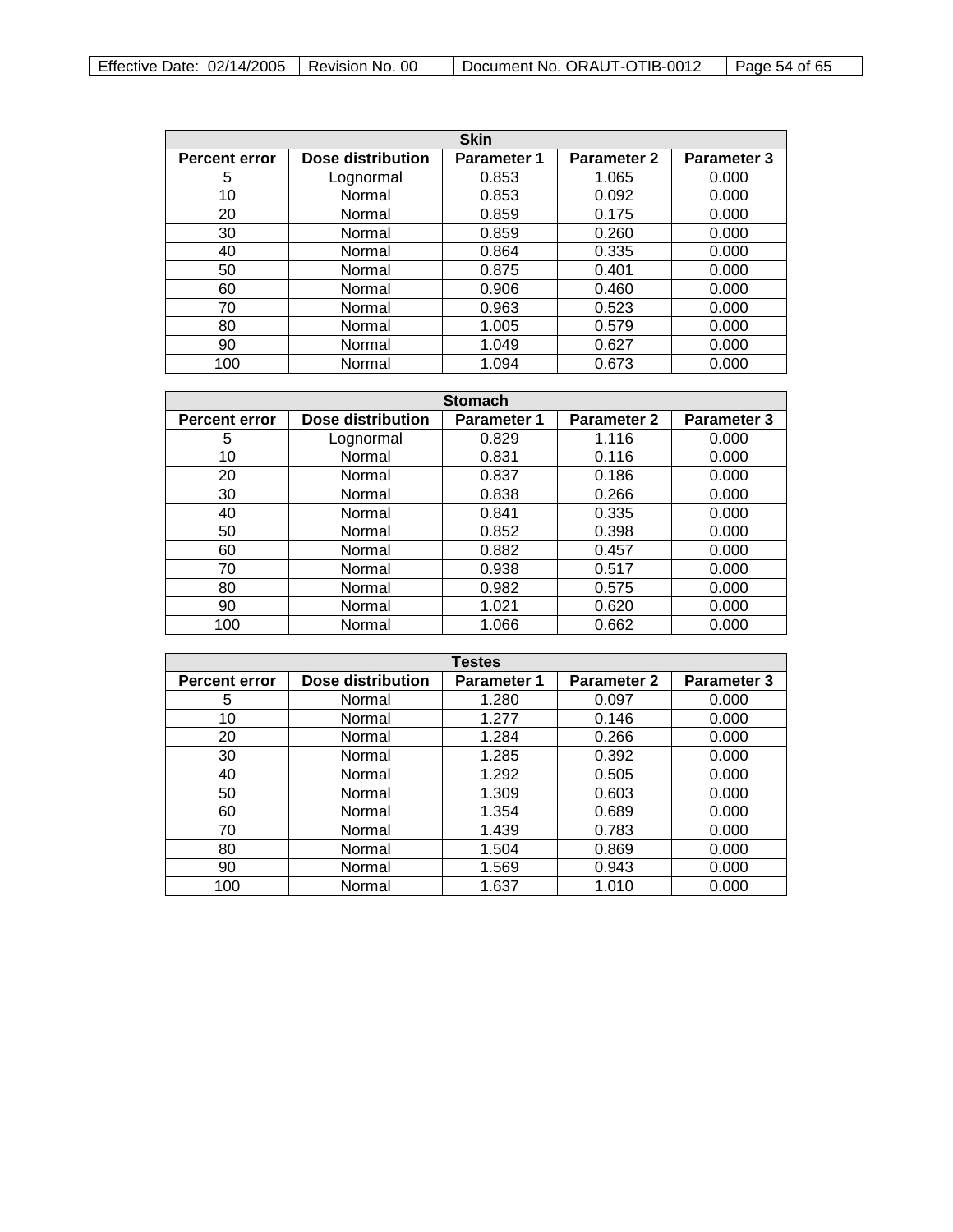| Effective Date: $02/14/2005$   Revision No. 00 |  | Document No. ORAUT-OTIB-0012 | Page 55 of 65 |
|------------------------------------------------|--|------------------------------|---------------|
|------------------------------------------------|--|------------------------------|---------------|

| Thymus               |                   |                    |                    |                    |  |
|----------------------|-------------------|--------------------|--------------------|--------------------|--|
| <b>Percent error</b> | Dose distribution | <b>Parameter 1</b> | <b>Parameter 2</b> | <b>Parameter 3</b> |  |
| 5                    | Normal            | 1.281              | 0.097              | 0.000              |  |
| 10                   | Normal            | 1.278              | 0.146              | 0.000              |  |
| 20                   | Normal            | 1.286              | 0.267              | 0.000              |  |
| 30                   | Normal            | 1.285              | 0.392              | 0.000              |  |
| 40                   | Normal            | 1.292              | 0.503              | 0.000              |  |
| 50                   | Normal            | 1.308              | 0.602              | 0.000              |  |
| 60                   | Normal            | 1.355              | 0.689              | 0.000              |  |
| 70                   | Normal            | 1.441              | 0.785              | 0.000              |  |
| 80                   | Normal            | 1.503              | 0.868              | 0.000              |  |
| 90                   | Normal            | 1.568              | 0.939              | 0.000              |  |
| 100                  | Normal            | 1.636              | 1.009              | 0.000              |  |

| <b>Thyroid</b>       |                          |                    |                    |                    |
|----------------------|--------------------------|--------------------|--------------------|--------------------|
| <b>Percent error</b> | <b>Dose distribution</b> | <b>Parameter 1</b> | <b>Parameter 2</b> | <b>Parameter 3</b> |
| 5                    | Normal                   | 1.050              | 0.108              | 0.000              |
| 10                   | Normal                   | 1.048              | 0.142              | 0.000              |
| 20                   | Normal                   | 1.055              | 0.231              | 0.000              |
| 30                   | Normal                   | 1.055              | 0.331              | 0.000              |
| 40                   | Normal                   | 1.059              | 0.421              | 0.000              |
| 50                   | Normal                   | 1.076              | 0.503              | 0.000              |
| 60                   | Normal                   | 1.113              | 0.575              | 0.000              |
| 70                   | Normal                   | 1.183              | 0.650              | 0.000              |
| 80                   | Normal                   | 1.235              | 0.719              | 0.000              |
| 90                   | Normal                   | 1.286              | 0.779              | 0.000              |
| 100                  | Normal                   | 1.346              | 0.839              | 0.000              |

| <b>Uterus</b>        |                   |                    |             |                    |  |
|----------------------|-------------------|--------------------|-------------|--------------------|--|
| <b>Percent error</b> | Dose distribution | <b>Parameter 1</b> | Parameter 2 | <b>Parameter 3</b> |  |
| 5                    | Lognormal         | 0.439              | 1.164       | 0.000              |  |
| 10                   | Lognormal         | 0.437              | 1.192       | 0.000              |  |
| 20                   | Lognormal         | 0.432              | 1.293       | 0.000              |  |
| 30                   | Normal            | 0.446              | 0.150       | 0.000              |  |
| 40                   | Normal            | 0.447              | 0.186       | 0.000              |  |
| 50                   | Normal            | 0.454              | 0.218       | 0.000              |  |
| 60                   | Normal            | 0.470              | 0.249       | 0.000              |  |
| 70                   | Normal            | 0.500              | 0.282       | 0.000              |  |
| 80                   | Normal            | 0.522              | 0.313       | 0.000              |  |
| 90                   | Normal            | 0.543              | 0.337       | 0.000              |  |
| 100                  | Normal            | 0.567              | 0.359       | 0.000              |  |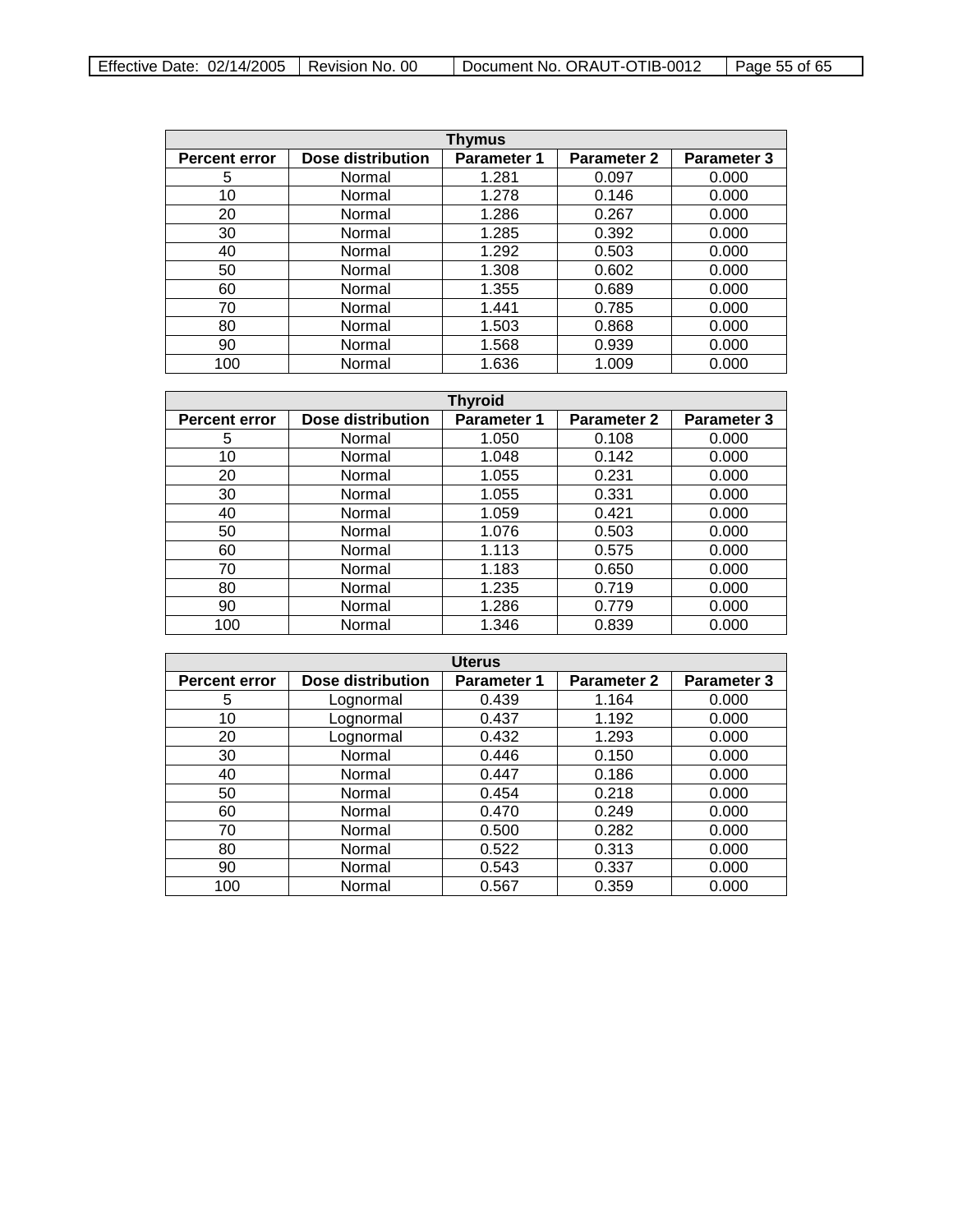| <b>Bladder</b>       |                          |                    |                    |                    |  |
|----------------------|--------------------------|--------------------|--------------------|--------------------|--|
| <b>Percent error</b> | <b>Dose distribution</b> | <b>Parameter 1</b> | <b>Parameter 2</b> | <b>Parameter 3</b> |  |
| 5                    | Lognormal                | 1.100              | 1.100              | 0.000              |  |
| 10                   | Lognormal                | 1.095              | 1.138              | 0.000              |  |
| 20                   | Normal                   | 1.113              | 0.241              | 0.000              |  |
| 30                   | Normal                   | 1.110              | 0.345              | 0.000              |  |
| 40                   | Normal                   | 1.117              | 0.442              | 0.000              |  |
| 50                   | Normal                   | 1.131              | 0.526              | 0.000              |  |
| 60                   | Normal                   | 1.171              | 0.602              | 0.000              |  |
| 70                   | Normal                   | 1.248              | 0.686              | 0.000              |  |
| 80                   | Normal                   | 1.299              | 0.756              | 0.000              |  |
| 90                   | Normal                   | 1.356              | 0.820              | 0.000              |  |
| 100                  | Normal                   | 1.414              | 0.878              | 0.000              |  |

# <span id="page-55-0"></span>**ATTACHMENT H Neutrons 2-20 MeV, Deep Dose Equivalent**

| <b>Bone (red marrow)</b> |                   |                    |                    |                    |  |
|--------------------------|-------------------|--------------------|--------------------|--------------------|--|
| <b>Percent error</b>     | Dose distribution | <b>Parameter 1</b> | <b>Parameter 2</b> | <b>Parameter 3</b> |  |
| 5                        | Normal            | 0.682              | 0.076              | 0.000              |  |
| 10                       | Normal            | 0.681              | 0.096              | 0.000              |  |
| 20                       | Normal            | 0.686              | 0.153              | 0.000              |  |
| 30                       | Normal            | 0.685              | 0.217              | 0.000              |  |
| 40                       | Normal            | 0.689              | 0.275              | 0.000              |  |
| 50                       | Normal            | 0.699              | 0.329              | 0.000              |  |
| 60                       | Normal            | 0.722              | 0.374              | 0.000              |  |
| 70                       | Normal            | 0.769              | 0.425              | 0.000              |  |
| 80                       | Normal            | 0.802              | 0.470              | 0.000              |  |
| 90                       | Normal            | 0.836              | 0.508              | 0.000              |  |
| 100                      | Normal            | 0.875              | 0.547              | 0.000              |  |

| <b>Bone surfaces</b> |                   |                    |                    |                    |  |
|----------------------|-------------------|--------------------|--------------------|--------------------|--|
| <b>Percent error</b> | Dose distribution | <b>Parameter 1</b> | <b>Parameter 2</b> | <b>Parameter 3</b> |  |
| 5                    | Normal            | 0.660              | 0.055              | 0.000              |  |
| 10                   | Normal            | 0.659              | 0.079              | 0.000              |  |
| 20                   | Normal            | 0.663              | 0.139              | 0.000              |  |
| 30                   | Normal            | 0.663              | 0.204              | 0.000              |  |
| 40                   | Normal            | 0.665              | 0.260              | 0.000              |  |
| 50                   | Normal            | 0.675              | 0.312              | 0.000              |  |
| 60                   | Normal            | 0.699              | 0.358              | 0.000              |  |
| 70                   | Normal            | 0.743              | 0.406              | 0.000              |  |
| 80                   | Normal            | 0.776              | 0.450              | 0.000              |  |
| 90                   | Normal            | 0.808              | 0.485              | 0.000              |  |
| 100                  | Normal            | 0.844              | 0.522              | 0.000              |  |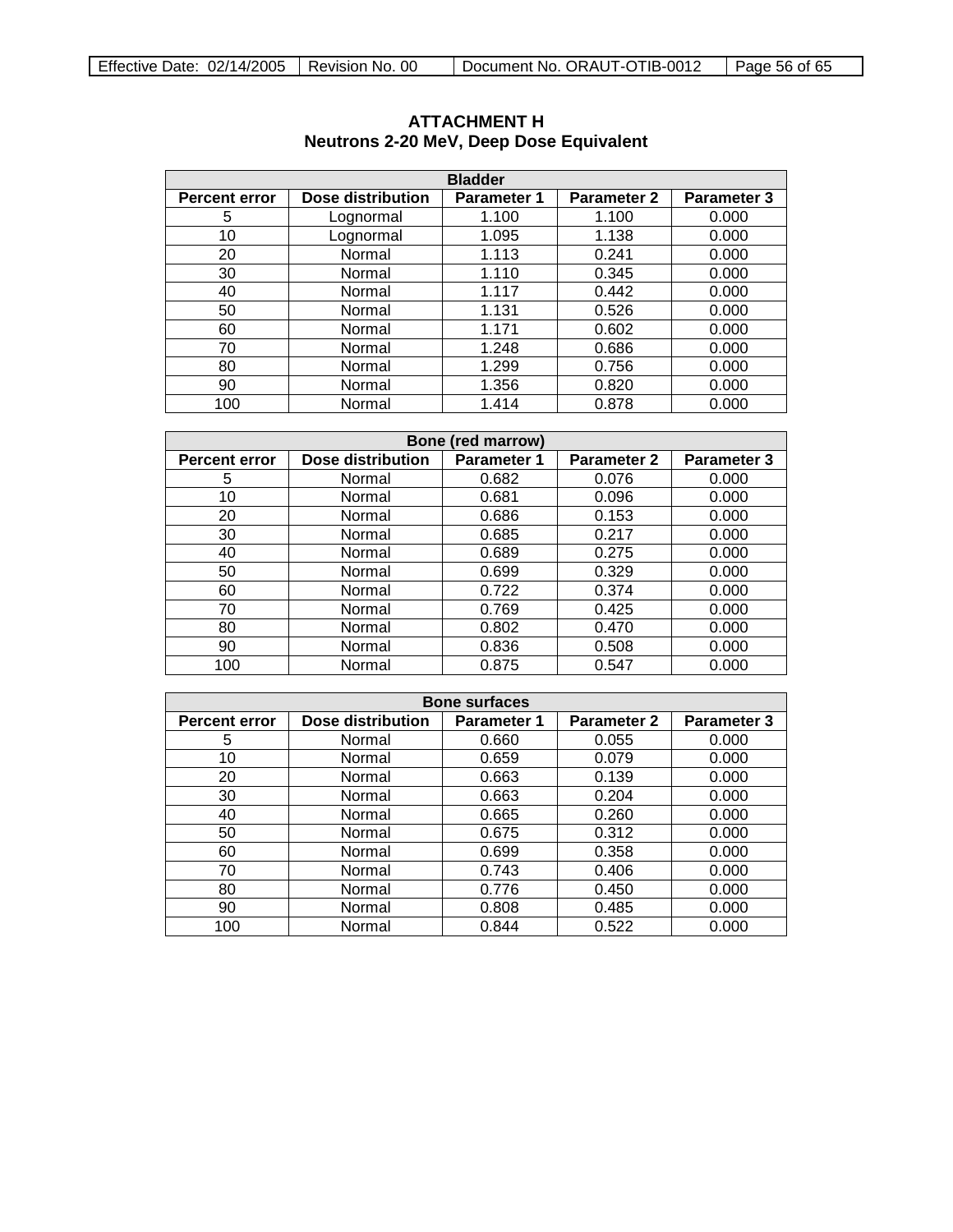| <b>Breast (female)</b> |                   |                    |                    |                    |  |
|------------------------|-------------------|--------------------|--------------------|--------------------|--|
| <b>Percent error</b>   | Dose distribution | <b>Parameter 1</b> | <b>Parameter 2</b> | <b>Parameter 3</b> |  |
| 5                      | Normal            | 1.109              | 0.119              | 0.000              |  |
| 10                     | Normal            | 1.107              | 0.152              | 0.000              |  |
| 20                     | Normal            | 1.113              | 0.246              | 0.000              |  |
| 30                     | Normal            | 1.112              | 0.351              | 0.000              |  |
| 40                     | Normal            | 1.121              | 0.449              | 0.000              |  |
| 50                     | Normal            | 1.135              | 0.533              | 0.000              |  |
| 60                     | Normal            | 1.175              | 0.608              | 0.000              |  |
| 70                     | Normal            | 1.248              | 0.688              | 0.000              |  |
| 80                     | Normal            | 1.302              | 0.761              | 0.000              |  |
| 90                     | Normal            | 1.362              | 0.829              | 0.000              |  |
| 100                    | Normal            | 1.420              | 0.887              | 0.000              |  |

| Colon                |                          |                    |                    |                    |  |
|----------------------|--------------------------|--------------------|--------------------|--------------------|--|
| <b>Percent error</b> | <b>Dose distribution</b> | <b>Parameter 1</b> | <b>Parameter 2</b> | <b>Parameter 3</b> |  |
| 5                    | Normal                   | 0.880              | 0.110              | 0.000              |  |
| 10                   | Normal                   | 0.880              | 0.117              | 0.000              |  |
| 20                   | Normal                   | 0.886              | 0.194              | 0.000              |  |
| 30                   | Normal                   | 0.886              | 0.277              | 0.000              |  |
| 40                   | Normal                   | 0.890              | 0.353              | 0.000              |  |
| 50                   | Normal                   | 0.903              | 0.420              | 0.000              |  |
| 60                   | Normal                   | 0.934              | 0.482              | 0.000              |  |
| 70                   | Normal                   | 0.994              | 0.548              | 0.000              |  |
| 80                   | Normal                   | 1.037              | 0.603              | 0.000              |  |
| 90                   | Normal                   | 1.081              | 0.654              | 0.000              |  |
| 100                  | Normal                   | 1.129              | 0.700              | 0.000              |  |

| <b>Esophagus</b>     |                          |                    |             |             |  |
|----------------------|--------------------------|--------------------|-------------|-------------|--|
| <b>Percent error</b> | <b>Dose distribution</b> | <b>Parameter 1</b> | Parameter 2 | Parameter 3 |  |
| 5                    | Normal                   | 0.844              | 0.094       | 0.000       |  |
| 10                   | Normal                   | 0.844              | 0.118       | 0.000       |  |
| 20                   | Normal                   | 0.849              | 0.190       | 0.000       |  |
| 30                   | Normal                   | 0.849              | 0.270       | 0.000       |  |
| 40                   | Normal                   | 0.854              | 0.342       | 0.000       |  |
| 50                   | Normal                   | 0.864              | 0.404       | 0.000       |  |
| 60                   | Normal                   | 0.895              | 0.461       | 0.000       |  |
| 70                   | Normal                   | 0.952              | 0.526       | 0.000       |  |
| 80                   | Normal                   | 0.994              | 0.584       | 0.000       |  |
| 90                   | Normal                   | 1.037              | 0.631       | 0.000       |  |
| 100                  | Normal                   | 1.080              | 0.673       | 0.000       |  |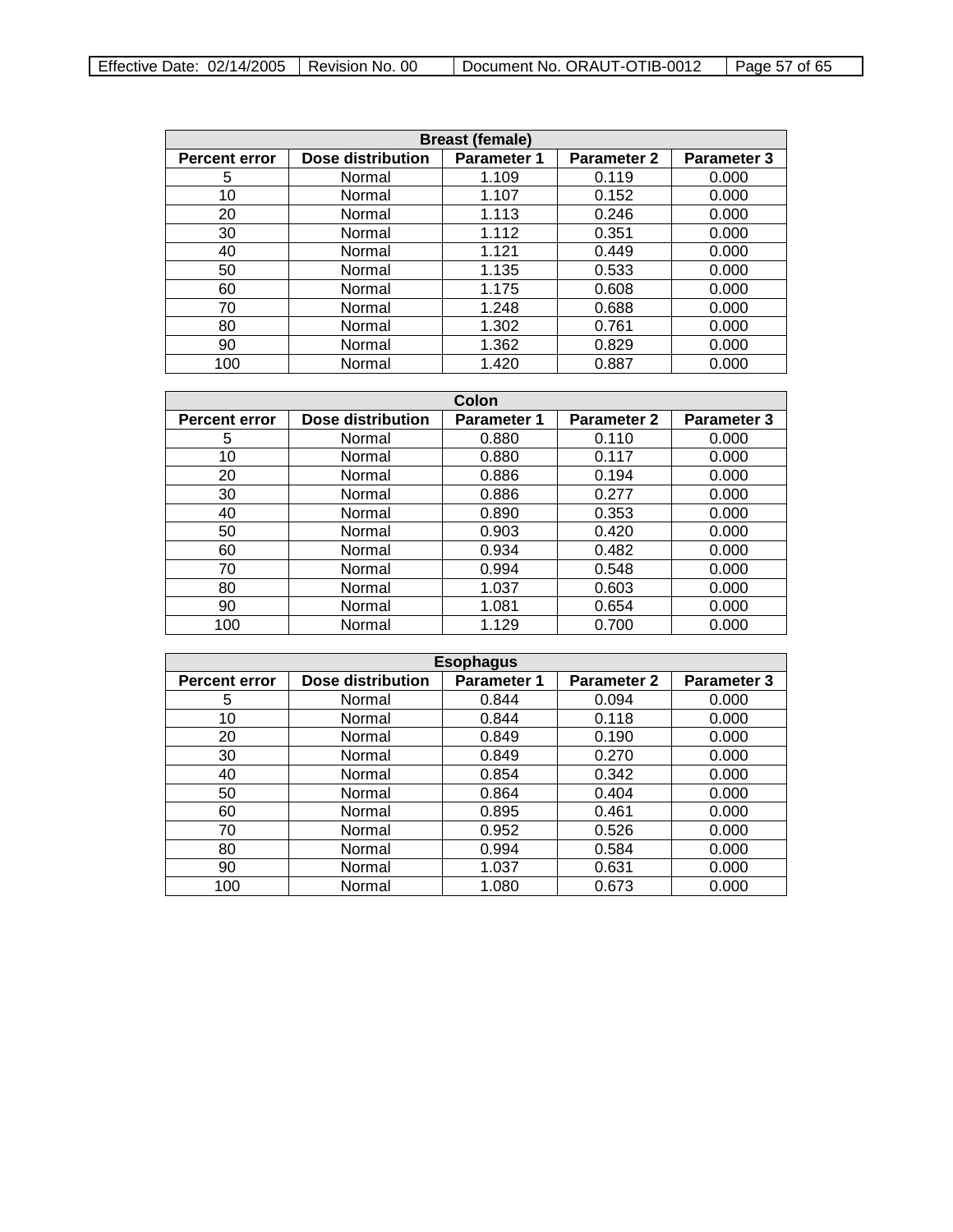| Effective Date: $02/14/2005$   Revision No. 00 |  | Document No. ORAUT-OTIB-0012 | $\vert$ Page 58 of 65 |
|------------------------------------------------|--|------------------------------|-----------------------|
|------------------------------------------------|--|------------------------------|-----------------------|

| Eye                  |                   |                    |                    |                    |  |
|----------------------|-------------------|--------------------|--------------------|--------------------|--|
| <b>Percent error</b> | Dose distribution | <b>Parameter 1</b> | <b>Parameter 2</b> | <b>Parameter 3</b> |  |
| 5                    | Normal            | 1.207              | 0.134              | 0.000              |  |
| 10                   | Normal            | 1.205              | 0.170              | 0.000              |  |
| 20                   | Normal            | 1.215              | 0.272              | 0.000              |  |
| 30                   | Normal            | 1.213              | 0.384              | 0.000              |  |
| 40                   | Normal            | 1.220              | 0.487              | 0.000              |  |
| 50                   | Normal            | 1.235              | 0.581              | 0.000              |  |
| 60                   | Normal            | 1.279              | 0.661              | 0.000              |  |
| 70                   | Normal            | 1.363              | 0.754              | 0.000              |  |
| 80                   | Normal            | 1.419              | 0.830              | 0.000              |  |
| 90                   | Normal            | 1.481              | 0.898              | 0.000              |  |
| 100                  | Normal            | 1.545              | 0.967              | 0.000              |  |

| Liver                |                   |                    |                    |                    |
|----------------------|-------------------|--------------------|--------------------|--------------------|
| <b>Percent error</b> | Dose distribution | <b>Parameter 1</b> | <b>Parameter 2</b> | <b>Parameter 3</b> |
| 5                    | Lognormal         | 0.984              | 1.090              | 0.000              |
| 10                   | Normal            | 0.987              | 0.122              | 0.000              |
| 20                   | Normal            | 0.993              | 0.209              | 0.000              |
| 30                   | Normal            | 0.993              | 0.306              | 0.000              |
| 40                   | Normal            | 0.997              | 0.392              | 0.000              |
| 50                   | Normal            | 1.011              | 0.467              | 0.000              |
| 60                   | Normal            | 1.048              | 0.536              | 0.000              |
| 70                   | Normal            | 1.113              | 0.607              | 0.000              |
| 80                   | Normal            | 1.161              | 0.673              | 0.000              |
| 90                   | Normal            | 1.211              | 0.728              | 0.000              |
| 100                  | Normal            | 1.265              | 0.781              | 0.000              |

| Lung                 |                   |                    |                    |                    |
|----------------------|-------------------|--------------------|--------------------|--------------------|
| <b>Percent error</b> | Dose distribution | <b>Parameter 1</b> | <b>Parameter 2</b> | <b>Parameter 3</b> |
| 5                    | Normal            | 0.947              | 0.084              | 0.000              |
| 10                   | Normal            | 0.944              | 0.118              | 0.000              |
| 20                   | Normal            | 0.950              | 0.202              | 0.000              |
| 30                   | Normal            | 0.950              | 0.294              | 0.000              |
| 40                   | Normal            | 0.955              | 0.376              | 0.000              |
| 50                   | Normal            | 0.969              | 0.448              | 0.000              |
| 60                   | Normal            | 1.002              | 0.513              | 0.000              |
| 70                   | Normal            | 1.065              | 0.582              | 0.000              |
| 80                   | Normal            | 1.112              | 0.646              | 0.000              |
| 90                   | Normal            | 1.159              | 0.699              | 0.000              |
| 100                  | Normal            | 1.212              | 0.749              | 0.000              |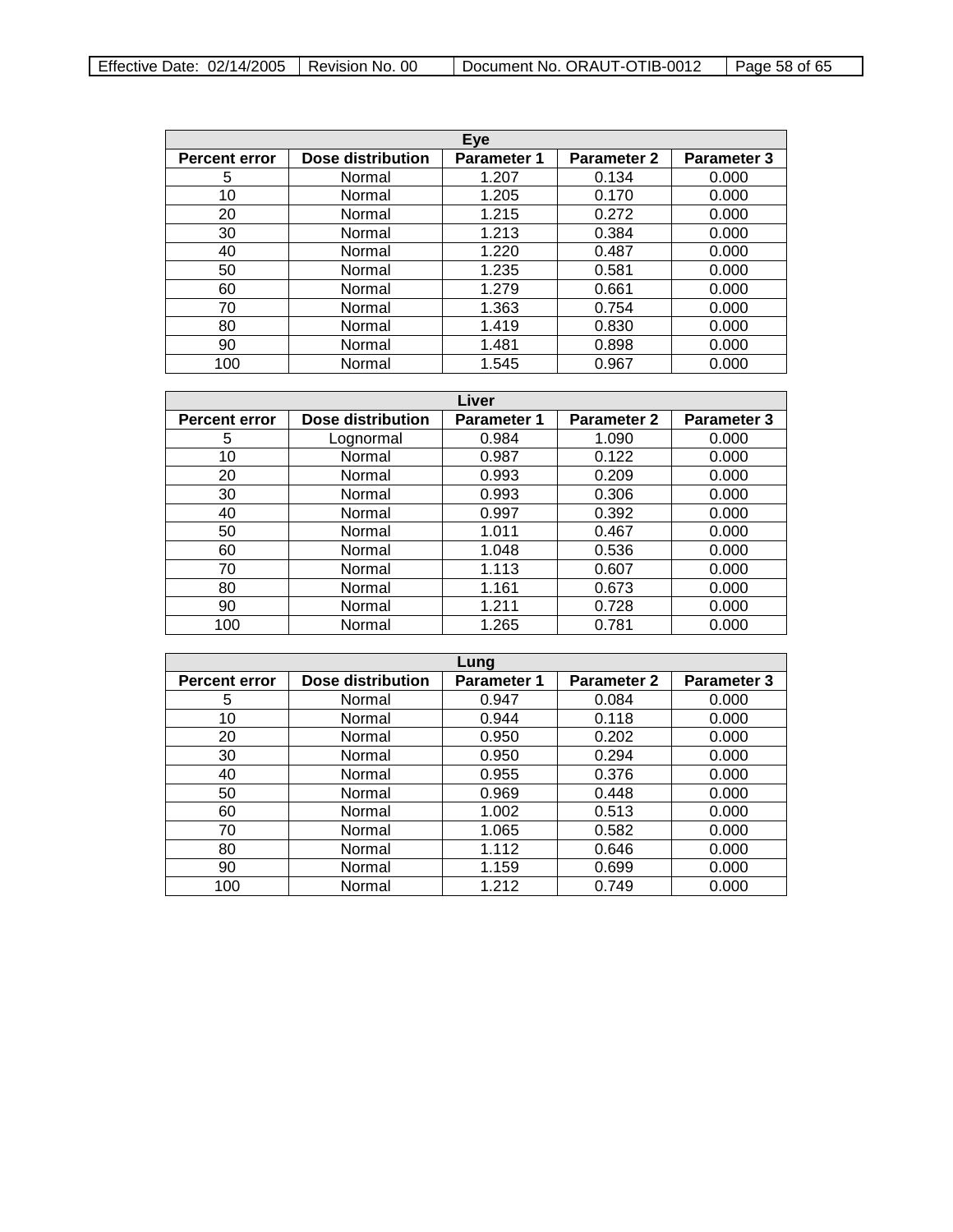| Lymphoid             |                   |                    |                    |                    |  |
|----------------------|-------------------|--------------------|--------------------|--------------------|--|
| <b>Percent error</b> | Dose distribution | <b>Parameter 1</b> | <b>Parameter 2</b> | <b>Parameter 3</b> |  |
| 5                    | Normal            | 1.205              | 0.133              | 0.000              |  |
| 10                   | Normal            | 1.206              | 0.169              | 0.000              |  |
| 20                   | Normal            | 1.211              | 0.268              | 0.000              |  |
| 30                   | Normal            | 1.213              | 0.383              | 0.000              |  |
| 40                   | Normal            | 1.220              | 0.490              | 0.000              |  |
| 50                   | Normal            | 1.235              | 0.580              | 0.000              |  |
| 60                   | Normal            | 1.279              | 0.661              | 0.000              |  |
| 70                   | Normal            | 1.356              | 0.746              | 0.000              |  |
| 80                   | Normal            | 1.419              | 0.830              | 0.000              |  |
| 90                   | Normal            | 1.482              | 0.903              | 0.000              |  |
| 100                  | Normal            | 1.545              | 0.965              | 0.000              |  |

| <b>Ovaries</b>       |                   |                    |                    |                    |
|----------------------|-------------------|--------------------|--------------------|--------------------|
| <b>Percent error</b> | Dose distribution | <b>Parameter 1</b> | <b>Parameter 2</b> | <b>Parameter 3</b> |
| 5                    | Normal            | 0.852              | 0.099              | 0.000              |
| 10                   | Normal            | 0.851              | 0.124              | 0.000              |
| 20                   | Normal            | 0.855              | 0.194              | 0.000              |
| 30                   | Normal            | 0.855              | 0.273              | 0.000              |
| 40                   | Normal            | 0.860              | 0.345              | 0.000              |
| 50                   | Normal            | 0.870              | 0.409              | 0.000              |
| 60                   | Normal            | 0.903              | 0.468              | 0.000              |
| 70                   | Normal            | 0.959              | 0.533              | 0.000              |
| 80                   | Normal            | 1.001              | 0.588              | 0.000              |
| 90                   | Normal            | 1.044              | 0.636              | 0.000              |
| 100                  | Normal            | 1.089              | 0.679              | 0.000              |

| <b>Remainder</b>     |                   |                    |                    |                    |  |
|----------------------|-------------------|--------------------|--------------------|--------------------|--|
| <b>Percent error</b> | Dose distribution | <b>Parameter 1</b> | <b>Parameter 2</b> | <b>Parameter 3</b> |  |
| 5                    | Normal            | 0.870              | 0.080              | 0.000              |  |
| 10                   | Lognormal         | 0.861              | 1.137              | 0.000              |  |
| 20                   | Normal            | 0.874              | 0.187              | 0.000              |  |
| 30                   | Normal            | 0.872              | 0.270              | 0.000              |  |
| 40                   | Normal            | 0.878              | 0.347              | 0.000              |  |
| 50                   | Normal            | 0.889              | 0.412              | 0.000              |  |
| 60                   | Normal            | 0.921              | 0.474              | 0.000              |  |
| 70                   | Normal            | 0.980              | 0.538              | 0.000              |  |
| 80                   | Normal            | 1.021              | 0.593              | 0.000              |  |
| 90                   | Normal            | 1.066              | 0.644              | 0.000              |  |
| 100                  | Normal            | 1.111              | 0.688              | 0.000              |  |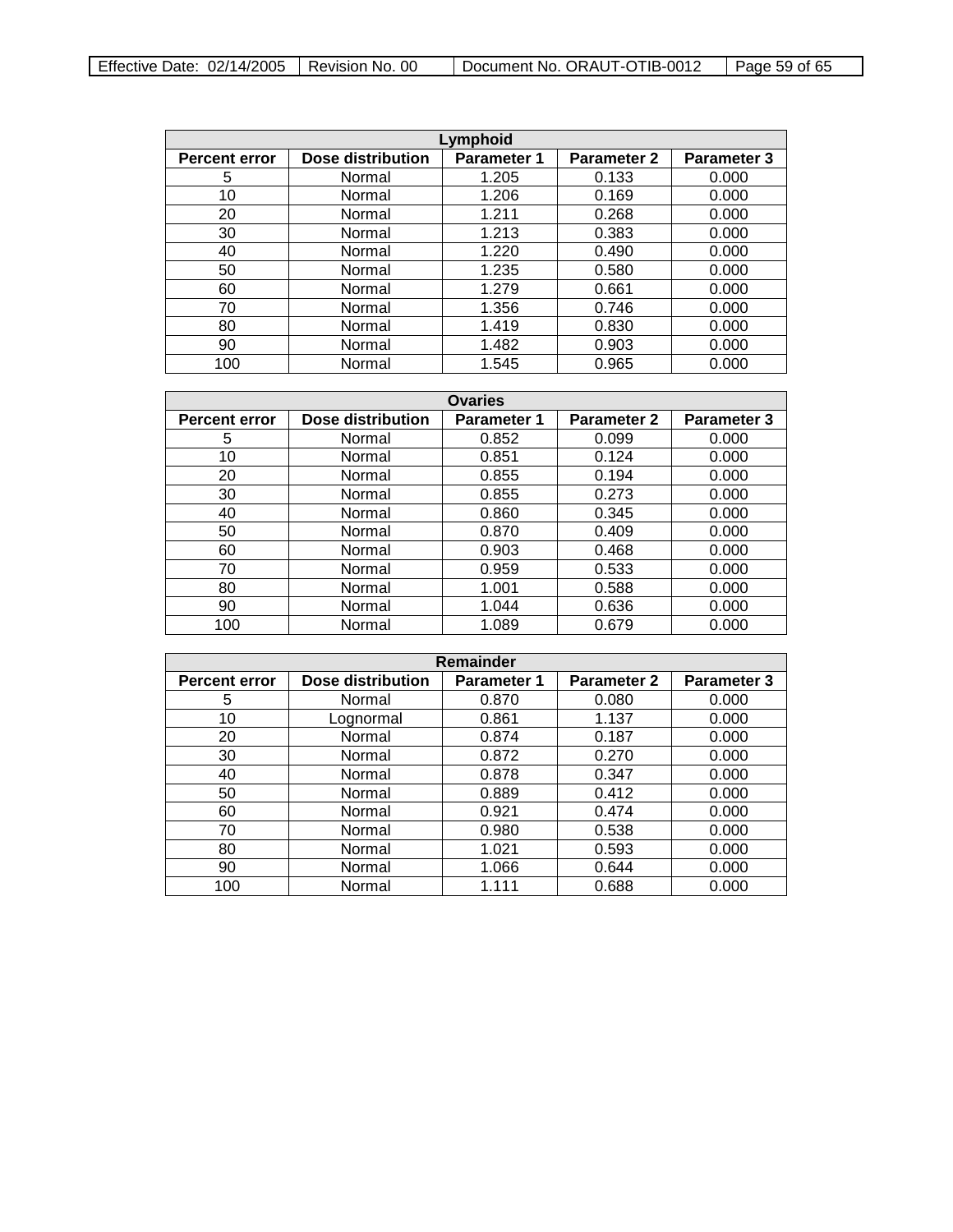| Effective Date: $02/14/2005$   Revision No. 00 |  | Document No. ORAUT-OTIB-0012 | Page 60 of 65 |
|------------------------------------------------|--|------------------------------|---------------|
|------------------------------------------------|--|------------------------------|---------------|

| <b>Skin</b>          |                   |                    |                    |                    |
|----------------------|-------------------|--------------------|--------------------|--------------------|
| <b>Percent error</b> | Dose distribution | <b>Parameter 1</b> | <b>Parameter 2</b> | <b>Parameter 3</b> |
| 5                    | Normal            | 0.898              | 0.080              | 0.000              |
| 10                   | Normal            | 0.896              | 0.113              | 0.000              |
| 20                   | Normal            | 0.901              | 0.193              | 0.000              |
| 30                   | Normal            | 0.902              | 0.280              | 0.000              |
| 40                   | Normal            | 0.907              | 0.358              | 0.000              |
| 50                   | Normal            | 0.919              | 0.427              | 0.000              |
| 60                   | Normal            | 0.951              | 0.487              | 0.000              |
| 70                   | Normal            | 1.011              | 0.554              | 0.000              |
| 80                   | Normal            | 1.056              | 0.613              | 0.000              |
| 90                   | Normal            | 1.102              | 0.664              | 0.000              |
| 100                  | Normal            | 1.149              | 0.712              | 0.000              |

| <b>Stomach</b>       |                          |                    |                    |                    |
|----------------------|--------------------------|--------------------|--------------------|--------------------|
| <b>Percent error</b> | <b>Dose distribution</b> | <b>Parameter 1</b> | <b>Parameter 2</b> | <b>Parameter 3</b> |
| 5                    | Lognormal                | 1.094              | 1.099              | 0.000              |
| 10                   | Normal                   | 1.096              | 0.140              | 0.000              |
| 20                   | Normal                   | 1.103              | 0.237              | 0.000              |
| 30                   | Normal                   | 1.105              | 0.345              | 0.000              |
| 40                   | Normal                   | 1.109              | 0.437              | 0.000              |
| 50                   | Normal                   | 1.123              | 0.520              | 0.000              |
| 60                   | Normal                   | 1.163              | 0.598              | 0.000              |
| 70                   | Normal                   | 1.237              | 0.677              | 0.000              |
| 80                   | Normal                   | 1.294              | 0.753              | 0.000              |
| 90                   | Normal                   | 1.346              | 0.812              | 0.000              |
| 100                  | Normal                   | 1.405              | 0.868              | 0.000              |

| <b>Testes</b>        |                          |                    |                    |                    |
|----------------------|--------------------------|--------------------|--------------------|--------------------|
| <b>Percent error</b> | <b>Dose distribution</b> | <b>Parameter 1</b> | <b>Parameter 2</b> | <b>Parameter 3</b> |
| 5                    | Normal                   | 1.208              | 0.134              | 0.000              |
| 10                   | Normal                   | 1.204              | 0.169              | 0.000              |
| 20                   | Normal                   | 1.210              | 0.270              | 0.000              |
| 30                   | Normal                   | 1.212              | 0.384              | 0.000              |
| 40                   | Normal                   | 1.220              | 0.489              | 0.000              |
| 50                   | Normal                   | 1.234              | 0.579              | 0.000              |
| 60                   | Normal                   | 1.276              | 0.659              | 0.000              |
| 70                   | Normal                   | 1.356              | 0.748              | 0.000              |
| 80                   | Normal                   | 1.418              | 0.831              | 0.000              |
| 90                   | Normal                   | 1.481              | 0.901              | 0.000              |
| 100                  | Normal                   | 1.544              | 0.964              | 0.000              |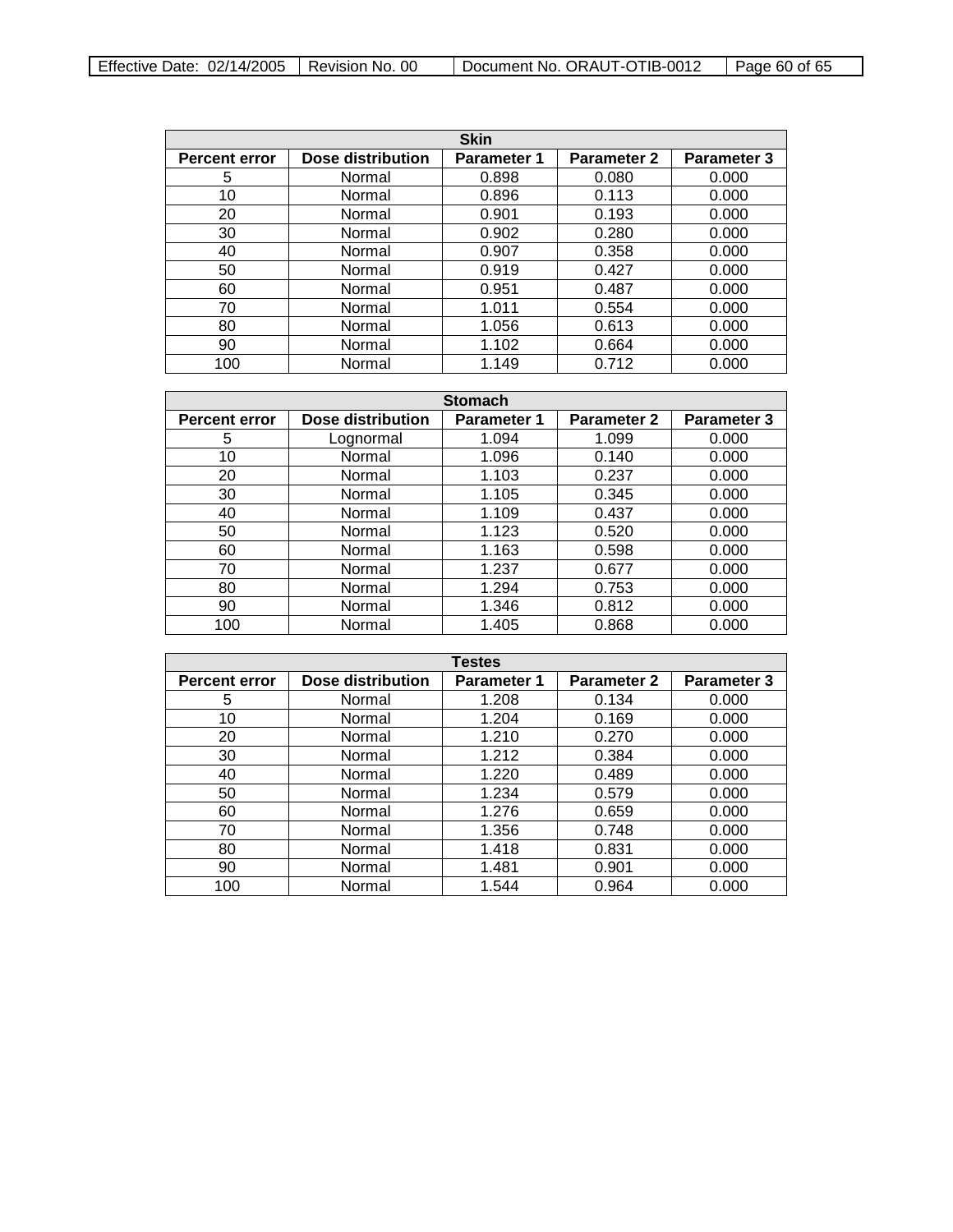| Effective Date: $02/14/2005$   Revision No. 00 |  | Document No. ORAUT-OTIB-0012 | Page 61 of 65 |
|------------------------------------------------|--|------------------------------|---------------|
|------------------------------------------------|--|------------------------------|---------------|

| Thymus               |                   |                    |                    |                    |
|----------------------|-------------------|--------------------|--------------------|--------------------|
| <b>Percent error</b> | Dose distribution | <b>Parameter 1</b> | <b>Parameter 2</b> | <b>Parameter 3</b> |
| 5                    | Normal            | 1.116              | 0.116              | 0.000              |
| 10                   | Normal            | 1.113              | 0.149              | 0.000              |
| 20                   | Normal            | 1.121              | 0.246              | 0.000              |
| 30                   | Normal            | 1.119              | 0.351              | 0.000              |
| 40                   | Normal            | 1.126              | 0.446              | 0.000              |
| 50                   | Normal            | 1.140              | 0.532              | 0.000              |
| 60                   | Normal            | 1.180              | 0.607              | 0.000              |
| 70                   | Normal            | 1.256              | 0.692              | 0.000              |
| 80                   | Normal            | 1.310              | 0.764              | 0.000              |
| 90                   | Normal            | 1.367              | 0.825              | 0.000              |
| 100                  | Normal            | 1.425              | 0.887              | 0.000              |

| <b>Thyroid</b>       |                   |                    |                    |             |
|----------------------|-------------------|--------------------|--------------------|-------------|
| <b>Percent error</b> | Dose distribution | <b>Parameter 1</b> | <b>Parameter 2</b> | Parameter 3 |
| 5                    | Normal            | 1.114              | 0.115              | 0.000       |
| 10                   | Normal            | 1.112              | 0.151              | 0.000       |
| 20                   | Normal            | 1.120              | 0.245              | 0.000       |
| 30                   | Normal            | 1.120              | 0.351              | 0.000       |
| 40                   | Normal            | 1.124              | 0.447              | 0.000       |
| 50                   | Normal            | 1.141              | 0.534              | 0.000       |
| 60                   | Normal            | 1.180              | 0.610              | 0.000       |
| 70                   | Normal            | 1.255              | 0.690              | 0.000       |
| 80                   | Normal            | 1.311              | 0.763              | 0.000       |
| 90                   | Normal            | 1.365              | 0.827              | 0.000       |
| 100                  | Normal            | 1.428              | 0.890              | 0.000       |

| <b>Uterus</b>        |                   |                    |                    |                    |
|----------------------|-------------------|--------------------|--------------------|--------------------|
| <b>Percent error</b> | Dose distribution | <b>Parameter 1</b> | <b>Parameter 2</b> | <b>Parameter 3</b> |
| 5                    | Normal            | 0.853              | 0.099              | 0.000              |
| 10                   | Normal            | 0.851              | 0.124              | 0.000              |
| 20                   | Normal            | 0.856              | 0.195              | 0.000              |
| 30                   | Normal            | 0.855              | 0.274              | 0.000              |
| 40                   | Normal            | 0.858              | 0.346              | 0.000              |
| 50                   | Normal            | 0.871              | 0.409              | 0.000              |
| 60                   | Normal            | 0.903              | 0.469              | 0.000              |
| 70                   | Normal            | 0.960              | 0.531              | 0.000              |
| 80                   | Normal            | 1.001              | 0.589              | 0.000              |
| 90                   | Normal            | 1.042              | 0.637              | 0.000              |
| 100                  | Normal            | 1.089              | 0.678              | 0.000              |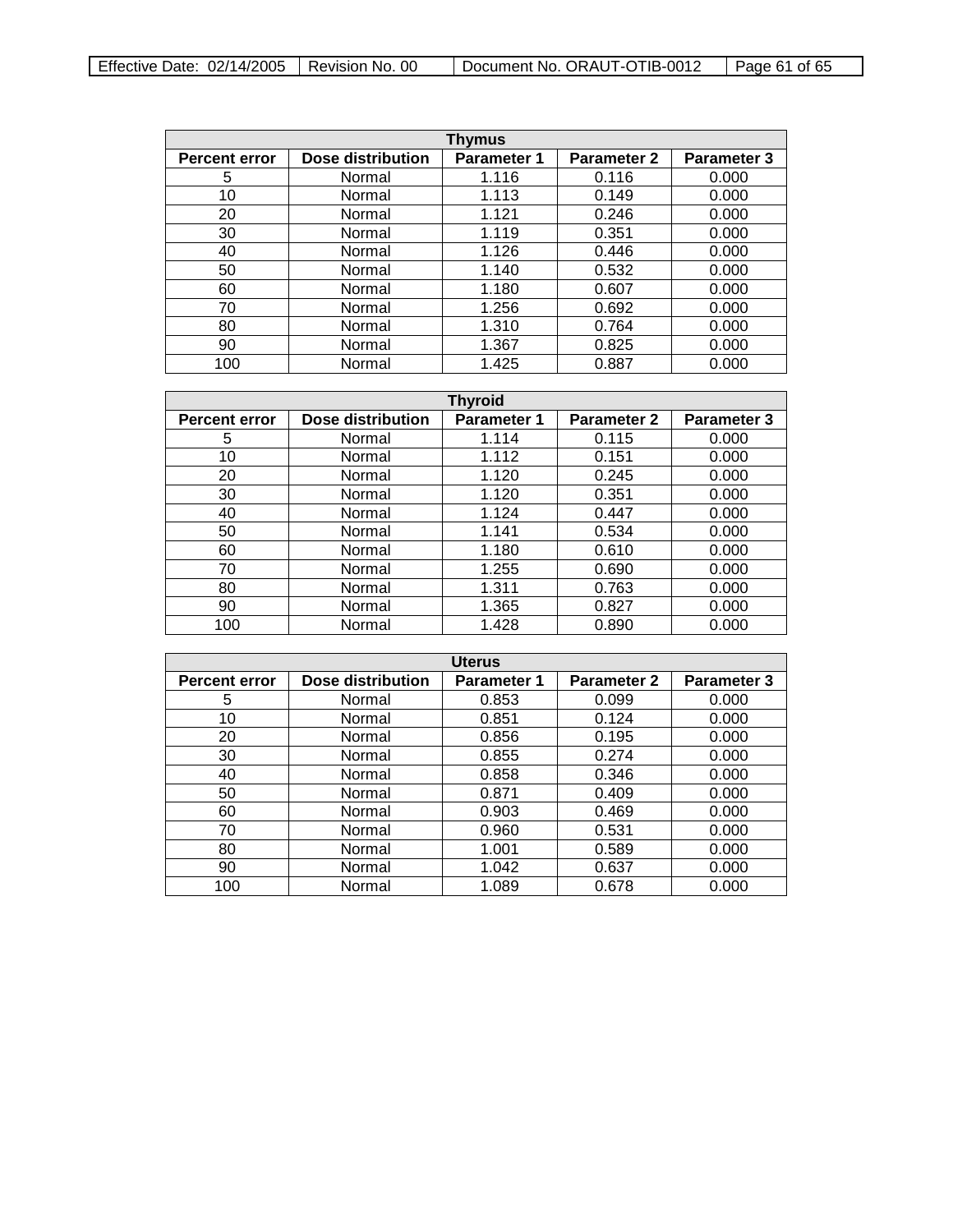| Photons less than 30 keV Hp(10) |                   |                    |                    |                    |
|---------------------------------|-------------------|--------------------|--------------------|--------------------|
| Organ                           | Dose distribution | <b>Parameter 1</b> | <b>Parameter 2</b> | <b>Parameter 3</b> |
| <b>Bladder</b>                  | Lognormal         | 0.176              | 2.003              | 0.000              |
| Bone (red marrow)               | Lognormal         | 0.035              | 1.651              | 0.000              |
| Bone surfaces                   | Lognormal         | 0.251              | 1.697              | 0.000              |
| Breast (female)                 | Lognormal         | 1.292              | 1.664              | 0.000              |
| Colon                           | Lognormal         | 0.081              | 2.102              | 0.000              |
| Esophagus                       | Lognormal         | 0.018              | 2.199              | 0.000              |
| Eye                             | Lognormal         | 10.605             | 2.191              | 0.000              |
| Liver                           | Lognormal         | 0.111              | 2.085              | 0.000              |
| Lung                            | Lognormal         | 0.100              | 2.071              | 0.000              |
| Lymphoid                        | Lognormal         | 0.907              | 1.631              | 0.000              |
| Ovaries                         | Lognormal         | 0.050              | 2.140              | 0.000              |
| Remainder                       | Lognormal         | 0.092              | 1.766              | 0.000              |
| Skin                            | Lognormal         | 7.414              | 2.382              | 0.000              |
| Stomach                         | Lognormal         | 0.178              | 2.001              | 0.000              |
| Testes                          | Lognormal         | 1.567              | 1.715              | 0.000              |
| Thymus                          | Lognormal         | 0.268              | 1.982              | 0.000              |
| Thyroid                         | Lognormal         | 0.478              | 1.681              | 0.000              |
| <b>Uterus</b>                   | Lognormal         | 0.067              | 2.140              | 0.000              |

# <span id="page-61-0"></span>**ATTACHMENT I Missed Dose**

| Photons 30 to 250 keV Hp(10) |                   |                    |             |             |
|------------------------------|-------------------|--------------------|-------------|-------------|
| Organ                        | Dose distribution | <b>Parameter 1</b> | Parameter 2 | Parameter 3 |
| <b>Bladder</b>               | Lognormal         | 0.731              | 1.559       | 0.000       |
| Bone (red marrow)            | Lognormal         | 0.344              | 1.733       | 0.000       |
| Bone surfaces                | Lognormal         | 0.818              | 1.573       | 0.000       |
| Breast (female)              | Lognormal         | 0.891              | 1.517       | 0.000       |
| Colon                        | Lognormal         | 0.573              | 1.619       | 0.000       |
| Esophagus                    | Lognormal         | 0.349              | 1.753       | 0.000       |
| Eye                          | Lognormal         | 0.913              | 1.524       | 0.000       |
| Liver                        | Lognormal         | 0.598              | 1.600       | 0.000       |
| Lung                         | Lognormal         | 0.558              | 1.592       | 0.000       |
| Lymphoid                     | Lognormal         | 0.907              | 1.631       | 0.000       |
| Ovaries                      | Lognormal         | 0.499              | 1.676       | 0.000       |
| Remainder                    | Lognormal         | 0.486              | 1.624       | 0.000       |
| Skin                         | Lognormal         | 0.623              | 1.522       | 0.000       |
| Stomach                      | Lognormal         | 0.736              | 1.560       | 0.000       |
| <b>Testes</b>                | Lognormal         | 1.006              | 1.517       | 0.000       |
| Thymus                       | Lognormal         | 0.879              | 1.537       | 0.000       |
| Thyroid                      | Lognormal         | 0.958              | 1.522       | 0.000       |
| <b>Uterus</b>                | Lognormal         | 0.538              | 1.632       | 0.000       |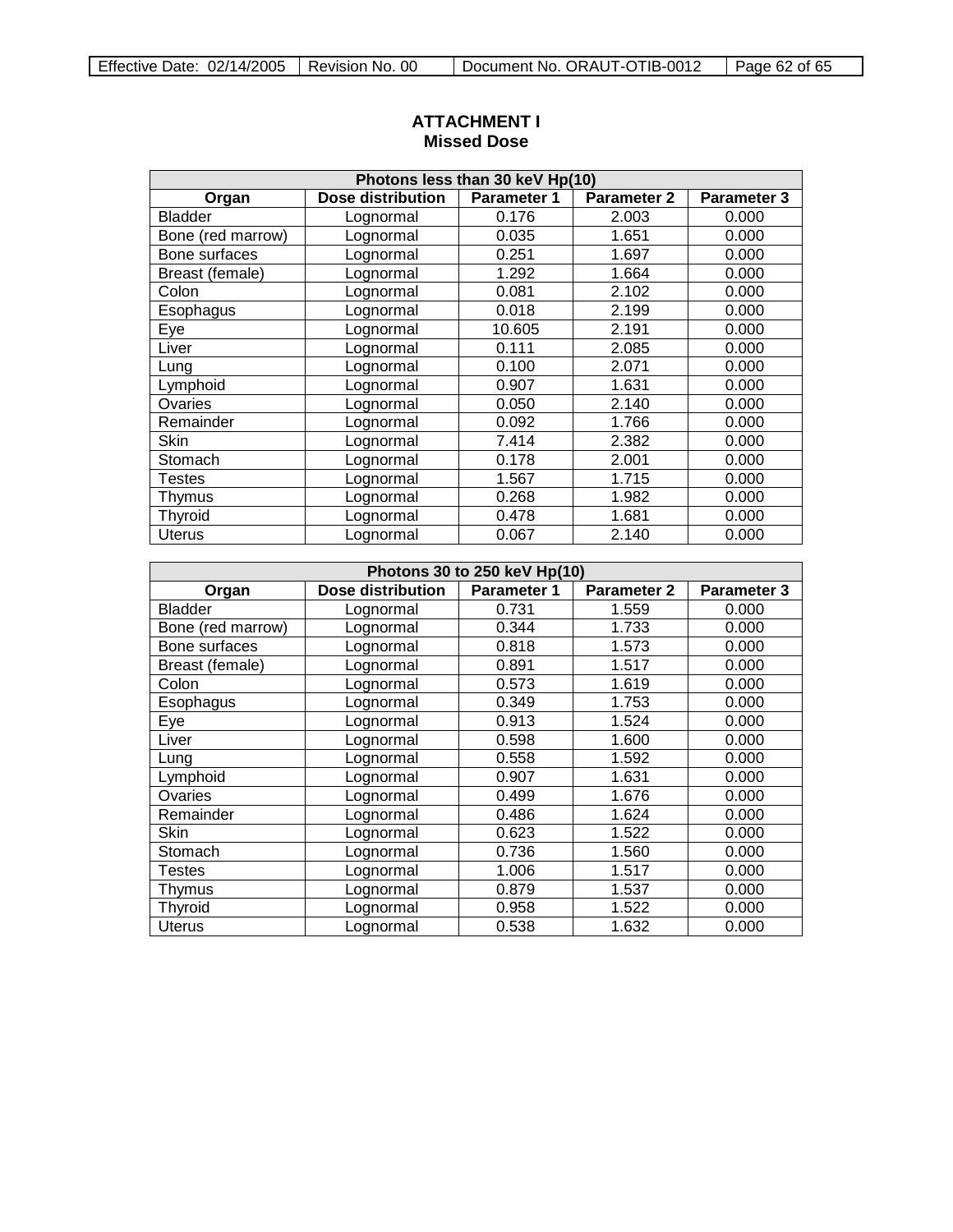| Effective Date: $02/14/2005$   Revision No. 00 |  | Document No. ORAUT-OTIB-0012 | $\vert$ Page 63 of 65 |
|------------------------------------------------|--|------------------------------|-----------------------|
|------------------------------------------------|--|------------------------------|-----------------------|

| Photons greater than 250 keV Hp(10) |                          |                    |             |             |
|-------------------------------------|--------------------------|--------------------|-------------|-------------|
| Organ                               | <b>Dose distribution</b> | <b>Parameter 1</b> | Parameter 2 | Parameter 3 |
| <b>Bladder</b>                      | Lognormal                | 0.910              | 1.517       | 0.000       |
| Bone (red marrow)                   | Lognormal                | 0.709              | 1.532       | 0.000       |
| Bone surfaces                       | Lognormal                | 0.779              | 1.521       | 0.000       |
| Breast (female)                     | Lognormal                | 0.956              | 1.517       | 0.000       |
| Colon                               | Lognormal                | 0.858              | 1.517       | 0.000       |
| Esophagus                           | Lognormal                | 0.733              | 1.528       | 0.000       |
| Eye                                 | Lognormal                | 0.905              | 1.518       | 0.000       |
| Liver                               | Lognormal                | 0.865              | 1.519       | 0.000       |
| Lung                                | Lognormal                | 0.838              | 1.519       | 0.000       |
| Lymphoid                            | Lognormal                | 0.912              | 1.631       | 0.000       |
| Ovaries                             | Lognormal                | 0.850              | 1.522       | 0.000       |
| Remainder                           | Lognormal                | 0.782              | 1.521       | 0.000       |
| <b>Skin</b>                         | Lognormal                | 0.824              | 1.521       | 0.000       |
| Stomach                             | Lognormal                | 0.916              | 1.517       | 0.000       |
| Testes                              | Lognormal                | 0.967              | 1.518       | 0.000       |
| Thymus                              | Lognormal                | 0.924              | 1.519       | 0.000       |
| Thyroid                             | Lognormal                | 0.996              | 1.519       | 0.000       |
| <b>Uterus</b>                       | Lognormal                | 0.799              | 1.517       | 0.000       |

| Photons less than 30 keV (R) |                   |                    |             |                    |
|------------------------------|-------------------|--------------------|-------------|--------------------|
| Organ                        | Dose distribution | <b>Parameter 1</b> | Parameter 2 | <b>Parameter 3</b> |
| <b>Bladder</b>               | Lognormal         | 0.186              | 1.928       | 0.000              |
| Bone (red marrow)            | Lognormal         | 0.028              | 1.852       | 0.000              |
| Bone surfaces                | Lognormal         | 0.219              | 1.877       | 0.000              |
| Breast (female)              | Lognormal         | 0.518              | 1.662       | 0.000              |
| Colon                        | Lognormal         | 0.088              | 2.049       | 0.000              |
| Esophagus                    | Lognormal         | 0.019              | 2.104       | 0.000              |
| Eye                          | Lognormal         | 0.888              | 1.537       | 0.000              |
| Liver                        | Lognormal         | 0.118              | 2.018       | 0.000              |
| Lung                         | Lognormal         | 0.109              | 1.997       | 0.000              |
| Lymphoid                     | Lognormal         | 0.912              | 1.631       | 0.000              |
| Ovaries                      | Lognormal         | 0.056              | 2.061       | 0.000              |
| Remainder                    | Lognormal         | 0.082              | 1.938       | 0.000              |
| Skin                         | Lognormal         | 0.487              | 1.535       | 0.000              |
| Stomach                      | Lognormal         | 0.190              | 1.936       | 0.000              |
| Testes                       | Lognormal         | 0.582              | 1.672       | 0.000              |
| Thymus                       | Lognormal         | 0.285              | 1.905       | 0.000              |
| Thyroid                      | Lognormal         | 0.440              | 1.739       | 0.000              |
| <b>Uterus</b>                | Lognormal         | 0.074              | 2.058       | 0.000              |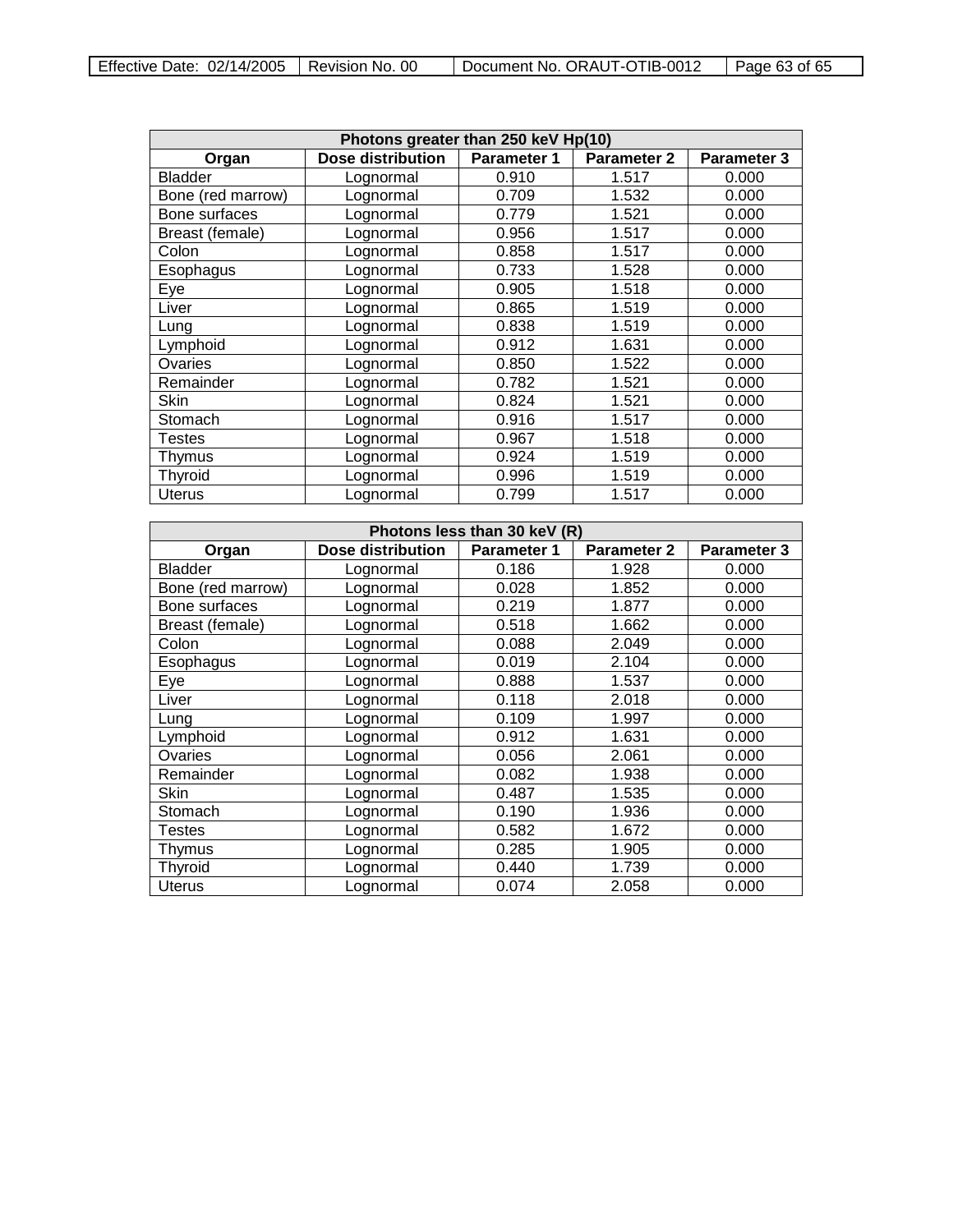| Effective Date: $02/14/2005$   Revision No. 00 |  | Document No. ORAUT-OTIB-0012 | $\vert$ Page 64 of 65 |
|------------------------------------------------|--|------------------------------|-----------------------|
|------------------------------------------------|--|------------------------------|-----------------------|

| Photons 30 to 250 keV (R) |                   |                    |             |                    |
|---------------------------|-------------------|--------------------|-------------|--------------------|
| Organ                     | Dose distribution | <b>Parameter 1</b> | Parameter 2 | <b>Parameter 3</b> |
| <b>Bladder</b>            | Lognormal         | 1.043              | 1.611       | 0.000              |
| Bone (red marrow)         | Lognormal         | 0.443              | 1.763       | 0.000              |
| Bone surfaces             | Lognormal         | 1.185              | 1.640       | 0.000              |
| Breast (female)           | Lognormal         | 1.200              | 1.539       | 0.000              |
| Colon                     | Lognormal         | 0.818              | 1.675       | 0.000              |
| Esophagus                 | Lognormal         | 0.481              | 1.786       | 0.000              |
| Eye                       | Lognormal         | 1.227              | 1.520       | 0.000              |
| Liver                     | Lognormal         | 0.846              | 1.658       | 0.000              |
| Lung                      | Lognormal         | 0.780              | 1.644       | 0.000              |
| Lymphoid                  | Lognormal         | 0.907              | 1.631       | 0.000              |
| Ovaries                   | Lognormal         | 0.700              | 1.723       | 0.000              |
| Remainder                 | Lognormal         | 0.677              | 1.675       | 0.000              |
| <b>Skin</b>               | Lognormal         | 0.815              | 1.535       | 0.000              |
| Stomach                   | Lognormal         | 1.050              | 1.614       | 0.000              |
| Testes                    | Lognormal         | 1.381              | 1.540       | 0.000              |
| Thymus                    | Lognormal         | 1.226              | 1.581       | 0.000              |
| Thyroid                   | Lognormal         | 1.311              | 1.554       | 0.000              |
| <b>Uterus</b>             | Lognormal         | 0.769              | 1.687       | 0.000              |

| Photons greater than 250 keV (R) |                   |                    |             |                    |
|----------------------------------|-------------------|--------------------|-------------|--------------------|
| Organ                            | Dose distribution | <b>Parameter 1</b> | Parameter 2 | <b>Parameter 3</b> |
| <b>Bladder</b>                   | Lognormal         | 0.941              | 1.523       | 0.000              |
| Bone (red marrow)                | Lognormal         | 0.722              | 1.521       | 0.000              |
| Bone surfaces                    | Lognormal         | 0.786              | 1.520       | 0.000              |
| Breast (female)                  | Lognormal         | 0.984              | 1.521       | 0.000              |
| Colon                            | Lognormal         | 0.884              | 1.519       | 0.000              |
| Esophagus                        | Lognormal         | 0.751              | 1.519       | 0.000              |
| Eye                              | Lognormal         | 0.937              | 1.527       | 0.000              |
| Liver                            | Lognormal         | 0.888              | 1.520       | 0.000              |
| Lung                             | Lognormal         | 0.865              | 1.518       | 0.000              |
| Lymphoid                         | Lognormal         | 0.907              | 1.631       | 0.000              |
| Ovaries                          | Lognormal         | 0.837              | 1.519       | 0.000              |
| Remainder                        | Lognormal         | 0.799              | 1.517       | 0.000              |
| Skin                             | Lognormal         | 0.841              | 1.517       | 0.000              |
| Stomach                          | Lognormal         | 0.954              | 1.523       | 0.000              |
| Testes                           | Lognormal         | 1.011              | 1.528       | 0.000              |
| Thymus                           | Lognormal         | 0.972              | 1.533       | 0.000              |
| Thyroid                          | Lognormal         | 1.034              | 1.529       | 0.000              |
| <b>Uterus</b>                    | Lognormal         | 0.825              | 1.520       | 0.000              |